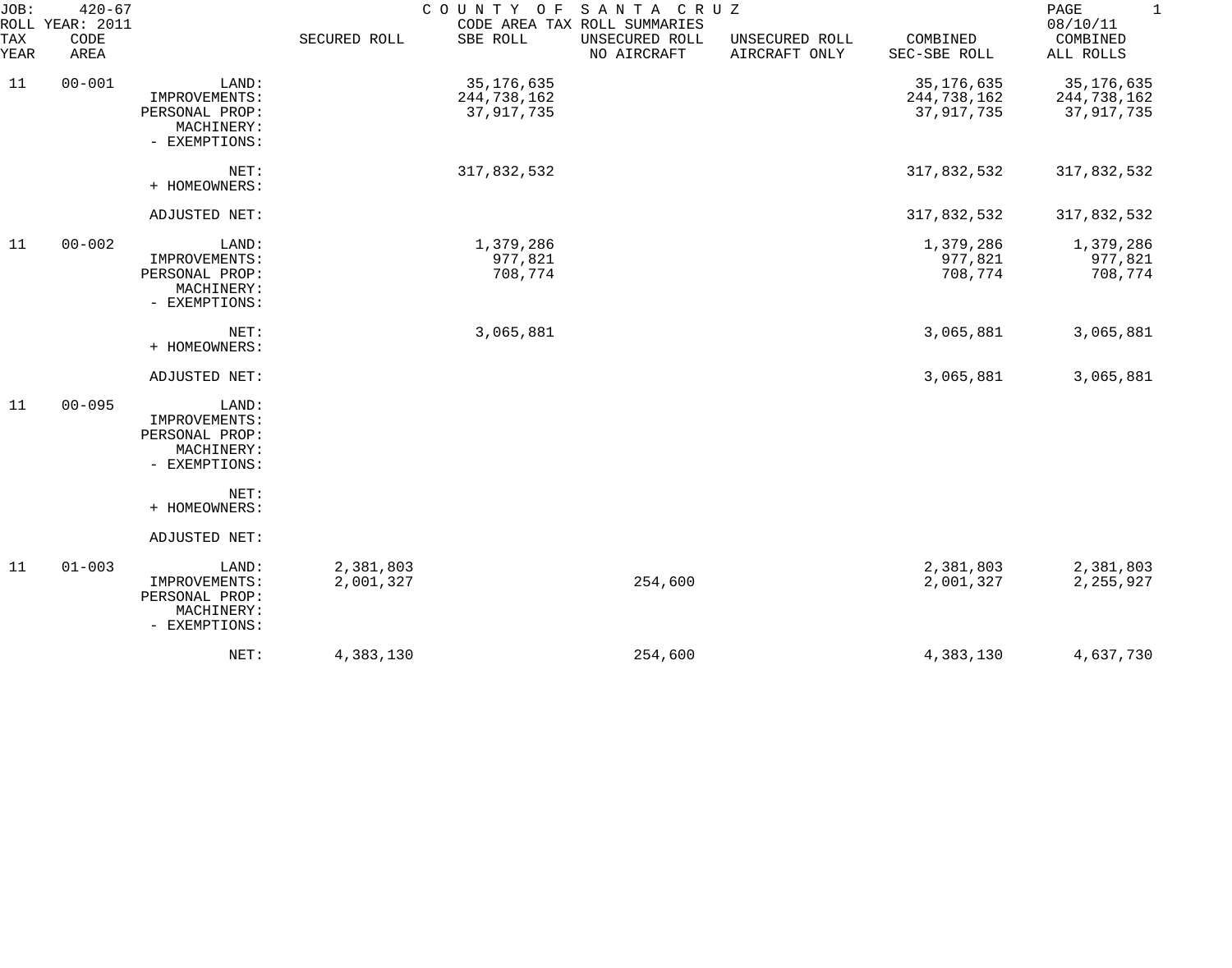| JOB:               | $420 - 67$<br>ROLL YEAR: 2011 |                                                                                                  |                    | SANTA CRUZ<br>COUNTY<br>O F<br>CODE AREA TAX ROLL SUMMARIES |                                 |                          | $\overline{a}$<br>PAGE<br>08/10/11 |
|--------------------|-------------------------------|--------------------------------------------------------------------------------------------------|--------------------|-------------------------------------------------------------|---------------------------------|--------------------------|------------------------------------|
| <b>TAX</b><br>YEAR | CODE<br>AREA                  |                                                                                                  | SECURED ROLL       | SBE ROLL<br>UNSECURED ROLL<br>NO AIRCRAFT                   | UNSECURED ROLL<br>AIRCRAFT ONLY | COMBINED<br>SEC-SBE ROLL | COMBINED<br>ALL ROLLS              |
|                    |                               | + HOMEOWNERS:                                                                                    |                    |                                                             |                                 |                          |                                    |
|                    |                               | ADJUSTED NET:                                                                                    | 4,383,130          | 254,600                                                     |                                 | 4,383,130                | 4,637,730                          |
| 11                 | $01 - 006$                    | LAND:<br>IMPROVEMENTS:<br>PERSONAL PROP:<br>MACHINERY:<br>- EXEMPTIONS:                          |                    |                                                             |                                 |                          |                                    |
|                    |                               | NET:<br>+ HOMEOWNERS:                                                                            |                    |                                                             |                                 |                          |                                    |
|                    |                               | ADJUSTED NET:                                                                                    |                    |                                                             |                                 |                          |                                    |
| 11                 | $01 - 009$                    | LAND:<br>IMPROVEMENTS:<br>PERSONAL PROP:<br>MACHINERY:<br>- EXEMPTIONS:                          | 301,000<br>159,100 |                                                             |                                 | 301,000<br>159,100       | 301,000<br>159,100                 |
|                    |                               | NET:<br>+ HOMEOWNERS:                                                                            | 460,100            |                                                             |                                 | 460,100                  | 460,100                            |
|                    |                               | ADJUSTED NET:                                                                                    | 460,100            |                                                             |                                 | 460,100                  | 460,100                            |
| 11                 | $01 - 010$                    | LAND:<br>IMPROVEMENTS:<br>PERSONAL PROP:<br>MACHINERY:<br>- EXEMPTIONS:<br>NET:<br>+ HOMEOWNERS: |                    |                                                             |                                 |                          |                                    |
|                    |                               | ADJUSTED NET:                                                                                    |                    |                                                             |                                 |                          |                                    |
| 11                 | $01 - 014$                    | LAND:<br>IMPROVEMENTS:<br>PERSONAL PROP:<br>MACHINERY:                                           |                    |                                                             |                                 |                          |                                    |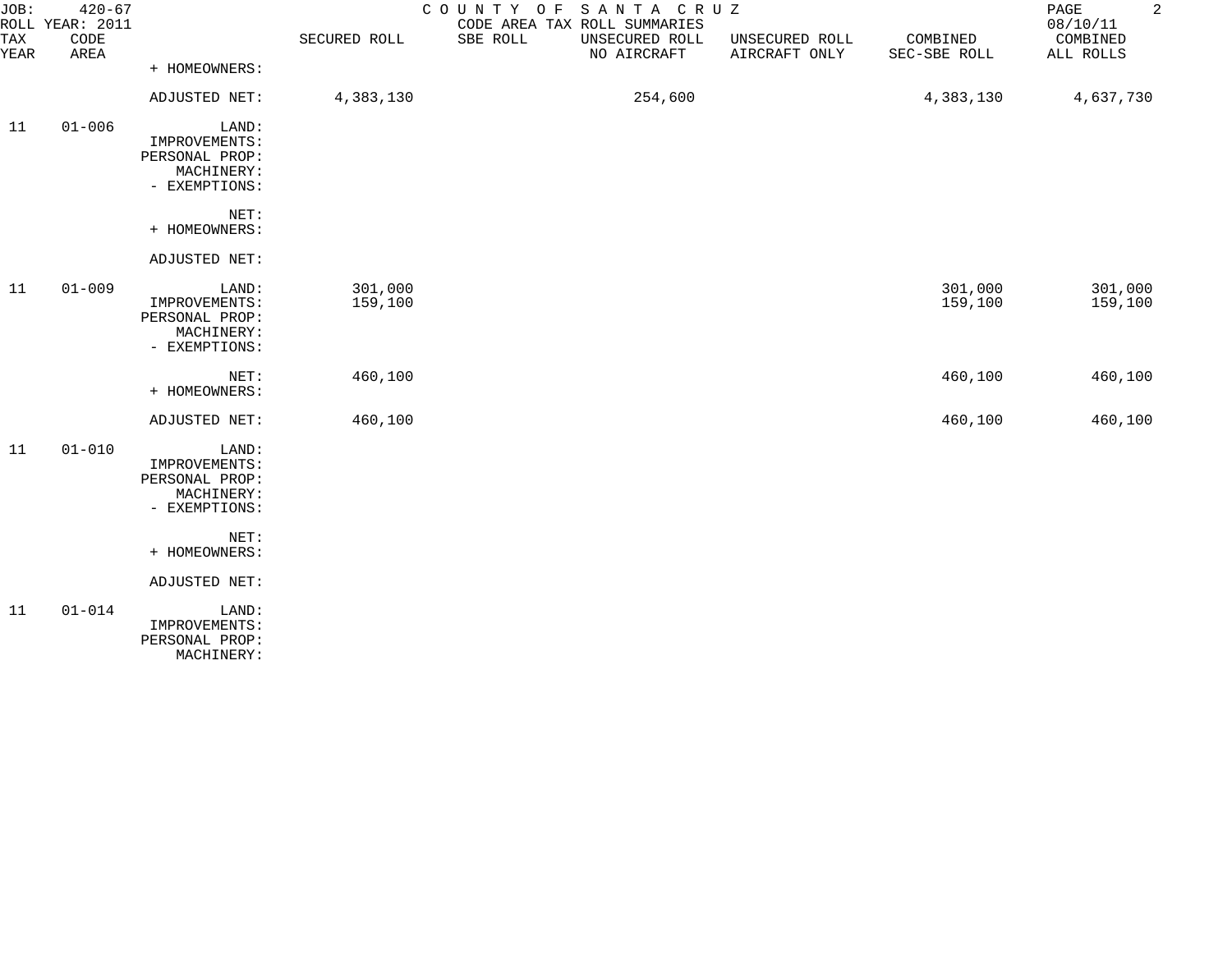| JOB:<br>ROLL | $420 - 67$<br><b>YEAR: 2011</b> |                                                        |                                         | COUNTY<br>O F<br>SANTA CRUZ<br>CODE AREA TAX ROLL SUMMARIES |                                 |                                       | PAGE<br>08/10/11                         |
|--------------|---------------------------------|--------------------------------------------------------|-----------------------------------------|-------------------------------------------------------------|---------------------------------|---------------------------------------|------------------------------------------|
| TAX<br>YEAR  | CODE<br>AREA                    |                                                        | SECURED ROLL                            | SBE ROLL<br>UNSECURED ROLL<br>NO AIRCRAFT                   | UNSECURED ROLL<br>AIRCRAFT ONLY | COMBINED<br>SEC-SBE ROLL              | COMBINED<br>ALL ROLLS                    |
|              |                                 | - EXEMPTIONS:                                          |                                         |                                                             |                                 |                                       |                                          |
|              |                                 | NET:<br>+ HOMEOWNERS:                                  |                                         |                                                             |                                 |                                       |                                          |
|              |                                 | ADJUSTED NET:                                          |                                         |                                                             |                                 |                                       |                                          |
| 11           | $01 - 015$                      | LAND:                                                  | 67,500                                  |                                                             |                                 | 67,500                                | 67,500                                   |
|              |                                 | IMPROVEMENTS:<br>PERSONAL PROP:                        | 746,664                                 | 590,259<br>527,773                                          |                                 | 746,664                               | 1,336,923<br>527,773                     |
|              |                                 | MACHINERY:<br>- EXEMPTIONS:                            |                                         | 897,827                                                     |                                 |                                       | 897,827                                  |
|              |                                 | NET:<br>+ HOMEOWNERS:                                  | 814,164                                 | 220,205                                                     |                                 | 814,164                               | 1,034,369                                |
|              |                                 | ADJUSTED NET:                                          | 814,164                                 | 220,205                                                     |                                 | 814,164                               | 1,034,369                                |
| 11           | $01 - 017$                      | LAND:<br>IMPROVEMENTS:<br>PERSONAL PROP:               | 35,610,252<br>93, 312, 510<br>82,696    | 224,678<br>14,206,931<br>8,199,410                          |                                 | 35,610,252<br>93,312,510<br>82,696    | 35,834,930<br>107,519,441<br>8,282,106   |
|              |                                 | MACHINERY:<br>- EXEMPTIONS:                            | 4,257,228                               | 652,535                                                     |                                 | 4,257,228                             | 4,909,763                                |
|              |                                 | NET:<br>+ HOMEOWNERS:                                  | 124,748,230                             | 21,978,484                                                  |                                 | 124,748,230                           | 146,726,714                              |
|              |                                 | ADJUSTED NET:                                          | 124,748,230                             | 21,978,484                                                  |                                 | 124,748,230                           | 146,726,714                              |
| 11           | $01 - 020$                      | LAND:<br>IMPROVEMENTS:<br>PERSONAL PROP:<br>MACHINERY: | 51, 435, 163<br>96, 377, 659<br>534,401 | 735,570<br>7,261,659<br>6,419,989                           |                                 | 51, 435, 163<br>96,377,659<br>534,401 | 52, 170, 733<br>103,639,318<br>6,954,390 |
|              |                                 | - EXEMPTIONS:                                          | 16,383,606                              | 1,757,159                                                   |                                 | 16,383,606                            | 18, 140, 765                             |
|              |                                 | NET:<br>+ HOMEOWNERS:                                  | 131,963,617<br>21,000                   | 12,660,059                                                  |                                 | 131,963,617<br>21,000                 | 144,623,676<br>21,000                    |
|              |                                 | ADJUSTED NET:                                          | 131,984,617                             | 12,660,059                                                  |                                 | 131,984,617                           | 144,644,676                              |
| 11           | $01 - 023$                      | LAND:                                                  | 79,830,610                              | 627,264                                                     |                                 | 80, 457, 874                          | 80, 457, 874                             |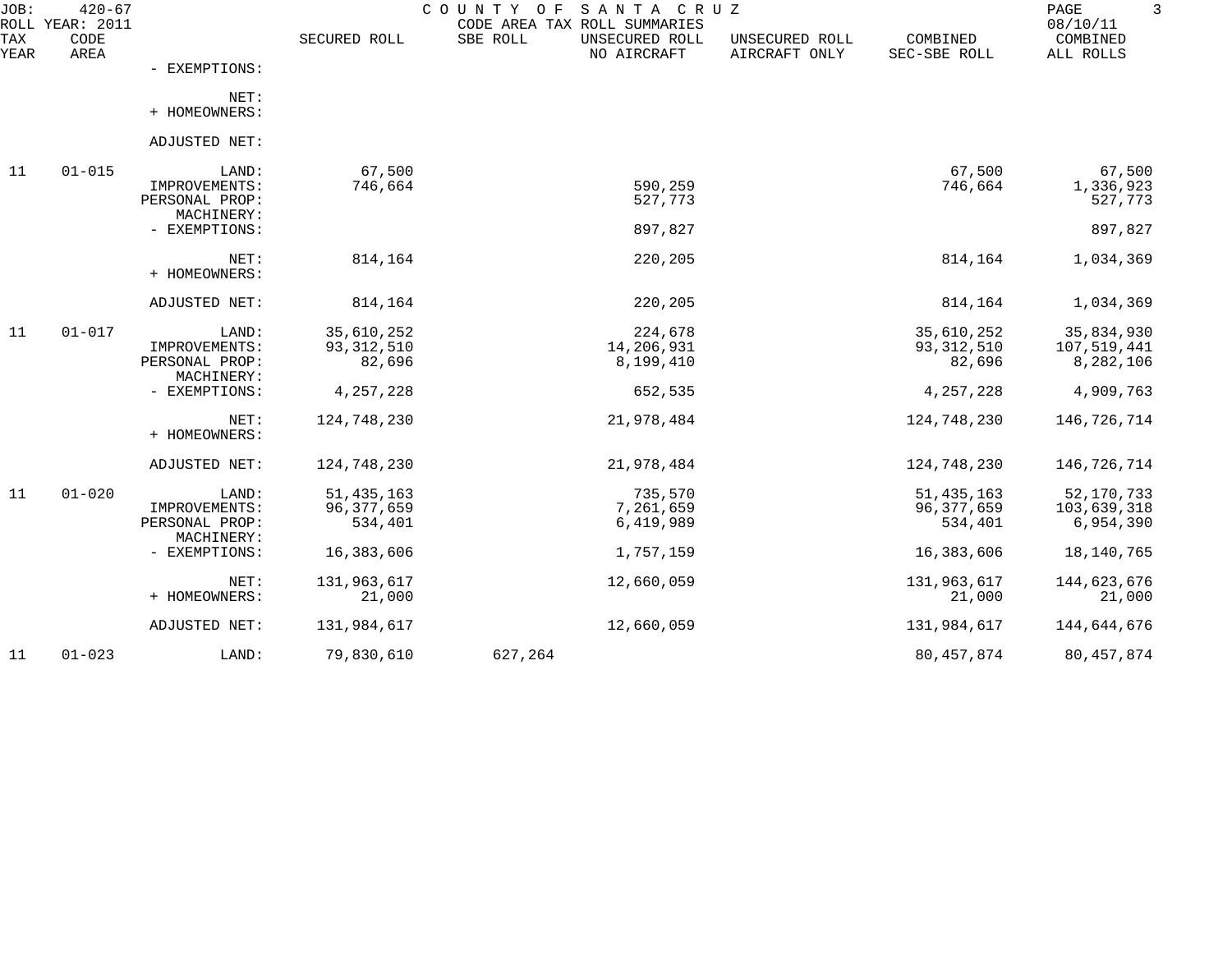| JOB:        | $420 - 67$<br>ROLL YEAR: 2011 |                             |              | COUNTY<br>SANTA CRUZ<br>O F<br>CODE AREA TAX ROLL SUMMARIES |                                 |                          | PAGE<br>4<br>08/10/11 |
|-------------|-------------------------------|-----------------------------|--------------|-------------------------------------------------------------|---------------------------------|--------------------------|-----------------------|
| TAX<br>YEAR | CODE<br>AREA                  |                             | SECURED ROLL | SBE ROLL<br>UNSECURED ROLL<br>NO AIRCRAFT                   | UNSECURED ROLL<br>AIRCRAFT ONLY | COMBINED<br>SEC-SBE ROLL | COMBINED<br>ALL ROLLS |
|             |                               | IMPROVEMENTS:               | 88,731,553   | 48,963                                                      |                                 | 88,731,553               | 88,780,516            |
|             |                               | PERSONAL PROP:              | 237,872      | 234,968                                                     |                                 | 237,872                  | 472,840               |
|             |                               | MACHINERY:                  |              |                                                             |                                 |                          |                       |
|             |                               | - EXEMPTIONS:               | 9,798,093    |                                                             |                                 | 9,798,093                | 9,798,093             |
|             |                               | NET:                        | 159,001,942  | 627,264<br>283,931                                          |                                 | 159,629,206              | 159,913,137           |
|             |                               | + HOMEOWNERS:               | 656,600      |                                                             |                                 | 656,600                  | 656,600               |
|             |                               | ADJUSTED NET:               | 159,658,542  | 283,931                                                     |                                 | 160,285,806              | 160,569,737           |
| 11          | $01 - 024$                    | LAND:                       | 85,078,634   |                                                             |                                 | 85,078,634               | 85,078,634            |
|             |                               | IMPROVEMENTS:               | 93,384,864   | 10,977,248                                                  |                                 | 93,384,864               | 104,362,112           |
|             |                               | PERSONAL PROP:              | 11,598,598   | 12,426,832                                                  |                                 | 11,598,598               | 24,025,430            |
|             |                               | MACHINERY:                  | 1,711,704    |                                                             |                                 | 1,711,704                | 1,711,704             |
|             |                               | - EXEMPTIONS:               | 41,925,818   | 352,897                                                     |                                 | 41,925,818               | 42, 278, 715          |
|             |                               | NET:                        | 149,847,982  | 23,051,183                                                  |                                 | 149,847,982              | 172,899,165           |
|             |                               | + HOMEOWNERS:               | 77,000       |                                                             |                                 | 77,000                   | 77,000                |
|             |                               | ADJUSTED NET:               | 149,924,982  | 23,051,183                                                  |                                 | 149,924,982              | 172,976,165           |
| 11          | $01 - 025$                    | LAND:                       | 934,756      |                                                             |                                 | 934,756                  | 934,756               |
|             |                               | IMPROVEMENTS:               | 819,156      | 137,939                                                     |                                 | 819,156                  | 957,095               |
|             |                               | PERSONAL PROP:              |              | 383,772                                                     |                                 |                          | 383,772               |
|             |                               | MACHINERY:                  |              |                                                             |                                 |                          |                       |
|             |                               | - EXEMPTIONS:               |              | 521,711                                                     |                                 |                          | 521,711               |
|             |                               | NET:                        | 1,753,912    |                                                             |                                 | 1,753,912                | 1,753,912             |
|             |                               | + HOMEOWNERS:               |              |                                                             |                                 |                          |                       |
|             |                               | ADJUSTED NET:               | 1,753,912    |                                                             |                                 | 1,753,912                | 1,753,912             |
| 11          | $01 - 026$                    | LAND:                       | 2,945,157    |                                                             |                                 | 2,945,157                | 2,945,157             |
|             |                               | IMPROVEMENTS:               | 8,318,221    | 403,312                                                     |                                 | 8,318,221                | 8,721,533             |
|             |                               | PERSONAL PROP:              | 50,000       | 485,568                                                     |                                 | 50,000                   | 535,568               |
|             |                               | MACHINERY:<br>- EXEMPTIONS: |              |                                                             |                                 |                          |                       |
|             |                               | NET:                        | 11, 313, 378 | 888,880                                                     |                                 | 11,313,378               | 12, 202, 258          |
|             |                               | + HOMEOWNERS:               |              |                                                             |                                 |                          |                       |
|             |                               | ADJUSTED NET:               | 11, 313, 378 | 888,880                                                     |                                 | 11,313,378               | 12, 202, 258          |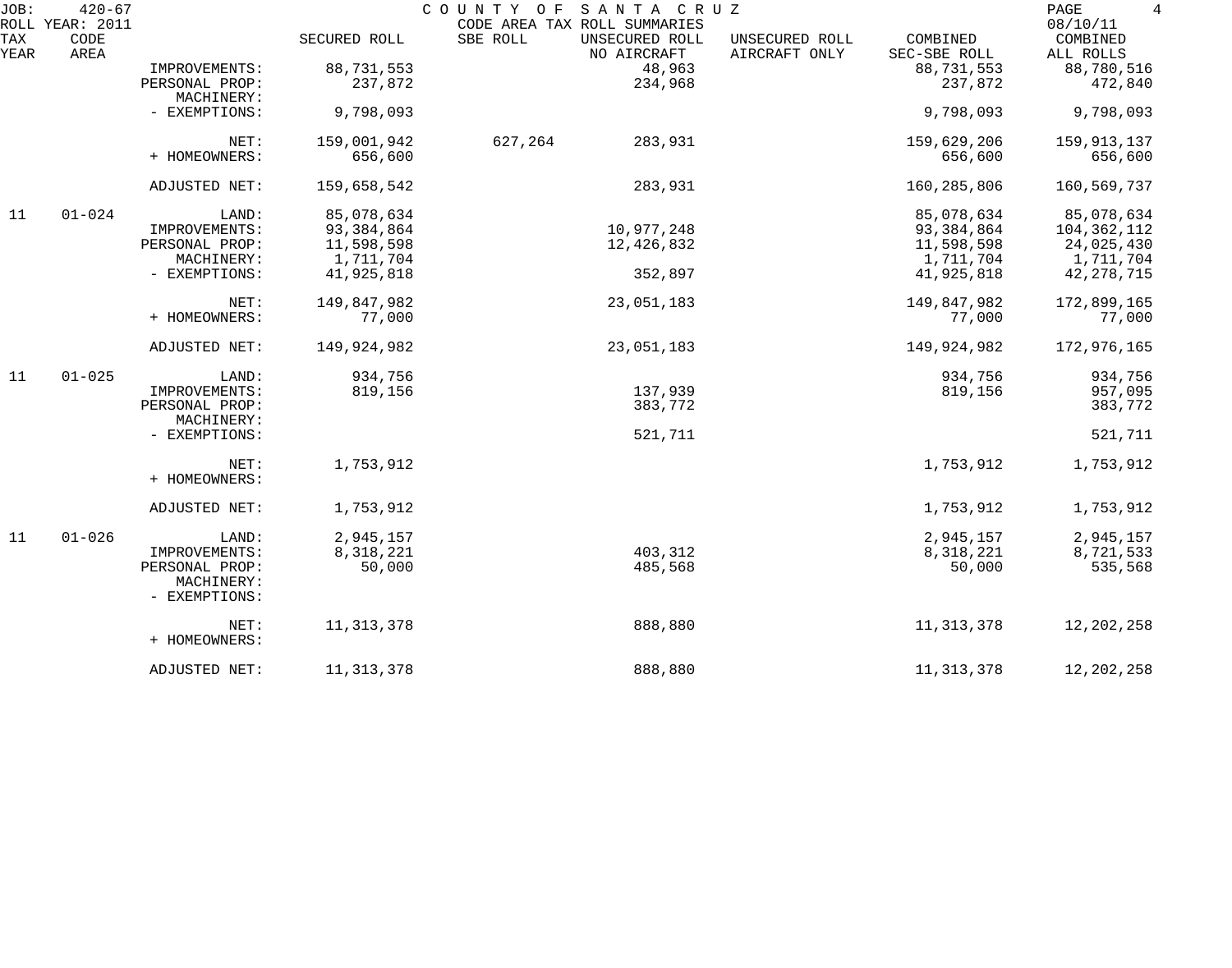| JOB:        | $420 - 67$      |                             |               | SANTA CRUZ<br>COUNTY OF                   |                                 |                          | 5<br>PAGE             |
|-------------|-----------------|-----------------------------|---------------|-------------------------------------------|---------------------------------|--------------------------|-----------------------|
|             | ROLL YEAR: 2011 |                             |               | CODE AREA TAX ROLL SUMMARIES              |                                 |                          | 08/10/11              |
| TAX<br>YEAR | CODE<br>AREA    |                             | SECURED ROLL  | SBE ROLL<br>UNSECURED ROLL<br>NO AIRCRAFT | UNSECURED ROLL<br>AIRCRAFT ONLY | COMBINED<br>SEC-SBE ROLL | COMBINED<br>ALL ROLLS |
| 11          | $01 - 027$      | LAND:                       | 373, 333, 740 | 405,092<br>566,787                        |                                 | 373,738,832              | 374, 305, 619         |
|             |                 | IMPROVEMENTS:               | 403,638,934   | 24,532,580                                |                                 | 403,638,934              | 428, 171, 514         |
|             |                 | PERSONAL PROP:              | 29,796,753    | 47,723,571                                |                                 | 29,796,753               | 77,520,324            |
|             |                 | MACHINERY:                  | 26,077,518    |                                           |                                 | 26,077,518               | 26,077,518            |
|             |                 | - EXEMPTIONS:               | 26, 293, 457  | 7,084,748                                 |                                 | 26, 293, 457             | 33, 378, 205          |
|             |                 | NET:                        | 806, 553, 488 | 405,092<br>65,738,190                     |                                 | 806,958,580              | 872,696,770           |
|             |                 | + HOMEOWNERS:               | 663,600       |                                           |                                 | 663,600                  | 663,600               |
|             |                 | ADJUSTED NET:               | 807, 217, 088 | 65,738,190                                |                                 | 807,622,180              | 873,360,370           |
| 11          | $01 - 028$      | LAND:                       | 8,689,951     | 1,553,329                                 |                                 | 8,689,951                | 10,243,280            |
|             |                 | IMPROVEMENTS:               | 42, 153, 805  | 2,867,368                                 |                                 | 42, 153, 805             | 45,021,173            |
|             |                 | PERSONAL PROP:              | 103,089       | 1,061,564                                 |                                 | 103,089                  | 1,164,653             |
|             |                 | MACHINERY:                  |               |                                           |                                 |                          |                       |
|             |                 | - EXEMPTIONS:               | 7,041,280     |                                           |                                 | 7,041,280                | 7,041,280             |
|             |                 | NET:                        | 43,905,565    | 5,482,261                                 |                                 | 43,905,565               | 49, 387, 826          |
|             |                 | + HOMEOWNERS:               | 7,000         |                                           |                                 | 7,000                    | 7,000                 |
|             |                 | ADJUSTED NET:               | 43, 912, 565  | 5,482,261                                 |                                 | 43, 912, 565             | 49,394,826            |
| 11          | $01 - 030$      | LAND:                       | 199           | 1,460,115                                 |                                 | 199                      | 1,460,314             |
|             |                 | IMPROVEMENTS:               | 43,000        | 2,093,016                                 |                                 | 43,000                   | 2,136,016             |
|             |                 | PERSONAL PROP:              |               | 5,465,124                                 |                                 |                          | 5,465,124             |
|             |                 | MACHINERY:<br>- EXEMPTIONS: | 199           | 379,206                                   |                                 | 199                      | 379,405               |
|             |                 |                             |               |                                           |                                 |                          |                       |
|             |                 | NET:                        | 43,000        | 8,639,049                                 |                                 | 43,000                   | 8,682,049             |
|             |                 | + HOMEOWNERS:               |               | 21,000                                    |                                 |                          | 21,000                |
|             |                 | ADJUSTED NET:               | 43,000        | 8,660,049                                 |                                 | 43,000                   | 8,703,049             |
| 11          | $01 - 031$      | LAND:                       | 202, 575, 675 | 4,694,217                                 |                                 | 202, 575, 675            | 207, 269, 892         |
|             |                 | IMPROVEMENTS:               | 201,753,426   | 13,949,632                                |                                 | 201,753,426              | 215,703,058           |
|             |                 | PERSONAL PROP:              | 1,237,529     | 4,656,491                                 |                                 | 1,237,529                | 5,894,020             |
|             |                 | MACHINERY:                  | 2,870         |                                           |                                 | 2,870                    | 2,870                 |
|             |                 | - EXEMPTIONS:               | 16,575,874    | 14, 425, 503                              |                                 | 16,575,874               | 31,001,377            |
|             |                 | NET:                        | 388,993,626   | 8,874,837                                 |                                 | 388,993,626              | 397,868,463           |
|             |                 | + HOMEOWNERS:               | 1,695,400     |                                           |                                 | 1,695,400                | 1,695,400             |
|             |                 | ADJUSTED NET:               | 390,689,026   | 8,874,837                                 |                                 | 390,689,026              | 399,563,863           |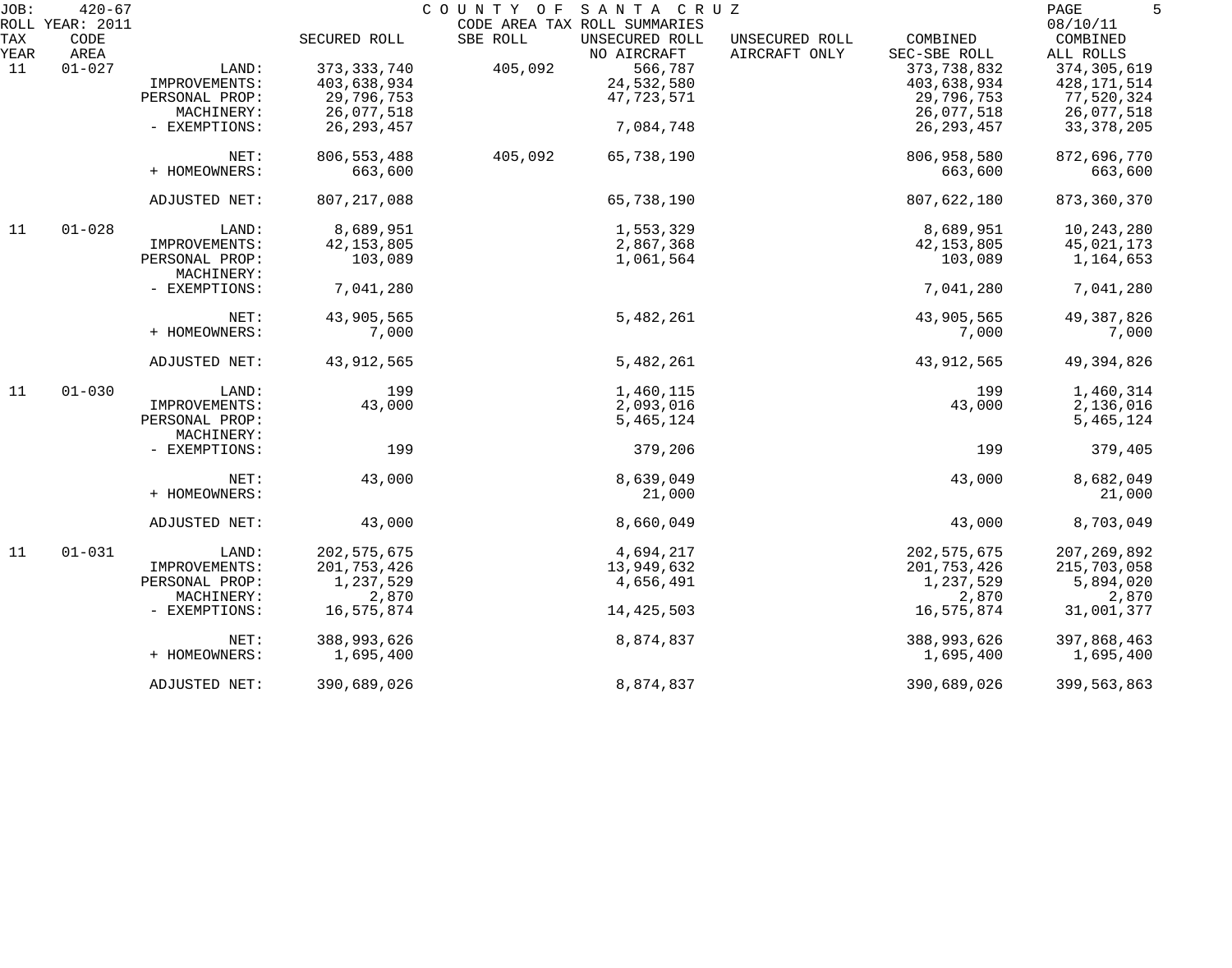| JOB:        | $420 - 67$<br>ROLL YEAR: 2011 |                                                        |                                                       | COUNTY OF | SANTA CRUZ<br>CODE AREA TAX ROLL SUMMARIES |                                 |                                                       | PAGE<br>6<br>08/10/11                                  |
|-------------|-------------------------------|--------------------------------------------------------|-------------------------------------------------------|-----------|--------------------------------------------|---------------------------------|-------------------------------------------------------|--------------------------------------------------------|
| TAX<br>YEAR | <b>CODE</b><br>AREA           |                                                        | SECURED ROLL                                          | SBE ROLL  | UNSECURED ROLL<br>NO AIRCRAFT              | UNSECURED ROLL<br>AIRCRAFT ONLY | COMBINED<br>SEC-SBE ROLL                              | COMBINED<br>ALL ROLLS                                  |
| 11          | $01 - 032$                    | LAND:<br>IMPROVEMENTS:<br>PERSONAL PROP:<br>MACHINERY: | 2,790,624,181<br>2,196,658,399<br>1,044,395<br>49,561 | 849,420   | 2,932,191<br>8,930,623<br>37,008,607       |                                 | 2,791,473,601<br>2,196,658,399<br>1,044,395<br>49,561 | 2,794,405,792<br>2,205,589,022<br>38,053,002<br>49,561 |
|             |                               | - EXEMPTIONS:                                          | 113,908,227                                           |           | 2,864,266                                  |                                 | 113,908,227                                           | 116,772,493                                            |
|             |                               | NET:<br>+ HOMEOWNERS:                                  | 4,874,468,309<br>47,866,000                           | 849,420   | 46,007,155<br>42,000                       |                                 | 4,875,317,729<br>47,866,000                           | 4,921,324,884<br>47,908,000                            |
|             |                               | ADJUSTED NET:                                          | 4,922,334,309                                         |           | 46,049,155                                 |                                 | 4,923,183,729                                         | 4,969,232,884                                          |
| 11          | $01 - 033$                    | LAND:<br>IMPROVEMENTS:<br>PERSONAL PROP:<br>MACHINERY: | 28, 452, 902<br>17,075,086                            |           | 282,185<br>166,797<br>420,477              |                                 | 28, 452, 902<br>17,075,086                            | 28,735,087<br>17, 241, 883<br>420,477                  |
|             |                               | - EXEMPTIONS:                                          | 367,198                                               |           |                                            |                                 | 367,198                                               | 367,198                                                |
|             |                               | NET:<br>+ HOMEOWNERS:                                  | 45,160,790<br>365,400                                 |           | 869,459                                    |                                 | 45,160,790<br>365,400                                 | 46,030,249<br>365,400                                  |
|             |                               | ADJUSTED NET:                                          | 45,526,190                                            |           | 869,459                                    |                                 | 45,526,190                                            | 46, 395, 649                                           |
| 11          | $01 - 034$                    | LAND:<br>IMPROVEMENTS:<br>PERSONAL PROP:<br>MACHINERY: | 33,601<br>217,148                                     |           | 13,538                                     |                                 | 33,601<br>217,148                                     | 33,601<br>217,148<br>13,538                            |
|             |                               | - EXEMPTIONS:                                          | 7,000                                                 |           |                                            |                                 | 7,000                                                 | 7,000                                                  |
|             |                               | NET:<br>+ HOMEOWNERS:                                  | 243,749<br>7,000                                      |           | 13,538                                     |                                 | 243,749<br>7,000                                      | 257,287<br>7,000                                       |
|             |                               | ADJUSTED NET:                                          | 250,749                                               |           | 13,538                                     |                                 | 250,749                                               | 264,287                                                |
| 11          | $01 - 035$                    | LAND:<br>IMPROVEMENTS:                                 |                                                       |           |                                            |                                 |                                                       |                                                        |

 PERSONAL PROP: MACHINERY:

- EXEMPTIONS: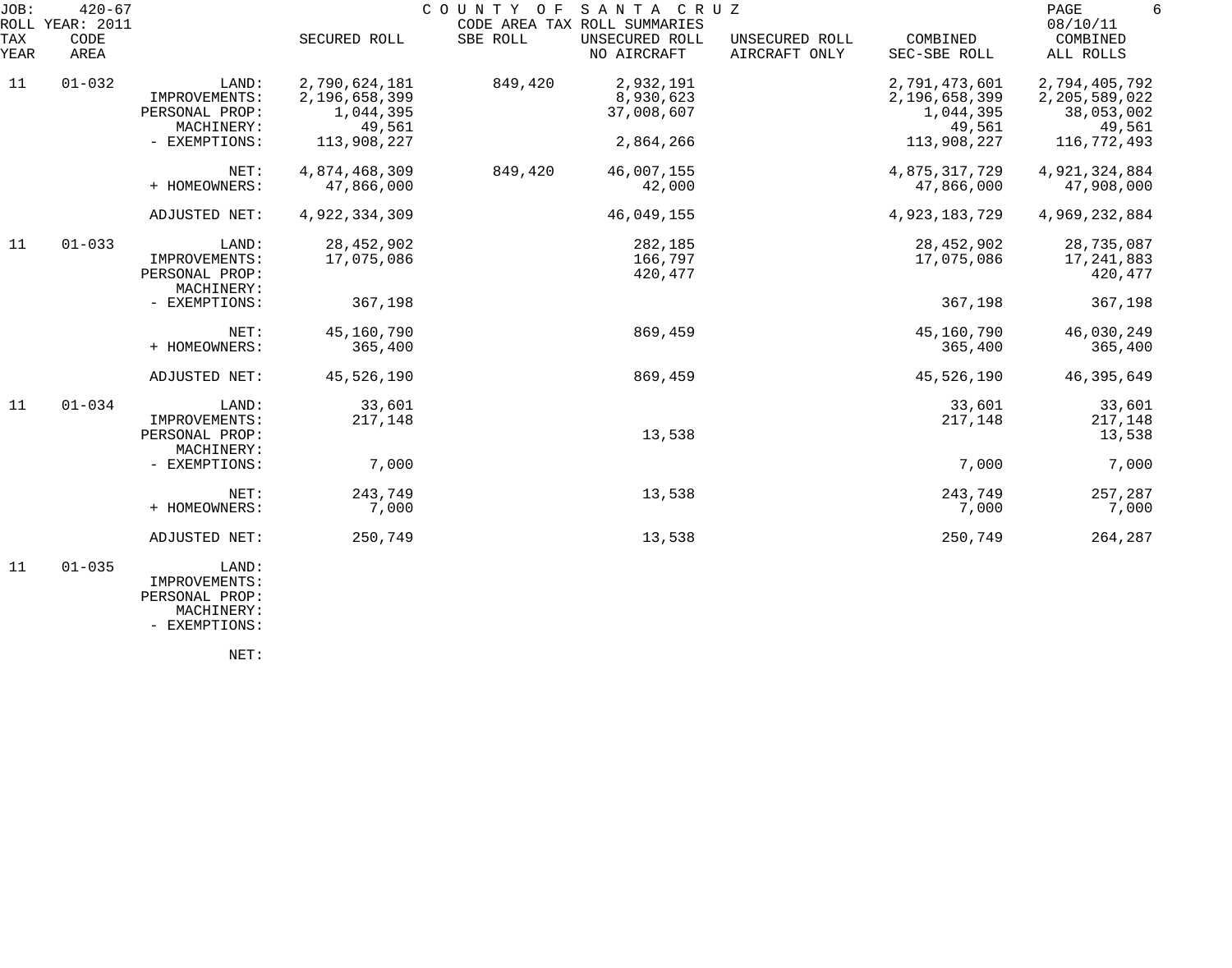| JOB:        | $420 - 67$<br>ROLL YEAR: 2011 |                                                                         |                                                                | COUNTY<br>O F | SANTA CRUZ<br>CODE AREA TAX ROLL SUMMARIES |                                 |                                                                  | 7<br>PAGE<br>08/10/11                                            |
|-------------|-------------------------------|-------------------------------------------------------------------------|----------------------------------------------------------------|---------------|--------------------------------------------|---------------------------------|------------------------------------------------------------------|------------------------------------------------------------------|
| TAX<br>YEAR | CODE<br>AREA                  |                                                                         | SECURED ROLL                                                   | SBE ROLL      | UNSECURED ROLL<br>NO AIRCRAFT              | UNSECURED ROLL<br>AIRCRAFT ONLY | COMBINED<br>SEC-SBE ROLL                                         | COMBINED<br>ALL ROLLS                                            |
|             |                               | + HOMEOWNERS:                                                           |                                                                |               |                                            |                                 |                                                                  |                                                                  |
|             |                               | ADJUSTED NET:                                                           |                                                                |               |                                            |                                 |                                                                  |                                                                  |
| 11          | $01 - 036$                    | LAND:<br>IMPROVEMENTS:<br>PERSONAL PROP:<br>MACHINERY:<br>- EXEMPTIONS: |                                                                |               |                                            |                                 |                                                                  |                                                                  |
|             |                               | NET:<br>+ HOMEOWNERS:                                                   |                                                                |               |                                            |                                 |                                                                  |                                                                  |
|             |                               | ADJUSTED NET:                                                           |                                                                |               |                                            |                                 |                                                                  |                                                                  |
| 11          | $02 - 021$                    | LAND:<br>IMPROVEMENTS:<br>PERSONAL PROP:<br>MACHINERY:<br>- EXEMPTIONS: | 48,739,000<br>95,089,230<br>24,844,529<br>7,071,047<br>24,030  | 41,405        | 4,925,187<br>14,962,885                    |                                 | 48,780,405<br>95,089,230<br>24,844,529<br>7,071,047<br>24,030    | 48,780,405<br>100,014,417<br>39,807,414<br>7,071,047<br>24,030   |
|             |                               | NET:<br>+ HOMEOWNERS:                                                   | 175,719,776<br>21,000                                          | 41,405        | 19,888,072                                 |                                 | 175,761,181<br>21,000                                            | 195,649,253<br>21,000                                            |
|             |                               | ADJUSTED NET:                                                           | 175,740,776                                                    |               | 19,888,072                                 |                                 | 175,782,181                                                      | 195,670,253                                                      |
| 11          | $02 - 023$                    | LAND:<br>IMPROVEMENTS:<br>PERSONAL PROP:<br>MACHINERY:<br>- EXEMPTIONS: | 41,368,436<br>50, 204, 762<br>400,138<br>268,408<br>14,353,975 |               | 39,704<br>1,471,680<br>2,947,996<br>18,250 |                                 | 41,368,436<br>50, 204, 762<br>400,138<br>268,408<br>14, 353, 975 | 41,408,140<br>51,676,442<br>3,348,134<br>268,408<br>14, 372, 225 |
|             |                               |                                                                         |                                                                |               |                                            |                                 |                                                                  |                                                                  |
|             |                               | NET:<br>+ HOMEOWNERS:                                                   | 77,887,769<br>301,000                                          |               | 4, 441, 130                                |                                 | 77,887,769<br>301,000                                            | 82, 328, 899<br>301,000                                          |
|             |                               | ADJUSTED NET:                                                           | 78,188,769                                                     |               | 4, 441, 130                                |                                 | 78,188,769                                                       | 82,629,899                                                       |
| 11          | $02 - 029$                    | LAND:<br>IMPROVEMENTS:<br>PERSONAL PROP:                                |                                                                |               |                                            |                                 |                                                                  |                                                                  |

MACHINERY: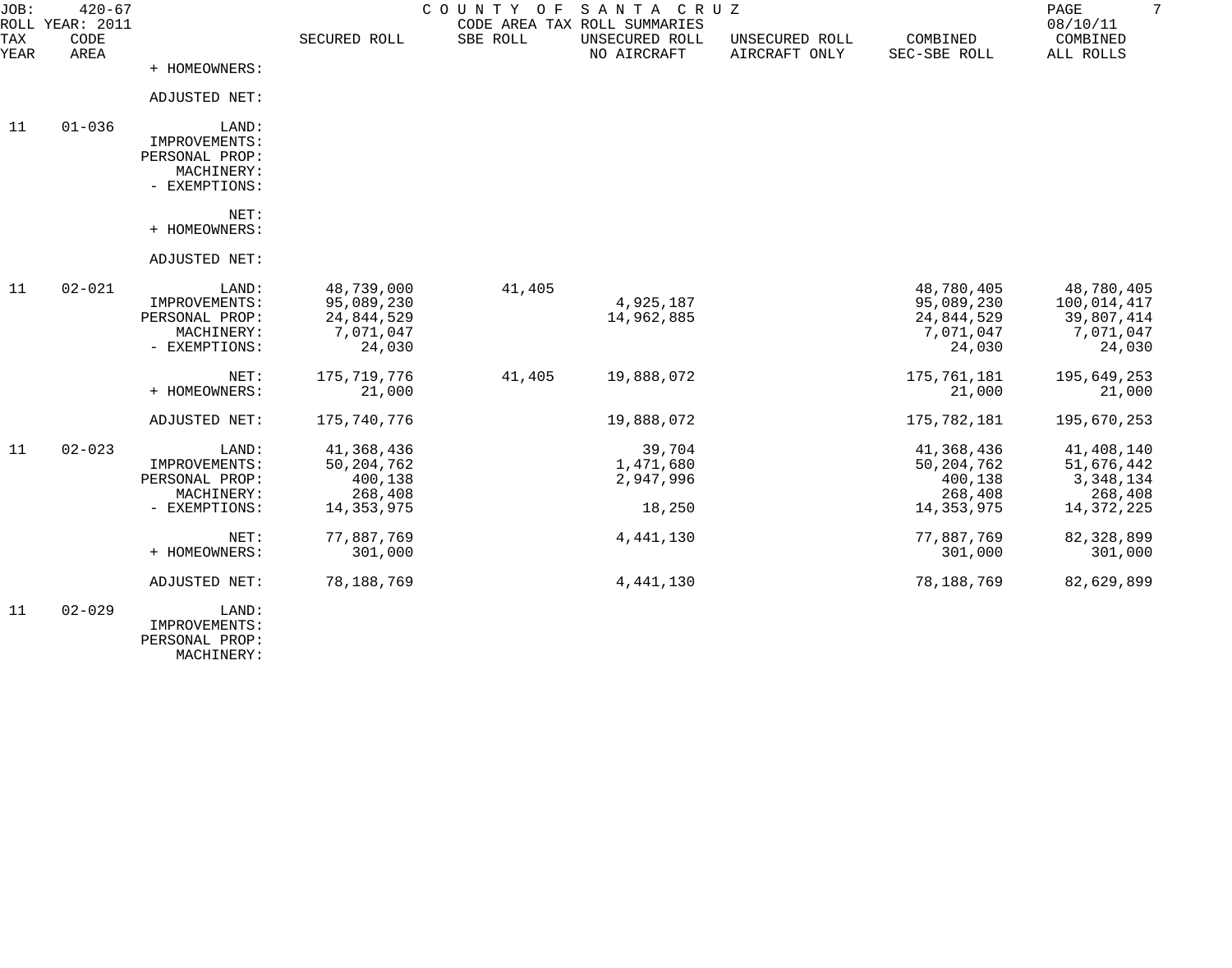| JOB:               | $420 - 67$<br>ROLL YEAR: 2011 |                                                                         |                                                            | COUNTY OF SANTA CRUZ<br>CODE AREA TAX ROLL SUMMARIES |                                 |                                                            | PAGE<br>08/10/11                                               | 8 |
|--------------------|-------------------------------|-------------------------------------------------------------------------|------------------------------------------------------------|------------------------------------------------------|---------------------------------|------------------------------------------------------------|----------------------------------------------------------------|---|
| <b>TAX</b><br>YEAR | CODE<br>AREA                  |                                                                         | SECURED ROLL                                               | SBE ROLL<br>UNSECURED ROLL<br>NO AIRCRAFT            | UNSECURED ROLL<br>AIRCRAFT ONLY | COMBINED<br>SEC-SBE ROLL                                   | COMBINED<br>ALL ROLLS                                          |   |
|                    |                               | - EXEMPTIONS:                                                           |                                                            |                                                      |                                 |                                                            |                                                                |   |
|                    |                               | NET:<br>+ HOMEOWNERS:                                                   |                                                            |                                                      |                                 |                                                            |                                                                |   |
|                    |                               | ADJUSTED NET:                                                           |                                                            |                                                      |                                 |                                                            |                                                                |   |
|                    |                               |                                                                         |                                                            |                                                      |                                 |                                                            |                                                                |   |
| 11                 | $02 - 045$                    | LAND:<br>IMPROVEMENTS:<br>PERSONAL PROP:<br>MACHINERY:<br>- EXEMPTIONS: |                                                            |                                                      |                                 |                                                            |                                                                |   |
|                    |                               | NET:<br>+ HOMEOWNERS:                                                   |                                                            |                                                      |                                 |                                                            |                                                                |   |
|                    |                               | ADJUSTED NET:                                                           |                                                            |                                                      |                                 |                                                            |                                                                |   |
| 11                 | $02 - 070$                    | LAND:<br>IMPROVEMENTS:<br>PERSONAL PROP:<br>MACHINERY:<br>- EXEMPTIONS: | 15,397,645<br>31,029,148<br>971,603<br>41,135<br>5,458,588 | 224,164<br>1,517,795<br>831,871<br>19,131            |                                 | 15,397,645<br>31,029,148<br>971,603<br>41,135<br>5,458,588 | 15,621,809<br>32,546,943<br>1,803,474<br>41,135<br>5, 477, 719 |   |
|                    |                               | NET:<br>+ HOMEOWNERS:                                                   | 41,980,943<br>7,000                                        | 2,554,699                                            |                                 | 41,980,943<br>7,000                                        | 44,535,642<br>7,000                                            |   |
|                    |                               | ADJUSTED NET:                                                           | 41,987,943                                                 | 2,554,699                                            |                                 | 41,987,943                                                 | 44,542,642                                                     |   |
| 11                 | $02 - 071$                    | LAND:<br>IMPROVEMENTS:<br>PERSONAL PROP:                                | 129,697,638<br>119,900,635<br>210,217                      | 18,254<br>65,807                                     |                                 | 129,697,638<br>119,900,635<br>210,217                      | 129,715,892<br>119,900,635<br>276,024                          |   |
|                    |                               | MACHINERY:<br>- EXEMPTIONS:                                             | 26,632,770                                                 |                                                      |                                 | 26,632,770                                                 | 26,632,770                                                     |   |
|                    |                               | NET:<br>+ HOMEOWNERS:                                                   | 223, 175, 720<br>3,837,400                                 | 84,061                                               |                                 | 223, 175, 720<br>3,837,400                                 | 223, 259, 781<br>3,837,400                                     |   |
|                    |                               | ADJUSTED NET:                                                           | 227,013,120                                                | 84,061                                               |                                 | 227,013,120                                                | 227,097,181                                                    |   |
| 11                 | $02 - 072$                    | LAND:                                                                   | 817, 120, 774                                              | 110,178                                              |                                 | 817, 120, 774                                              | 817,230,952                                                    |   |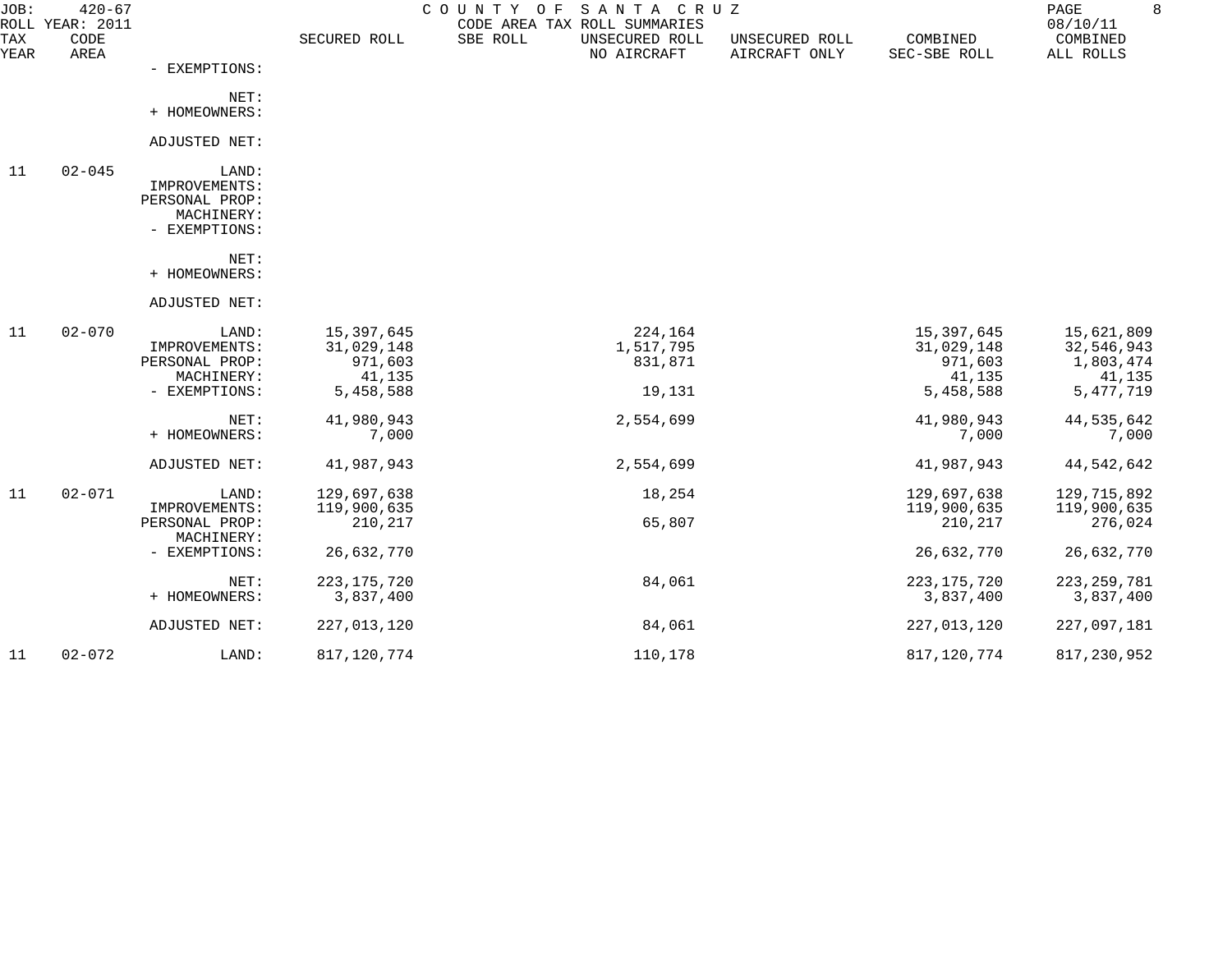| JOB:                | $420 - 67$                 |                                               |               | COUNTY OF<br>SANTA CRUZ                                                   |                                 |                          | 9<br>PAGE<br>08/10/11 |
|---------------------|----------------------------|-----------------------------------------------|---------------|---------------------------------------------------------------------------|---------------------------------|--------------------------|-----------------------|
| ROLL<br>TAX<br>YEAR | YEAR: 2011<br>CODE<br>AREA |                                               | SECURED ROLL  | CODE AREA TAX ROLL SUMMARIES<br>SBE ROLL<br>UNSECURED ROLL<br>NO AIRCRAFT | UNSECURED ROLL<br>AIRCRAFT ONLY | COMBINED<br>SEC-SBE ROLL | COMBINED<br>ALL ROLLS |
|                     |                            | IMPROVEMENTS:                                 | 913, 741, 796 | 22,000,463                                                                |                                 | 913, 741, 796            | 935, 742, 259         |
|                     |                            | PERSONAL PROP:                                | 14,368,450    | 39,929,779                                                                |                                 | 14,368,450               | 54, 298, 229          |
|                     |                            | MACHINERY:                                    | 294,144       |                                                                           |                                 | 294,144                  | 294,144               |
|                     |                            | - EXEMPTIONS:                                 | 76,666,197    | 4,110,189                                                                 |                                 | 76,666,197               | 80,776,386            |
|                     |                            | NET:                                          | 1,668,858,967 | 57,930,231                                                                |                                 | 1,668,858,967            | 1,726,789,198         |
|                     |                            | + HOMEOWNERS:                                 | 20,813,533    |                                                                           |                                 | 20,813,533               | 20,813,533            |
|                     |                            | ADJUSTED NET:                                 | 1,689,672,500 | 57,930,231                                                                |                                 | 1,689,672,500            | 1,747,602,731         |
| 11                  | $02 - 073$                 | LAND:                                         | 25, 104, 190  |                                                                           |                                 | 25,104,190               | 25,104,190            |
|                     |                            | IMPROVEMENTS:                                 | 26,560,449    | 1,963,077                                                                 |                                 | 26,560,449               | 28,523,526            |
|                     |                            | PERSONAL PROP:<br>MACHINERY:                  | 449,721       | 6, 313, 671                                                               |                                 | 449,721                  | 6,763,392             |
|                     |                            | - EXEMPTIONS:                                 | 284,502       |                                                                           |                                 | 284,502                  | 284,502               |
|                     |                            | NET:                                          | 51,829,858    | 8,276,748                                                                 |                                 | 51,829,858               | 60,106,606            |
|                     |                            | + HOMEOWNERS:                                 | 21,000        |                                                                           |                                 | 21,000                   | 21,000                |
|                     |                            | ADJUSTED NET:                                 | 51,850,858    | 8,276,748                                                                 |                                 | 51,850,858               | 60,127,606            |
| 11                  | $02 - 074$                 | LAND:                                         | 3,299,119     |                                                                           |                                 | 3,299,119                | 3,299,119             |
|                     |                            | IMPROVEMENTS:                                 | 8,071,789     | 1,573                                                                     |                                 | 8,071,789                | 8,073,362             |
|                     |                            | PERSONAL PROP:<br>MACHINERY:                  | 673,019       | 24,506                                                                    |                                 | 673,019                  | 697,525               |
|                     |                            | - EXEMPTIONS:                                 | 5,040,575     |                                                                           |                                 | 5,040,575                | 5,040,575             |
|                     |                            | NET:<br>+ HOMEOWNERS:                         | 7,003,352     | 26,079                                                                    |                                 | 7,003,352                | 7,029,431             |
|                     |                            | ADJUSTED NET:                                 | 7,003,352     | 26,079                                                                    |                                 | 7,003,352                | 7,029,431             |
| 11                  | $02 - 075$                 | LAND:                                         | 14,697        |                                                                           |                                 | 14,697                   | 14,697                |
|                     |                            | IMPROVEMENTS:<br>PERSONAL PROP:<br>MACHINERY: | 82,200        |                                                                           |                                 | 82,200                   | 82,200                |
|                     |                            | - EXEMPTIONS:                                 | 7,000         |                                                                           |                                 | 7,000                    | 7,000                 |
|                     |                            | NET:                                          | 89,897        |                                                                           |                                 | 89,897                   | 89,897                |
|                     |                            | + HOMEOWNERS:                                 | 7,000         |                                                                           |                                 | 7,000                    | 7,000                 |
|                     |                            | ADJUSTED NET:                                 | 96,897        |                                                                           |                                 | 96,897                   | 96,897                |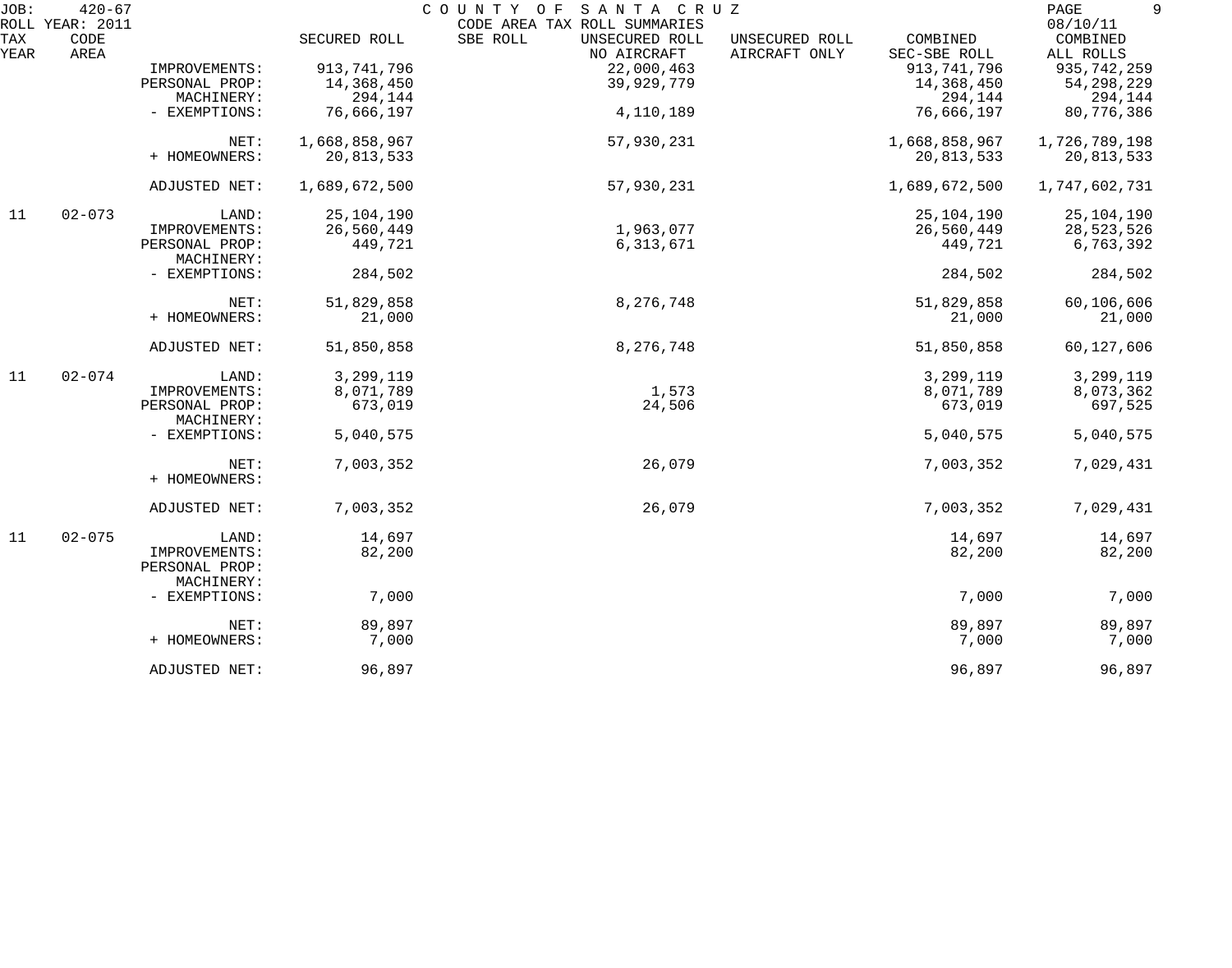| JOB:        | $420 - 67$<br>ROLL YEAR: 2011 |                |              | COUNTY OF<br>SANTA CRUZ<br>CODE AREA TAX ROLL SUMMARIES |                                 |                          | 10<br>PAGE<br>08/10/11 |
|-------------|-------------------------------|----------------|--------------|---------------------------------------------------------|---------------------------------|--------------------------|------------------------|
| TAX<br>YEAR | CODE<br>AREA                  |                | SECURED ROLL | SBE ROLL<br>UNSECURED ROLL<br>NO AIRCRAFT               | UNSECURED ROLL<br>AIRCRAFT ONLY | COMBINED<br>SEC-SBE ROLL | COMBINED<br>ALL ROLLS  |
| 11          | $02 - 077$                    | LAND:          | 820,509      |                                                         |                                 | 820,509                  | 820,509                |
|             |                               | IMPROVEMENTS:  | 928,068      | 7,216                                                   |                                 | 928,068                  | 935,284                |
|             |                               | PERSONAL PROP: |              | 14,513                                                  |                                 |                          | 14,513                 |
|             |                               | MACHINERY:     |              |                                                         |                                 |                          |                        |
|             |                               | - EXEMPTIONS:  |              |                                                         |                                 |                          |                        |
|             |                               | NET:           | 1,748,577    | 21,729                                                  |                                 | 1,748,577                | 1,770,306              |
|             |                               | + HOMEOWNERS:  |              |                                                         |                                 |                          |                        |
|             |                               | ADJUSTED NET:  | 1,748,577    | 21,729                                                  |                                 | 1,748,577                | 1,770,306              |
| 11          | $02 - 078$                    | LAND:          | 304,992,348  | 3,631,827                                               |                                 | 304,992,348              | 308,624,175            |
|             |                               | IMPROVEMENTS:  | 383,502,831  | 28,260,209                                              |                                 | 383,502,831              | 411,763,040            |
|             |                               | PERSONAL PROP: | 6,596,036    | 55, 272, 118                                            | 27, 168, 075                    | 6,596,036                | 89,036,229             |
|             |                               | MACHINERY:     | 2,862,532    |                                                         |                                 | 2,862,532                | 2,862,532              |
|             |                               | - EXEMPTIONS:  | 32,895,145   | 407,715                                                 | 337,715                         | 32,895,145               | 33,640,575             |
|             |                               | NET:           | 665,058,602  | 86,756,439                                              | 26,830,360                      | 665,058,602              | 778,645,401            |
|             |                               | + HOMEOWNERS:  | 3,332,000    |                                                         |                                 | 3,332,000                | 3,332,000              |
|             |                               | ADJUSTED NET:  | 668,390,602  | 86,756,439                                              |                                 | 668,390,602              | 781,977,401            |
| 11          | $02 - 079$                    | LAND:          | 39,430       |                                                         |                                 | 39,430                   | 39,430                 |
|             |                               | IMPROVEMENTS:  | 4,834        |                                                         |                                 | 4,834                    | 4,834                  |
|             |                               | PERSONAL PROP: |              |                                                         |                                 |                          |                        |
|             |                               | MACHINERY:     |              |                                                         |                                 |                          |                        |
|             |                               | - EXEMPTIONS:  |              |                                                         |                                 |                          |                        |
|             |                               | NET:           | 44,264       |                                                         |                                 | 44,264                   | 44,264                 |
|             |                               | + HOMEOWNERS:  |              |                                                         |                                 |                          |                        |
|             |                               | ADJUSTED NET:  | 44,264       |                                                         |                                 | 44,264                   | 44,264                 |
| 11          | $02 - 080$                    | LAND:          |              |                                                         |                                 |                          |                        |
|             |                               | IMPROVEMENTS:  |              |                                                         |                                 |                          |                        |
|             |                               | PERSONAL PROP: |              |                                                         |                                 |                          |                        |
|             |                               | MACHINERY:     |              |                                                         |                                 |                          |                        |
|             |                               | - EXEMPTIONS:  |              |                                                         |                                 |                          |                        |
|             |                               | NET:           |              |                                                         |                                 |                          |                        |
|             |                               | + HOMEOWNERS:  |              |                                                         |                                 |                          |                        |
|             |                               |                |              |                                                         |                                 |                          |                        |

ADJUSTED NET: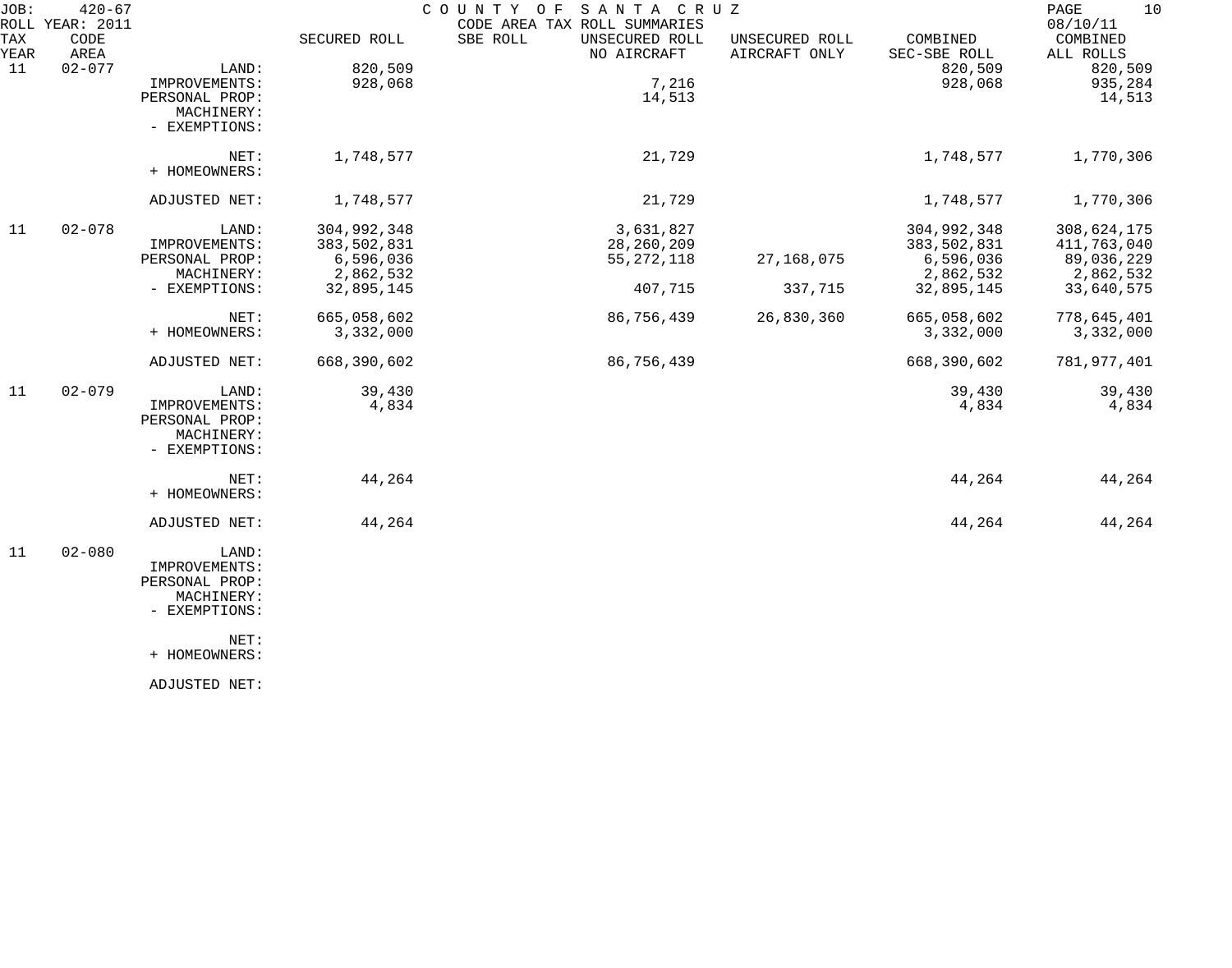| JOB:<br>$420 - 67$<br>ROLL YEAR: 2011 |              |                                                                         | COUNTY OF SANTA CRUZ<br>CODE AREA TAX ROLL SUMMARIES |          |                               |                                 |                          | 11<br>PAGE<br>08/10/11 |  |
|---------------------------------------|--------------|-------------------------------------------------------------------------|------------------------------------------------------|----------|-------------------------------|---------------------------------|--------------------------|------------------------|--|
| TAX<br>YEAR                           | CODE<br>AREA |                                                                         | SECURED ROLL                                         | SBE ROLL | UNSECURED ROLL<br>NO AIRCRAFT | UNSECURED ROLL<br>AIRCRAFT ONLY | COMBINED<br>SEC-SBE ROLL | COMBINED<br>ALL ROLLS  |  |
| 11                                    | $02 - 081$   | LAND:<br>IMPROVEMENTS:<br>PERSONAL PROP:<br>MACHINERY:<br>- EXEMPTIONS: |                                                      |          |                               |                                 |                          |                        |  |
|                                       |              | NET:<br>+ HOMEOWNERS:                                                   |                                                      |          |                               |                                 |                          |                        |  |
|                                       |              | ADJUSTED NET:                                                           |                                                      |          |                               |                                 |                          |                        |  |
| 11                                    | $03 - 007$   | LAND:<br>IMPROVEMENTS:<br>PERSONAL PROP:<br>MACHINERY:<br>- EXEMPTIONS: |                                                      |          |                               |                                 |                          |                        |  |
|                                       |              | NET:<br>+ HOMEOWNERS:                                                   |                                                      |          |                               |                                 |                          |                        |  |
|                                       |              | ADJUSTED NET:                                                           |                                                      |          |                               |                                 |                          |                        |  |
| 11                                    | $03 - 011$   | LAND:<br>IMPROVEMENTS:<br>PERSONAL PROP:<br>MACHINERY:<br>- EXEMPTIONS: |                                                      |          |                               |                                 |                          |                        |  |
|                                       |              | NET:<br>+ HOMEOWNERS:                                                   |                                                      |          |                               |                                 |                          |                        |  |
|                                       |              | ADJUSTED NET:                                                           |                                                      |          |                               |                                 |                          |                        |  |
| 11                                    | $03 - 017$   | LAND:<br>IMPROVEMENTS:<br>PERSONAL PROP:<br>MACHINERY:<br>- EXEMPTIONS: |                                                      |          |                               |                                 |                          |                        |  |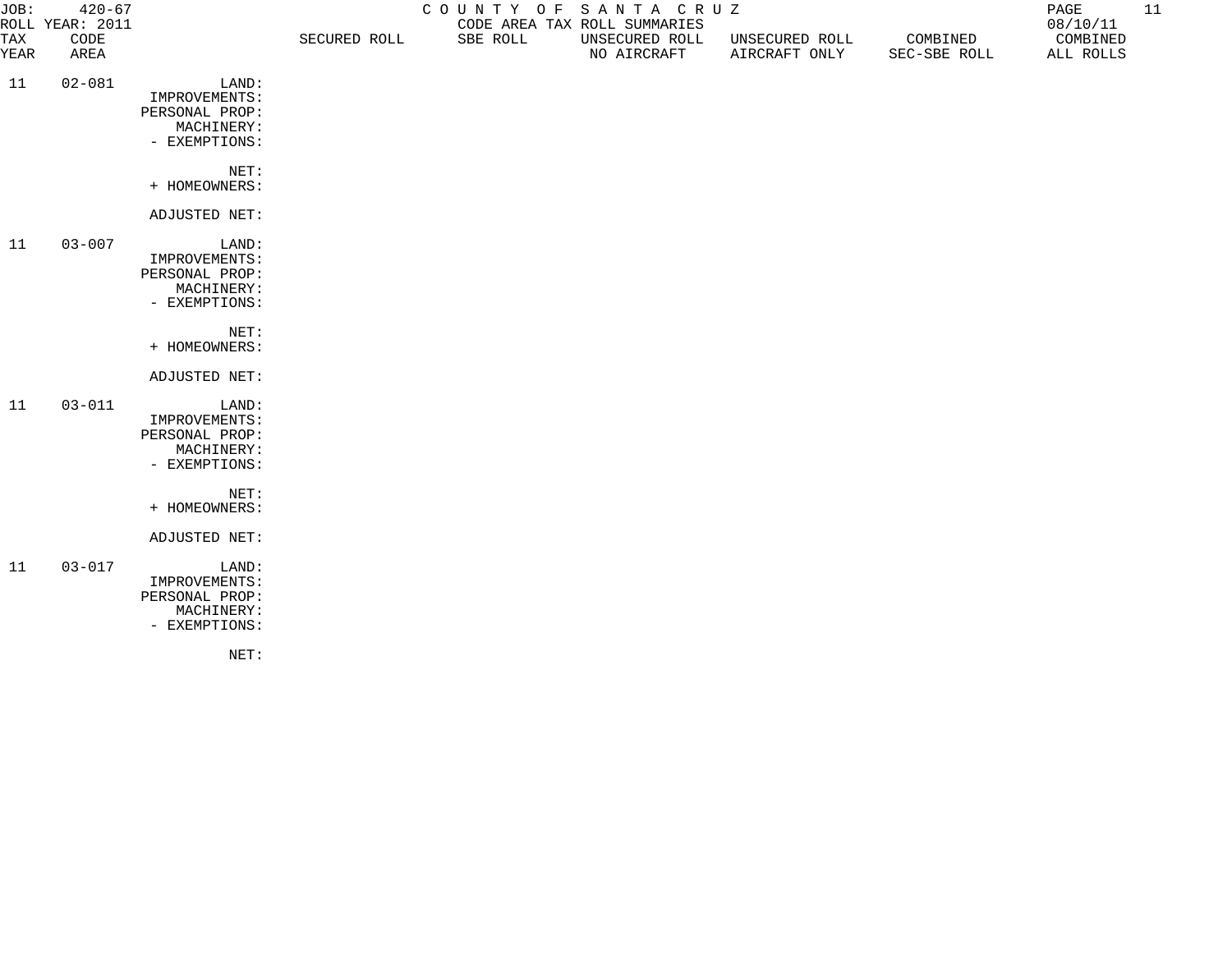| JOB:        | $420 - 67$<br>ROLL YEAR: 2011 |                                                                         |                          | COUNTY OF SANTA CRUZ<br>CODE AREA TAX ROLL SUMMARIES |                                 |                          | 12<br>PAGE<br>08/10/11   |
|-------------|-------------------------------|-------------------------------------------------------------------------|--------------------------|------------------------------------------------------|---------------------------------|--------------------------|--------------------------|
| TAX<br>YEAR | CODE<br>AREA                  |                                                                         | SECURED ROLL             | SBE ROLL<br>UNSECURED ROLL<br>NO AIRCRAFT            | UNSECURED ROLL<br>AIRCRAFT ONLY | COMBINED<br>SEC-SBE ROLL | COMBINED<br>ALL ROLLS    |
|             |                               | + HOMEOWNERS:                                                           |                          |                                                      |                                 |                          |                          |
|             |                               | ADJUSTED NET:                                                           |                          |                                                      |                                 |                          |                          |
| 11          | $03 - 020$                    | LAND:<br>IMPROVEMENTS:<br>PERSONAL PROP:<br>MACHINERY:<br>- EXEMPTIONS: |                          | 7,600                                                |                                 |                          | 7,600                    |
|             |                               | NET:<br>+ HOMEOWNERS:                                                   |                          | 7,600                                                |                                 |                          | 7,600                    |
|             |                               | ADJUSTED NET:                                                           |                          | 7,600                                                |                                 |                          | 7,600                    |
| 11          | $03 - 037$                    | LAND:<br>IMPROVEMENTS:<br>PERSONAL PROP:<br>MACHINERY:<br>- EXEMPTIONS: |                          | 67,975<br>289,384                                    |                                 |                          | 67,975<br>289,384        |
|             |                               | NET:<br>+ HOMEOWNERS:                                                   |                          | 357,359                                              |                                 |                          | 357,359                  |
|             |                               | ADJUSTED NET:                                                           |                          | 357,359                                              |                                 |                          | 357,359                  |
| 11          | $03 - 039$                    | LAND:<br>IMPROVEMENTS:<br>PERSONAL PROP:<br>MACHINERY:                  | 381,658<br>432,541       |                                                      |                                 | 381,658<br>432,541       | 381,658<br>432,541       |
|             |                               | - EXEMPTIONS:                                                           | 7,000                    |                                                      |                                 | 7,000                    | 7,000                    |
|             |                               | NET:<br>+ HOMEOWNERS:                                                   | 807,199<br>7,000         |                                                      |                                 | 807,199<br>7,000         | 807,199<br>7,000         |
|             |                               | ADJUSTED NET:                                                           | 814,199                  |                                                      |                                 | 814,199                  | 814,199                  |
| 11          | $03 - 046$                    | LAND:<br>IMPROVEMENTS:<br>PERSONAL PROP:<br>MACHINERY:                  | 15,485,097<br>12,718,249 |                                                      |                                 | 15,485,097<br>12,718,249 | 15,485,097<br>12,718,249 |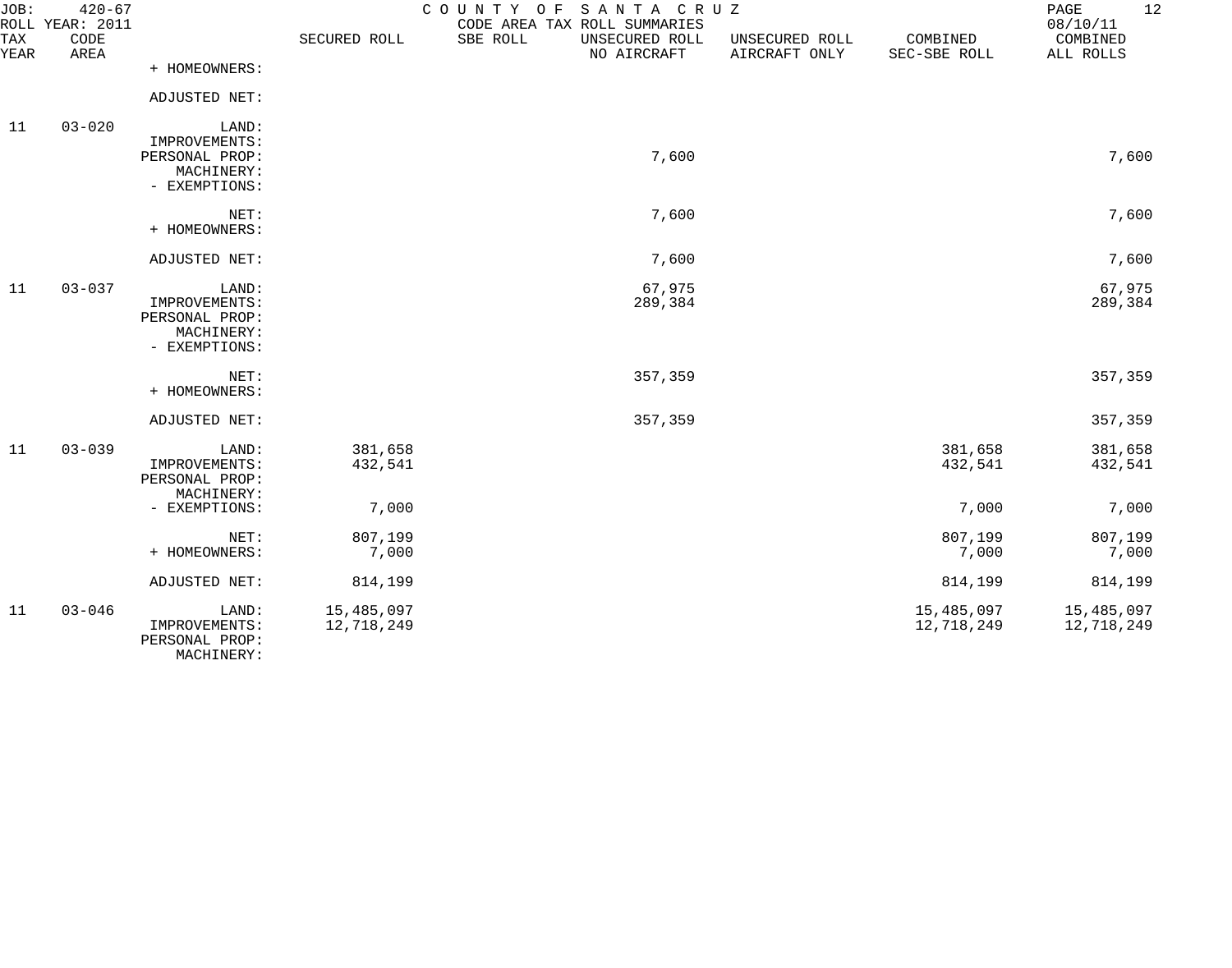| JOB:        | $420 - 67$<br>ROLL YEAR: 2011 |                                                                         |                        | COUNTY OF<br>SANTA CRUZ<br>CODE AREA TAX ROLL SUMMARIES |                                 |                          | PAGE<br>13<br>08/10/11           |
|-------------|-------------------------------|-------------------------------------------------------------------------|------------------------|---------------------------------------------------------|---------------------------------|--------------------------|----------------------------------|
| TAX<br>YEAR | CODE<br>AREA                  |                                                                         | SECURED ROLL           | SBE ROLL<br>UNSECURED ROLL<br>NO AIRCRAFT               | UNSECURED ROLL<br>AIRCRAFT ONLY | COMBINED<br>SEC-SBE ROLL | COMBINED<br>ALL ROLLS            |
|             |                               | - EXEMPTIONS:                                                           | 28,000                 |                                                         |                                 | 28,000                   | 28,000                           |
|             |                               | NET:<br>+ HOMEOWNERS:                                                   | 28, 175, 346<br>28,000 |                                                         |                                 | 28, 175, 346<br>28,000   | 28, 175, 346<br>28,000           |
|             |                               | ADJUSTED NET:                                                           | 28, 203, 346           |                                                         |                                 | 28, 203, 346             | 28, 203, 346                     |
| 11          | $03 - 050$                    | LAND:<br>IMPROVEMENTS:<br>PERSONAL PROP:<br>MACHINERY:<br>- EXEMPTIONS: | 607,999<br>170,667     | 5,115                                                   |                                 | 607,999<br>170,667       | 607,999<br>170,667<br>5,115      |
|             |                               | NET:<br>+ HOMEOWNERS:                                                   | 778,666                | 5,115                                                   |                                 | 778,666                  | 783,781                          |
|             |                               | ADJUSTED NET:                                                           | 778,666                | 5,115                                                   |                                 | 778,666                  | 783,781                          |
| 11          | $03 - 053$                    | LAND:<br>IMPROVEMENTS:<br>PERSONAL PROP:<br>MACHINERY:<br>- EXEMPTIONS: |                        |                                                         |                                 |                          |                                  |
|             |                               | NET:<br>+ HOMEOWNERS:                                                   |                        |                                                         |                                 |                          |                                  |
|             |                               | ADJUSTED NET:                                                           |                        |                                                         |                                 |                          |                                  |
| 11          | $03 - 056$                    | LAND:<br>IMPROVEMENTS:<br>PERSONAL PROP:<br>MACHINERY:<br>- EXEMPTIONS: | 6,624,694<br>5,510,329 | 15,067<br>23,227                                        |                                 | 6,624,694<br>5,510,329   | 6,624,694<br>5,525,396<br>23,227 |
|             |                               | NET:<br>+ HOMEOWNERS:                                                   | 12, 135, 023           | 38,294                                                  |                                 | 12, 135, 023             | 12, 173, 317                     |
|             |                               | ADJUSTED NET:                                                           | 12, 135, 023           | 38,294                                                  |                                 | 12, 135, 023             | 12, 173, 317                     |
| 11          | $03 - 063$                    | LAND:                                                                   | 446,566                |                                                         |                                 | 446,566                  | 446,566                          |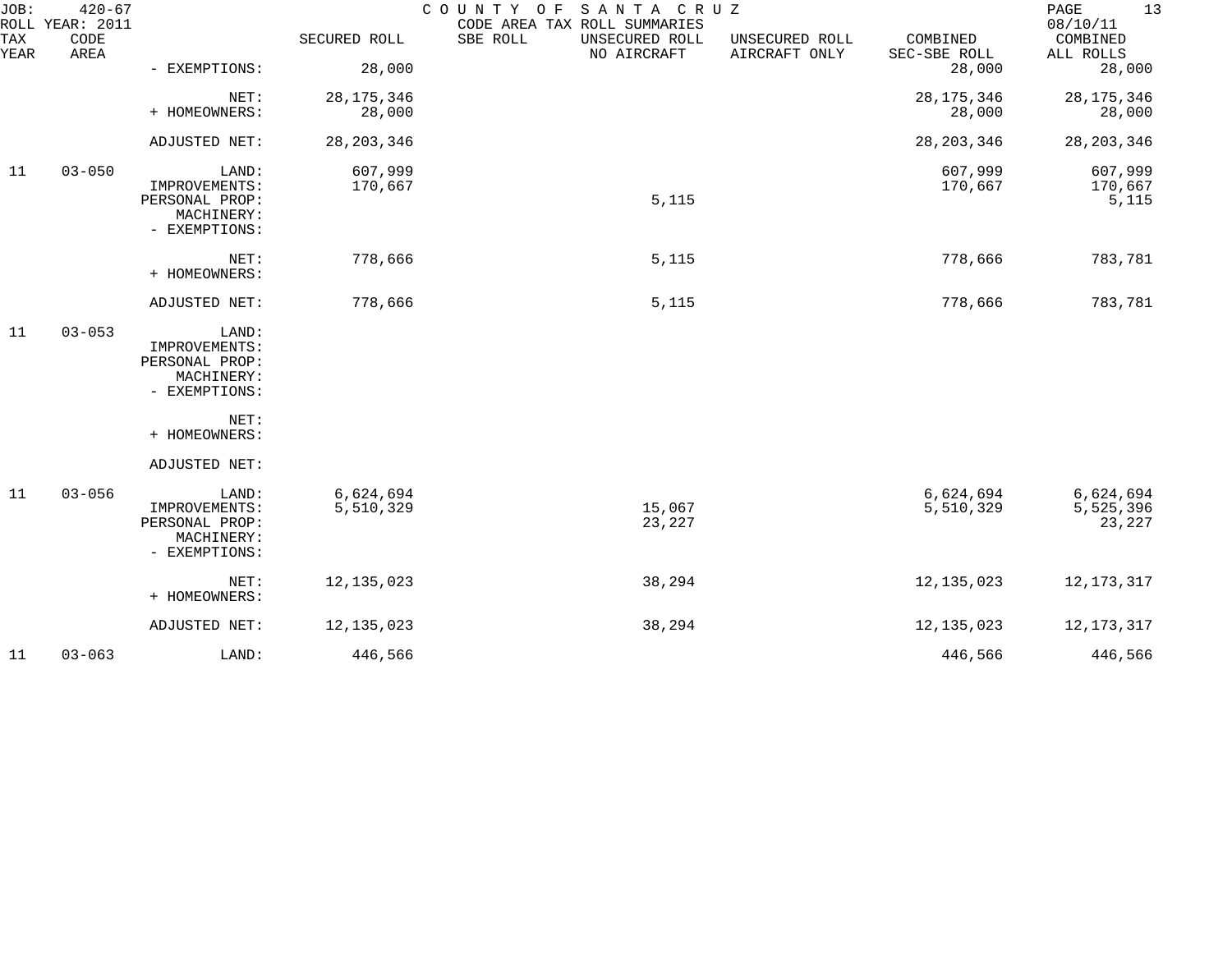| JOB:        | $420 - 67$<br>ROLL YEAR: 2011 |                                                                         |                                             | SANTA CRUZ<br>COUNTY OF<br>CODE AREA TAX ROLL SUMMARIES |                                 |                                             | 14<br>PAGE<br>08/10/11                                   |
|-------------|-------------------------------|-------------------------------------------------------------------------|---------------------------------------------|---------------------------------------------------------|---------------------------------|---------------------------------------------|----------------------------------------------------------|
| TAX<br>YEAR | CODE<br>AREA                  |                                                                         | SECURED ROLL                                | SBE ROLL<br>UNSECURED ROLL<br>NO AIRCRAFT               | UNSECURED ROLL<br>AIRCRAFT ONLY | COMBINED<br>SEC-SBE ROLL                    | COMBINED<br>ALL ROLLS                                    |
|             |                               | IMPROVEMENTS:<br>PERSONAL PROP:<br>MACHINERY:<br>- EXEMPTIONS:          | 372,139                                     |                                                         |                                 | 372,139                                     | 372,139                                                  |
|             |                               | NET:<br>+ HOMEOWNERS:                                                   | 818,705                                     |                                                         |                                 | 818,705                                     | 818,705                                                  |
|             |                               | ADJUSTED NET:                                                           | 818,705                                     |                                                         |                                 | 818,705                                     | 818,705                                                  |
| 11          | $03 - 069$                    | LAND:<br>IMPROVEMENTS:<br>PERSONAL PROP:<br>MACHINERY:<br>- EXEMPTIONS: | 5,774,768<br>5,032,976<br>808,016<br>57,736 | 1,353,725<br>583,006<br>243,554                         |                                 | 5,774,768<br>5,032,976<br>808,016<br>57,736 | 5,774,768<br>6,386,701<br>1,391,022<br>57,736<br>243,554 |
|             |                               | NET:<br>+ HOMEOWNERS:                                                   | 11,673,496                                  | 1,693,177                                               |                                 | 11,673,496                                  | 13,366,673                                               |
|             |                               | ADJUSTED NET:                                                           | 11,673,496                                  | 1,693,177                                               |                                 | 11,673,496                                  | 13,366,673                                               |
| 11          | $03 - 070$                    | LAND:<br>IMPROVEMENTS:<br>PERSONAL PROP:<br>MACHINERY:<br>- EXEMPTIONS: |                                             |                                                         |                                 |                                             |                                                          |
|             |                               | NET:<br>+ HOMEOWNERS:                                                   |                                             |                                                         |                                 |                                             |                                                          |
|             |                               | ADJUSTED NET:                                                           |                                             |                                                         |                                 |                                             |                                                          |
| 11          | $03 - 071$                    | LAND:<br>IMPROVEMENTS:<br>PERSONAL PROP:<br>MACHINERY:                  | 577<br>577                                  |                                                         |                                 | 577<br>577                                  | 577<br>577                                               |
|             |                               | - EXEMPTIONS:                                                           | 1,154                                       |                                                         |                                 | 1,154                                       | 1,154                                                    |
|             |                               | NET:<br>+ HOMEOWNERS:                                                   |                                             |                                                         |                                 |                                             |                                                          |
|             |                               | ADJUSTED NET:                                                           |                                             |                                                         |                                 |                                             |                                                          |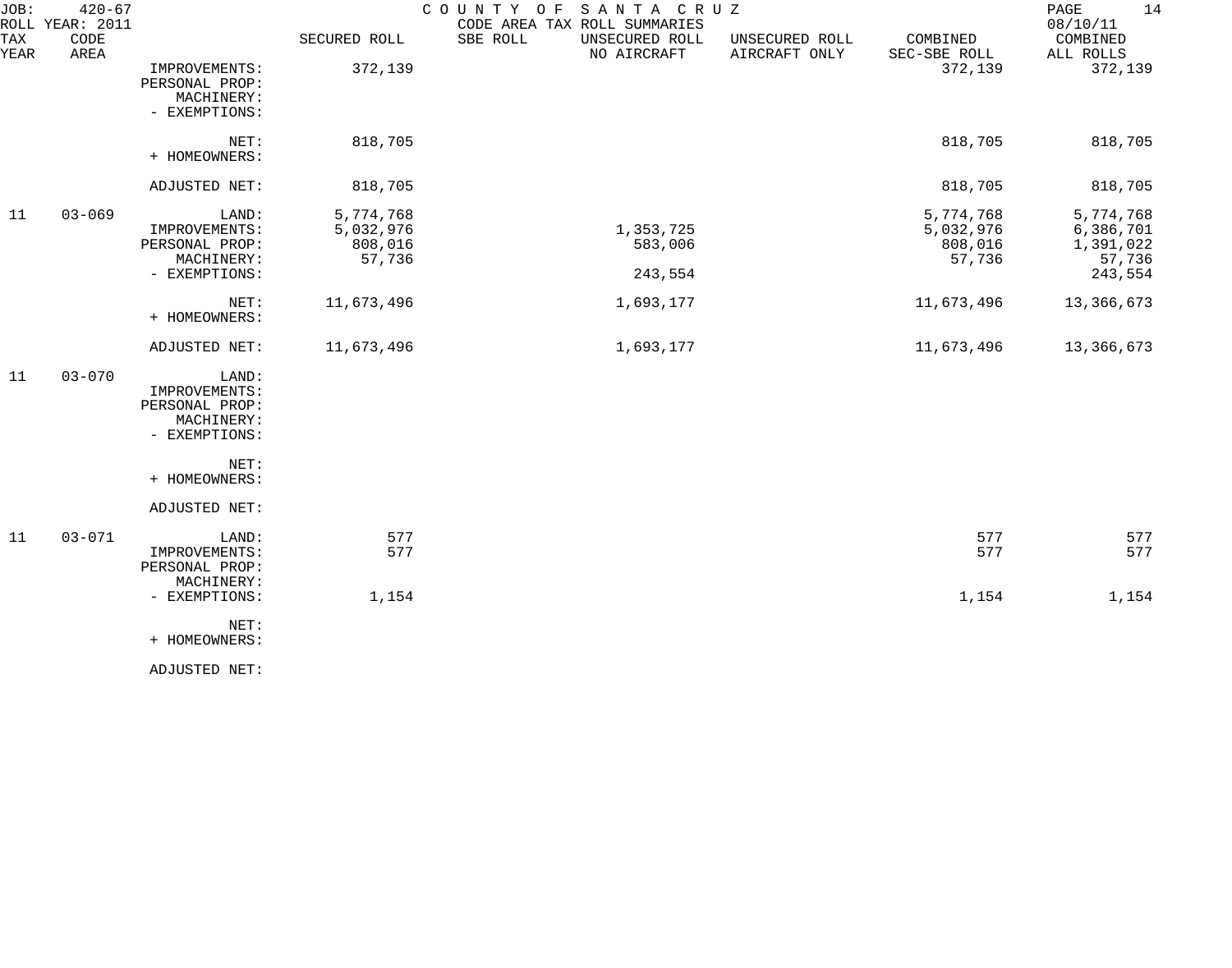| JOB:        | $420 - 67$<br>ROLL YEAR: 2011 |                              |               | COUNTY OF | SANTA CRUZ<br>CODE AREA TAX ROLL SUMMARIES |                                 |                          | 15<br>PAGE<br>08/10/11 |
|-------------|-------------------------------|------------------------------|---------------|-----------|--------------------------------------------|---------------------------------|--------------------------|------------------------|
| TAX<br>YEAR | CODE<br>AREA                  |                              | SECURED ROLL  | SBE ROLL  | UNSECURED ROLL<br>NO AIRCRAFT              | UNSECURED ROLL<br>AIRCRAFT ONLY | COMBINED<br>SEC-SBE ROLL | COMBINED<br>ALL ROLLS  |
| 11          | $03 - 100$                    | LAND:<br>IMPROVEMENTS:       |               |           |                                            |                                 |                          |                        |
|             |                               | PERSONAL PROP:               |               |           |                                            |                                 |                          |                        |
|             |                               | MACHINERY:                   |               |           |                                            |                                 |                          |                        |
|             |                               | - EXEMPTIONS:                |               |           |                                            |                                 |                          |                        |
|             |                               | NET:<br>+ HOMEOWNERS:        |               |           |                                            |                                 |                          |                        |
|             |                               |                              |               |           |                                            |                                 |                          |                        |
|             |                               | ADJUSTED NET:                |               |           |                                            |                                 |                          |                        |
| 11          | $03 - 101$                    | LAND:                        | 57, 251, 314  | 76,989    |                                            |                                 | 57, 328, 303             | 57, 328, 303           |
|             |                               | IMPROVEMENTS:                | 75,001,004    |           | 15,951,435                                 |                                 | 75,001,004               | 90,952,439             |
|             |                               | PERSONAL PROP:<br>MACHINERY: | 3,650,347     |           | 8, 234, 472                                |                                 | 3,650,347                | 11,884,819             |
|             |                               | - EXEMPTIONS:                | 3,743,304     |           |                                            |                                 | 3,743,304                | 3,743,304              |
|             |                               |                              |               |           |                                            |                                 |                          |                        |
|             |                               | NET:                         | 132, 159, 361 | 76,989    | 24, 185, 907                               |                                 | 132, 236, 350            | 156, 422, 257          |
|             |                               | + HOMEOWNERS:                | 42,000        |           |                                            |                                 | 42,000                   | 42,000                 |
|             |                               | ADJUSTED NET:                | 132,201,361   |           | 24, 185, 907                               |                                 | 132, 278, 350            | 156,464,257            |
| 11          | $03 - 102$                    | LAND:                        | 13,790,179    |           |                                            |                                 | 13,790,179               | 13,790,179             |
|             |                               | IMPROVEMENTS:                | 13,004,588    |           |                                            |                                 | 13,004,588               | 13,004,588             |
|             |                               | PERSONAL PROP:               | 79,050        |           | 215,183                                    |                                 | 79,050                   | 294,233                |
|             |                               | MACHINERY:                   |               |           |                                            |                                 |                          |                        |
|             |                               | - EXEMPTIONS:                | 311,809       |           |                                            |                                 | 311,809                  | 311,809                |
|             |                               | NET:                         | 26,562,008    |           | 215,183                                    |                                 | 26,562,008               | 26,777,191             |
|             |                               | + HOMEOWNERS:                | 196,000       |           |                                            |                                 | 196,000                  | 196,000                |
|             |                               | ADJUSTED NET:                | 26,758,008    |           | 215,183                                    |                                 | 26,758,008               | 26, 973, 191           |
| 11          | $03 - 103$                    | LAND:                        | 5,719,709     |           |                                            |                                 | 5,719,709                | 5,719,709              |
|             |                               | IMPROVEMENTS:                | 4, 454, 722   |           | 136,629                                    |                                 | 4, 454, 722              | 4,591,351              |
|             |                               | PERSONAL PROP:               |               |           | 729,464                                    |                                 |                          | 729,464                |
|             |                               | MACHINERY:<br>- EXEMPTIONS:  |               |           |                                            |                                 |                          |                        |
|             |                               | NET:                         | 10,174,431    |           | 866,093                                    |                                 | 10,174,431               | 11,040,524             |
|             |                               | + HOMEOWNERS:                |               |           |                                            |                                 |                          |                        |
|             |                               | ADJUSTED NET:                | 10, 174, 431  |           | 866,093                                    |                                 | 10,174,431               | 11,040,524             |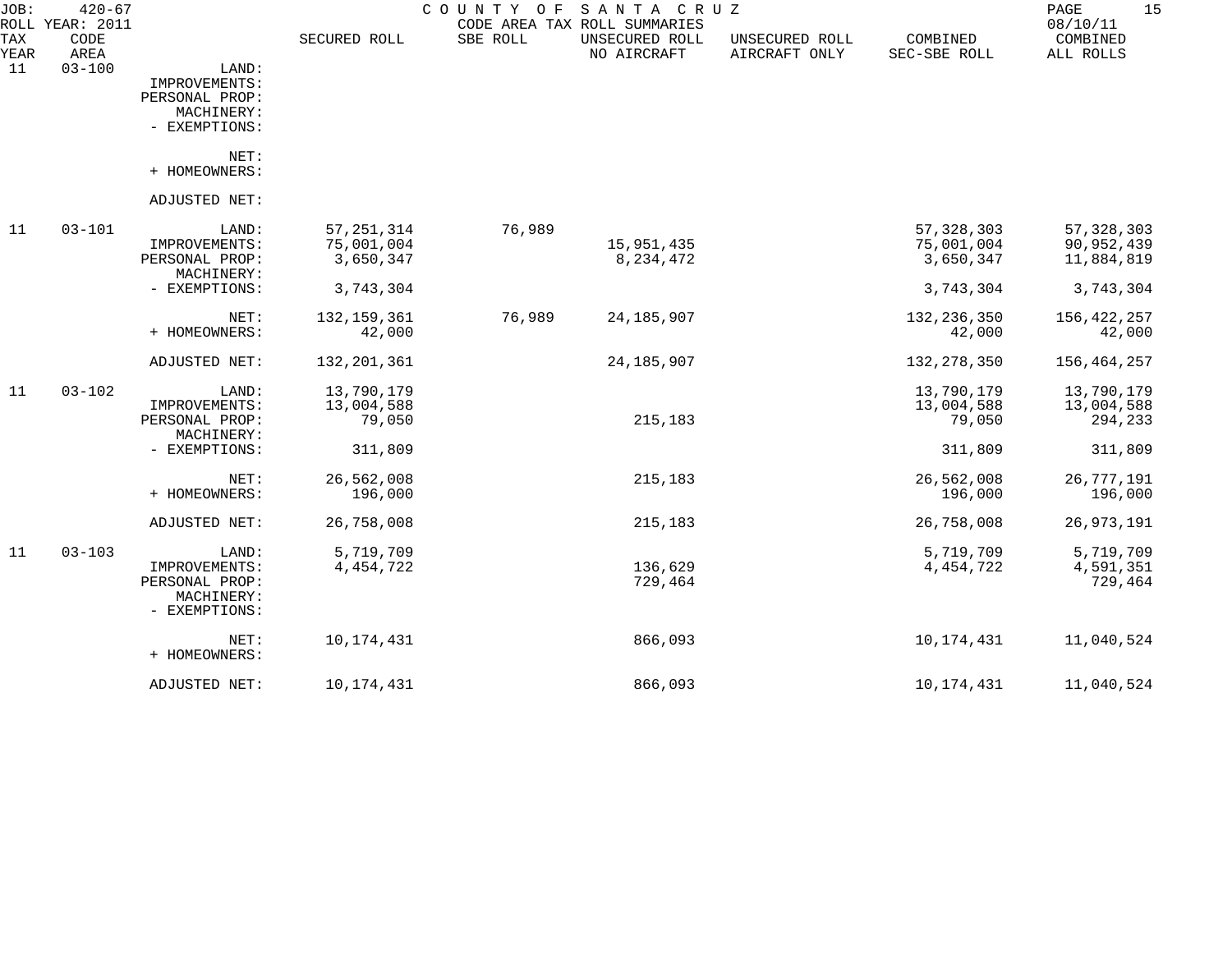| JOB:               | $420 - 67$<br>ROLL YEAR: 2011 |                                               |                        | COUNTY OF SANTA CRUZ | CODE AREA TAX ROLL SUMMARIES  |                                 |                          | 16<br>PAGE<br>08/10/11 |
|--------------------|-------------------------------|-----------------------------------------------|------------------------|----------------------|-------------------------------|---------------------------------|--------------------------|------------------------|
| <b>TAX</b><br>YEAR | CODE<br>AREA                  |                                               | SECURED ROLL           | SBE ROLL             | UNSECURED ROLL<br>NO AIRCRAFT | UNSECURED ROLL<br>AIRCRAFT ONLY | COMBINED<br>SEC-SBE ROLL | COMBINED<br>ALL ROLLS  |
| 11                 | $03 - 104$                    | LAND:<br>IMPROVEMENTS:                        | 1,224,527<br>5,743,282 |                      | 1,757,655                     |                                 | 1,224,527<br>5,743,282   | 1,224,527<br>7,500,937 |
|                    |                               | PERSONAL PROP:<br>MACHINERY:<br>- EXEMPTIONS: |                        |                      | 1,306,308                     |                                 |                          | 1,306,308              |
|                    |                               | NET:<br>+ HOMEOWNERS:                         | 6,967,809              |                      | 3,063,963                     |                                 | 6,967,809                | 10,031,772             |
|                    |                               | ADJUSTED NET:                                 | 6,967,809              |                      | 3,063,963                     |                                 | 6,967,809                | 10,031,772             |
| 11                 | $03 - 105$                    | LAND:                                         | 16,038,163             |                      |                               |                                 | 16,038,163               | 16,038,163             |
|                    |                               | IMPROVEMENTS:                                 | 18,965,864             |                      | 2,854,443                     |                                 | 18,965,864               | 21,820,307             |
|                    |                               | PERSONAL PROP:                                | 479,236                |                      | 2,500,697                     |                                 | 479,236<br>240,000       | 2,979,933              |
|                    |                               | MACHINERY:<br>- EXEMPTIONS:                   | 240,000<br>84,000      |                      |                               |                                 | 84,000                   | 240,000<br>84,000      |
|                    |                               | NET:                                          | 35,639,263             |                      | 5, 355, 140                   |                                 | 35,639,263               | 40,994,403             |
|                    |                               | + HOMEOWNERS:                                 | 84,000                 |                      |                               |                                 | 84,000                   | 84,000                 |
|                    |                               | ADJUSTED NET:                                 | 35,723,263             |                      | 5, 355, 140                   |                                 | 35,723,263               | 41,078,403             |
| 11                 | $03 - 106$                    | LAND:                                         | 173, 232, 562          |                      | 33,956                        |                                 | 173, 232, 562            | 173,266,518            |
|                    |                               | IMPROVEMENTS:                                 | 146,990,688            |                      | 2,162,326                     |                                 | 146,990,688              | 149,153,014            |
|                    |                               | PERSONAL PROP:                                | 718,360                |                      | 2,206,438                     |                                 | 718,360                  | 2,924,798              |
|                    |                               | MACHINERY:                                    | 413,786                |                      |                               |                                 | 413,786                  | 413,786                |
|                    |                               | - EXEMPTIONS:                                 | 10,206,415             |                      | 87,267                        |                                 | 10,206,415               | 10,293,682             |
|                    |                               | NET:                                          | 311, 148, 981          |                      | 4, 315, 453                   |                                 | 311, 148, 981            | 315, 464, 434          |
|                    |                               | + HOMEOWNERS:                                 | 3,130,400              |                      |                               |                                 | 3,130,400                | 3,130,400              |
|                    |                               | ADJUSTED NET:                                 | 314, 279, 381          |                      | 4, 315, 453                   |                                 | 314, 279, 381            | 318,594,834            |
| 11                 | $03 - 108$                    | LAND:                                         | 521, 112, 998          | 388,555              | 110,403                       |                                 | 521,501,553              | 521,611,956            |
|                    |                               | IMPROVEMENTS:                                 | 345, 542, 255          |                      | 8,434,584                     |                                 | 345,542,255              | 353,976,839            |
|                    |                               | PERSONAL PROP:                                | 742,677                |                      | 11,489,937                    |                                 | 742,677                  | 12, 232, 614           |
|                    |                               | MACHINERY:                                    | 164,832                |                      |                               |                                 | 164,832                  | 164,832                |
|                    |                               | - EXEMPTIONS:                                 | 16,938,355             |                      | 2,289,314                     |                                 | 16,938,355               | 19,227,669             |
|                    |                               | NET:                                          | 850,624,407            | 388,555              | 17,745,610                    |                                 | 851,012,962              | 868,758,572            |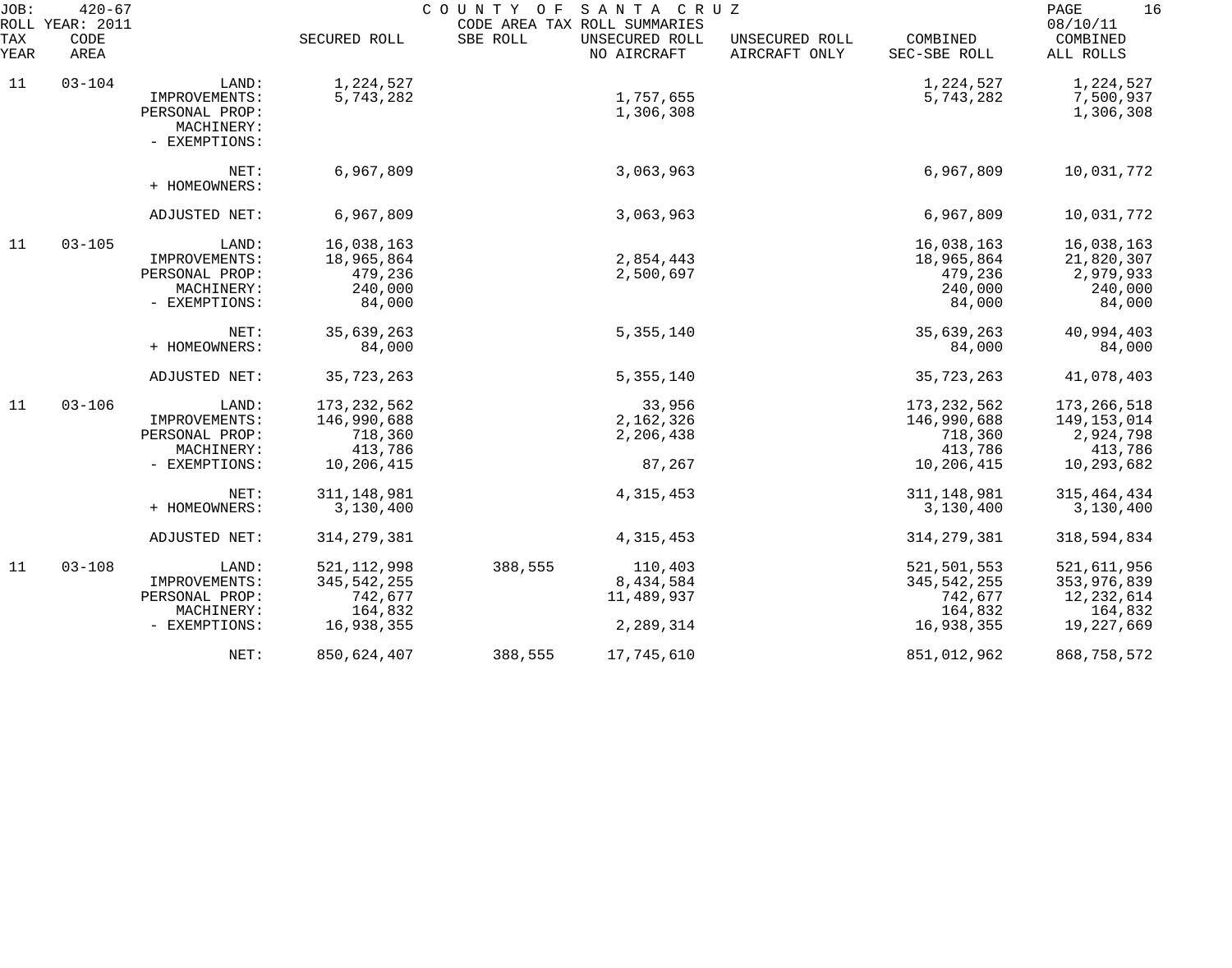| JOB:        | $420 - 67$<br>ROLL YEAR: 2011 |                              |              | COUNTY OF SANTA CRUZ<br>CODE AREA TAX ROLL SUMMARIES |                                 |                          | 17<br>PAGE<br>08/10/11 |
|-------------|-------------------------------|------------------------------|--------------|------------------------------------------------------|---------------------------------|--------------------------|------------------------|
| TAX<br>YEAR | CODE<br>AREA                  |                              | SECURED ROLL | SBE ROLL<br>UNSECURED ROLL<br>NO AIRCRAFT            | UNSECURED ROLL<br>AIRCRAFT ONLY | COMBINED<br>SEC-SBE ROLL | COMBINED<br>ALL ROLLS  |
|             |                               | + HOMEOWNERS:                | 4,471,600    |                                                      |                                 | 4,471,600                | 4,471,600              |
|             |                               | ADJUSTED NET:                | 855,096,007  | 17,745,610                                           |                                 | 855, 484, 562            | 873, 230, 172          |
| 11          | $03 - 109$                    | LAND:                        | 16, 285, 382 |                                                      |                                 | 16, 285, 382             | 16,285,382             |
|             |                               | IMPROVEMENTS:                | 13, 133, 543 | 1,413,838                                            |                                 | 13, 133, 543             | 14,547,381             |
|             |                               | PERSONAL PROP:<br>MACHINERY: | 221,073      | 1,748,719                                            |                                 | 221,073                  | 1,969,792              |
|             |                               | - EXEMPTIONS:                | 21,133       |                                                      |                                 | 21,133                   | 21,133                 |
|             |                               | NET:                         | 29,618,865   | 3, 162, 557                                          |                                 | 29,618,865               | 32,781,422             |
|             |                               | + HOMEOWNERS:                | 21,000       |                                                      |                                 | 21,000                   | 21,000                 |
|             |                               | ADJUSTED NET:                | 29,639,865   | 3, 162, 557                                          |                                 | 29,639,865               | 32,802,422             |
| 11          | $03 - 110$                    | LAND:                        | 28,803,440   |                                                      |                                 | 28,803,440               | 28,803,440             |
|             |                               | IMPROVEMENTS:                | 19,921,962   |                                                      |                                 | 19,921,962               | 19,921,962             |
|             |                               | PERSONAL PROP:<br>MACHINERY: | 5,400        | 174,839                                              |                                 | 5,400                    | 180,239                |
|             |                               | - EXEMPTIONS:                | 425,888      |                                                      |                                 | 425,888                  | 425,888                |
|             |                               | NET:                         | 48,304,914   | 174,839                                              |                                 | 48,304,914               | 48, 479, 753           |
|             |                               | + HOMEOWNERS:                | 425,600      |                                                      |                                 | 425,600                  | 425,600                |
|             |                               | ADJUSTED NET:                | 48,730,514   | 174,839                                              |                                 | 48,730,514               | 48,905,353             |
| 11          | $03 - 111$                    | LAND:                        | 32,916,045   |                                                      |                                 | 32,916,045               | 32,916,045             |
|             |                               | IMPROVEMENTS:                | 30, 261, 839 | 306,308                                              |                                 | 30, 261, 839             | 30,568,147             |
|             |                               | PERSONAL PROP:<br>MACHINERY: |              | 754,907                                              |                                 |                          | 754,907                |
|             |                               | - EXEMPTIONS:                | 448,000      | 8,231                                                |                                 | 448,000                  | 456,231                |
|             |                               | NET:                         | 62,729,884   | 1,052,984                                            |                                 | 62,729,884               | 63,782,868             |
|             |                               | + HOMEOWNERS:                | 448,000      |                                                      |                                 | 448,000                  | 448,000                |
|             |                               | ADJUSTED NET:                | 63, 177, 884 | 1,052,984                                            |                                 | 63, 177, 884             | 64,230,868             |
| 11          | $03 - 112$                    | LAND:                        | 54, 473, 310 |                                                      |                                 | 54, 473, 310             | 54, 473, 310           |
|             |                               | IMPROVEMENTS:                | 44, 363, 811 | 1,071,710                                            |                                 | 44, 363, 811             | 45, 435, 521           |
|             |                               | PERSONAL PROP:<br>MACHINERY: | 49,000       | 1,012,656                                            |                                 | 49,000                   | 1,061,656              |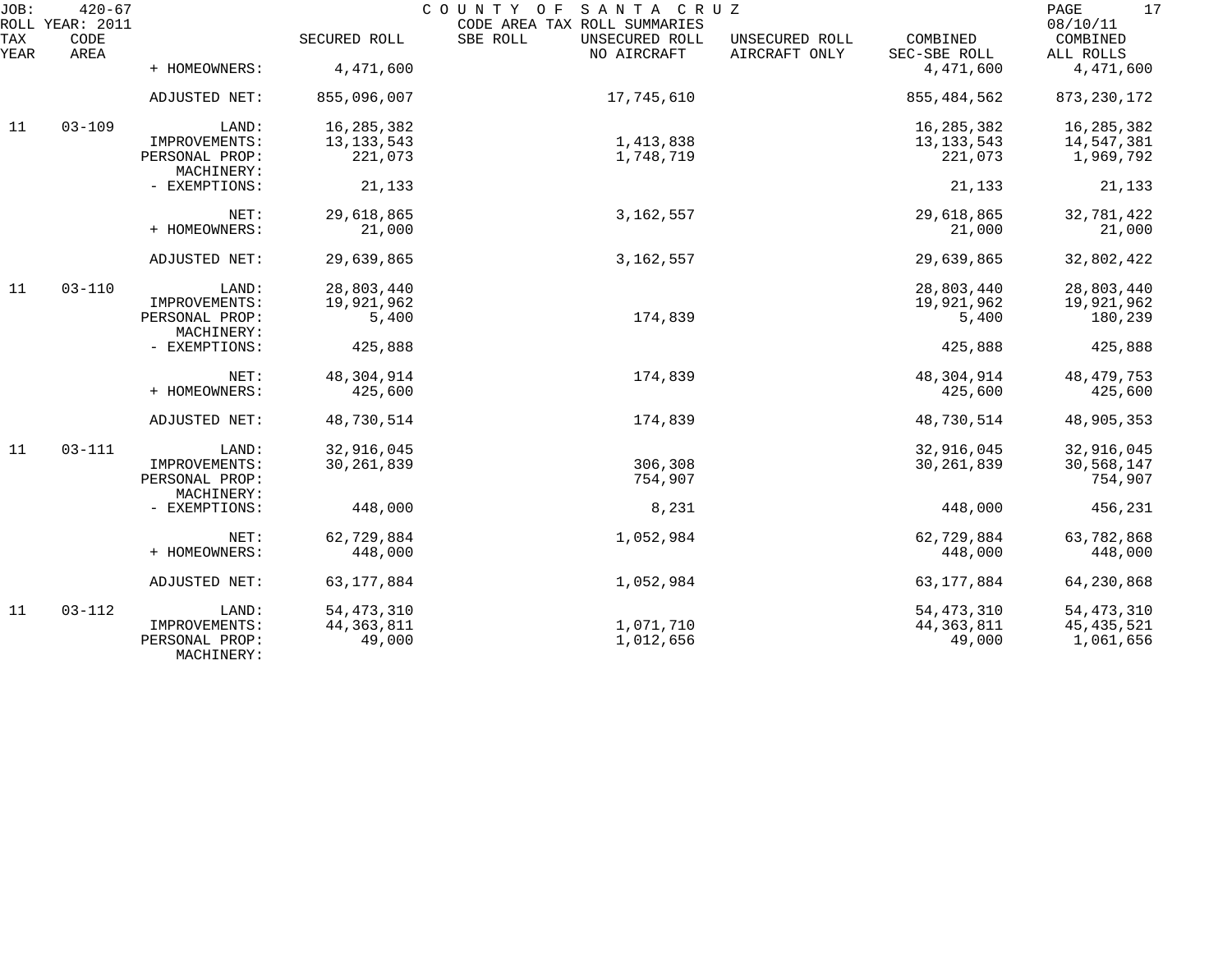| JOB:<br>ROLL | $420 - 67$<br>YEAR: 2011 |                              |              | COUNTY<br>O F | SANTA CRUZ<br>CODE AREA TAX ROLL SUMMARIES |                                 |                          | 18<br>PAGE<br>08/10/11 |
|--------------|--------------------------|------------------------------|--------------|---------------|--------------------------------------------|---------------------------------|--------------------------|------------------------|
| TAX<br>YEAR  | CODE<br>AREA             |                              | SECURED ROLL | SBE ROLL      | UNSECURED ROLL<br>NO AIRCRAFT              | UNSECURED ROLL<br>AIRCRAFT ONLY | COMBINED<br>SEC-SBE ROLL | COMBINED<br>ALL ROLLS  |
|              |                          | - EXEMPTIONS:                | 936,600      |               |                                            |                                 | 936,600                  | 936,600                |
|              |                          | NET:                         | 97,949,521   |               | 2,084,366                                  |                                 | 97,949,521               | 100,033,887            |
|              |                          | + HOMEOWNERS:                | 936,600      |               |                                            |                                 | 936,600                  | 936,600                |
|              |                          | ADJUSTED NET:                | 98,886,121   |               | 2,084,366                                  |                                 | 98,886,121               | 100,970,487            |
| 11           | $03 - 113$               | LAND:                        | 18,709,552   |               |                                            |                                 | 18,709,552               | 18,709,552             |
|              |                          | IMPROVEMENTS:                | 22, 177, 249 |               | 1,521,127                                  |                                 | 22, 177, 249             | 23,698,376             |
|              |                          | PERSONAL PROP:<br>MACHINERY: |              |               | 850,601                                    |                                 |                          | 850,601                |
|              |                          | - EXEMPTIONS:                | 217,000      |               |                                            |                                 | 217,000                  | 217,000                |
|              |                          | NET:                         | 40,669,801   |               | 2,371,728                                  |                                 | 40,669,801               | 43,041,529             |
|              |                          | + HOMEOWNERS:                | 217,000      |               |                                            |                                 | 217,000                  | 217,000                |
|              |                          | ADJUSTED NET:                | 40,886,801   |               | 2,371,728                                  |                                 | 40,886,801               | 43, 258, 529           |
| 11           | $03 - 114$               | LAND:                        | 304,103      | 113,256       |                                            |                                 | 417,359                  | 417,359                |
|              |                          | IMPROVEMENTS:                | 391,288      |               |                                            |                                 | 391,288                  | 391,288                |
|              |                          | PERSONAL PROP:<br>MACHINERY: | 3,000        |               |                                            |                                 | 3,000                    | 3,000                  |
|              |                          | - EXEMPTIONS:                | 42,633       |               |                                            |                                 | 42,633                   | 42,633                 |
|              |                          | NET:                         | 655,758      | 113,256       |                                            |                                 | 769,014                  | 769,014                |
|              |                          | + HOMEOWNERS:                | 42,000       |               |                                            |                                 | 42,000                   | 42,000                 |
|              |                          | ADJUSTED NET:                | 697,758      |               |                                            |                                 | 811,014                  | 811,014                |
| 11           | $03 - 115$               | LAND:                        |              |               |                                            |                                 |                          |                        |
|              |                          | IMPROVEMENTS:                |              |               |                                            |                                 |                          |                        |
|              |                          | PERSONAL PROP:               |              |               |                                            |                                 |                          |                        |
|              |                          | MACHINERY:<br>- EXEMPTIONS:  |              |               |                                            |                                 |                          |                        |
|              |                          | NET:                         |              |               |                                            |                                 |                          |                        |
|              |                          | + HOMEOWNERS:                |              |               |                                            |                                 |                          |                        |
|              |                          | ADJUSTED NET:                |              |               |                                            |                                 |                          |                        |
|              |                          |                              |              |               |                                            |                                 |                          |                        |

11 03-116 LAND: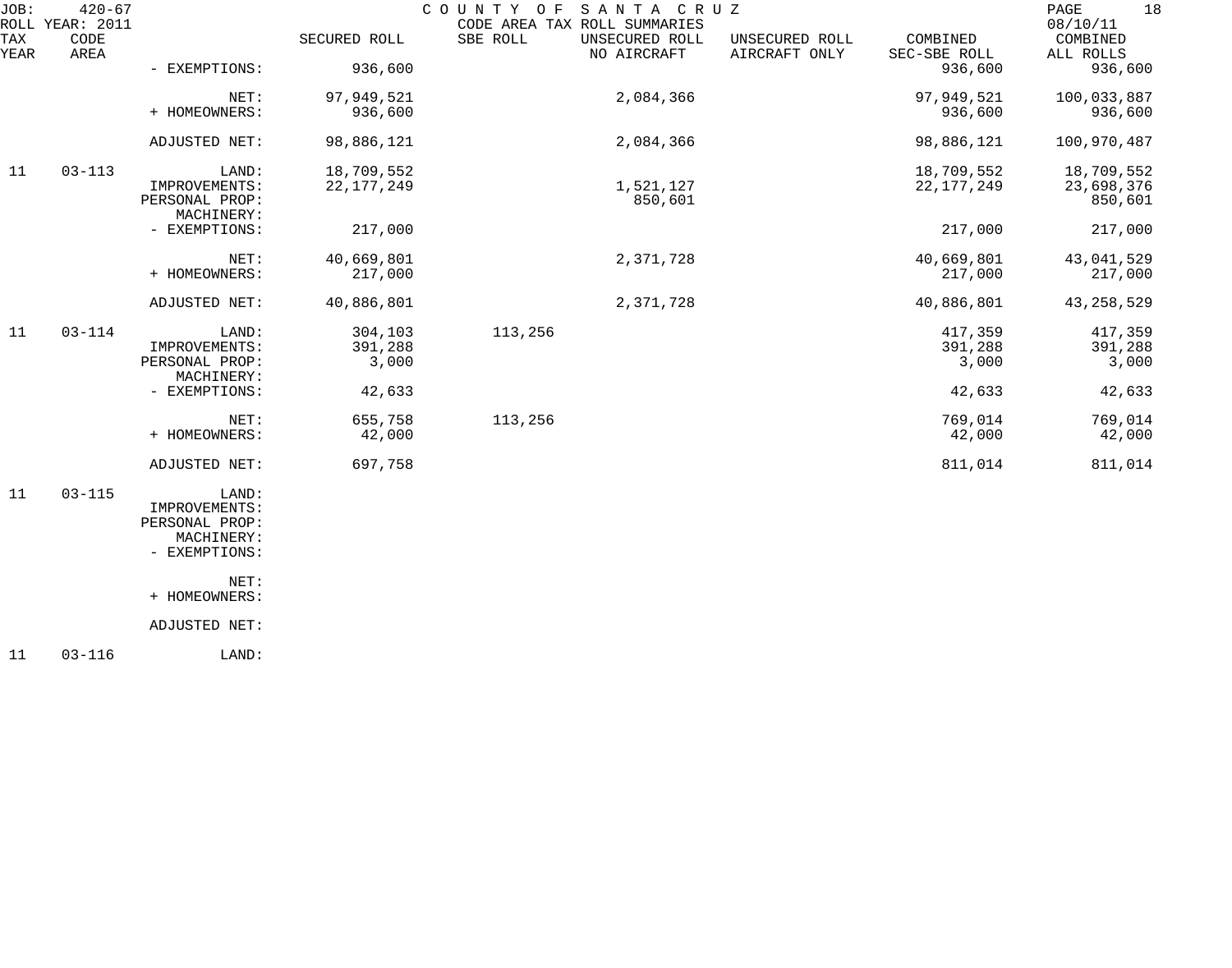| JOB:        | $420 - 67$<br>ROLL YEAR: 2011 |                                                                         |              | COUNTY OF<br>CODE AREA TAX ROLL SUMMARIES | SANTA CRUZ                    |                                 |                          | 19<br>PAGE<br>08/10/11 |
|-------------|-------------------------------|-------------------------------------------------------------------------|--------------|-------------------------------------------|-------------------------------|---------------------------------|--------------------------|------------------------|
| TAX<br>YEAR | CODE<br>AREA                  |                                                                         | SECURED ROLL | SBE ROLL                                  | UNSECURED ROLL<br>NO AIRCRAFT | UNSECURED ROLL<br>AIRCRAFT ONLY | COMBINED<br>SEC-SBE ROLL | COMBINED<br>ALL ROLLS  |
|             |                               | IMPROVEMENTS:<br>PERSONAL PROP:<br>MACHINERY:<br>- EXEMPTIONS:          |              |                                           |                               |                                 |                          |                        |
|             |                               | NET:<br>+ HOMEOWNERS:                                                   |              |                                           |                               |                                 |                          |                        |
|             |                               | ADJUSTED NET:                                                           |              |                                           |                               |                                 |                          |                        |
| 11          | $04 - 001$                    | LAND:<br>IMPROVEMENTS:<br>PERSONAL PROP:<br>MACHINERY:<br>- EXEMPTIONS: |              |                                           | 29,967                        |                                 |                          | 29,967                 |
|             |                               | NET:<br>+ HOMEOWNERS:                                                   |              |                                           | 29,967                        |                                 |                          | 29,967                 |
|             |                               | ADJUSTED NET:                                                           |              |                                           | 29,967                        |                                 |                          | 29,967                 |
| 11          | $04 - 005$                    | LAND:<br>IMPROVEMENTS:<br>PERSONAL PROP:<br>MACHINERY:<br>- EXEMPTIONS: | 61,183       |                                           |                               |                                 | 61,183                   | 61,183                 |
|             |                               | NET:<br>+ HOMEOWNERS:                                                   | 61,183       |                                           |                               |                                 | 61,183                   | 61,183                 |
|             |                               | ADJUSTED NET:                                                           | 61,183       |                                           |                               |                                 | 61,183                   | 61,183                 |
| 11          | $04 - 006$                    | LAND:<br>IMPROVEMENTS:<br>PERSONAL PROP:<br>MACHINERY:                  | 554,208      |                                           |                               |                                 | 554,208                  | 554,208                |
|             |                               | - EXEMPTIONS:                                                           | 66           |                                           |                               |                                 | 66                       | 66                     |
|             |                               | NET:<br>+ HOMEOWNERS:                                                   | 554,142      |                                           |                               |                                 | 554,142                  | 554,142                |
|             |                               | ADJUSTED NET:                                                           | 554,142      |                                           |                               |                                 | 554,142                  | 554,142                |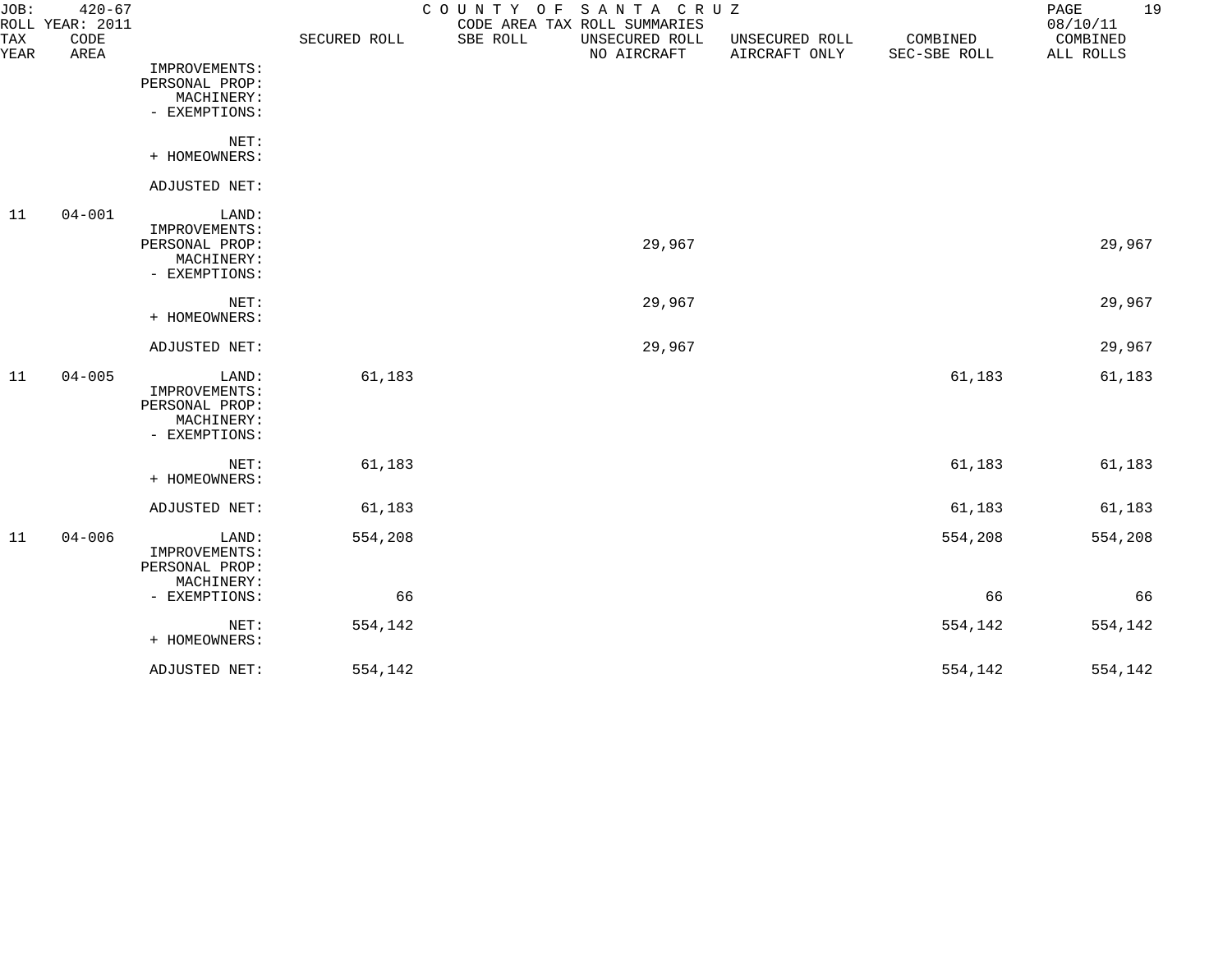| JOB:<br>ROLL | $420 - 67$<br>YEAR: 2011 |                |              | COUNTY OF SANTA CRUZ<br>CODE AREA TAX ROLL SUMMARIES |                                 |                          | 20<br>PAGE<br>08/10/11 |
|--------------|--------------------------|----------------|--------------|------------------------------------------------------|---------------------------------|--------------------------|------------------------|
| TAX<br>YEAR  | CODE<br>AREA             |                | SECURED ROLL | SBE ROLL<br>UNSECURED ROLL<br>NO AIRCRAFT            | UNSECURED ROLL<br>AIRCRAFT ONLY | COMBINED<br>SEC-SBE ROLL | COMBINED<br>ALL ROLLS  |
| 11           | $04 - 013$               | LAND:          | 457,565      |                                                      |                                 | 457,565                  | 457,565                |
|              |                          | IMPROVEMENTS:  | 1,806,853    |                                                      |                                 | 1,806,853                | 1,806,853              |
|              |                          | PERSONAL PROP: |              | 364,088                                              |                                 |                          | 364,088                |
|              |                          | MACHINERY:     |              |                                                      |                                 |                          |                        |
|              |                          | - EXEMPTIONS:  |              | 35,207                                               |                                 |                          | 35,207                 |
|              |                          | NET:           | 2, 264, 418  | 328,881                                              |                                 | 2, 264, 418              | 2,593,299              |
|              |                          | + HOMEOWNERS:  |              |                                                      |                                 |                          |                        |
|              |                          | ADJUSTED NET:  | 2, 264, 418  | 328,881                                              |                                 | 2, 264, 418              | 2,593,299              |
|              |                          |                |              |                                                      |                                 |                          |                        |
| 11           | $04 - 020$               | LAND:          | 1,183,259    |                                                      |                                 | 1,183,259                | 1,183,259              |
|              |                          | IMPROVEMENTS:  | 967,293      |                                                      |                                 | 967,293                  | 967,293                |
|              |                          | PERSONAL PROP: |              | 72,814                                               |                                 |                          | 72,814                 |
|              |                          | MACHINERY:     |              |                                                      |                                 |                          |                        |
|              |                          | - EXEMPTIONS:  | 14,000       |                                                      |                                 | 14,000                   | 14,000                 |
|              |                          | NET:           | 2,136,552    | 72,814                                               |                                 | 2,136,552                | 2,209,366              |
|              |                          | + HOMEOWNERS:  | 14,000       |                                                      |                                 | 14,000                   | 14,000                 |
|              |                          |                |              |                                                      |                                 |                          |                        |
|              |                          | ADJUSTED NET:  | 2,150,552    | 72,814                                               |                                 | 2,150,552                | 2, 223, 366            |
| 11           | $04 - 022$               | LAND:          | 411,651      |                                                      |                                 | 411,651                  | 411,651                |
|              |                          | IMPROVEMENTS:  |              |                                                      |                                 |                          |                        |
|              |                          | PERSONAL PROP: |              |                                                      |                                 |                          |                        |
|              |                          | MACHINERY:     |              |                                                      |                                 |                          |                        |
|              |                          | - EXEMPTIONS:  |              |                                                      |                                 |                          |                        |
|              |                          | NET:           | 411,651      |                                                      |                                 | 411,651                  | 411,651                |
|              |                          | + HOMEOWNERS:  |              |                                                      |                                 |                          |                        |
|              |                          | ADJUSTED NET:  | 411,651      |                                                      |                                 | 411,651                  | 411,651                |
|              |                          |                |              |                                                      |                                 |                          |                        |
| 11           | $04 - 028$               | LAND:          | 21,052,188   |                                                      |                                 | 21,052,188               | 21,052,188             |
|              |                          | IMPROVEMENTS:  | 17,529,977   |                                                      |                                 | 17,529,977               | 17,529,977             |
|              |                          | PERSONAL PROP: |              | 7,332                                                |                                 |                          | 7,332                  |
|              |                          | MACHINERY:     |              |                                                      |                                 |                          |                        |
|              |                          | - EXEMPTIONS:  | 757,965      |                                                      |                                 | 757,965                  | 757,965                |
|              |                          | NET:           | 37,824,200   | 7,332                                                |                                 | 37,824,200               | 37,831,532             |
|              |                          | + HOMEOWNERS:  | 364,000      |                                                      |                                 | 364,000                  | 364,000                |
|              |                          |                |              |                                                      |                                 |                          |                        |
|              |                          | ADJUSTED NET:  | 38,188,200   | 7,332                                                |                                 | 38,188,200               | 38, 195, 532           |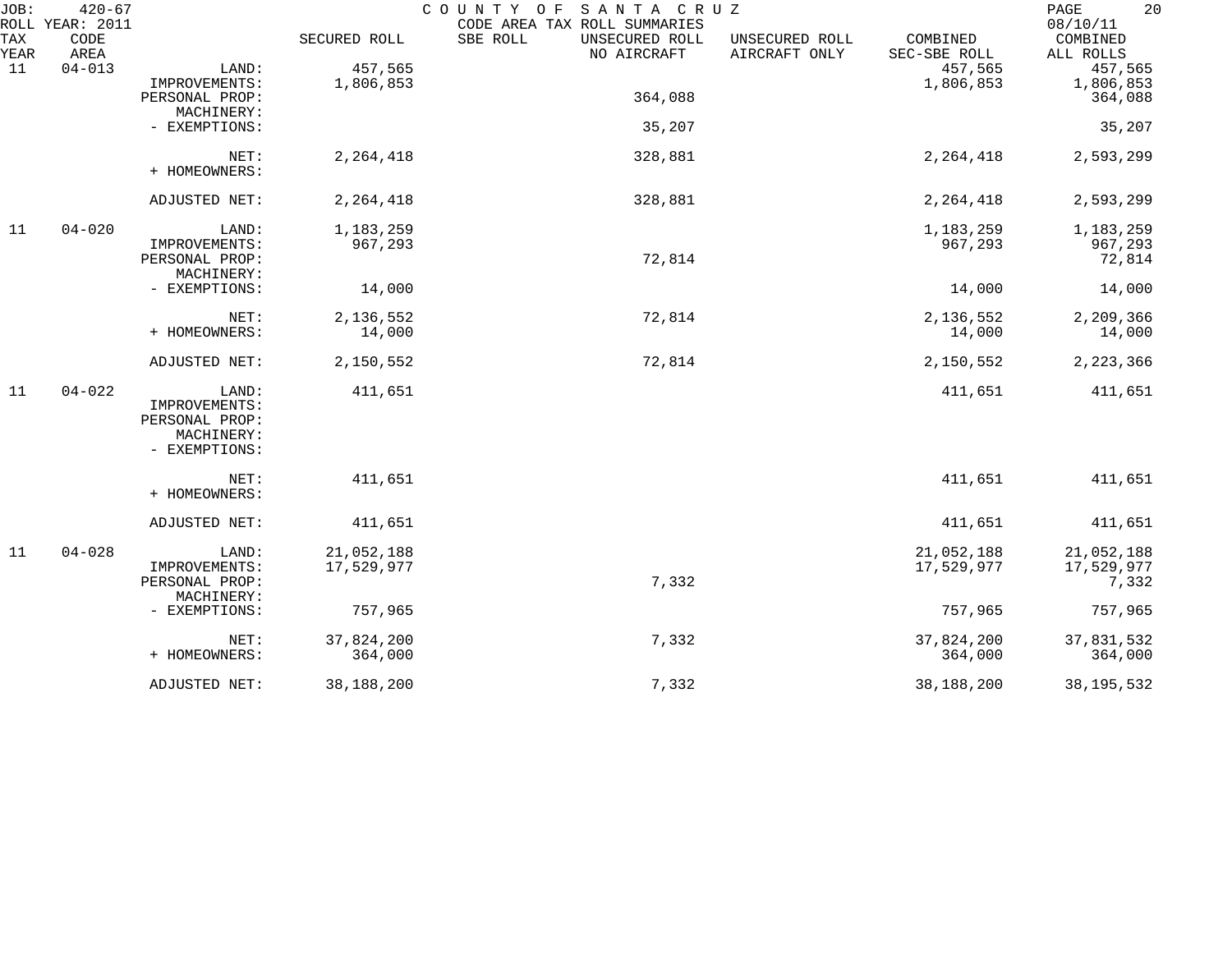| JOB:        | $420 - 67$<br>ROLL YEAR: 2011 |                                                                         |                    | COUNTY OF SANTA CRUZ<br>CODE AREA TAX ROLL SUMMARIES |                               |                                 | 21<br>$\mathop{\mathtt{PAGE}}$<br>08/10/11 |                       |
|-------------|-------------------------------|-------------------------------------------------------------------------|--------------------|------------------------------------------------------|-------------------------------|---------------------------------|--------------------------------------------|-----------------------|
| TAX<br>YEAR | CODE<br>AREA                  |                                                                         | SECURED ROLL       | SBE ROLL                                             | UNSECURED ROLL<br>NO AIRCRAFT | UNSECURED ROLL<br>AIRCRAFT ONLY | COMBINED<br>SEC-SBE ROLL                   | COMBINED<br>ALL ROLLS |
| 11          | $04 - 032$                    | LAND:<br>IMPROVEMENTS:<br>PERSONAL PROP:<br>MACHINERY:<br>- EXEMPTIONS: |                    |                                                      |                               |                                 |                                            |                       |
|             |                               | NET:<br>+ HOMEOWNERS:                                                   |                    |                                                      |                               |                                 |                                            |                       |
|             |                               | ADJUSTED NET:                                                           |                    |                                                      |                               |                                 |                                            |                       |
| 11          | $04 - 034$                    | LAND:<br>IMPROVEMENTS:<br>PERSONAL PROP:<br>MACHINERY:<br>- EXEMPTIONS: |                    |                                                      |                               |                                 |                                            |                       |
|             |                               | NET:<br>+ HOMEOWNERS:                                                   |                    |                                                      |                               |                                 |                                            |                       |
|             |                               | ADJUSTED NET:                                                           |                    |                                                      |                               |                                 |                                            |                       |
| 11          | $04 - 035$                    | LAND:<br>IMPROVEMENTS:<br>PERSONAL PROP:<br>MACHINERY:                  | 691,824<br>817,216 |                                                      |                               |                                 | 691,824<br>817,216                         | 691,824<br>817,216    |
|             |                               | - EXEMPTIONS:                                                           | 7,000              |                                                      |                               |                                 | 7,000                                      | 7,000                 |
|             |                               | NET:<br>+ HOMEOWNERS:                                                   | 1,502,040<br>7,000 |                                                      |                               |                                 | 1,502,040<br>7,000                         | 1,502,040<br>7,000    |
|             |                               | ADJUSTED NET:                                                           | 1,509,040          |                                                      |                               |                                 | 1,509,040                                  | 1,509,040             |
| 11          | $04 - 036$                    | LAND:<br>IMPROVEMENTS:<br>PERSONAL PROP:<br>MACHINERY:<br>- EXEMPTIONS: |                    |                                                      |                               |                                 |                                            |                       |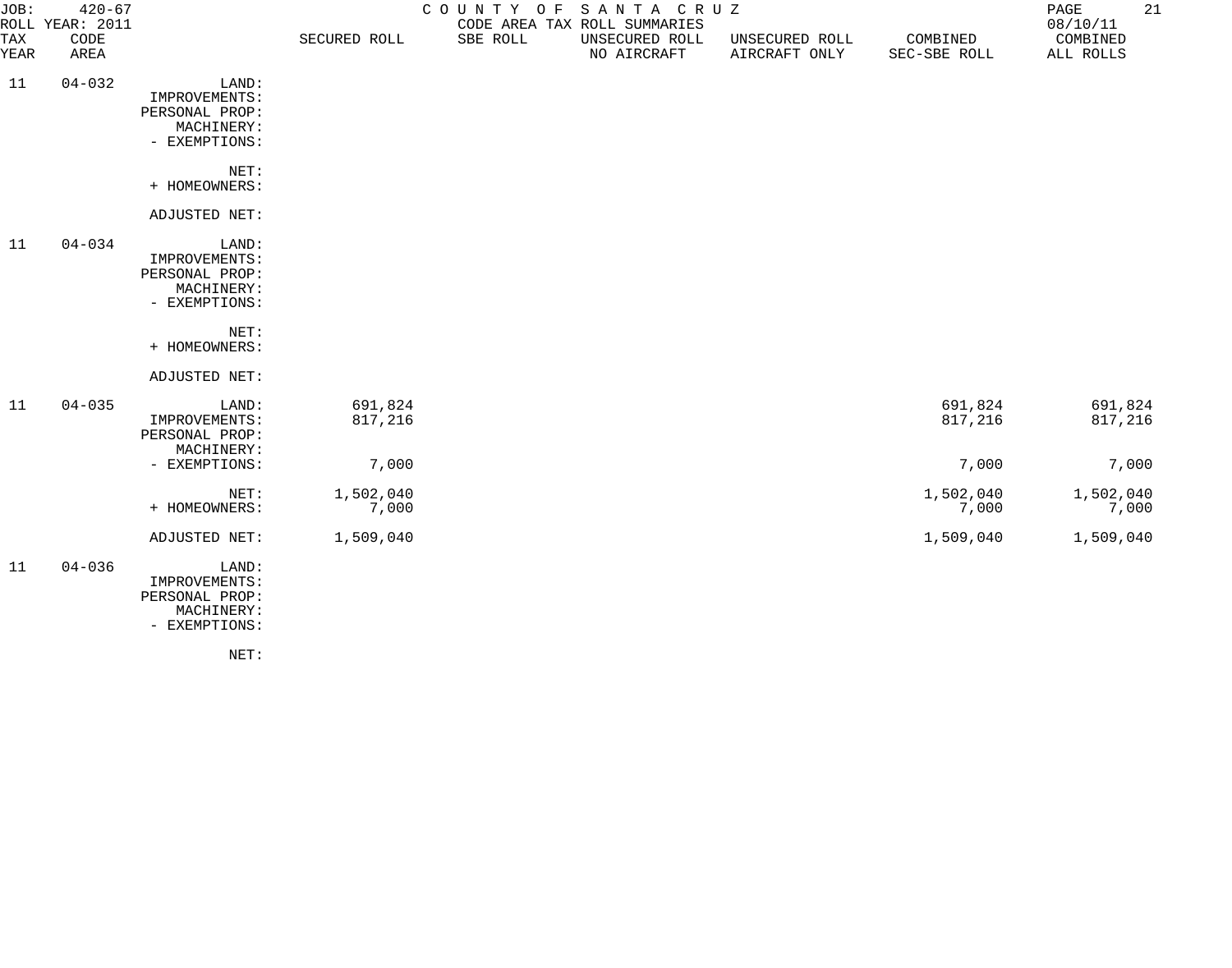| JOB:<br>ROLL | $420 - 67$<br><b>YEAR: 2011</b> |                              |               | COUNTY<br>SANTA CRUZ<br>O F<br>CODE AREA TAX ROLL SUMMARIES | 22<br>PAGE<br>08/10/11          |                          |                       |
|--------------|---------------------------------|------------------------------|---------------|-------------------------------------------------------------|---------------------------------|--------------------------|-----------------------|
| TAX<br>YEAR  | CODE<br>AREA                    |                              | SECURED ROLL  | SBE ROLL<br>UNSECURED ROLL<br>NO AIRCRAFT                   | UNSECURED ROLL<br>AIRCRAFT ONLY | COMBINED<br>SEC-SBE ROLL | COMBINED<br>ALL ROLLS |
|              |                                 | + HOMEOWNERS:                |               |                                                             |                                 |                          |                       |
|              |                                 | ADJUSTED NET:                |               |                                                             |                                 |                          |                       |
| 11           | $04 - 050$                      | LAND:                        | 363,658,811   | 159,261                                                     |                                 | 363,658,811              | 363,818,072           |
|              |                                 | IMPROVEMENTS:                | 444, 432, 284 | 19,035,428                                                  |                                 | 444, 432, 284            | 463, 467, 712         |
|              |                                 | PERSONAL PROP:               | 6, 111, 355   | 38,585,406                                                  |                                 | 6, 111, 355              | 44,696,761            |
|              |                                 | MACHINERY:                   | 1,931,242     |                                                             |                                 | 1,931,242                | 1,931,242             |
|              |                                 | - EXEMPTIONS:                | 22, 137, 806  | 465,448                                                     |                                 | 22, 137, 806             | 22,603,254            |
|              |                                 | $NET$ :                      | 793,995,886   | 57, 314, 647                                                |                                 | 793,995,886              | 851, 310, 533         |
|              |                                 | + HOMEOWNERS:                | 3,964,800     |                                                             |                                 | 3,964,800                | 3,964,800             |
|              |                                 | ADJUSTED NET:                | 797,960,686   | 57, 314, 647                                                |                                 | 797,960,686              | 855, 275, 333         |
| 11           | $04 - 051$                      | LAND:                        | 66, 272, 901  |                                                             |                                 | 66, 272, 901             | 66,272,901            |
|              |                                 | IMPROVEMENTS:                | 71,065,527    |                                                             |                                 | 71,065,527               | 71,065,527            |
|              |                                 | PERSONAL PROP:               | 859,804       | 17,041                                                      |                                 | 859,804                  | 876,845               |
|              |                                 | MACHINERY:                   | 7,022         |                                                             |                                 | 7,022                    | 7,022                 |
|              |                                 | - EXEMPTIONS:                | 553,646       |                                                             |                                 | 553,646                  | 553,646               |
|              |                                 | NET:                         | 137,651,608   | 17,041                                                      |                                 | 137,651,608              | 137,668,649           |
|              |                                 | + HOMEOWNERS:                | 553,000       |                                                             |                                 | 553,000                  | 553,000               |
|              |                                 | ADJUSTED NET:                | 138,204,608   | 17,041                                                      |                                 | 138,204,608              | 138,221,649           |
| 11           | $04 - 052$                      | LAND:                        | 85,606,110    |                                                             |                                 | 85,606,110               | 85,606,110            |
|              |                                 | IMPROVEMENTS:                | 131,618,412   |                                                             |                                 | 131,618,412              | 131,618,412           |
|              |                                 | PERSONAL PROP:               | 24,868        | 717,397                                                     |                                 | 24,868                   | 742,265               |
|              |                                 | MACHINERY:                   |               |                                                             |                                 |                          |                       |
|              |                                 | - EXEMPTIONS:                | 3,919,438     |                                                             |                                 | 3,919,438                | 3,919,438             |
|              |                                 | NET:                         | 213, 329, 952 | 717,397                                                     |                                 | 213, 329, 952            | 214,047,349           |
|              |                                 | + HOMEOWNERS:                | 3,498,600     |                                                             |                                 | 3,498,600                | 3,498,600             |
|              |                                 | ADJUSTED NET:                | 216,828,552   | 717,397                                                     |                                 | 216,828,552              | 217,545,949           |
| 11           | $04 - 053$                      | LAND:                        | 396,783,883   | 252,830                                                     |                                 | 396,783,883              | 397,036,713           |
|              |                                 | IMPROVEMENTS:                | 404, 270, 193 | 3,992,706                                                   |                                 | 404, 270, 193            | 408, 262, 899         |
|              |                                 | PERSONAL PROP:<br>MACHINERY: | 434,523       | 8,980,575                                                   |                                 | 434,523                  | 9,415,098             |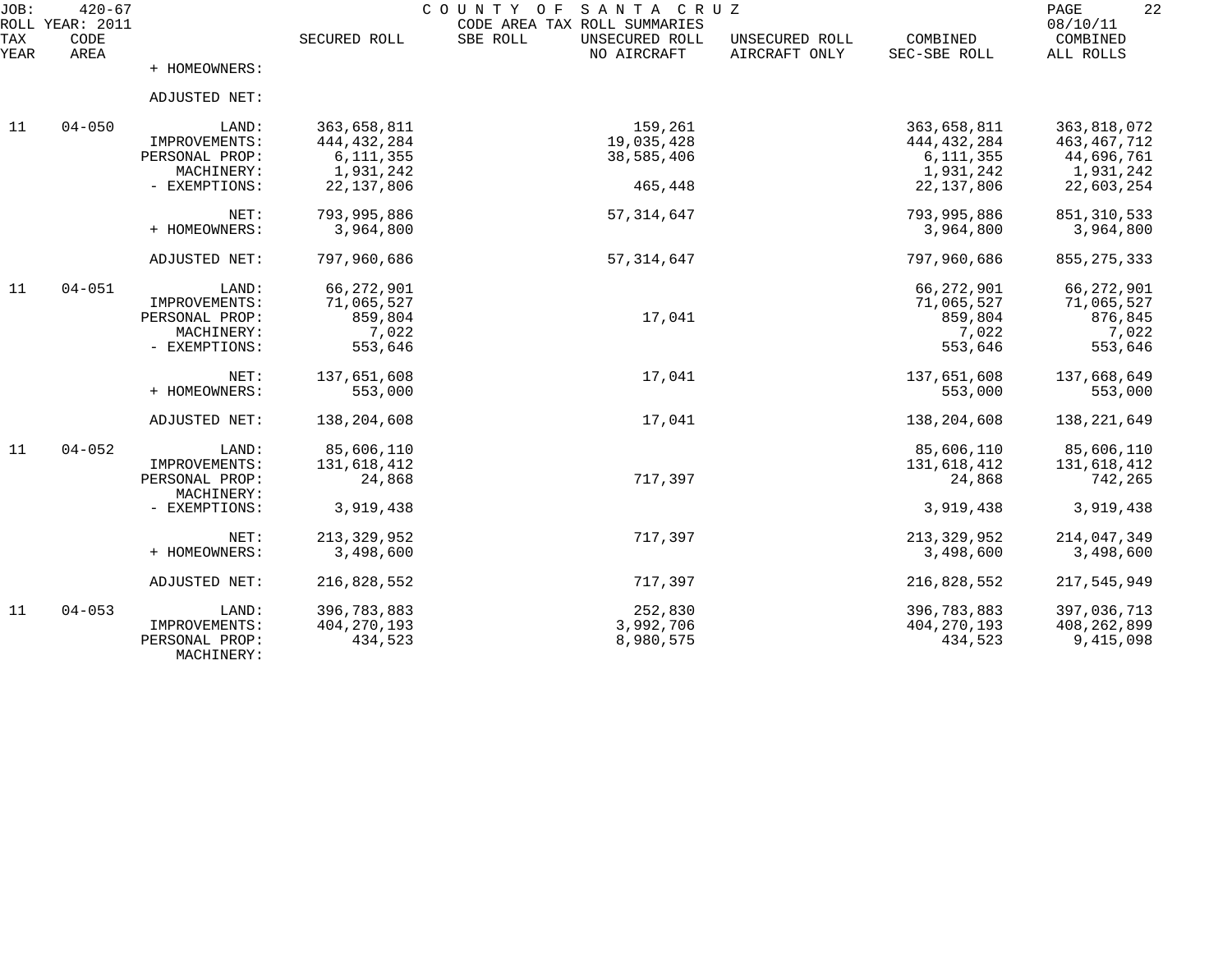| JOB:        | $420 - 67$<br>ROLL YEAR: 2011 |                                 |                          | COUNTY OF<br>SANTA CRUZ<br>CODE AREA TAX ROLL SUMMARIES |                                 |                          | 23<br>PAGE<br>08/10/11     |
|-------------|-------------------------------|---------------------------------|--------------------------|---------------------------------------------------------|---------------------------------|--------------------------|----------------------------|
| TAX<br>YEAR | CODE<br>AREA                  |                                 | SECURED ROLL             | SBE ROLL<br>UNSECURED ROLL<br>NO AIRCRAFT               | UNSECURED ROLL<br>AIRCRAFT ONLY | COMBINED<br>SEC-SBE ROLL | COMBINED<br>ALL ROLLS      |
|             |                               | - EXEMPTIONS:                   | 24,786,305               | 144,530                                                 |                                 | 24,786,305               | 24,930,835                 |
|             |                               | NET:<br>+ HOMEOWNERS:           | 776,702,294<br>7,624,400 | 13,081,581                                              |                                 | 776,702,294<br>7,624,400 | 789, 783, 875<br>7,624,400 |
|             |                               |                                 |                          |                                                         |                                 |                          |                            |
|             |                               | ADJUSTED NET:                   | 784, 326, 694            | 13,081,581                                              |                                 | 784,326,694              | 797,408,275                |
| 11          | $04 - 054$                    | LAND:                           | 644,860                  |                                                         |                                 | 644,860                  | 644,860                    |
|             |                               | IMPROVEMENTS:<br>PERSONAL PROP: | 616,573                  | 6,109                                                   |                                 | 616,573                  | 616,573<br>6,109           |
|             |                               | MACHINERY:                      |                          |                                                         |                                 |                          |                            |
|             |                               | - EXEMPTIONS:                   | 14,000                   |                                                         |                                 | 14,000                   | 14,000                     |
|             |                               | NET:                            | 1,247,433                | 6,109                                                   |                                 | 1,247,433                | 1,253,542                  |
|             |                               | + HOMEOWNERS:                   | 14,000                   |                                                         |                                 | 14,000                   | 14,000                     |
|             |                               | ADJUSTED NET:                   | 1,261,433                | 6,109                                                   |                                 | 1,261,433                | 1,267,542                  |
| 11          | $04 - 055$                    | LAND:                           |                          |                                                         |                                 |                          |                            |
|             |                               | IMPROVEMENTS:<br>PERSONAL PROP: |                          |                                                         |                                 |                          |                            |
|             |                               | MACHINERY:                      |                          |                                                         |                                 |                          |                            |
|             |                               | - EXEMPTIONS:                   |                          |                                                         |                                 |                          |                            |
|             |                               | NET:                            |                          |                                                         |                                 |                          |                            |
|             |                               | + HOMEOWNERS:                   |                          |                                                         |                                 |                          |                            |
|             |                               | ADJUSTED NET:                   |                          |                                                         |                                 |                          |                            |
| 11          | $04 - 056$                    | LAND:                           | 171,630                  |                                                         |                                 | 171,630                  | 171,630                    |
|             |                               | IMPROVEMENTS:<br>PERSONAL PROP: | 576,093                  |                                                         |                                 | 576,093                  | 576,093                    |
|             |                               | MACHINERY:                      |                          |                                                         |                                 |                          |                            |
|             |                               | - EXEMPTIONS:                   | 21,000                   |                                                         |                                 | 21,000                   | 21,000                     |
|             |                               | NET:                            | 726,723                  |                                                         |                                 | 726,723                  | 726,723                    |
|             |                               | + HOMEOWNERS:                   | 21,000                   |                                                         |                                 | 21,000                   | 21,000                     |
|             |                               | ADJUSTED NET:                   | 747,723                  |                                                         |                                 | 747,723                  | 747,723                    |
| 11          | $55 - 000$                    | LAND:                           | 11,209,182               |                                                         |                                 | 11,209,182               | 11,209,182                 |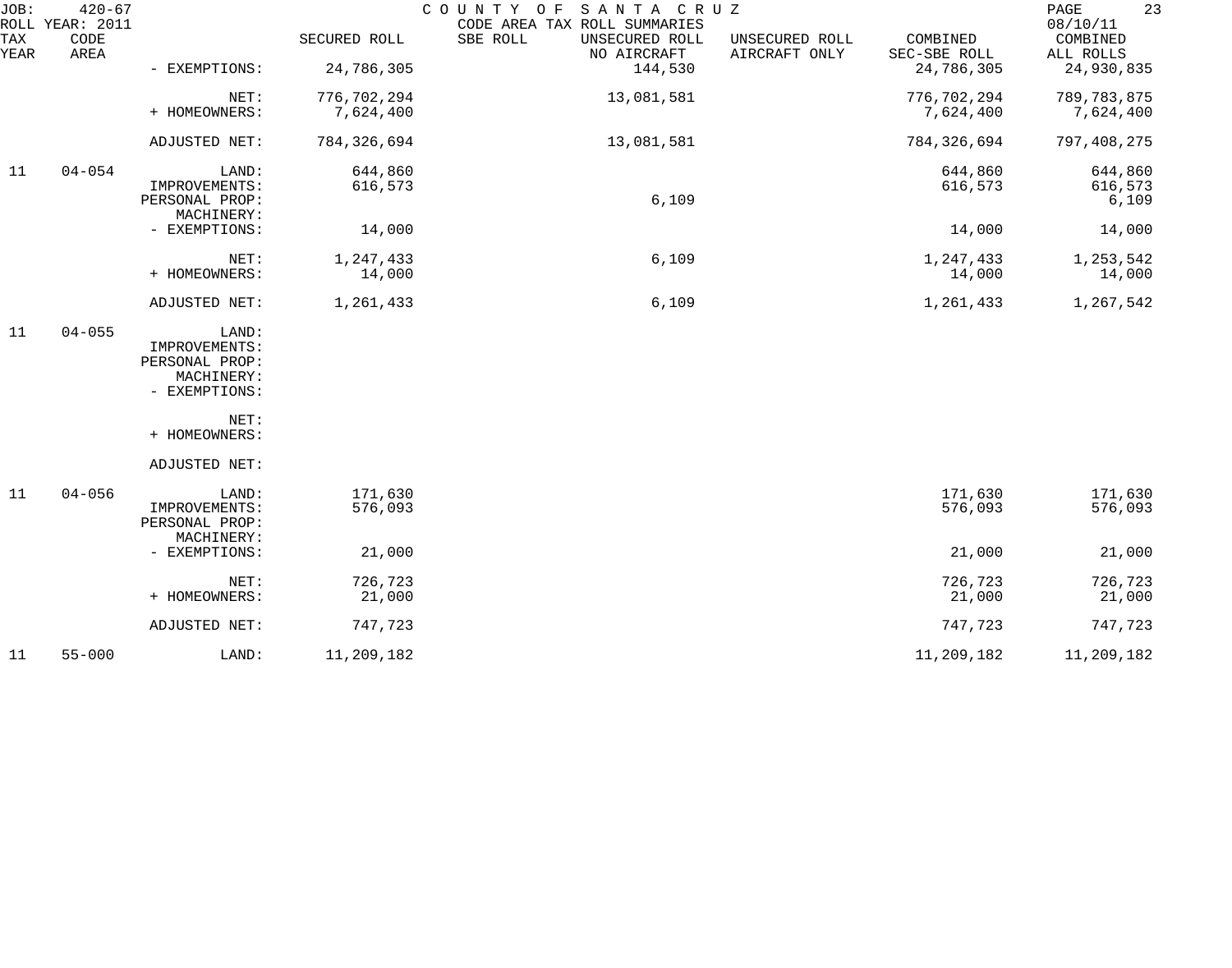| JOB:        | $420 - 67$<br>ROLL YEAR: 2011 |                |               | COUNTY OF<br>SANTA CRUZ<br>CODE AREA TAX ROLL SUMMARIES |                                 |                          | 24<br>PAGE<br>08/10/11 |
|-------------|-------------------------------|----------------|---------------|---------------------------------------------------------|---------------------------------|--------------------------|------------------------|
| TAX<br>YEAR | CODE<br>AREA                  |                | SECURED ROLL  | SBE ROLL<br>UNSECURED ROLL<br>NO AIRCRAFT               | UNSECURED ROLL<br>AIRCRAFT ONLY | COMBINED<br>SEC-SBE ROLL | COMBINED<br>ALL ROLLS  |
|             |                               | IMPROVEMENTS:  | 4,472,409     | 45,769                                                  |                                 | 4,472,409                | 4,518,178              |
|             |                               | PERSONAL PROP: | 136,957       | 303,256                                                 |                                 | 136,957                  | 440,213                |
|             |                               | MACHINERY:     |               |                                                         |                                 |                          |                        |
|             |                               | - EXEMPTIONS:  | 71,753        |                                                         |                                 | 71,753                   | 71,753                 |
|             |                               | NET:           | 15,746,795    | 349,025                                                 |                                 | 15,746,795               | 16,095,820             |
|             |                               | + HOMEOWNERS:  | 70,000        |                                                         |                                 | 70,000                   | 70,000                 |
|             |                               |                |               |                                                         |                                 |                          |                        |
|             |                               | ADJUSTED NET:  | 15,816,795    | 349,025                                                 |                                 | 15,816,795               | 16,165,820             |
| 11          | $58 - 000$                    | LAND:          | 4,991         |                                                         |                                 | 4,991                    | 4,991                  |
|             |                               | IMPROVEMENTS:  |               |                                                         |                                 |                          |                        |
|             |                               | PERSONAL PROP: |               |                                                         |                                 |                          |                        |
|             |                               | MACHINERY:     |               |                                                         |                                 |                          |                        |
|             |                               | - EXEMPTIONS:  |               |                                                         |                                 |                          |                        |
|             |                               | NET:           | 4,991         |                                                         |                                 | 4,991                    | 4,991                  |
|             |                               | + HOMEOWNERS:  |               |                                                         |                                 |                          |                        |
|             |                               | ADJUSTED NET:  | 4,991         |                                                         |                                 | 4,991                    | 4,991                  |
| 11          | $58 - 001$                    | LAND:          | 178, 311, 968 | 23,746                                                  |                                 | 178, 311, 968            | 178, 335, 714          |
|             |                               | IMPROVEMENTS:  | 159,735,722   | 9,173,909                                               |                                 | 159, 735, 722            | 168,909,631            |
|             |                               | PERSONAL PROP: | 356,571       | 3,048,220                                               |                                 | 356,571                  | 3,404,791              |
|             |                               | MACHINERY:     | 563,601       |                                                         |                                 | 563,601                  | 563,601                |
|             |                               | - EXEMPTIONS:  | 11,963,893    |                                                         |                                 | 11,963,893               | 11,963,893             |
|             |                               | NET:           | 327,003,969   | 12, 245, 875                                            |                                 | 327,003,969              | 339, 249, 844          |
|             |                               | + HOMEOWNERS:  | 3,045,000     |                                                         |                                 | 3,045,000                | 3,045,000              |
|             |                               | ADJUSTED NET:  | 330,048,969   | 12, 245, 875                                            |                                 | 330,048,969              | 342, 294, 844          |
| 11          | $58 - 002$                    | LAND:          | 6,867,360     |                                                         |                                 | 6,867,360                | 6,867,360              |
|             |                               | IMPROVEMENTS:  | 7,276,107     | 5,321                                                   |                                 | 7,276,107                | 7,281,428              |
|             |                               | PERSONAL PROP: |               | 74,643                                                  |                                 |                          | 74,643                 |
|             |                               | MACHINERY:     |               |                                                         |                                 |                          |                        |
|             |                               | - EXEMPTIONS:  | 180,600       |                                                         |                                 | 180,600                  | 180,600                |
|             |                               | NET:           | 13,962,867    | 79,964                                                  |                                 | 13,962,867               | 14,042,831             |
|             |                               | + HOMEOWNERS:  | 180,600       |                                                         |                                 | 180,600                  | 180,600                |
|             |                               | ADJUSTED NET:  | 14, 143, 467  | 79,964                                                  |                                 | 14, 143, 467             | 14, 223, 431           |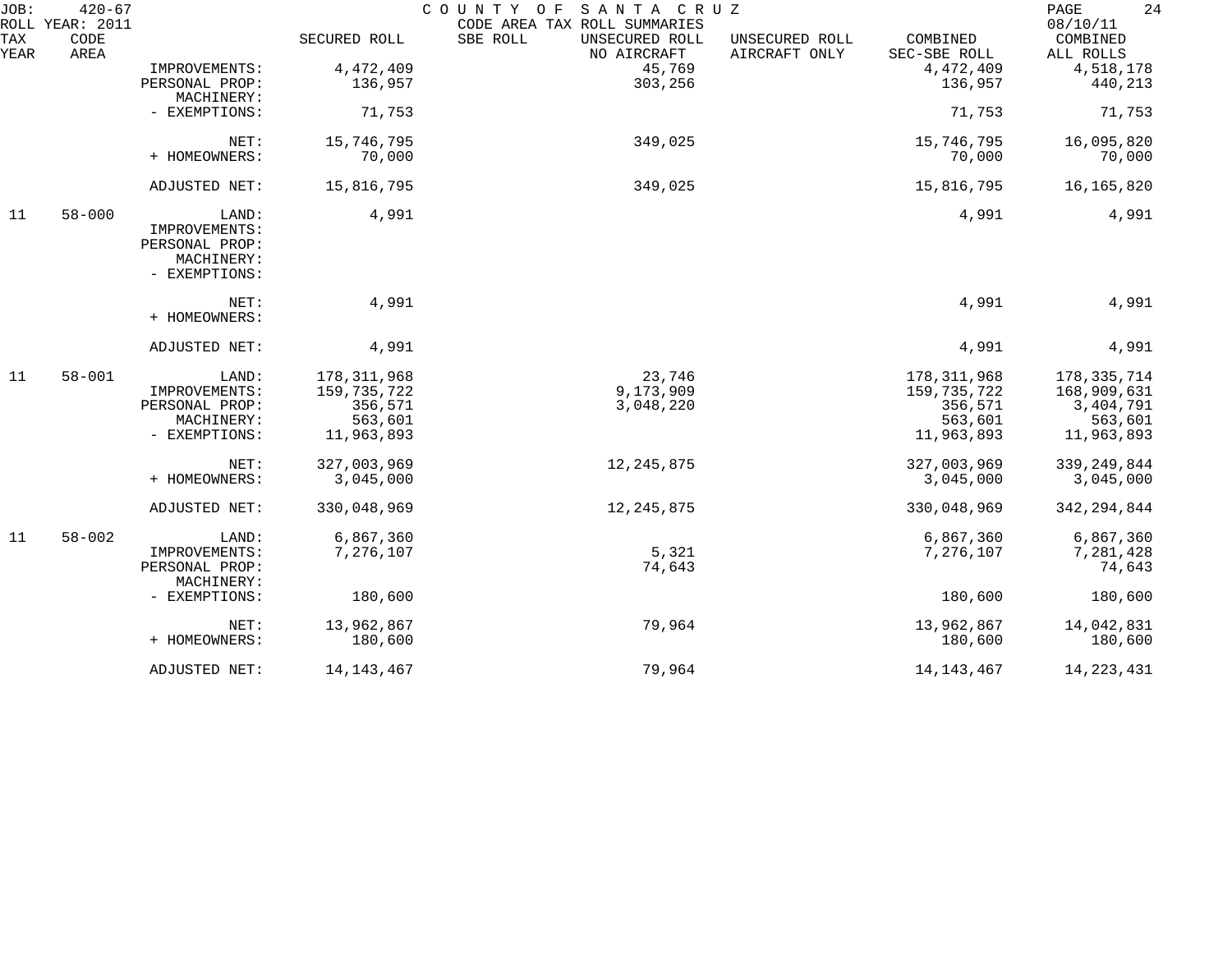| JOB:        | $420 - 67$<br>ROLL YEAR: 2011 |                |              | COUNTY OF<br>SANTA CRUZ<br>CODE AREA TAX ROLL SUMMARIES |                                 |                          | 25<br>PAGE<br>08/10/11 |
|-------------|-------------------------------|----------------|--------------|---------------------------------------------------------|---------------------------------|--------------------------|------------------------|
| TAX<br>YEAR | CODE<br>AREA                  |                | SECURED ROLL | SBE ROLL<br>UNSECURED ROLL<br>NO AIRCRAFT               | UNSECURED ROLL<br>AIRCRAFT ONLY | COMBINED<br>SEC-SBE ROLL | COMBINED<br>ALL ROLLS  |
| 11          | $58 - 003$                    | LAND:          | 9,233,046    |                                                         |                                 | 9,233,046                | 9,233,046              |
|             |                               | IMPROVEMENTS:  | 9,134,576    |                                                         |                                 | 9,134,576                | 9,134,576              |
|             |                               | PERSONAL PROP: |              | 27,962                                                  |                                 |                          | 27,962                 |
|             |                               | MACHINERY:     |              |                                                         |                                 |                          |                        |
|             |                               | - EXEMPTIONS:  | 224,429      |                                                         |                                 | 224,429                  | 224,429                |
|             |                               | NET:           | 18, 143, 193 | 27,962                                                  |                                 | 18, 143, 193             | 18, 171, 155           |
|             |                               | + HOMEOWNERS:  | 224,000      |                                                         |                                 | 224,000                  | 224,000                |
|             |                               | ADJUSTED NET:  | 18,367,193   | 27,962                                                  |                                 | 18,367,193               | 18, 395, 155           |
| 11          | $58 - 004$                    | LAND:          | 17,204,598   |                                                         |                                 | 17,204,598               | 17,204,598             |
|             |                               | IMPROVEMENTS:  | 19,374,360   |                                                         |                                 | 19,374,360               | 19,374,360             |
|             |                               | PERSONAL PROP: |              | 75,895                                                  |                                 |                          | 75,895                 |
|             |                               | MACHINERY:     |              |                                                         |                                 |                          |                        |
|             |                               | - EXEMPTIONS:  | 469,199      |                                                         |                                 | 469,199                  | 469,199                |
|             |                               | NET:           | 36,109,759   | 75,895                                                  |                                 | 36,109,759               | 36, 185, 654           |
|             |                               | + HOMEOWNERS:  | 469,000      |                                                         |                                 | 469,000                  | 469,000                |
|             |                               | ADJUSTED NET:  | 36,578,759   | 75,895                                                  |                                 | 36,578,759               | 36,654,654             |
| 11          | $58 - 005$                    | LAND:          | 6,713,273    |                                                         |                                 | 6,713,273                | 6,713,273              |
|             |                               | IMPROVEMENTS:  | 6,944,934    |                                                         |                                 | 6,944,934                | 6,944,934              |
|             |                               | PERSONAL PROP: |              |                                                         |                                 |                          |                        |
|             |                               | MACHINERY:     |              |                                                         |                                 |                          |                        |
|             |                               | - EXEMPTIONS:  | 100,934      |                                                         |                                 | 100,934                  | 100,934                |
|             |                               | NET:           | 13,557,273   |                                                         |                                 | 13,557,273               | 13,557,273             |
|             |                               | + HOMEOWNERS:  | 98,000       |                                                         |                                 | 98,000                   | 98,000                 |
|             |                               | ADJUSTED NET:  | 13,655,273   |                                                         |                                 | 13,655,273               | 13,655,273             |
| 11          | $58 - 006$                    | LAND:          | 9,586,323    |                                                         |                                 | 9,586,323                | 9,586,323              |
|             |                               | IMPROVEMENTS:  | 10,722,741   |                                                         |                                 | 10,722,741               | 10,722,741             |
|             |                               | PERSONAL PROP: |              | 63,368                                                  | 5,800                           |                          | 69,168                 |
|             |                               | MACHINERY:     |              |                                                         |                                 |                          |                        |
|             |                               | - EXEMPTIONS:  | 203,000      |                                                         |                                 | 203,000                  | 203,000                |
|             |                               | NET:           | 20,106,064   | 63,368                                                  | 5,800                           | 20,106,064               | 20, 175, 232           |
|             |                               | + HOMEOWNERS:  | 203,000      |                                                         |                                 | 203,000                  | 203,000                |
|             |                               | ADJUSTED NET:  | 20,309,064   | 63,368                                                  |                                 | 20,309,064               | 20, 378, 232           |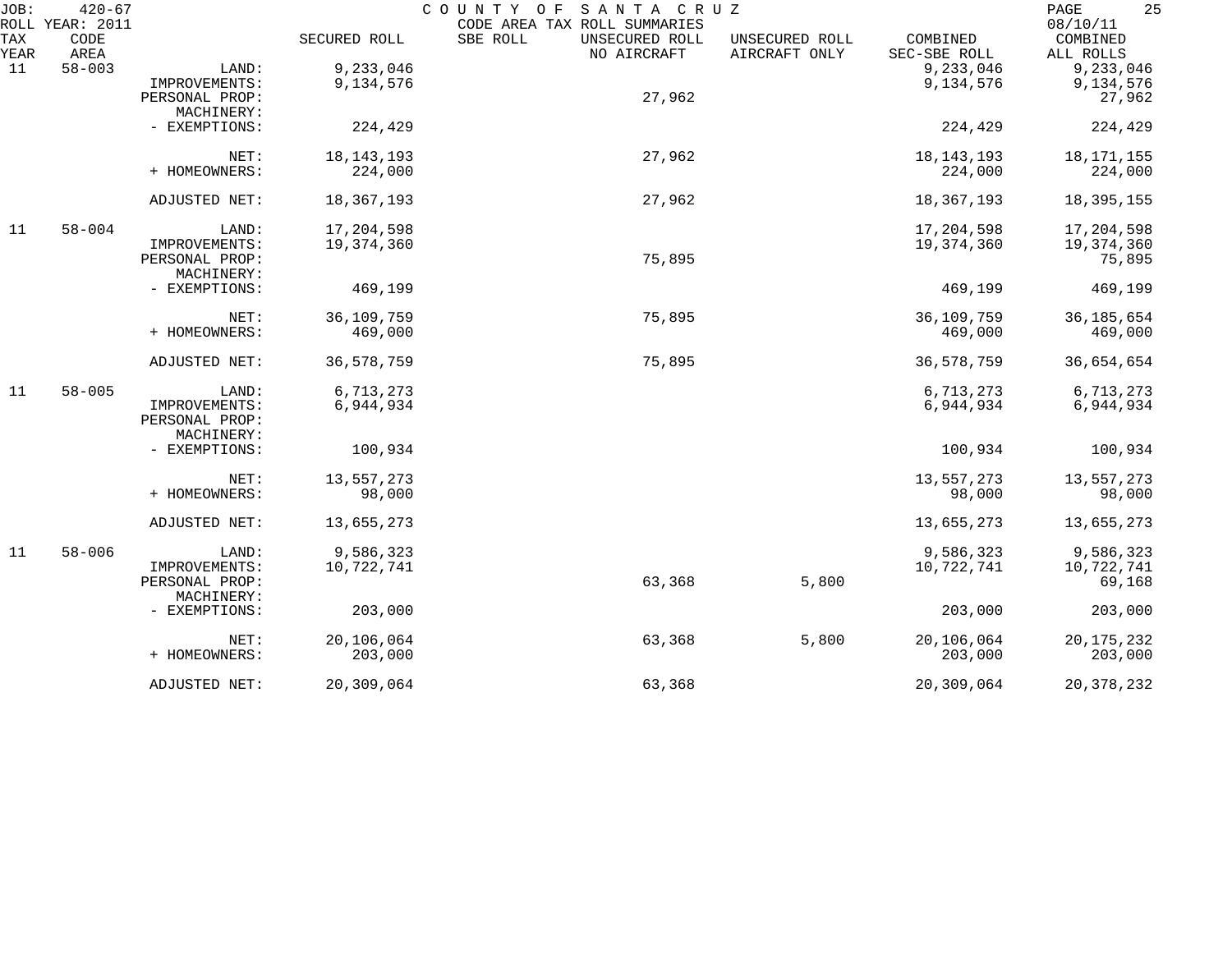| JOB:<br>ROLL | $420 - 67$<br>YEAR: 2011 |                                                                         | COUNTY OF<br>SANTA CRUZ<br>CODE AREA TAX ROLL SUMMARIES |                                           |                                 |                          |                                   |  |  |
|--------------|--------------------------|-------------------------------------------------------------------------|---------------------------------------------------------|-------------------------------------------|---------------------------------|--------------------------|-----------------------------------|--|--|
| TAX<br>YEAR  | CODE<br>AREA             |                                                                         | SECURED ROLL                                            | SBE ROLL<br>UNSECURED ROLL<br>NO AIRCRAFT | UNSECURED ROLL<br>AIRCRAFT ONLY | COMBINED<br>SEC-SBE ROLL | COMBINED<br>ALL ROLLS             |  |  |
| 11           | $58 - 007$               | LAND:<br>IMPROVEMENTS:<br>PERSONAL PROP:<br>MACHINERY:                  | 10,838,901<br>11,826,546                                |                                           |                                 | 10,838,901<br>11,826,546 | 10,838,901<br>11,826,546          |  |  |
|              |                          | - EXEMPTIONS:                                                           | 236,600                                                 |                                           |                                 | 236,600                  | 236,600                           |  |  |
|              |                          | NET:<br>+ HOMEOWNERS:                                                   | 22, 428, 847<br>236,600                                 |                                           |                                 | 22, 428, 847<br>236,600  | 22, 428, 847<br>236,600           |  |  |
|              |                          | ADJUSTED NET:                                                           | 22,665,447                                              |                                           |                                 | 22,665,447               | 22,665,447                        |  |  |
| 11           | $58 - 008$               | LAND:<br>IMPROVEMENTS:<br>PERSONAL PROP:                                | 8,497,317<br>11,401,184                                 | 56,087<br>45,893                          |                                 | 8,497,317<br>11,401,184  | 8,497,317<br>11,457,271<br>45,893 |  |  |
|              |                          | MACHINERY:<br>- EXEMPTIONS:                                             | 267,799                                                 |                                           |                                 | 267,799                  | 267,799                           |  |  |
|              |                          | NET:<br>+ HOMEOWNERS:                                                   | 19,630,702<br>266,000                                   | 101,980                                   |                                 | 19,630,702<br>266,000    | 19,732,682<br>266,000             |  |  |
|              |                          | ADJUSTED NET:                                                           | 19,896,702                                              | 101,980                                   |                                 | 19,896,702               | 19,998,682                        |  |  |
| 11           | $65 - 003$               | LAND:<br>IMPROVEMENTS:<br>PERSONAL PROP:<br>MACHINERY:<br>- EXEMPTIONS: |                                                         |                                           |                                 |                          |                                   |  |  |
|              |                          | NET:<br>+ HOMEOWNERS:                                                   |                                                         |                                           |                                 |                          |                                   |  |  |
|              |                          | ADJUSTED NET:                                                           |                                                         |                                           |                                 |                          |                                   |  |  |
| 11           | $65 - 006$               | LAND:<br>IMPROVEMENTS:<br>PERSONAL PROP:<br>MACHINERY:                  | 277,124<br>296,920                                      |                                           |                                 | 277,124<br>296,920       | 277,124<br>296,920                |  |  |
|              |                          | - EXEMPTIONS:                                                           | 574,044                                                 |                                           |                                 | 574,044                  | 574,044                           |  |  |
|              |                          |                                                                         |                                                         |                                           |                                 |                          |                                   |  |  |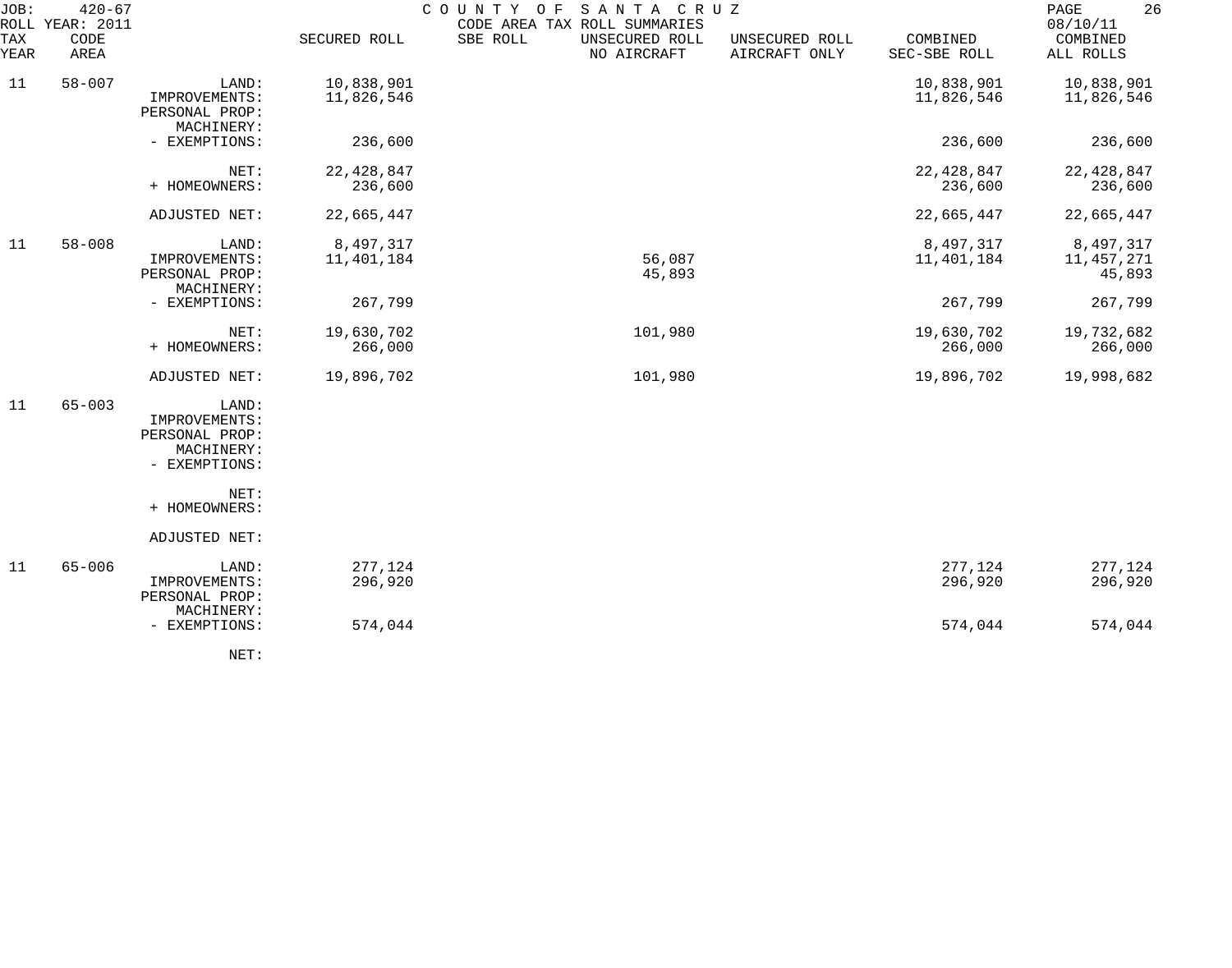| JOB:        | $420 - 67$<br>ROLL YEAR: 2011 |                                                                         |                                         | SANTA CRUZ<br>COUNTY<br>O F<br>CODE AREA TAX ROLL SUMMARIES |                                 |                                         | 27<br>PAGE<br>08/10/11                  |
|-------------|-------------------------------|-------------------------------------------------------------------------|-----------------------------------------|-------------------------------------------------------------|---------------------------------|-----------------------------------------|-----------------------------------------|
| TAX<br>YEAR | CODE<br>AREA                  |                                                                         | SECURED ROLL                            | SBE ROLL<br>UNSECURED ROLL<br>NO AIRCRAFT                   | UNSECURED ROLL<br>AIRCRAFT ONLY | COMBINED<br>SEC-SBE ROLL                | COMBINED<br>ALL ROLLS                   |
|             |                               | + HOMEOWNERS:                                                           |                                         |                                                             |                                 |                                         |                                         |
|             |                               | ADJUSTED NET:                                                           |                                         |                                                             |                                 |                                         |                                         |
| 11          | $65 - 007$                    | LAND:<br>IMPROVEMENTS:<br>PERSONAL PROP:<br>MACHINERY:<br>- EXEMPTIONS: |                                         |                                                             |                                 |                                         |                                         |
|             |                               | NET:<br>+ HOMEOWNERS:                                                   |                                         |                                                             |                                 |                                         |                                         |
|             |                               | ADJUSTED NET:                                                           |                                         |                                                             |                                 |                                         |                                         |
| 11          | $65 - 020$                    | LAND:<br>IMPROVEMENTS:<br>PERSONAL PROP:<br>MACHINERY:                  | 15,975,842<br>14, 424, 215              | 35,323                                                      |                                 | 15,975,842<br>14, 424, 215              | 15,975,842<br>14,424,215<br>35,323      |
|             |                               | - EXEMPTIONS:                                                           | 281,308                                 |                                                             |                                 | 281,308                                 | 281,308                                 |
|             |                               | NET:<br>+ HOMEOWNERS:                                                   | 30, 118, 749<br>280,000                 | 35,323                                                      |                                 | 30, 118, 749<br>280,000                 | 30, 154, 072<br>280,000                 |
|             |                               | ADJUSTED NET:                                                           | 30, 398, 749                            | 35,323                                                      |                                 | 30, 398, 749                            | 30, 434, 072                            |
| 11          | $65 - 021$                    | LAND:<br>IMPROVEMENTS:<br>PERSONAL PROP:<br>MACHINERY:                  | 106,574,364<br>105,861,264<br>1,568,023 | 26,515<br>328,777<br>952,358                                |                                 | 106,574,364<br>105,861,264<br>1,568,023 | 106,600,879<br>106,190,041<br>2,520,381 |
|             |                               | - EXEMPTIONS:                                                           | 3,385,105                               |                                                             |                                 | 3,385,105                               | 3,385,105                               |
|             |                               | NET:<br>+ HOMEOWNERS:                                                   | 210,618,546<br>1,682,800                | 1,307,650                                                   |                                 | 210,618,546<br>1,682,800                | 211,926,196<br>1,682,800                |
|             |                               | ADJUSTED NET:                                                           | 212, 301, 346                           | 1,307,650                                                   |                                 | 212, 301, 346                           | 213,608,996                             |
| 11          | $65 - 022$                    | LAND:<br>IMPROVEMENTS:<br>PERSONAL PROP:                                | 37,324                                  |                                                             |                                 | 37,324                                  | 37,324                                  |

MACHINERY: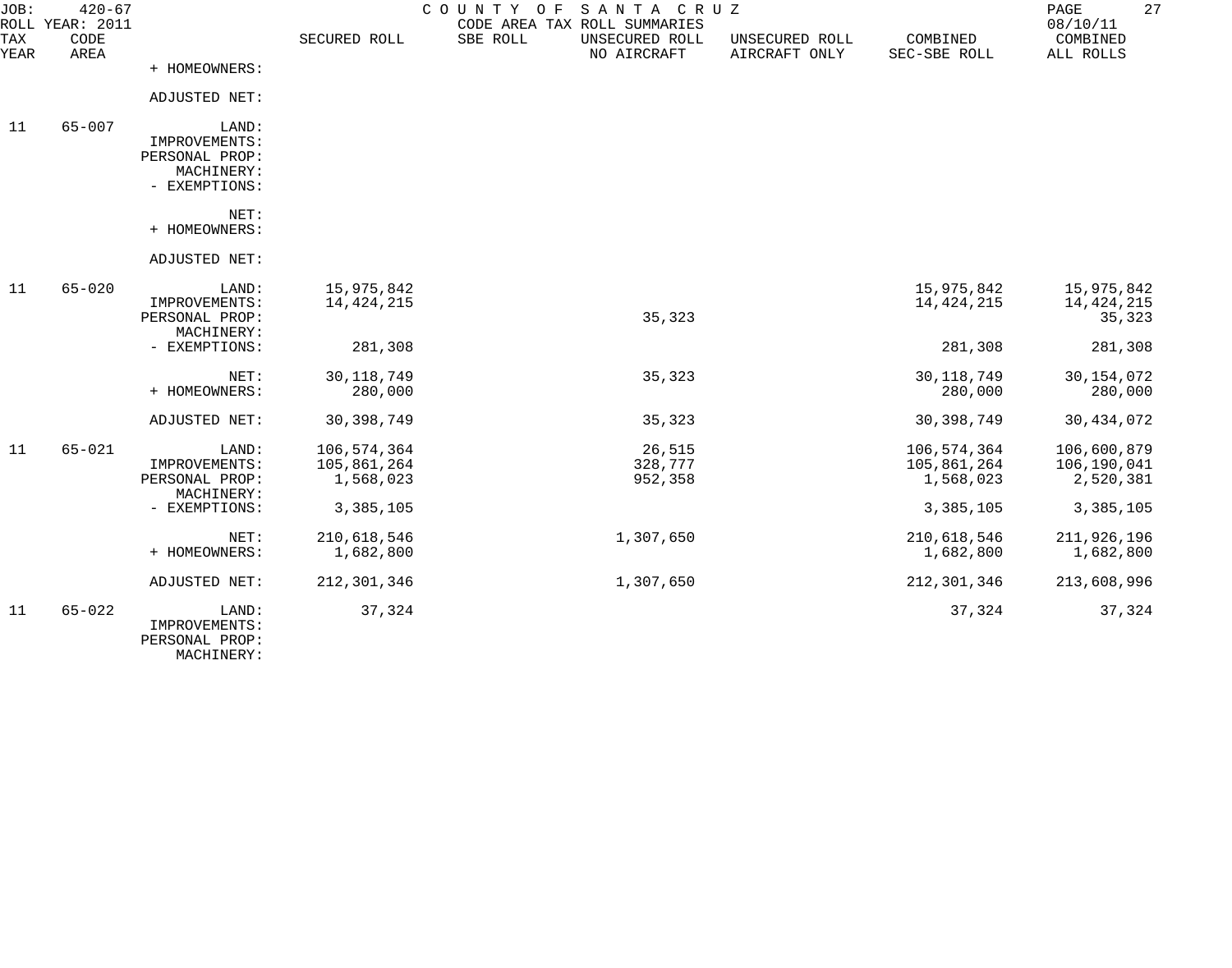| JOB:        | $420 - 67$<br>ROLL YEAR: 2011 |                                                                         |                            | COUNTY OF<br>CODE AREA TAX ROLL SUMMARIES | SANTA CRUZ                    |                                 |                          | 28<br>PAGE<br>08/10/11   |
|-------------|-------------------------------|-------------------------------------------------------------------------|----------------------------|-------------------------------------------|-------------------------------|---------------------------------|--------------------------|--------------------------|
| TAX<br>YEAR | CODE<br>AREA                  |                                                                         | SECURED ROLL               | SBE ROLL                                  | UNSECURED ROLL<br>NO AIRCRAFT | UNSECURED ROLL<br>AIRCRAFT ONLY | COMBINED<br>SEC-SBE ROLL | COMBINED<br>ALL ROLLS    |
|             |                               | - EXEMPTIONS:                                                           | 1,435                      |                                           |                               |                                 | 1,435                    | 1,435                    |
|             |                               | NET:<br>+ HOMEOWNERS:                                                   | 35,889                     |                                           |                               |                                 | 35,889                   | 35,889                   |
|             |                               | ADJUSTED NET:                                                           | 35,889                     |                                           |                               |                                 | 35,889                   | 35,889                   |
| 11          | $65 - 023$                    | LAND:<br>IMPROVEMENTS:<br>PERSONAL PROP:<br>MACHINERY:                  | 4,750,706<br>4,195,909     |                                           |                               |                                 | 4,750,706<br>4,195,909   | 4,750,706<br>4,195,909   |
|             |                               | - EXEMPTIONS:                                                           | 84,000                     |                                           |                               |                                 | 84,000                   | 84,000                   |
|             |                               | NET:<br>+ HOMEOWNERS:                                                   | 8,862,615<br>84,000        |                                           |                               |                                 | 8,862,615<br>84,000      | 8,862,615<br>84,000      |
|             |                               | ADJUSTED NET:                                                           | 8,946,615                  |                                           |                               |                                 | 8,946,615                | 8,946,615                |
| 11          | $69 - 012$                    | LAND:<br>IMPROVEMENTS:<br>PERSONAL PROP:<br>MACHINERY:<br>- EXEMPTIONS: |                            |                                           |                               |                                 |                          |                          |
|             |                               | NET:<br>+ HOMEOWNERS:                                                   |                            |                                           |                               |                                 |                          |                          |
|             |                               | ADJUSTED NET:                                                           |                            |                                           |                               |                                 |                          |                          |
| 11          | $69 - 013$                    | LAND:<br>IMPROVEMENTS:<br>PERSONAL PROP:<br>MACHINERY:                  | 32,550,834<br>20, 397, 382 |                                           |                               |                                 | 32,550,834<br>20,397,382 | 32,550,834<br>20,397,382 |
|             |                               | - EXEMPTIONS:                                                           | 105,000                    |                                           |                               |                                 | 105,000                  | 105,000                  |
|             |                               | NET:<br>+ HOMEOWNERS:                                                   | 52,843,216<br>105,000      |                                           |                               |                                 | 52,843,216<br>105,000    | 52,843,216<br>105,000    |
|             |                               | ADJUSTED NET:                                                           | 52,948,216                 |                                           |                               |                                 | 52,948,216               | 52,948,216               |
| 11          | $69 - 015$                    | LAND:                                                                   |                            |                                           |                               |                                 |                          |                          |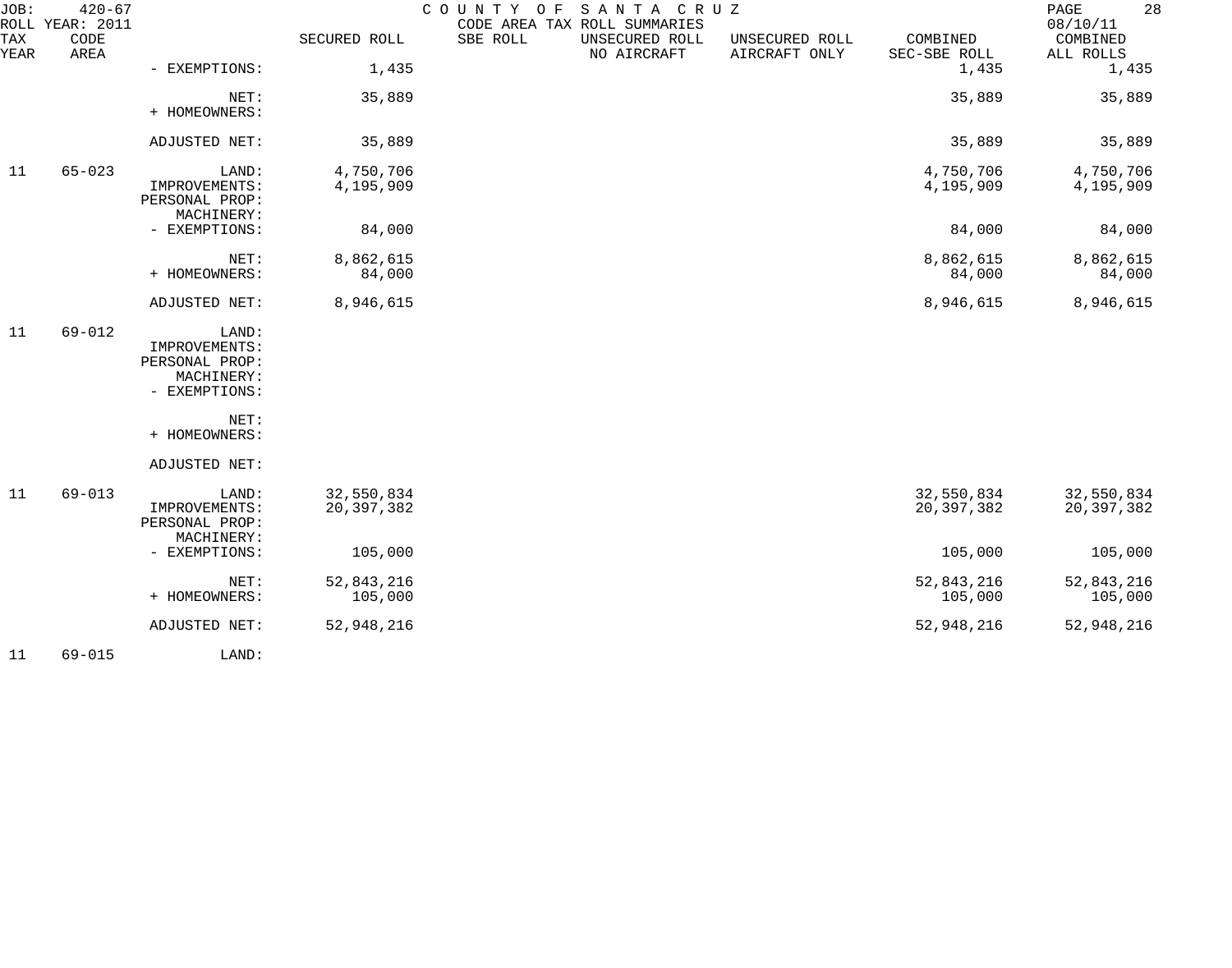| JOB:        | $420 - 67$<br>ROLL YEAR: 2011 |                |              |          | COUNTY OF SANTA CRUZ<br>CODE AREA TAX ROLL SUMMARIES |                                 |                          | 29<br>PAGE<br>08/10/11 |
|-------------|-------------------------------|----------------|--------------|----------|------------------------------------------------------|---------------------------------|--------------------------|------------------------|
| TAX<br>YEAR | CODE<br>AREA                  |                | SECURED ROLL | SBE ROLL | UNSECURED ROLL<br>NO AIRCRAFT                        | UNSECURED ROLL<br>AIRCRAFT ONLY | COMBINED<br>SEC-SBE ROLL | COMBINED<br>ALL ROLLS  |
|             |                               | IMPROVEMENTS:  |              |          |                                                      |                                 |                          |                        |
|             |                               | PERSONAL PROP: |              |          |                                                      |                                 |                          |                        |
|             |                               | MACHINERY:     |              |          |                                                      |                                 |                          |                        |
|             |                               | - EXEMPTIONS:  |              |          |                                                      |                                 |                          |                        |
|             |                               | NET:           |              |          |                                                      |                                 |                          |                        |
|             |                               | + HOMEOWNERS:  |              |          |                                                      |                                 |                          |                        |
|             |                               | ADJUSTED NET:  |              |          |                                                      |                                 |                          |                        |
| 11          | 69-016                        | LAND:          | 225,762      |          |                                                      |                                 | 225,762                  | 225,762                |
|             |                               | IMPROVEMENTS:  | 1,112,039    |          |                                                      |                                 | 1,112,039                | 1,112,039              |
|             |                               | PERSONAL PROP: |              |          |                                                      |                                 |                          |                        |
|             |                               | MACHINERY:     |              |          |                                                      |                                 |                          |                        |
|             |                               | - EXEMPTIONS:  | 1,337,801    |          |                                                      |                                 | 1,337,801                | 1,337,801              |
|             |                               | NET:           |              |          |                                                      |                                 |                          |                        |
|             |                               | + HOMEOWNERS:  |              |          |                                                      |                                 |                          |                        |
|             |                               | ADJUSTED NET:  |              |          |                                                      |                                 |                          |                        |
| 11          | $69 - 019$                    | LAND:          |              |          |                                                      |                                 |                          |                        |
|             |                               | IMPROVEMENTS:  |              |          |                                                      |                                 |                          |                        |
|             |                               | PERSONAL PROP: |              |          |                                                      |                                 |                          |                        |
|             |                               | MACHINERY:     |              |          |                                                      |                                 |                          |                        |
|             |                               | - EXEMPTIONS:  |              |          |                                                      |                                 |                          |                        |
|             |                               | NET:           |              |          |                                                      |                                 |                          |                        |
|             |                               | + HOMEOWNERS:  |              |          |                                                      |                                 |                          |                        |
|             |                               | ADJUSTED NET:  |              |          |                                                      |                                 |                          |                        |
| 11          | $69 - 020$                    | LAND:          | 8,164,250    |          |                                                      |                                 | 8,164,250                | 8,164,250              |
|             |                               | IMPROVEMENTS:  | 3,718,480    |          |                                                      |                                 | 3,718,480                | 3,718,480              |
|             |                               | PERSONAL PROP: |              |          |                                                      |                                 |                          |                        |
|             |                               | MACHINERY:     |              |          |                                                      |                                 |                          |                        |
|             |                               | - EXEMPTIONS:  | 35,000       |          |                                                      |                                 | 35,000                   | 35,000                 |
|             |                               | NET:           | 11,847,730   |          |                                                      |                                 | 11,847,730               | 11,847,730             |
|             |                               | + HOMEOWNERS:  | 35,000       |          |                                                      |                                 | 35,000                   | 35,000                 |
|             |                               | ADJUSTED NET:  | 11,882,730   |          |                                                      |                                 | 11,882,730               | 11,882,730             |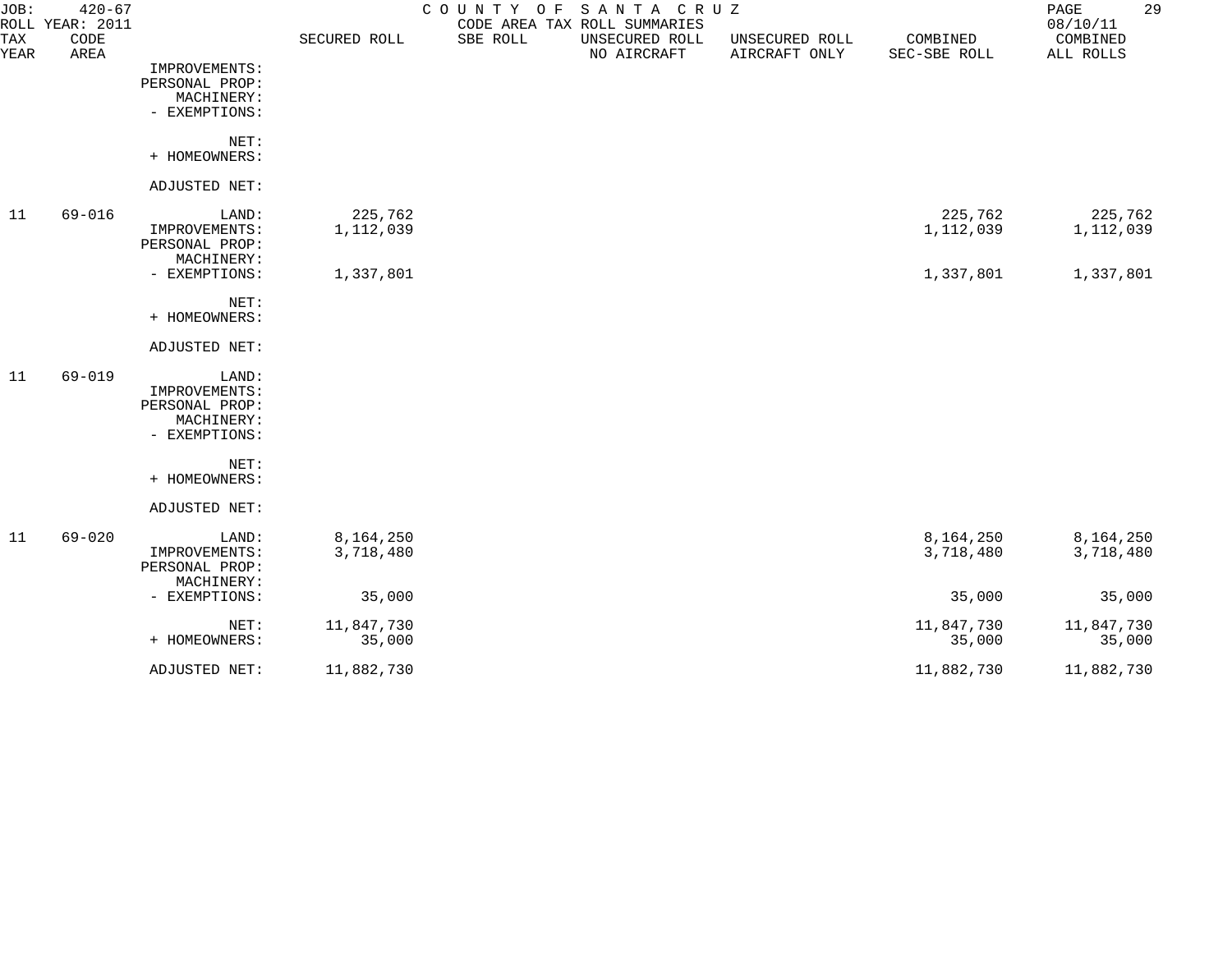| JOB:        | $420 - 67$<br>ROLL YEAR: 2011 |                                                                         |                            | COUNTY OF | SANTA CRUZ<br>CODE AREA TAX ROLL SUMMARIES |                                 |                            | 30<br>PAGE<br>08/10/11     |
|-------------|-------------------------------|-------------------------------------------------------------------------|----------------------------|-----------|--------------------------------------------|---------------------------------|----------------------------|----------------------------|
| TAX<br>YEAR | CODE<br>AREA                  |                                                                         | SECURED ROLL               | SBE ROLL  | UNSECURED ROLL<br>NO AIRCRAFT              | UNSECURED ROLL<br>AIRCRAFT ONLY | COMBINED<br>SEC-SBE ROLL   | COMBINED<br>ALL ROLLS      |
| 11          | $69 - 022$                    | LAND:<br>IMPROVEMENTS:<br>PERSONAL PROP:<br>MACHINERY:<br>- EXEMPTIONS: | 514,029<br>4,676           |           |                                            |                                 | 514,029<br>4,676           | 514,029<br>4,676           |
|             |                               | NET:<br>+ HOMEOWNERS:                                                   | 518,705                    |           |                                            |                                 | 518,705                    | 518,705                    |
|             |                               | ADJUSTED NET:                                                           | 518,705                    |           |                                            |                                 | 518,705                    | 518,705                    |
| 11          | $69 - 023$                    | LAND:<br>IMPROVEMENTS:<br>PERSONAL PROP:<br>MACHINERY:                  | 37, 222, 002<br>18,885,164 |           |                                            |                                 | 37, 222, 002<br>18,885,164 | 37, 222, 002<br>18,885,164 |
|             |                               | - EXEMPTIONS:                                                           | 145,129                    |           |                                            |                                 | 145,129                    | 145,129                    |
|             |                               | NET:<br>+ HOMEOWNERS:                                                   | 55,962,037<br>140,000      |           |                                            |                                 | 55,962,037<br>140,000      | 55,962,037<br>140,000      |
|             |                               | ADJUSTED NET:                                                           | 56,102,037                 |           |                                            |                                 | 56,102,037                 | 56,102,037                 |
| 11          | $69 - 029$                    | LAND:<br>IMPROVEMENTS:<br>PERSONAL PROP:                                | 22,962,288<br>19,747,075   |           |                                            |                                 | 22,962,288<br>19,747,075   | 22,962,288<br>19,747,075   |
|             |                               | MACHINERY:<br>- EXEMPTIONS:                                             | 196,000                    |           |                                            |                                 | 196,000                    | 196,000                    |
|             |                               | NET:<br>+ HOMEOWNERS:                                                   | 42, 513, 363<br>196,000    |           |                                            |                                 | 42, 513, 363<br>196,000    | 42, 513, 363<br>196,000    |
|             |                               | ADJUSTED NET:                                                           | 42,709,363                 |           |                                            |                                 | 42,709,363                 | 42,709,363                 |
| 11          | $69 - 030$                    | LAND:                                                                   |                            |           |                                            |                                 |                            |                            |

 IMPROVEMENTS: PERSONAL PROP: MACHINERY:

- EXEMPTIONS:

NET:

+ HOMEOWNERS:

ADJUSTED NET: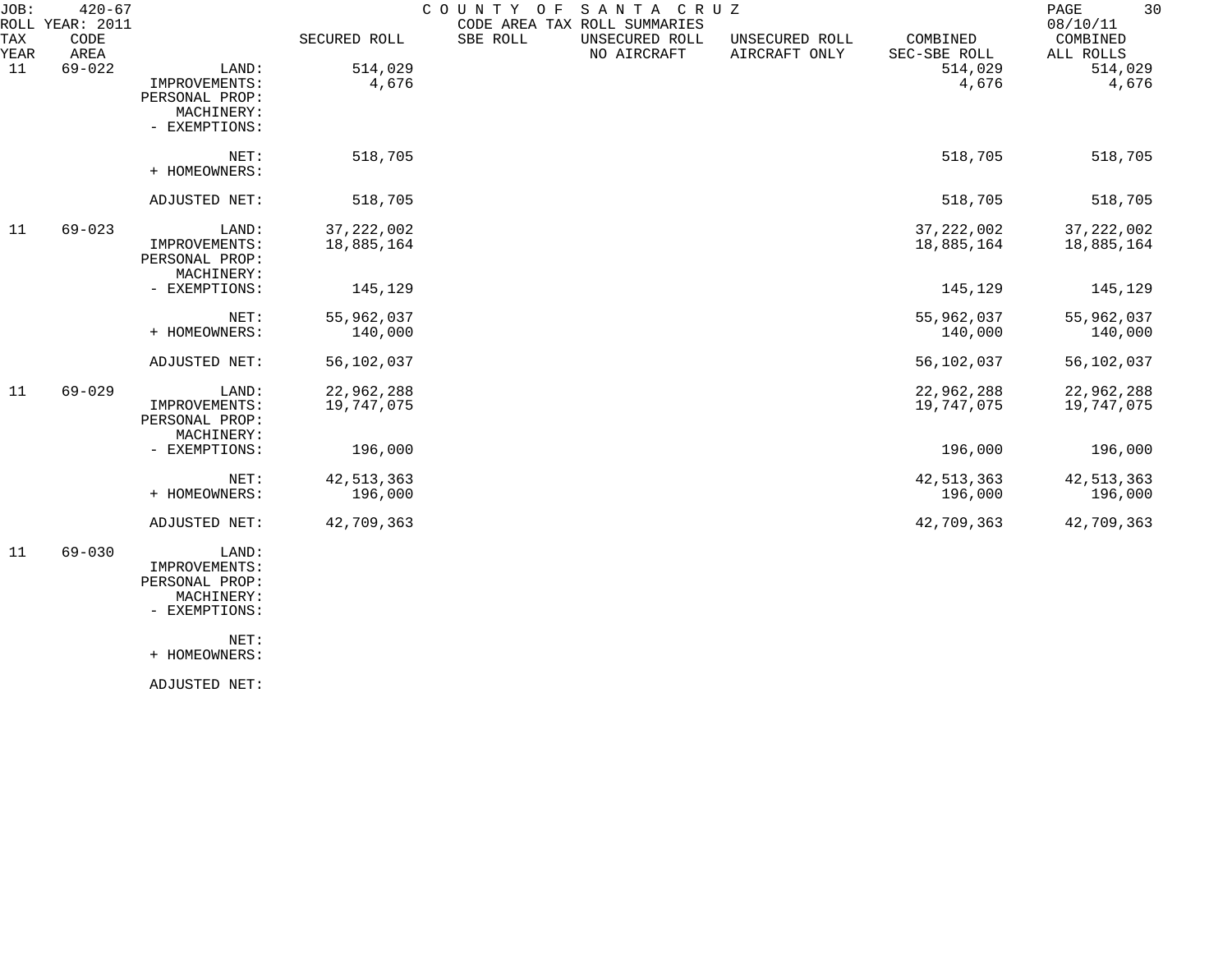| JOB:<br>ROLL | $420 - 67$<br>YEAR: 2011 |                                                        |                          | SANTA CRUZ<br>COUNTY OF<br>CODE AREA TAX ROLL SUMMARIES |                                 |                          | 31<br>PAGE<br>08/10/11             |
|--------------|--------------------------|--------------------------------------------------------|--------------------------|---------------------------------------------------------|---------------------------------|--------------------------|------------------------------------|
| TAX<br>YEAR  | CODE<br>AREA             |                                                        | SECURED ROLL             | SBE ROLL<br>UNSECURED ROLL<br>NO AIRCRAFT               | UNSECURED ROLL<br>AIRCRAFT ONLY | COMBINED<br>SEC-SBE ROLL | COMBINED<br>ALL ROLLS              |
| 11           | $69 - 032$               | LAND:                                                  | 9,837,309                |                                                         |                                 | 9,837,309                | 9,837,309                          |
|              |                          | IMPROVEMENTS:<br>PERSONAL PROP:<br>MACHINERY:          | 10,549,843               |                                                         |                                 | 10,549,843               | 10,549,843                         |
|              |                          | - EXEMPTIONS:                                          | 299,358                  |                                                         |                                 | 299,358                  | 299,358                            |
|              |                          | NET:<br>+ HOMEOWNERS:                                  | 20,087,794<br>182,000    |                                                         |                                 | 20,087,794<br>182,000    | 20,087,794<br>182,000              |
|              |                          | ADJUSTED NET:                                          | 20, 269, 794             |                                                         |                                 | 20, 269, 794             | 20, 269, 794                       |
| 11           | $69 - 038$               | LAND:<br>IMPROVEMENTS:<br>PERSONAL PROP:               | 13,960,575<br>11,964,120 | 56,134                                                  |                                 | 13,960,575<br>11,964,120 | 13,960,575<br>11,964,120<br>56,134 |
|              |                          | MACHINERY:<br>- EXEMPTIONS:                            | 324,271                  |                                                         |                                 | 324,271                  | 324,271                            |
|              |                          | NET:<br>+ HOMEOWNERS:                                  | 25,600,424<br>322,000    | 56,134                                                  |                                 | 25,600,424<br>322,000    | 25,656,558<br>322,000              |
|              |                          | ADJUSTED NET:                                          | 25, 922, 424             | 56,134                                                  |                                 | 25, 922, 424             | 25,978,558                         |
| 11           | $69 - 048$               | LAND:<br>IMPROVEMENTS:<br>PERSONAL PROP:<br>MACHINERY: | 8,059,353<br>10,030,438  |                                                         |                                 | 8,059,353<br>10,030,438  | 8,059,353<br>10,030,438            |
|              |                          | - EXEMPTIONS:                                          | 225,089                  |                                                         |                                 | 225,089                  | 225,089                            |
|              |                          | NET:<br>+ HOMEOWNERS:                                  | 17,864,702<br>165,200    |                                                         |                                 | 17,864,702<br>165,200    | 17,864,702<br>165,200              |
|              |                          | ADJUSTED NET:                                          | 18,029,902               |                                                         |                                 | 18,029,902               | 18,029,902                         |
| 11           | $69 - 049$               | LAND:<br>IMPROVEMENTS:<br>PERSONAL PROP:<br>MACHINERY: | 365,320<br>510,328       |                                                         |                                 | 365,320<br>510,328       | 365,320<br>510,328                 |
|              |                          | - EXEMPTIONS:                                          | 21,000                   |                                                         |                                 | 21,000                   | 21,000                             |
|              |                          | NET:                                                   | 854,648                  |                                                         |                                 | 854,648                  | 854,648                            |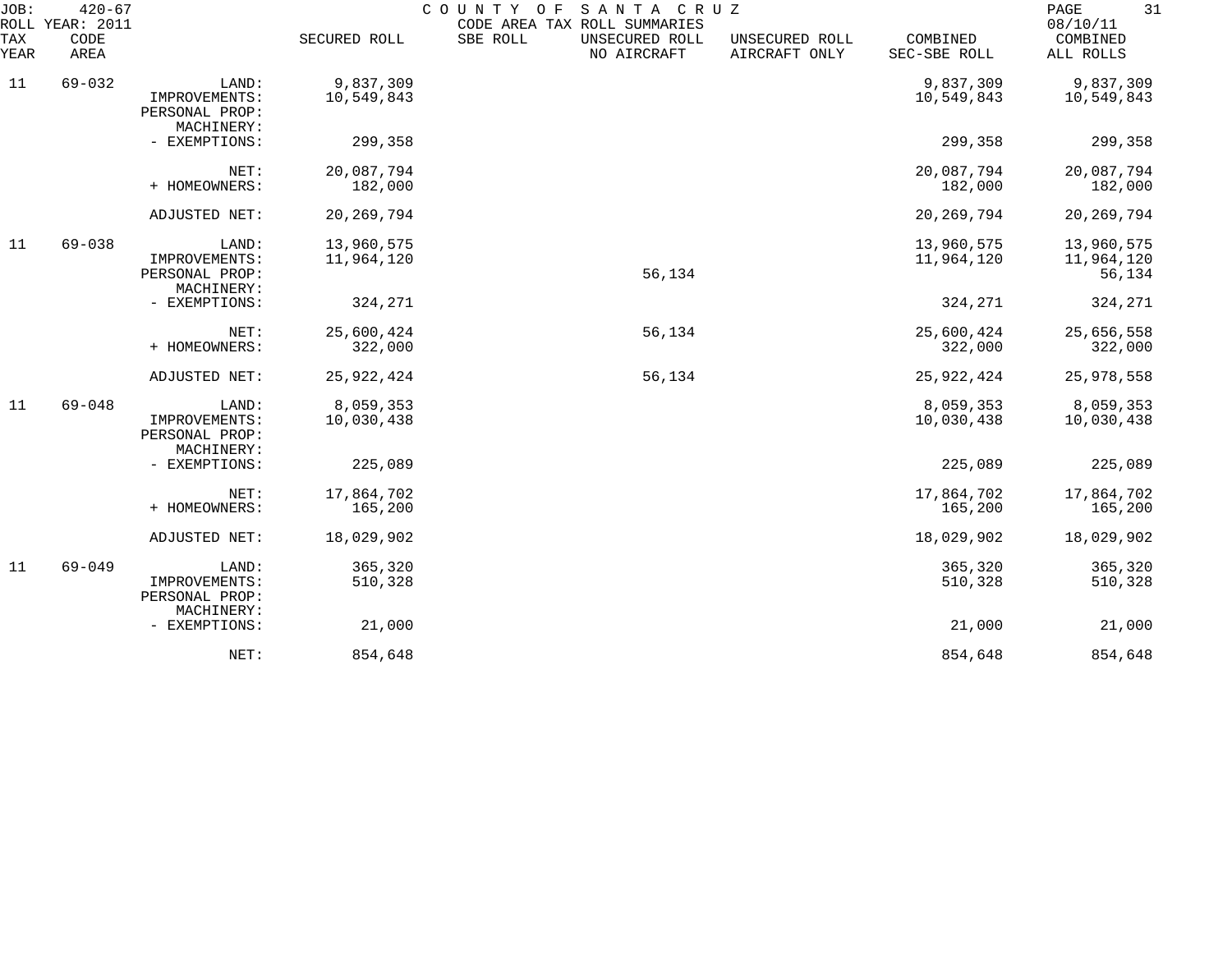| JOB:        | $420 - 67$<br>ROLL YEAR: 2011 |                                                                         |                                     | COUNTY OF<br>SANTA CRUZ<br>CODE AREA TAX ROLL SUMMARIES |                                 |                                     | 32<br>PAGE<br>08/10/11              |
|-------------|-------------------------------|-------------------------------------------------------------------------|-------------------------------------|---------------------------------------------------------|---------------------------------|-------------------------------------|-------------------------------------|
| TAX<br>YEAR | CODE<br>AREA                  |                                                                         | SECURED ROLL                        | SBE ROLL<br>UNSECURED ROLL<br>NO AIRCRAFT               | UNSECURED ROLL<br>AIRCRAFT ONLY | COMBINED<br>SEC-SBE ROLL            | COMBINED<br>ALL ROLLS               |
|             |                               | + HOMEOWNERS:                                                           | 21,000                              |                                                         |                                 | 21,000                              | 21,000                              |
|             |                               | ADJUSTED NET:                                                           | 875,648                             |                                                         |                                 | 875,648                             | 875,648                             |
| 11          | $69 - 050$                    | LAND:                                                                   | 11,037,999                          |                                                         |                                 | 11,037,999                          | 11,037,999                          |
|             |                               | IMPROVEMENTS:<br>PERSONAL PROP:<br>MACHINERY:                           | 8,244,607                           | 6,446                                                   |                                 | 8,244,607                           | 8,244,607<br>6,446                  |
|             |                               | - EXEMPTIONS:                                                           | 77,807                              |                                                         |                                 | 77,807                              | 77,807                              |
|             |                               | NET:<br>+ HOMEOWNERS:                                                   | 19,204,799<br>77,000                | 6,446                                                   |                                 | 19,204,799<br>77,000                | 19, 211, 245<br>77,000              |
|             |                               | ADJUSTED NET:                                                           | 19,281,799                          | 6,446                                                   |                                 | 19,281,799                          | 19,288,245                          |
| 11          | $69 - 051$                    | LAND:<br>IMPROVEMENTS:<br>PERSONAL PROP:<br>MACHINERY:<br>- EXEMPTIONS: |                                     |                                                         |                                 |                                     |                                     |
|             |                               | NET:<br>+ HOMEOWNERS:                                                   |                                     |                                                         |                                 |                                     |                                     |
|             |                               | ADJUSTED NET:                                                           |                                     |                                                         |                                 |                                     |                                     |
| 11          | $69 - 070$                    | LAND:<br>IMPROVEMENTS:<br>PERSONAL PROP:<br>MACHINERY:                  | 46,002,272<br>29,555,142<br>340,311 | 66,119                                                  |                                 | 46,002,272<br>29,555,142<br>340,311 | 46,002,272<br>29,555,142<br>406,430 |
|             |                               | - EXEMPTIONS:                                                           | 5,541,993                           |                                                         |                                 | 5,541,993                           | 5,541,993                           |
|             |                               | NET:<br>+ HOMEOWNERS:                                                   | 70, 355, 732<br>551,600             | 66,119                                                  |                                 | 70, 355, 732<br>551,600             | 70,421,851<br>551,600               |
|             |                               | ADJUSTED NET:                                                           | 70,907,332                          | 66,119                                                  |                                 | 70,907,332                          | 70,973,451                          |
| 11          | $69 - 071$                    | LAND:<br>IMPROVEMENTS:<br>PERSONAL PROP:<br>MACHINERY:                  | 181,997<br>489,864<br>39,682        |                                                         |                                 | 181,997<br>489,864<br>39,682        | 181,997<br>489,864<br>39,682        |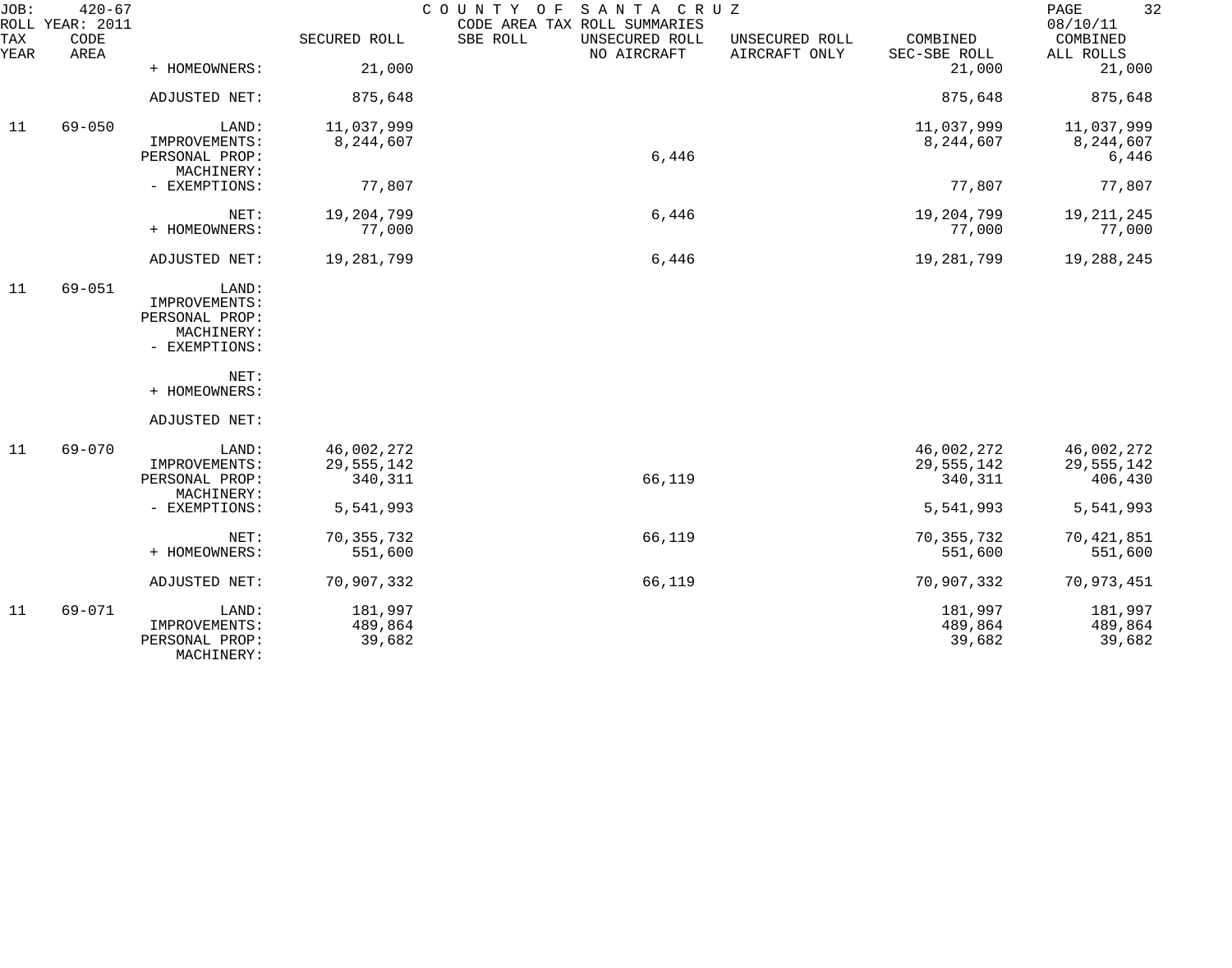| JOB:        | $420 - 67$<br>ROLL YEAR: 2011 |                                                        |                          | COUNTY OF<br>SANTA CRUZ<br>CODE AREA TAX ROLL SUMMARIES |                                 |                          | 33<br>PAGE<br>08/10/11              |
|-------------|-------------------------------|--------------------------------------------------------|--------------------------|---------------------------------------------------------|---------------------------------|--------------------------|-------------------------------------|
| TAX<br>YEAR | CODE<br>AREA                  |                                                        | SECURED ROLL             | SBE ROLL<br>UNSECURED ROLL<br>NO AIRCRAFT               | UNSECURED ROLL<br>AIRCRAFT ONLY | COMBINED<br>SEC-SBE ROLL | COMBINED<br>ALL ROLLS               |
|             |                               | - EXEMPTIONS:                                          | 705,820                  |                                                         |                                 | 705,820                  | 705,820                             |
|             |                               | NET:<br>+ HOMEOWNERS:                                  | 5,723                    |                                                         |                                 | 5,723                    | 5,723                               |
|             |                               | ADJUSTED NET:                                          | 5,723                    |                                                         |                                 | 5,723                    | 5,723                               |
| 11          | $69 - 072$                    | LAND:<br>IMPROVEMENTS:<br>PERSONAL PROP:               | 16,909,492<br>13,824,664 | 107,601                                                 |                                 | 16,909,492<br>13,824,664 | 16,909,492<br>13,824,664<br>107,601 |
|             |                               | MACHINERY:<br>- EXEMPTIONS:                            | 692,122                  |                                                         |                                 | 692,122                  | 692,122                             |
|             |                               | NET:<br>+ HOMEOWNERS:                                  | 30,042,034<br>385,000    | 107,601                                                 |                                 | 30,042,034<br>385,000    | 30, 149, 635<br>385,000             |
|             |                               | ADJUSTED NET:                                          | 30, 427, 034             | 107,601                                                 |                                 | 30, 427, 034             | 30,534,635                          |
| 11          | $69 - 074$                    | LAND:<br>IMPROVEMENTS:<br>PERSONAL PROP:               | 51,532                   |                                                         |                                 | 51,532                   | 51,532                              |
|             |                               | MACHINERY:<br>- EXEMPTIONS:                            | 51,532                   |                                                         |                                 | 51,532                   | 51,532                              |
|             |                               | NET:<br>+ HOMEOWNERS:                                  |                          |                                                         |                                 |                          |                                     |
|             |                               | ADJUSTED NET:                                          |                          |                                                         |                                 |                          |                                     |
| 11          | $69 - 075$                    | LAND:<br>IMPROVEMENTS:<br>PERSONAL PROP:<br>MACHINERY: | 297,261<br>94,074        |                                                         |                                 | 297,261<br>94,074        | 297,261<br>94,074                   |
|             |                               | - EXEMPTIONS:                                          | 538                      |                                                         |                                 | 538                      | 538                                 |
|             |                               | NET:<br>+ HOMEOWNERS:                                  | 390,797                  |                                                         |                                 | 390,797                  | 390,797                             |
|             |                               | ADJUSTED NET:                                          | 390,797                  |                                                         |                                 | 390,797                  | 390,797                             |
| 11          | $69 - 077$                    | LAND:                                                  | 28, 312, 598             |                                                         |                                 | 28, 312, 598             | 28, 312, 598                        |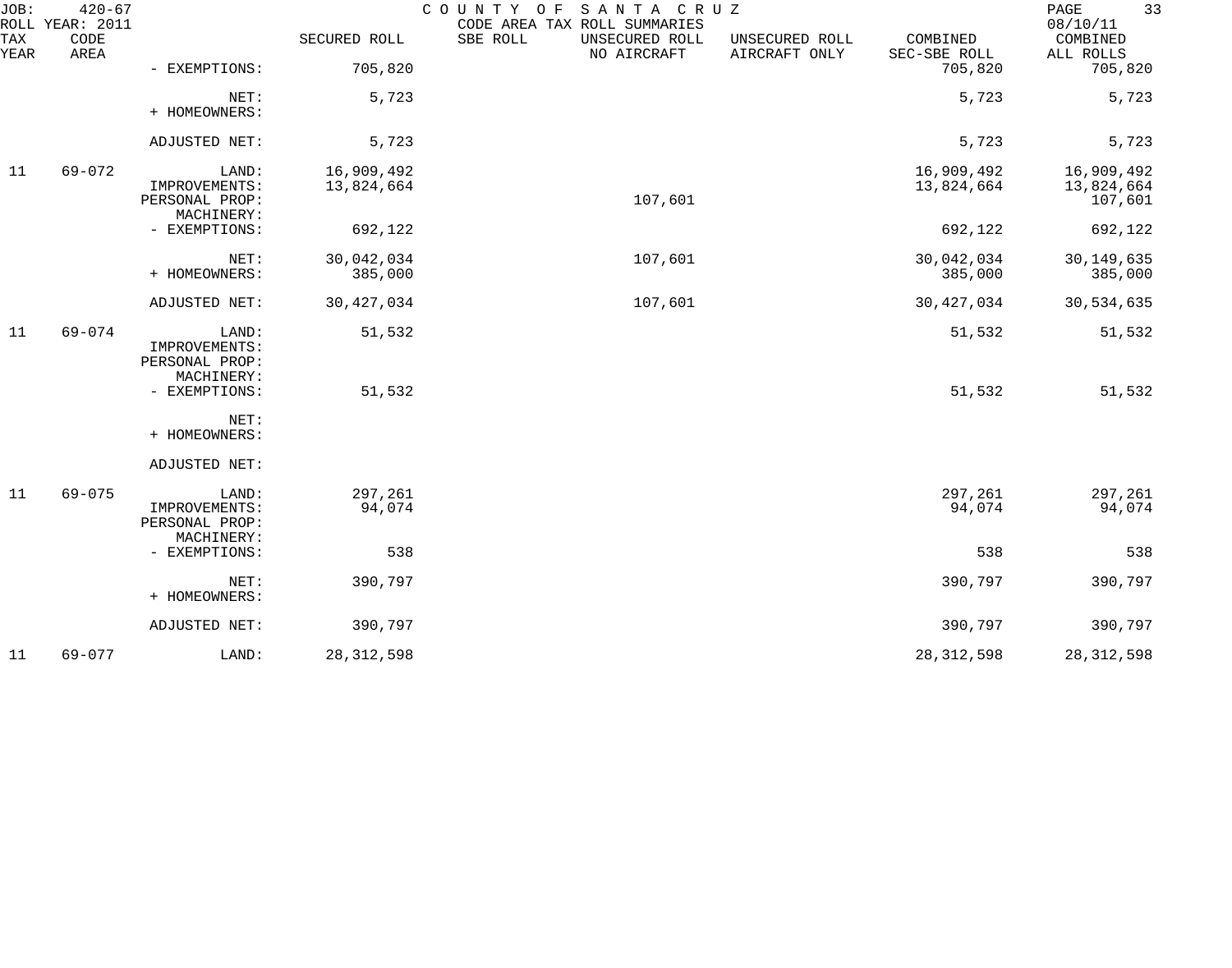| JOB:        | $420 - 67$<br>ROLL YEAR: 2011 |                |              | COUNTY OF SANTA CRUZ<br>CODE AREA TAX ROLL SUMMARIES |                                 |                          | 34<br>PAGE<br>08/10/11 |
|-------------|-------------------------------|----------------|--------------|------------------------------------------------------|---------------------------------|--------------------------|------------------------|
| TAX<br>YEAR | CODE<br>AREA                  |                | SECURED ROLL | SBE ROLL<br>UNSECURED ROLL<br>NO AIRCRAFT            | UNSECURED ROLL<br>AIRCRAFT ONLY | COMBINED<br>SEC-SBE ROLL | COMBINED<br>ALL ROLLS  |
|             |                               | IMPROVEMENTS:  | 23, 203, 636 |                                                      |                                 | 23, 203, 636             | 23, 203, 636           |
|             |                               | PERSONAL PROP: |              | 56,020                                               |                                 |                          | 56,020                 |
|             |                               | MACHINERY:     |              |                                                      |                                 |                          |                        |
|             |                               | - EXEMPTIONS:  | 771,545      |                                                      |                                 | 771,545                  | 771,545                |
|             |                               | NET:           | 50,744,689   | 56,020                                               |                                 | 50,744,689               | 50,800,709             |
|             |                               | + HOMEOWNERS:  | 691,600      |                                                      |                                 | 691,600                  | 691,600                |
|             |                               | ADJUSTED NET:  | 51,436,289   | 56,020                                               |                                 | 51,436,289               | 51,492,309             |
| 11          | $69 - 079$                    | LAND:          |              |                                                      |                                 |                          |                        |
|             |                               | IMPROVEMENTS:  |              |                                                      |                                 |                          |                        |
|             |                               | PERSONAL PROP: |              |                                                      |                                 |                          |                        |
|             |                               | MACHINERY:     |              |                                                      |                                 |                          |                        |
|             |                               | - EXEMPTIONS:  |              |                                                      |                                 |                          |                        |
|             |                               | NET:           |              |                                                      |                                 |                          |                        |
|             |                               | + HOMEOWNERS:  |              |                                                      |                                 |                          |                        |
|             |                               | ADJUSTED NET:  |              |                                                      |                                 |                          |                        |
| 11          | $69 - 087$                    | LAND:          | 6,566,747    |                                                      |                                 | 6,566,747                | 6,566,747              |
|             |                               | IMPROVEMENTS:  | 5,393,068    |                                                      |                                 | 5,393,068                | 5,393,068              |
|             |                               | PERSONAL PROP: |              |                                                      |                                 |                          |                        |
|             |                               | MACHINERY:     |              |                                                      |                                 |                          |                        |
|             |                               | - EXEMPTIONS:  | 154,000      |                                                      |                                 | 154,000                  | 154,000                |
|             |                               | NET:           | 11,805,815   |                                                      |                                 | 11,805,815               | 11,805,815             |
|             |                               | + HOMEOWNERS:  | 154,000      |                                                      |                                 | 154,000                  | 154,000                |
|             |                               | ADJUSTED NET:  | 11,959,815   |                                                      |                                 | 11,959,815               | 11,959,815             |
| 11          | $69 - 089$                    | LAND:          | 10,329,505   |                                                      |                                 | 10,329,505               | 10,329,505             |
|             |                               | IMPROVEMENTS:  | 8,714,167    |                                                      |                                 | 8,714,167                | 8,714,167              |
|             |                               | PERSONAL PROP: |              | 30,884                                               |                                 |                          | 30,884                 |
|             |                               | MACHINERY:     |              |                                                      |                                 |                          |                        |
|             |                               | - EXEMPTIONS:  | 210,679      |                                                      |                                 | 210,679                  | 210,679                |
|             |                               | NET:           | 18,832,993   | 30,884                                               |                                 | 18,832,993               | 18,863,877             |
|             |                               | + HOMEOWNERS:  | 203,000      |                                                      |                                 | 203,000                  | 203,000                |
|             |                               | ADJUSTED NET:  | 19,035,993   | 30,884                                               |                                 | 19,035,993               | 19,066,877             |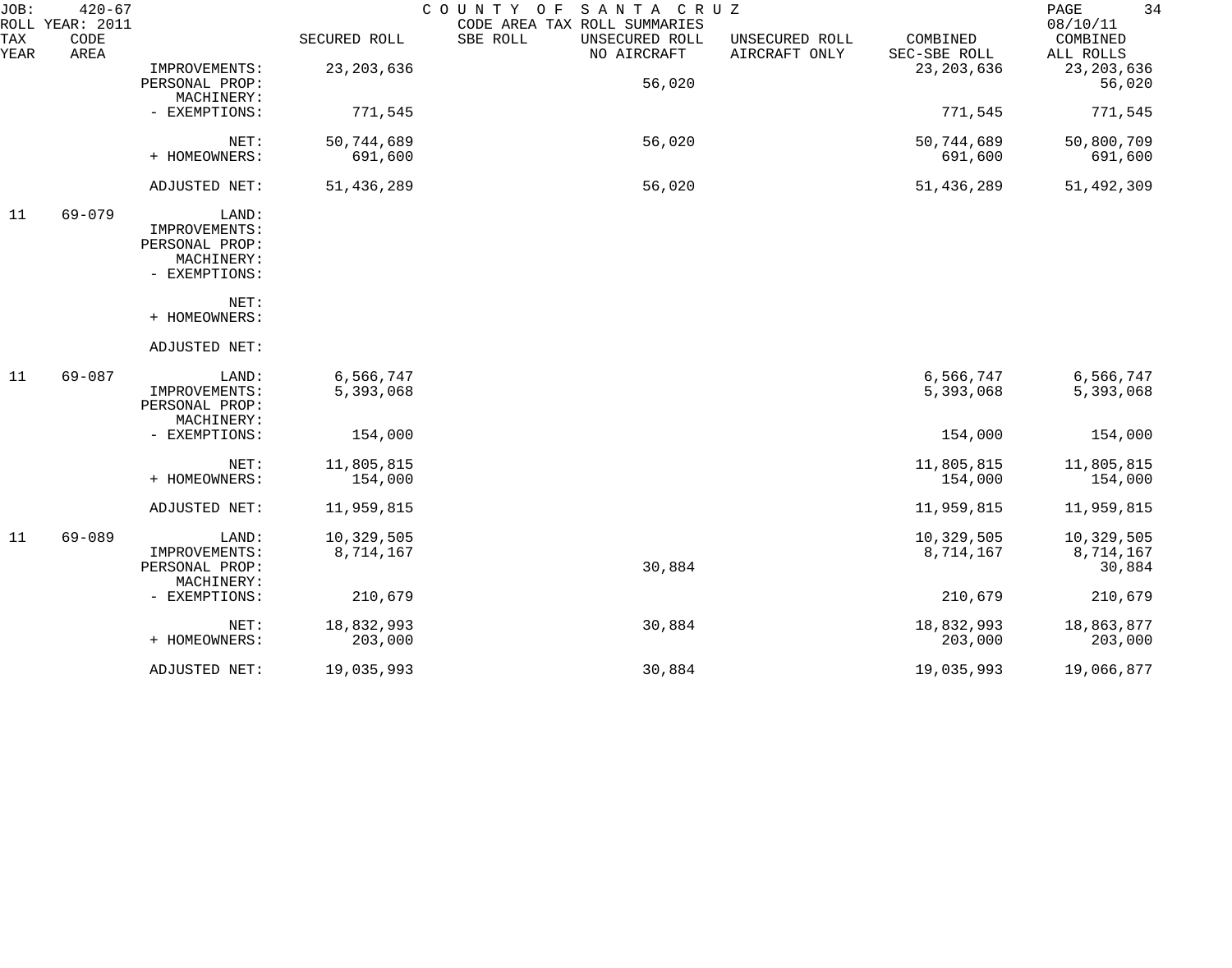| JOB:        | $420 - 67$<br>ROLL YEAR: 2011 |                                                                         |                      |          | COUNTY OF SANTA CRUZ<br>CODE AREA TAX ROLL SUMMARIES |                                 |                          | 35<br>PAGE<br>08/10/11 |
|-------------|-------------------------------|-------------------------------------------------------------------------|----------------------|----------|------------------------------------------------------|---------------------------------|--------------------------|------------------------|
| TAX<br>YEAR | CODE<br>AREA                  |                                                                         | SECURED ROLL         | SBE ROLL | UNSECURED ROLL<br>NO AIRCRAFT                        | UNSECURED ROLL<br>AIRCRAFT ONLY | COMBINED<br>SEC-SBE ROLL | COMBINED<br>ALL ROLLS  |
| 11          | $69 - 090$                    | LAND:                                                                   | 3, 143, 976          |          |                                                      |                                 | 3, 143, 976              | 3, 143, 976            |
|             |                               | IMPROVEMENTS:<br>PERSONAL PROP:<br>MACHINERY:                           | 3, 363, 783          |          |                                                      |                                 | 3, 363, 783              | 3, 363, 783            |
|             |                               | - EXEMPTIONS:                                                           | 35,000               |          |                                                      |                                 | 35,000                   | 35,000                 |
|             |                               | NET:<br>+ HOMEOWNERS:                                                   | 6,472,759<br>35,000  |          |                                                      |                                 | 6,472,759<br>35,000      | 6, 472, 759<br>35,000  |
|             |                               | ADJUSTED NET:                                                           | 6,507,759            |          |                                                      |                                 | 6,507,759                | 6,507,759              |
| 11          | $69 - 104$                    | LAND:<br>IMPROVEMENTS:<br>PERSONAL PROP:<br>MACHINERY:<br>- EXEMPTIONS: |                      |          |                                                      |                                 |                          |                        |
|             |                               | NET:<br>+ HOMEOWNERS:                                                   |                      |          |                                                      |                                 |                          |                        |
|             |                               | ADJUSTED NET:                                                           |                      |          |                                                      |                                 |                          |                        |
| 11          | $69 - 106$                    | LAND:<br>IMPROVEMENTS:<br>PERSONAL PROP:<br>MACHINERY:                  | 836,759<br>1,187,952 |          |                                                      |                                 | 836,759<br>1,187,952     | 836,759<br>1,187,952   |
|             |                               | - EXEMPTIONS:                                                           | 56,000               |          |                                                      |                                 | 56,000                   | 56,000                 |
|             |                               | NET:                                                                    | 1,968,711            |          |                                                      |                                 | 1,968,711                | 1,968,711              |
|             |                               | + HOMEOWNERS:                                                           | 56,000               |          |                                                      |                                 | 56,000                   | 56,000                 |
|             |                               | ADJUSTED NET:                                                           | 2,024,711            |          |                                                      |                                 | 2,024,711                | 2,024,711              |
| 11          | $69 - 107$                    | LAND:<br>IMPROVEMENTS:<br>PERSONAL PROP:<br>MACHINERY:<br>- EXEMPTIONS: |                      |          |                                                      |                                 |                          |                        |

+ HOMEOWNERS:

ADJUSTED NET: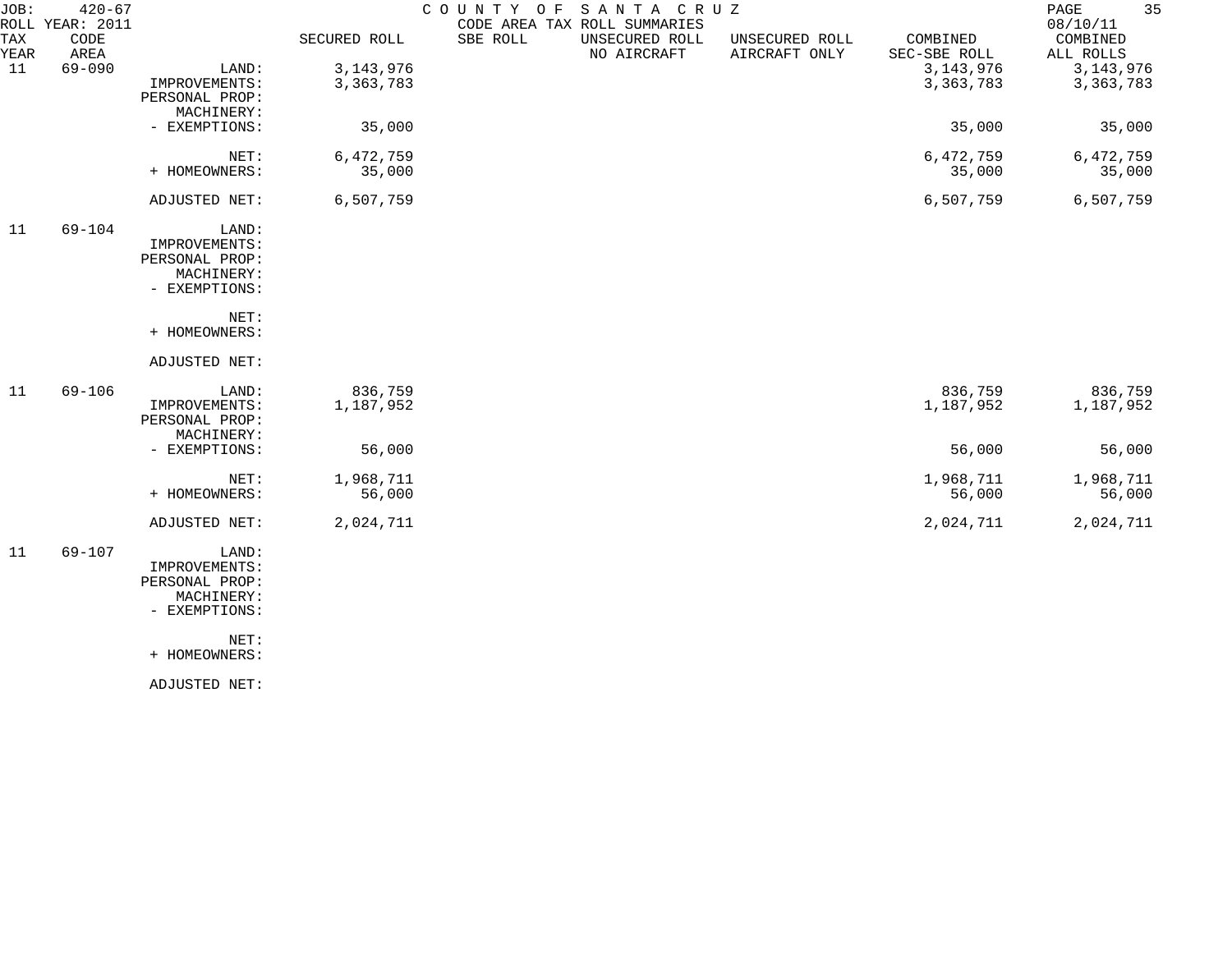| JOB:        | $420 - 67$<br>ROLL YEAR: 2011 |                                                                                 |                                         |          | COUNTY OF SANTA CRUZ<br>CODE AREA TAX ROLL SUMMARIES |                                 |                                         | 36<br>PAGE<br>08/10/11                  |
|-------------|-------------------------------|---------------------------------------------------------------------------------|-----------------------------------------|----------|------------------------------------------------------|---------------------------------|-----------------------------------------|-----------------------------------------|
| TAX<br>YEAR | CODE<br>AREA                  |                                                                                 | SECURED ROLL                            | SBE ROLL | UNSECURED ROLL<br>NO AIRCRAFT                        | UNSECURED ROLL<br>AIRCRAFT ONLY | COMBINED<br>SEC-SBE ROLL                | COMBINED<br>ALL ROLLS                   |
| 11          | $69 - 108$                    | LAND:<br>IMPROVEMENTS:<br>PERSONAL PROP:<br>MACHINERY:                          | 52, 479, 925<br>58, 125, 728<br>314,227 | 97,232   | 2,475<br>292,048                                     |                                 | 52, 577, 157<br>58, 125, 728<br>314,227 | 52, 577, 157<br>58, 128, 203<br>606,275 |
|             |                               | - EXEMPTIONS:                                                                   | 22,944,390                              |          |                                                      |                                 | 22,944,390                              | 22,944,390                              |
|             |                               | NET:<br>+ HOMEOWNERS:                                                           | 87,975,490<br>812,000                   | 97,232   | 294,523                                              |                                 | 88,072,722<br>812,000                   | 88, 367, 245<br>812,000                 |
|             |                               | ADJUSTED NET:                                                                   | 88,787,490                              |          | 294,523                                              |                                 | 88,884,722                              | 89, 179, 245                            |
| 11          | $69 - 112$                    | LAND:<br>IMPROVEMENTS:<br>PERSONAL PROP:<br>MACHINERY:<br>- EXEMPTIONS:<br>NET: |                                         |          |                                                      |                                 |                                         |                                         |
|             |                               | + HOMEOWNERS:<br>ADJUSTED NET:                                                  |                                         |          |                                                      |                                 |                                         |                                         |
| 11          | 69-117                        | LAND:<br>IMPROVEMENTS:<br>PERSONAL PROP:<br>MACHINERY:                          | 4, 435, 353<br>501,203                  |          |                                                      |                                 | 4, 435, 353<br>501,203                  | 4, 435, 353<br>501,203                  |
|             |                               | - EXEMPTIONS:                                                                   | 14,000                                  |          |                                                      |                                 | 14,000                                  | 14,000                                  |
|             |                               | NET:<br>+ HOMEOWNERS:                                                           | 4,922,556<br>14,000                     |          |                                                      |                                 | 4,922,556<br>14,000                     | 4,922,556<br>14,000                     |
|             |                               | ADJUSTED NET:                                                                   | 4,936,556                               |          |                                                      |                                 | 4,936,556                               | 4,936,556                               |
| 11          | $69 - 129$                    | LAND:<br>IMPROVEMENTS:<br>PERSONAL PROP:<br>MACHINERY:<br>- EXEMPTIONS:         |                                         |          |                                                      |                                 |                                         |                                         |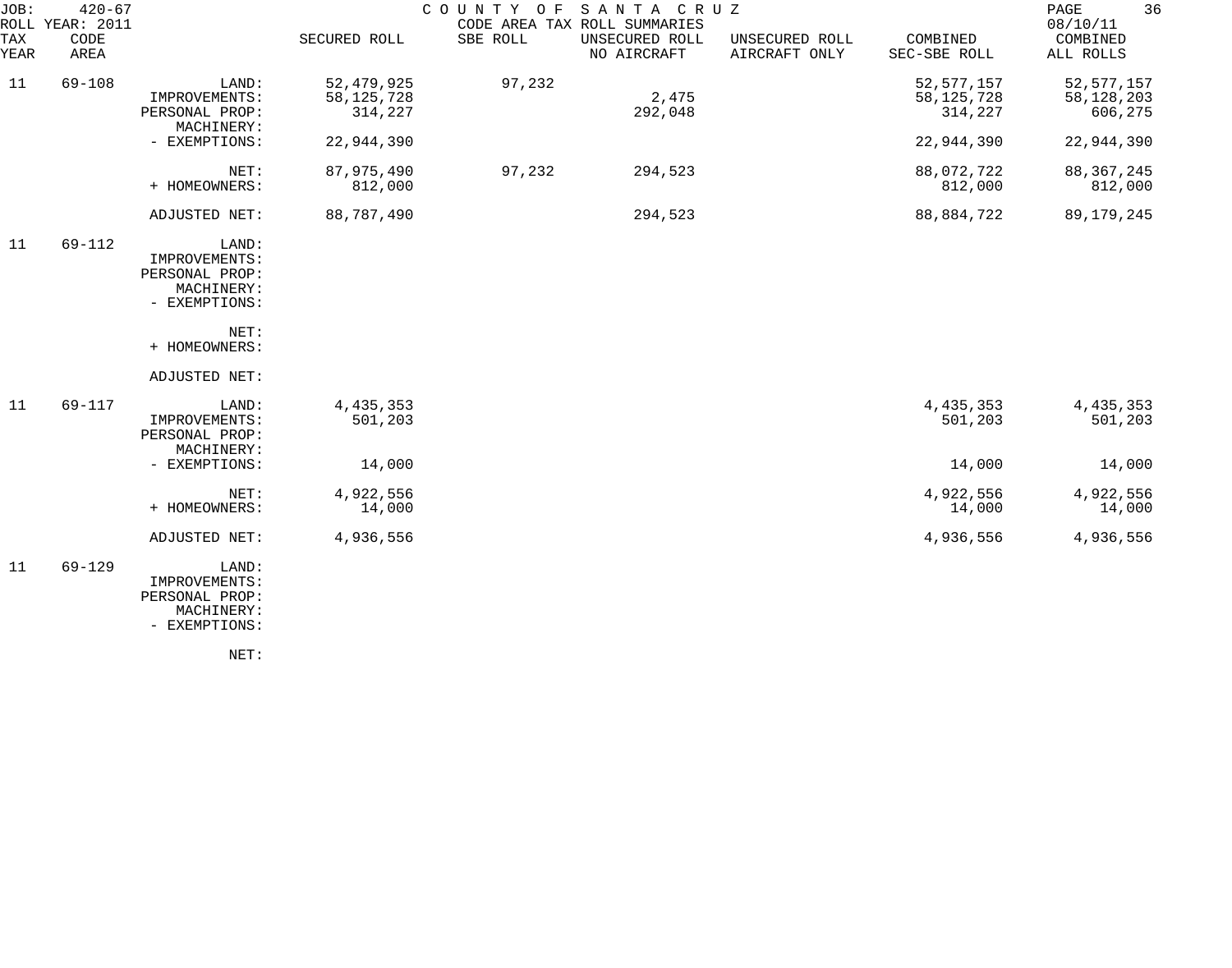| JOB:        | $420 - 67$<br>ROLL YEAR: 2011 |                              |              | COUNTY OF | SANTA CRUZ<br>CODE AREA TAX ROLL SUMMARIES |                                 |                          | PAGE<br>08/10/11      | 37 |
|-------------|-------------------------------|------------------------------|--------------|-----------|--------------------------------------------|---------------------------------|--------------------------|-----------------------|----|
| TAX<br>YEAR | CODE<br>AREA                  |                              | SECURED ROLL | SBE ROLL  | UNSECURED ROLL<br>NO AIRCRAFT              | UNSECURED ROLL<br>AIRCRAFT ONLY | COMBINED<br>SEC-SBE ROLL | COMBINED<br>ALL ROLLS |    |
|             |                               | + HOMEOWNERS:                |              |           |                                            |                                 |                          |                       |    |
|             |                               | ADJUSTED NET:                |              |           |                                            |                                 |                          |                       |    |
| 11          | $69 - 130$                    | LAND:<br>IMPROVEMENTS:       |              |           |                                            |                                 |                          |                       |    |
|             |                               | PERSONAL PROP:               |              |           |                                            |                                 |                          |                       |    |
|             |                               | MACHINERY:                   |              |           |                                            |                                 |                          |                       |    |
|             |                               | - EXEMPTIONS:                |              |           |                                            |                                 |                          |                       |    |
|             |                               | NET:                         |              |           |                                            |                                 |                          |                       |    |
|             |                               | + HOMEOWNERS:                |              |           |                                            |                                 |                          |                       |    |
|             |                               | ADJUSTED NET:                |              |           |                                            |                                 |                          |                       |    |
| 11          | $69 - 131$                    | LAND:                        | 197,793      |           |                                            |                                 | 197,793                  | 197,793               |    |
|             |                               | IMPROVEMENTS:                |              |           |                                            |                                 |                          |                       |    |
|             |                               | PERSONAL PROP:               |              |           |                                            |                                 |                          |                       |    |
|             |                               | MACHINERY:<br>- EXEMPTIONS:  |              |           |                                            |                                 |                          |                       |    |
|             |                               |                              |              |           |                                            |                                 |                          |                       |    |
|             |                               | NET:                         | 197,793      |           |                                            |                                 | 197,793                  | 197,793               |    |
|             |                               | + HOMEOWNERS:                |              |           |                                            |                                 |                          |                       |    |
|             |                               | ADJUSTED NET:                | 197,793      |           |                                            |                                 | 197,793                  | 197,793               |    |
| 11          | $69 - 132$                    | LAND:                        | 8,343,587    |           |                                            |                                 | 8,343,587                | 8,343,587             |    |
|             |                               | IMPROVEMENTS:                | 6,459,949    |           |                                            |                                 | 6,459,949                | 6,459,949             |    |
|             |                               | PERSONAL PROP:<br>MACHINERY: |              |           | 12,313                                     |                                 |                          | 12,313                |    |
|             |                               | - EXEMPTIONS:                | 175,000      |           |                                            |                                 | 175,000                  | 175,000               |    |
|             |                               |                              |              |           |                                            |                                 |                          |                       |    |
|             |                               | NET:                         | 14,628,536   |           | 12,313                                     |                                 | 14,628,536               | 14,640,849            |    |
|             |                               | + HOMEOWNERS:                | 175,000      |           |                                            |                                 | 175,000                  | 175,000               |    |
|             |                               | ADJUSTED NET:                | 14,803,536   |           | 12,313                                     |                                 | 14,803,536               | 14,815,849            |    |
| 11          | $69 - 135$                    | LAND:                        | 10,823,527   |           |                                            |                                 | 10,823,527               | 10,823,527            |    |
|             |                               | IMPROVEMENTS:                | 8,931,777    |           |                                            |                                 | 8,931,777                | 8,931,777             |    |
|             |                               | PERSONAL PROP:               |              |           | 22,293                                     |                                 |                          | 22,293                |    |
|             |                               | MACHINERY:                   |              |           |                                            |                                 |                          |                       |    |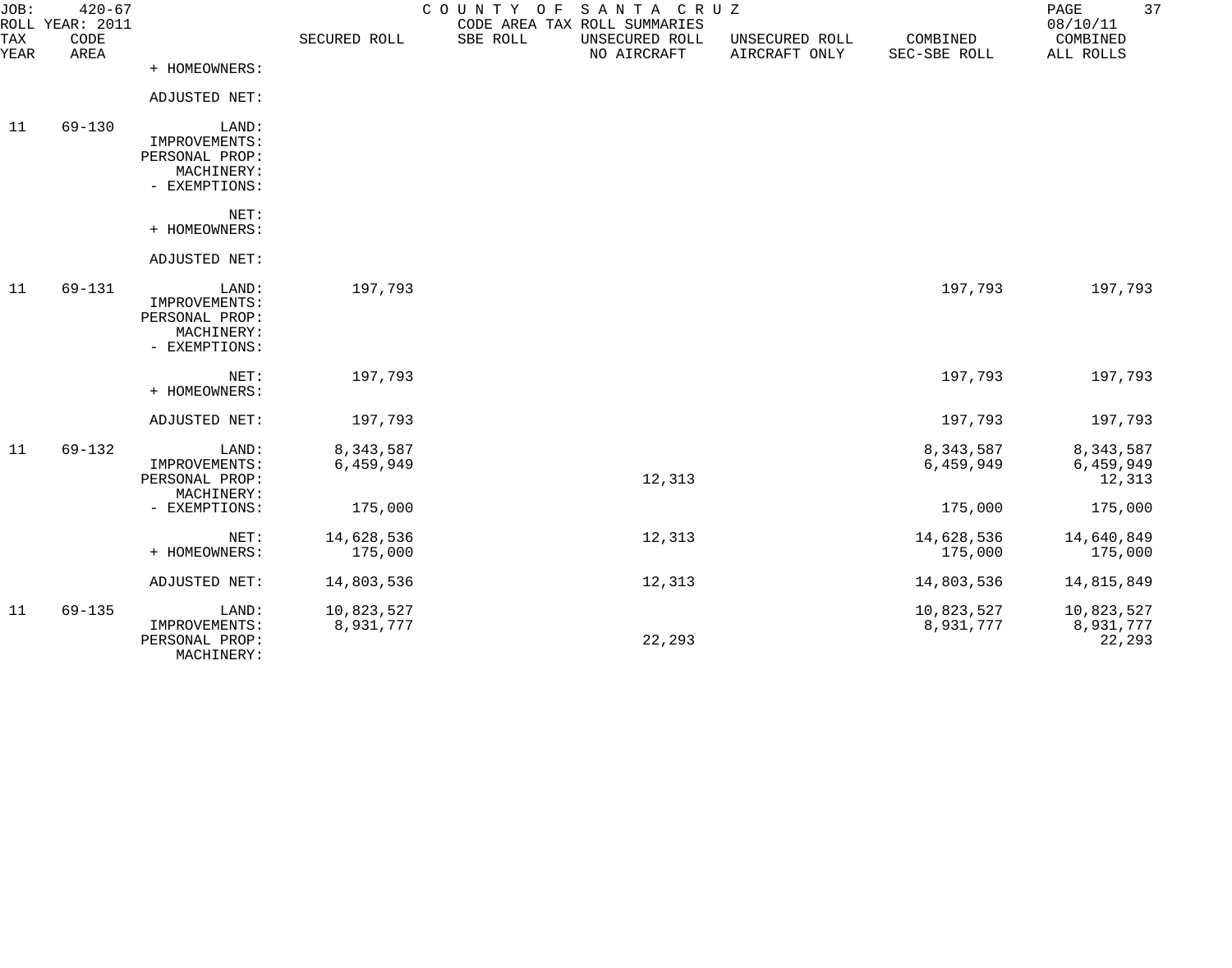| JOB:        | $420 - 67$<br>ROLL YEAR: 2011 |                                               |                       | SANTA CRUZ<br>COUNTY OF<br>CODE AREA TAX ROLL SUMMARIES |                                 |                          | 38<br>PAGE<br>08/10/11 |
|-------------|-------------------------------|-----------------------------------------------|-----------------------|---------------------------------------------------------|---------------------------------|--------------------------|------------------------|
| TAX<br>YEAR | CODE<br>AREA                  |                                               | SECURED ROLL          | SBE ROLL<br>UNSECURED ROLL<br>NO AIRCRAFT               | UNSECURED ROLL<br>AIRCRAFT ONLY | COMBINED<br>SEC-SBE ROLL | COMBINED<br>ALL ROLLS  |
|             |                               | - EXEMPTIONS:                                 | 196,000               |                                                         |                                 | 196,000                  | 196,000                |
|             |                               | NET:                                          | 19,559,304            | 22,293                                                  |                                 | 19,559,304               | 19,581,597             |
|             |                               | + HOMEOWNERS:                                 | 196,000               |                                                         |                                 | 196,000                  | 196,000                |
|             |                               | ADJUSTED NET:                                 | 19,755,304            | 22,293                                                  |                                 | 19,755,304               | 19,777,597             |
| 11          | $69 - 136$                    | LAND:                                         | 1,810,673             |                                                         |                                 | 1,810,673                | 1,810,673              |
|             |                               | IMPROVEMENTS:<br>PERSONAL PROP:<br>MACHINERY: | 1,642,840             |                                                         |                                 | 1,642,840                | 1,642,840              |
|             |                               | - EXEMPTIONS:                                 | 35,503                |                                                         |                                 | 35,503                   | 35,503                 |
|             |                               | NET:                                          | 3,418,010             |                                                         |                                 | 3,418,010                | 3,418,010              |
|             |                               | + HOMEOWNERS:                                 | 35,000                |                                                         |                                 | 35,000                   | 35,000                 |
|             |                               | ADJUSTED NET:                                 | 3,453,010             |                                                         |                                 | 3,453,010                | 3,453,010              |
| 11          | $69 - 140$                    | LAND:                                         | 8,592,026             |                                                         |                                 | 8,592,026                | 8,592,026              |
|             |                               | IMPROVEMENTS:<br>PERSONAL PROP:               | 8,645,715             | 21,187                                                  |                                 | 8,645,715                | 8,645,715<br>21,187    |
|             |                               | MACHINERY:                                    |                       |                                                         |                                 |                          |                        |
|             |                               | - EXEMPTIONS:                                 | 169,444               |                                                         |                                 | 169,444                  | 169,444                |
|             |                               | NET:<br>+ HOMEOWNERS:                         | 17,068,297<br>168,000 | 21,187                                                  |                                 | 17,068,297<br>168,000    | 17,089,484<br>168,000  |
|             |                               |                                               |                       |                                                         |                                 |                          |                        |
|             |                               | ADJUSTED NET:                                 | 17,236,297            | 21,187                                                  |                                 | 17, 236, 297             | 17, 257, 484           |
| 11          | $69 - 141$                    | LAND:                                         | 3,515,165             |                                                         |                                 | 3,515,165                | 3,515,165              |
|             |                               | IMPROVEMENTS:<br>PERSONAL PROP:               | 5,762,045             | 437,015                                                 |                                 | 5,762,045                | 6, 199, 060            |
|             |                               | MACHINERY:                                    |                       |                                                         |                                 |                          |                        |
|             |                               | - EXEMPTIONS:                                 | 14,000                |                                                         |                                 | 14,000                   | 14,000                 |
|             |                               | NET:                                          | 9,263,210             | 437,015                                                 |                                 | 9,263,210                | 9,700,225              |
|             |                               | + HOMEOWNERS:                                 | 14,000                |                                                         |                                 | 14,000                   | 14,000                 |
|             |                               | ADJUSTED NET:                                 | 9,277,210             | 437,015                                                 |                                 | 9,277,210                | 9,714,225              |
|             |                               |                                               |                       |                                                         |                                 |                          |                        |

11 69-149 LAND: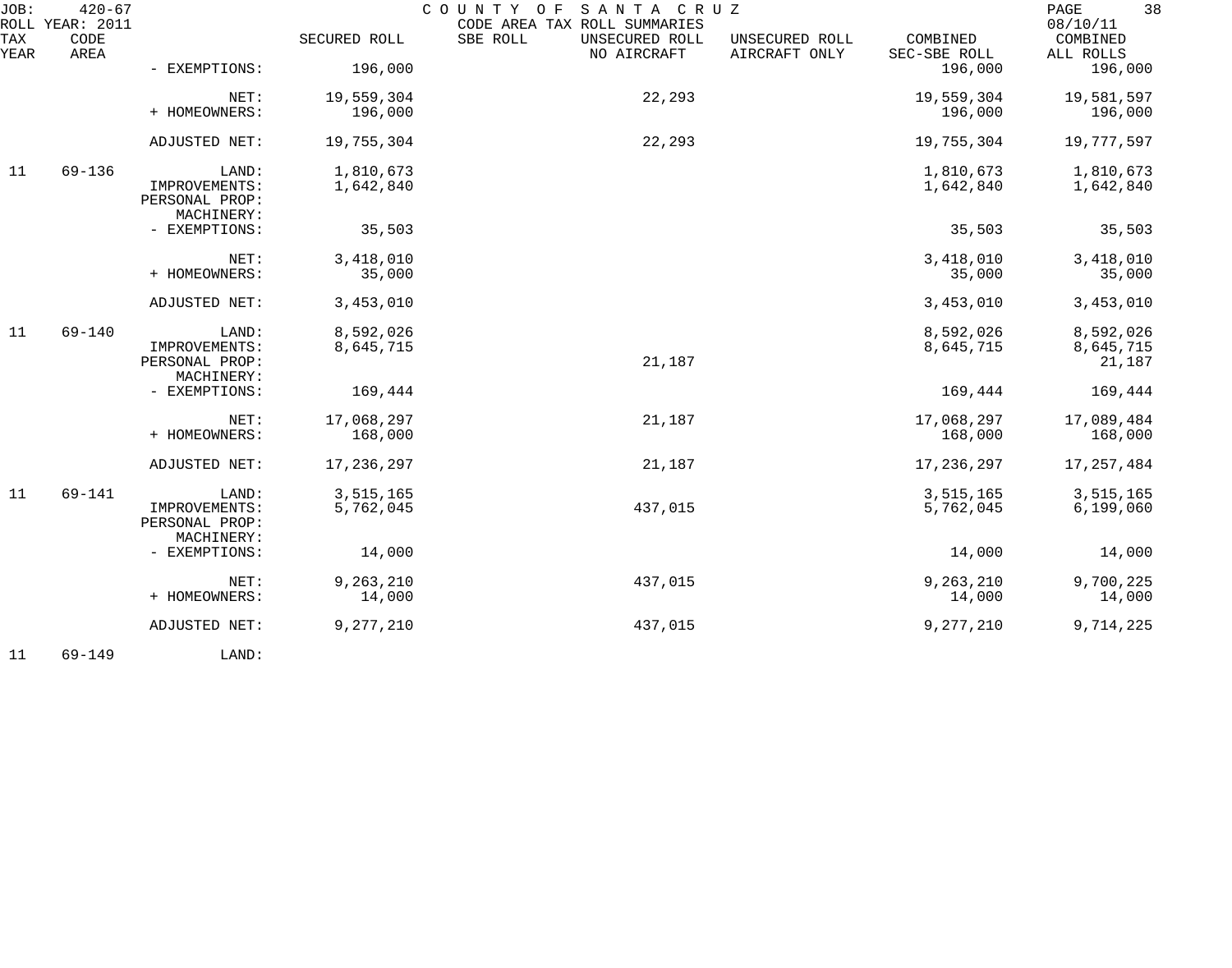| JOB:        | $420 - 67$<br>ROLL YEAR: 2011 |                                                                         |                          | SANTA CRUZ<br>COUNTY<br>O F<br>CODE AREA TAX ROLL SUMMARIES |                                 |                          | 39<br>PAGE<br>08/10/11       |
|-------------|-------------------------------|-------------------------------------------------------------------------|--------------------------|-------------------------------------------------------------|---------------------------------|--------------------------|------------------------------|
| TAX<br>YEAR | CODE<br>AREA                  |                                                                         | SECURED ROLL             | SBE ROLL<br>UNSECURED ROLL<br>NO AIRCRAFT                   | UNSECURED ROLL<br>AIRCRAFT ONLY | COMBINED<br>SEC-SBE ROLL | COMBINED<br>ALL ROLLS        |
|             |                               | IMPROVEMENTS:<br>PERSONAL PROP:<br>MACHINERY:<br>- EXEMPTIONS:          |                          |                                                             |                                 |                          |                              |
|             |                               | NET:<br>+ HOMEOWNERS:                                                   |                          |                                                             |                                 |                          |                              |
|             |                               | ADJUSTED NET:                                                           |                          |                                                             |                                 |                          |                              |
| 11          | $69 - 150$                    | LAND:<br>IMPROVEMENTS:<br>PERSONAL PROP:                                | 997,953<br>958,049       | 30,951                                                      |                                 | 997,953<br>958,049       | 997,953<br>958,049<br>30,951 |
|             |                               | MACHINERY:<br>- EXEMPTIONS:                                             | 12,600                   |                                                             |                                 | 12,600                   | 12,600                       |
|             |                               | NET:<br>+ HOMEOWNERS:                                                   | 1,943,402<br>12,600      | 30,951                                                      |                                 | 1,943,402<br>12,600      | 1,974,353<br>12,600          |
|             |                               | ADJUSTED NET:                                                           | 1,956,002                | 30,951                                                      |                                 | 1,956,002                | 1,986,953                    |
| 11          | $69 - 152$                    | LAND:<br>IMPROVEMENTS:<br>PERSONAL PROP:<br>MACHINERY:<br>- EXEMPTIONS: |                          |                                                             |                                 |                          |                              |
|             |                               | NET:<br>+ HOMEOWNERS:                                                   |                          |                                                             |                                 |                          |                              |
|             |                               | ADJUSTED NET:                                                           |                          |                                                             |                                 |                          |                              |
| 11          | $69 - 165$                    | LAND:<br>IMPROVEMENTS:<br>PERSONAL PROP:<br>MACHINERY:                  | 5,002,365<br>3, 443, 492 |                                                             |                                 | 5,002,365<br>3, 443, 492 | 5,002,365<br>3, 443, 492     |
|             |                               | - EXEMPTIONS:                                                           | 22,130                   |                                                             |                                 | 22,130                   | 22,130                       |
|             |                               | NET:<br>+ HOMEOWNERS:                                                   | 8,423,727<br>21,000      |                                                             |                                 | 8,423,727<br>21,000      | 8,423,727<br>21,000          |
|             |                               | ADJUSTED NET:                                                           | 8,444,727                |                                                             |                                 | 8, 444, 727              | 8, 444, 727                  |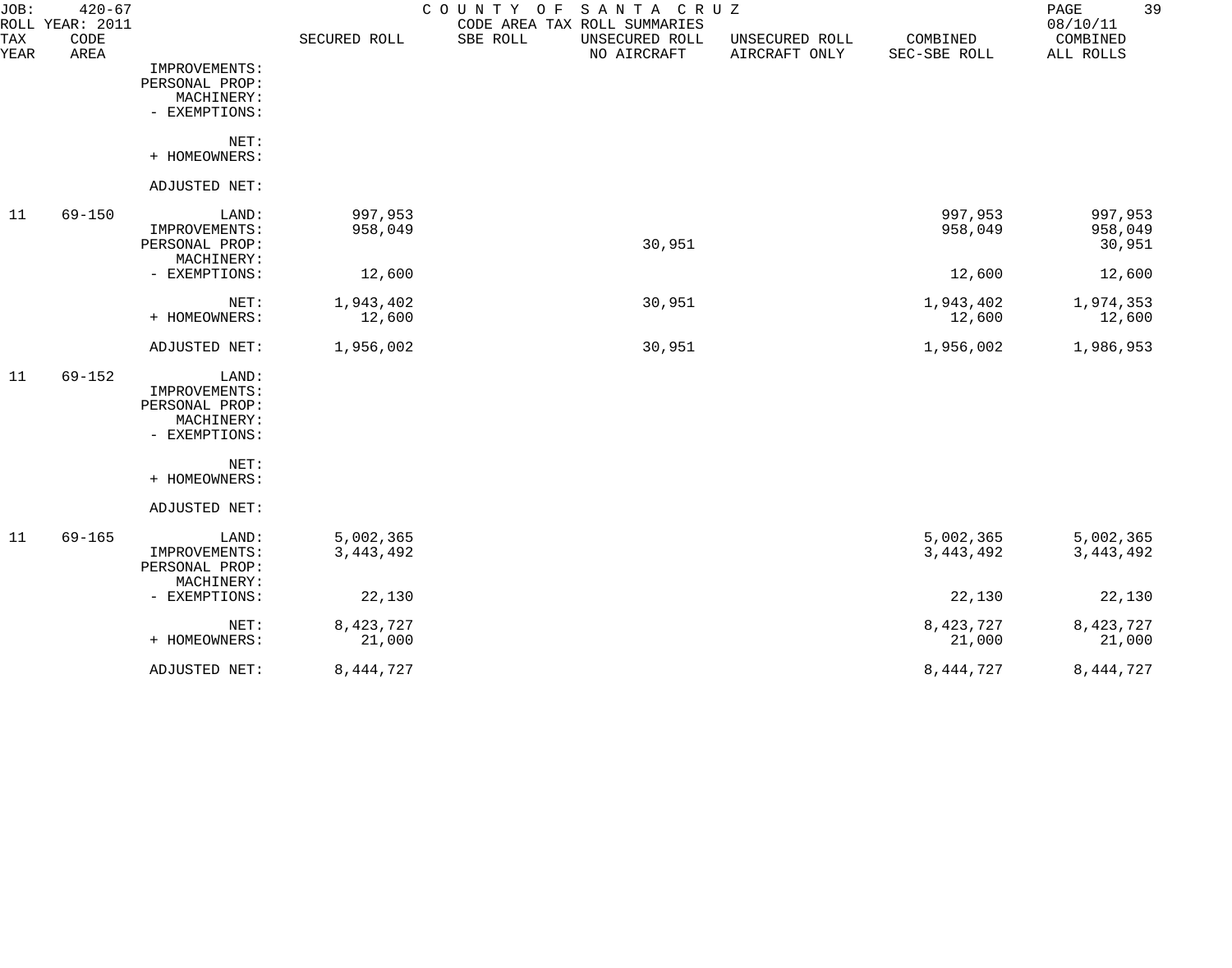| JOB:        | $420 - 67$<br>ROLL YEAR: 2011 |                |              | COUNTY OF | SANTA CRUZ<br>CODE AREA TAX ROLL SUMMARIES |                                 |                          | 40<br>PAGE<br>08/10/11 |
|-------------|-------------------------------|----------------|--------------|-----------|--------------------------------------------|---------------------------------|--------------------------|------------------------|
| TAX<br>YEAR | CODE<br>AREA                  |                | SECURED ROLL | SBE ROLL  | UNSECURED ROLL<br>NO AIRCRAFT              | UNSECURED ROLL<br>AIRCRAFT ONLY | COMBINED<br>SEC-SBE ROLL | COMBINED<br>ALL ROLLS  |
| 11          | $69 - 167$                    | LAND:          | 3,805,883    |           |                                            |                                 | 3,805,883                | 3,805,883              |
|             |                               | IMPROVEMENTS:  | 4,429,726    |           |                                            |                                 | 4,429,726                | 4,429,726              |
|             |                               | PERSONAL PROP: |              |           |                                            |                                 |                          |                        |
|             |                               | MACHINERY:     |              |           |                                            |                                 |                          |                        |
|             |                               | - EXEMPTIONS:  | 77,000       |           |                                            |                                 | 77,000                   | 77,000                 |
|             |                               | NET:           | 8,158,609    |           |                                            |                                 | 8,158,609                | 8,158,609              |
|             |                               | + HOMEOWNERS:  | 77,000       |           |                                            |                                 | 77,000                   | 77,000                 |
|             |                               |                |              |           |                                            |                                 |                          |                        |
|             |                               | ADJUSTED NET:  | 8,235,609    |           |                                            |                                 | 8,235,609                | 8,235,609              |
| 11          | $69 - 169$                    | LAND:          | 1,681,876    |           |                                            |                                 | 1,681,876                | 1,681,876              |
|             |                               | IMPROVEMENTS:  | 981,566      |           |                                            |                                 | 981,566                  | 981,566                |
|             |                               | PERSONAL PROP: |              |           |                                            |                                 |                          |                        |
|             |                               | MACHINERY:     |              |           |                                            |                                 |                          |                        |
|             |                               | - EXEMPTIONS:  |              |           |                                            |                                 |                          |                        |
|             |                               |                |              |           |                                            |                                 |                          |                        |
|             |                               | NET:           | 2,663,442    |           |                                            |                                 | 2,663,442                | 2,663,442              |
|             |                               | + HOMEOWNERS:  |              |           |                                            |                                 |                          |                        |
|             |                               | ADJUSTED NET:  | 2,663,442    |           |                                            |                                 | 2,663,442                | 2,663,442              |
| 11          | 69-180                        | LAND:          | 131,657      |           |                                            |                                 | 131,657                  | 131,657                |
|             |                               | IMPROVEMENTS:  |              |           |                                            |                                 |                          |                        |
|             |                               | PERSONAL PROP: |              |           |                                            |                                 |                          |                        |
|             |                               | MACHINERY:     |              |           |                                            |                                 |                          |                        |
|             |                               | - EXEMPTIONS:  |              |           |                                            |                                 |                          |                        |
|             |                               | NET:           | 131,657      |           |                                            |                                 | 131,657                  | 131,657                |
|             |                               | + HOMEOWNERS:  |              |           |                                            |                                 |                          |                        |
|             |                               | ADJUSTED NET:  | 131,657      |           |                                            |                                 | 131,657                  | 131,657                |
| 11          | 69-184                        | LAND:          |              |           |                                            |                                 |                          |                        |
|             |                               | IMPROVEMENTS:  |              |           |                                            |                                 |                          |                        |
|             |                               | PERSONAL PROP: |              |           |                                            |                                 |                          |                        |
|             |                               | MACHINERY:     |              |           |                                            |                                 |                          |                        |
|             |                               | - EXEMPTIONS:  |              |           |                                            |                                 |                          |                        |
|             |                               | NET:           |              |           |                                            |                                 |                          |                        |
|             |                               | + HOMEOWNERS:  |              |           |                                            |                                 |                          |                        |
|             |                               |                |              |           |                                            |                                 |                          |                        |

ADJUSTED NET: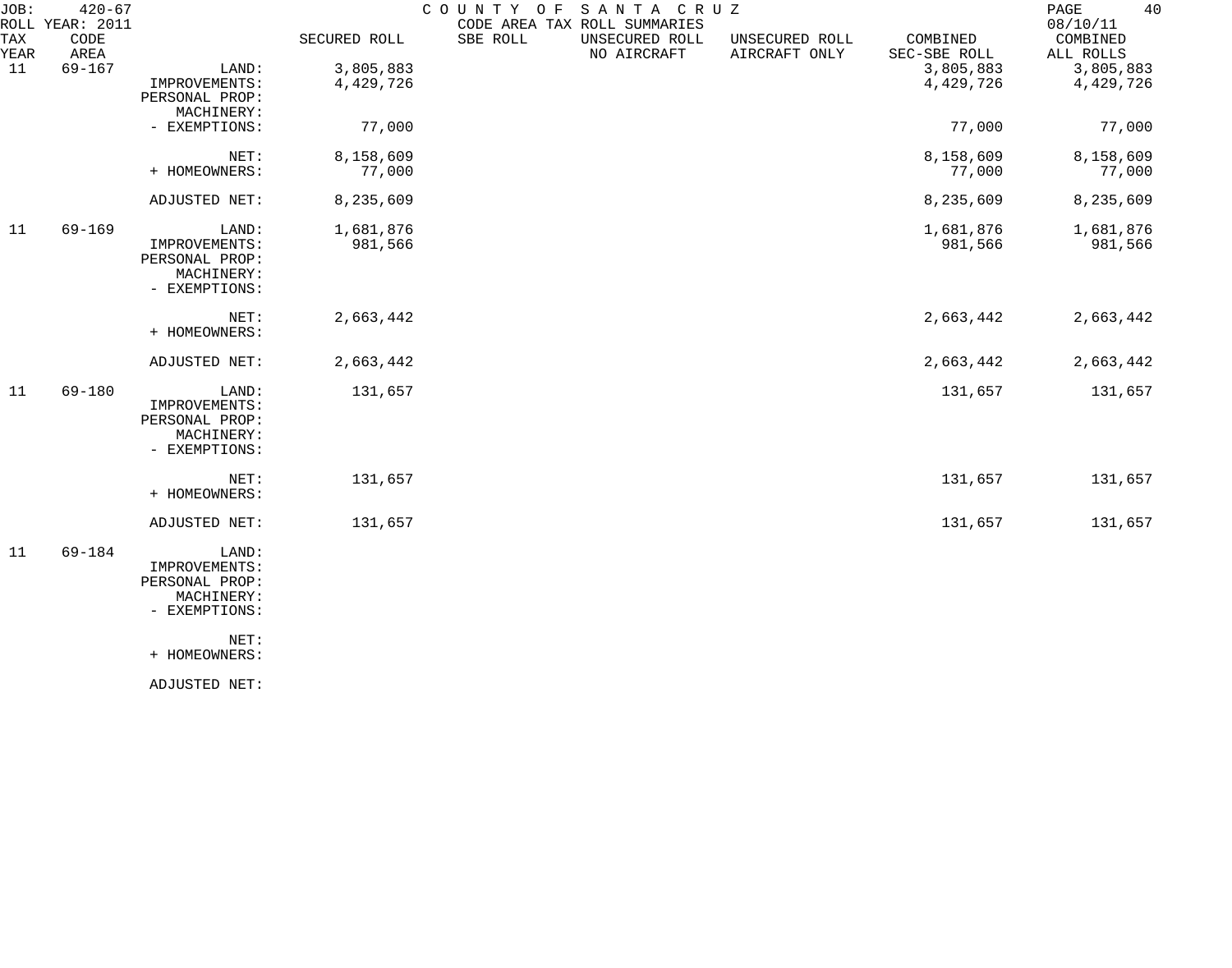| JOB:<br>TAX      | $420 - 67$<br>ROLL YEAR: 2011<br>CODE |                                                                         | SECURED ROLL                                 | SANTA CRUZ<br>COUNTY OF<br>CODE AREA TAX ROLL SUMMARIES<br>SBE ROLL<br>UNSECURED ROLL | UNSECURED ROLL | COMBINED                                     | 41<br>PAGE<br>08/10/11<br>COMBINED           |
|------------------|---------------------------------------|-------------------------------------------------------------------------|----------------------------------------------|---------------------------------------------------------------------------------------|----------------|----------------------------------------------|----------------------------------------------|
| YEAR             | AREA                                  |                                                                         |                                              | NO AIRCRAFT                                                                           | AIRCRAFT ONLY  | SEC-SBE ROLL                                 | ALL ROLLS                                    |
| 11<br>$69 - 187$ |                                       | LAND:<br>IMPROVEMENTS:<br>PERSONAL PROP:<br>MACHINERY:                  | 4,303,697<br>10,569,307<br>210,585<br>11,578 | 647,356<br>190,884                                                                    |                | 4,303,697<br>10,569,307<br>210,585<br>11,578 | 4,303,697<br>11,216,663<br>401,469<br>11,578 |
|                  |                                       | - EXEMPTIONS:                                                           | 8,525,606                                    | 820,235                                                                               |                | 8,525,606                                    | 9,345,841                                    |
|                  |                                       | NET:<br>+ HOMEOWNERS:                                                   | 6,569,561<br>84,000                          | 18,005                                                                                |                | 6,569,561<br>84,000                          | 6,587,566<br>84,000                          |
|                  |                                       | ADJUSTED NET:                                                           | 6,653,561                                    | 18,005                                                                                |                | 6,653,561                                    | 6,671,566                                    |
| 11               | $69 - 190$                            | LAND:<br>IMPROVEMENTS:<br>PERSONAL PROP:<br>MACHINERY:                  | 805                                          |                                                                                       |                | 805                                          | 805                                          |
|                  |                                       | - EXEMPTIONS:                                                           | 805                                          |                                                                                       |                | 805                                          | 805                                          |
|                  |                                       | NET:<br>+ HOMEOWNERS:                                                   |                                              |                                                                                       |                |                                              |                                              |
|                  |                                       | ADJUSTED NET:                                                           |                                              |                                                                                       |                |                                              |                                              |
| 11               | $69 - 192$                            | LAND:<br>IMPROVEMENTS:<br>PERSONAL PROP:<br>MACHINERY:                  | 1,808,322<br>1,151,500                       |                                                                                       |                | 1,808,322<br>1,151,500                       | 1,808,322<br>1,151,500                       |
|                  |                                       | - EXEMPTIONS:                                                           | 1,109                                        |                                                                                       |                | 1,109                                        | 1,109                                        |
|                  |                                       | NET:<br>+ HOMEOWNERS:                                                   | 2,958,713                                    |                                                                                       |                | 2,958,713                                    | 2,958,713                                    |
|                  |                                       | ADJUSTED NET:                                                           | 2,958,713                                    |                                                                                       |                | 2,958,713                                    | 2,958,713                                    |
| 11               | $69 - 193$                            | LAND:<br>IMPROVEMENTS:<br>PERSONAL PROP:<br>MACHINERY:<br>- EXEMPTIONS: | 259,808                                      |                                                                                       |                | 259,808                                      | 259,808                                      |
|                  |                                       | NET:                                                                    | 259,808                                      |                                                                                       |                | 259,808                                      | 259,808                                      |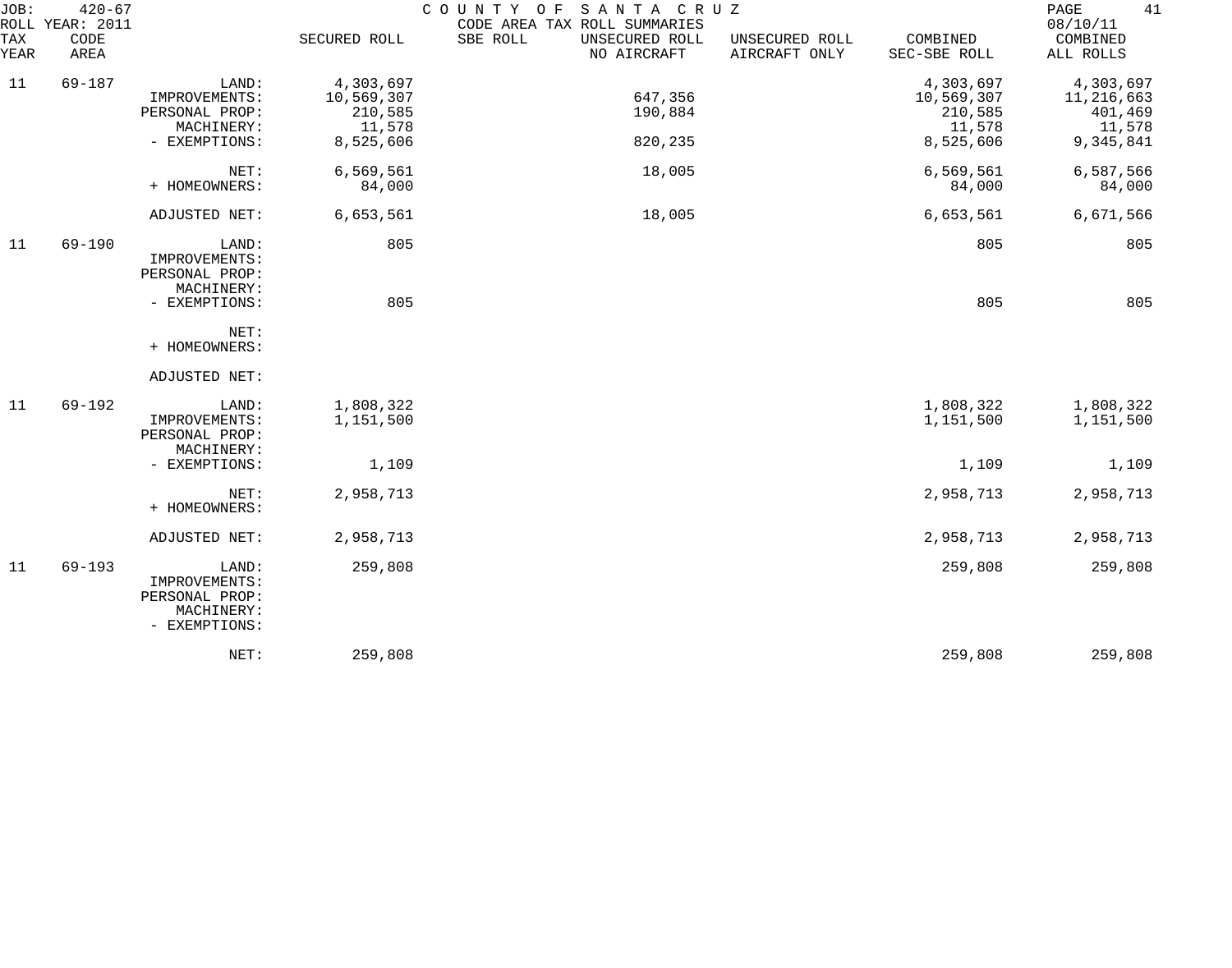| JOB:        | $420 - 67$<br>ROLL YEAR: 2011 |                                                                         |                        | COUNTY OF SANTA CRUZ<br>CODE AREA TAX ROLL SUMMARIES |                                 |                          | 42<br>PAGE<br>08/10/11        |
|-------------|-------------------------------|-------------------------------------------------------------------------|------------------------|------------------------------------------------------|---------------------------------|--------------------------|-------------------------------|
| TAX<br>YEAR | CODE<br>AREA                  |                                                                         | SECURED ROLL           | SBE ROLL<br>UNSECURED ROLL<br>NO AIRCRAFT            | UNSECURED ROLL<br>AIRCRAFT ONLY | COMBINED<br>SEC-SBE ROLL | COMBINED<br>ALL ROLLS         |
|             |                               | + HOMEOWNERS:                                                           |                        |                                                      |                                 |                          |                               |
|             |                               | ADJUSTED NET:                                                           | 259,808                |                                                      |                                 | 259,808                  | 259,808                       |
| 11          | $69 - 203$                    | LAND:<br>IMPROVEMENTS:<br>PERSONAL PROP:<br>MACHINERY:<br>- EXEMPTIONS: |                        | 211,644<br>196,363<br>164,340                        |                                 |                          | 211,644<br>196,363<br>164,340 |
|             |                               | NET:<br>+ HOMEOWNERS:                                                   |                        | 572,347                                              |                                 |                          | 572,347                       |
|             |                               | ADJUSTED NET:                                                           |                        | 572,347                                              |                                 |                          | 572,347                       |
| 11          | $69 - 210$                    | LAND:<br>IMPROVEMENTS:<br>PERSONAL PROP:<br>MACHINERY:<br>- EXEMPTIONS: |                        | 5,385<br>28,981                                      |                                 |                          | 5,385<br>28,981               |
|             |                               | NET:<br>+ HOMEOWNERS:                                                   |                        | 34,366                                               |                                 |                          | 34,366                        |
|             |                               | ADJUSTED NET:                                                           |                        | 34,366                                               |                                 |                          | 34,366                        |
| 11          | 69-211                        | LAND:<br>IMPROVEMENTS:<br>PERSONAL PROP:<br>MACHINERY:<br>- EXEMPTIONS: |                        |                                                      |                                 |                          |                               |
|             |                               | NET:<br>+ HOMEOWNERS:                                                   |                        |                                                      |                                 |                          |                               |
|             |                               | ADJUSTED NET:                                                           |                        |                                                      |                                 |                          |                               |
| 11          | $69 - 215$                    | LAND:<br>IMPROVEMENTS:<br>PERSONAL PROP:<br>MACHINERY:                  | 4,906,080<br>5,094,117 |                                                      |                                 | 4,906,080<br>5,094,117   | 4,906,080<br>5,094,117        |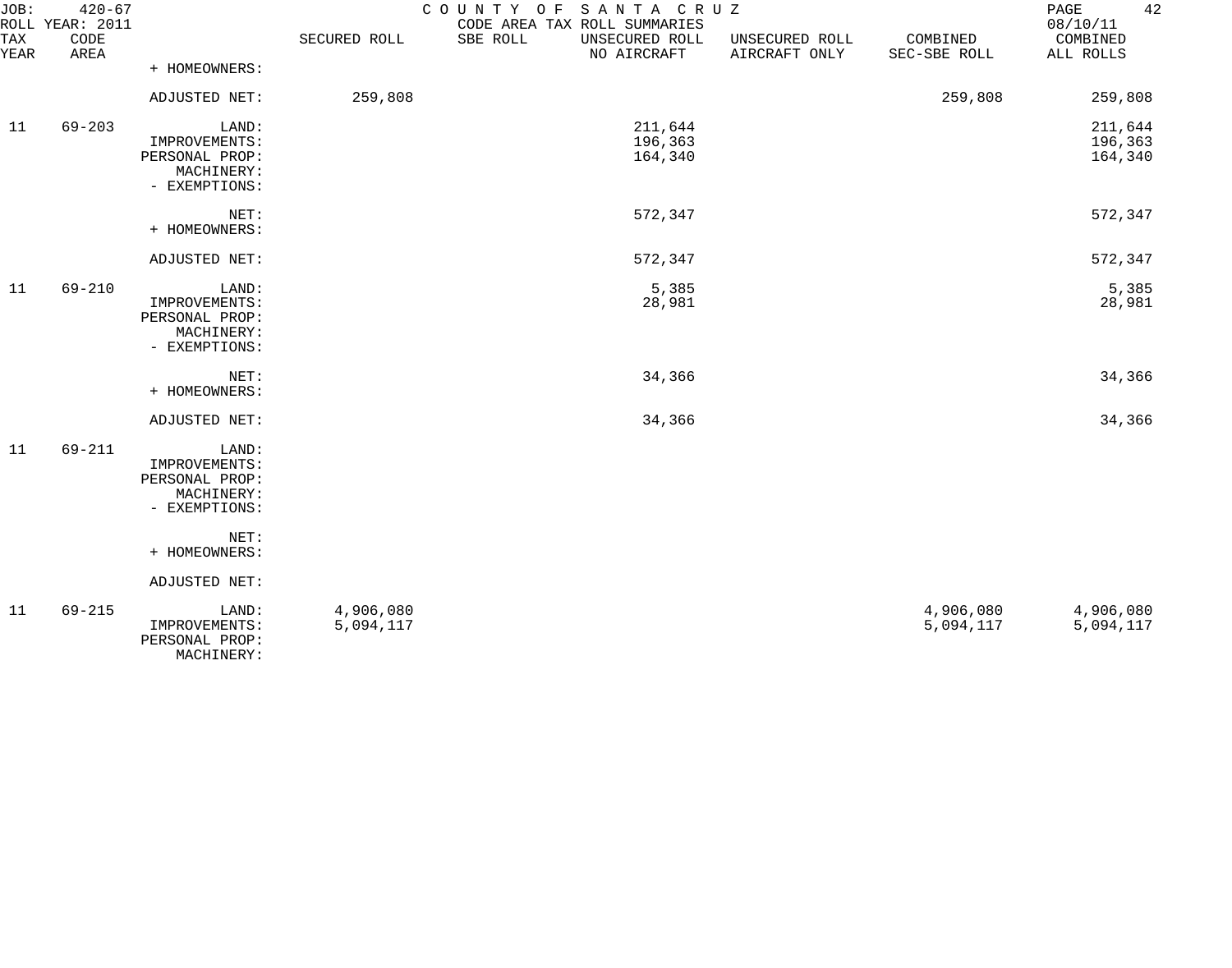| JOB:        | $420 - 67$<br>ROLL YEAR: 2011 |                                               |                      | COUNTY OF | SANTA CRUZ<br>CODE AREA TAX ROLL SUMMARIES |                                 |                          | 43<br>PAGE<br>08/10/11 |
|-------------|-------------------------------|-----------------------------------------------|----------------------|-----------|--------------------------------------------|---------------------------------|--------------------------|------------------------|
| TAX<br>YEAR | CODE<br>AREA                  |                                               | SECURED ROLL         | SBE ROLL  | UNSECURED ROLL<br>NO AIRCRAFT              | UNSECURED ROLL<br>AIRCRAFT ONLY | COMBINED<br>SEC-SBE ROLL | COMBINED<br>ALL ROLLS  |
|             |                               | - EXEMPTIONS:                                 | 287,346              |           |                                            |                                 | 287,346                  | 287,346                |
|             |                               | NET:<br>+ HOMEOWNERS:                         | 9,712,851<br>112,000 |           |                                            |                                 | 9,712,851<br>112,000     | 9,712,851<br>112,000   |
|             |                               |                                               |                      |           |                                            |                                 |                          |                        |
|             |                               | ADJUSTED NET:                                 | 9,824,851            |           |                                            |                                 | 9,824,851                | 9,824,851              |
| 11          | $69 - 216$                    | LAND:                                         | 697,607              |           |                                            |                                 | 697,607                  | 697,607                |
|             |                               | IMPROVEMENTS:<br>PERSONAL PROP:<br>MACHINERY: | 1,444,472            |           |                                            |                                 | 1,444,472                | 1,444,472              |
|             |                               | - EXEMPTIONS:                                 | 9,575                |           |                                            |                                 | 9,575                    | 9,575                  |
|             |                               | NET:                                          | 2,132,504            |           |                                            |                                 | 2,132,504                | 2,132,504              |
|             |                               | + HOMEOWNERS:                                 | 7,000                |           |                                            |                                 | 7,000                    | 7,000                  |
|             |                               | ADJUSTED NET:                                 | 2,139,504            |           |                                            |                                 | 2,139,504                | 2,139,504              |
| 11          | $69 - 219$                    | LAND:                                         | 277,400              |           |                                            |                                 | 277,400                  | 277,400                |
|             |                               | IMPROVEMENTS:<br>PERSONAL PROP:               | 53,500               |           |                                            |                                 | 53,500                   | 53,500                 |
|             |                               | MACHINERY:<br>- EXEMPTIONS:                   |                      |           |                                            |                                 |                          |                        |
|             |                               | NET:                                          | 330,900              |           |                                            |                                 | 330,900                  | 330,900                |
|             |                               | + HOMEOWNERS:                                 |                      |           |                                            |                                 |                          |                        |
|             |                               | ADJUSTED NET:                                 | 330,900              |           |                                            |                                 | 330,900                  | 330,900                |
| 11          | $69 - 220$                    | LAND:                                         | 51, 423, 885         |           |                                            |                                 | 51, 423, 885             | 51, 423, 885           |
|             |                               | IMPROVEMENTS:                                 | 53, 318, 694         |           | 34,075                                     |                                 | 53, 318, 694             | 53, 352, 769           |
|             |                               | PERSONAL PROP:<br>MACHINERY:                  |                      |           | 108,570                                    |                                 |                          | 108,570                |
|             |                               | - EXEMPTIONS:                                 | 841,569              |           |                                            |                                 | 841,569                  | 841,569                |
|             |                               | NET:                                          | 103,901,010          |           | 142,645                                    |                                 | 103,901,010              | 104,043,655            |
|             |                               | + HOMEOWNERS:                                 | 840,000              |           |                                            |                                 | 840,000                  | 840,000                |
|             |                               | ADJUSTED NET:                                 | 104,741,010          |           | 142,645                                    |                                 | 104,741,010              | 104,883,655            |
| 11          | $69 - 221$                    | LAND:                                         | 7,987,256            |           |                                            |                                 | 7,987,256                | 7,987,256              |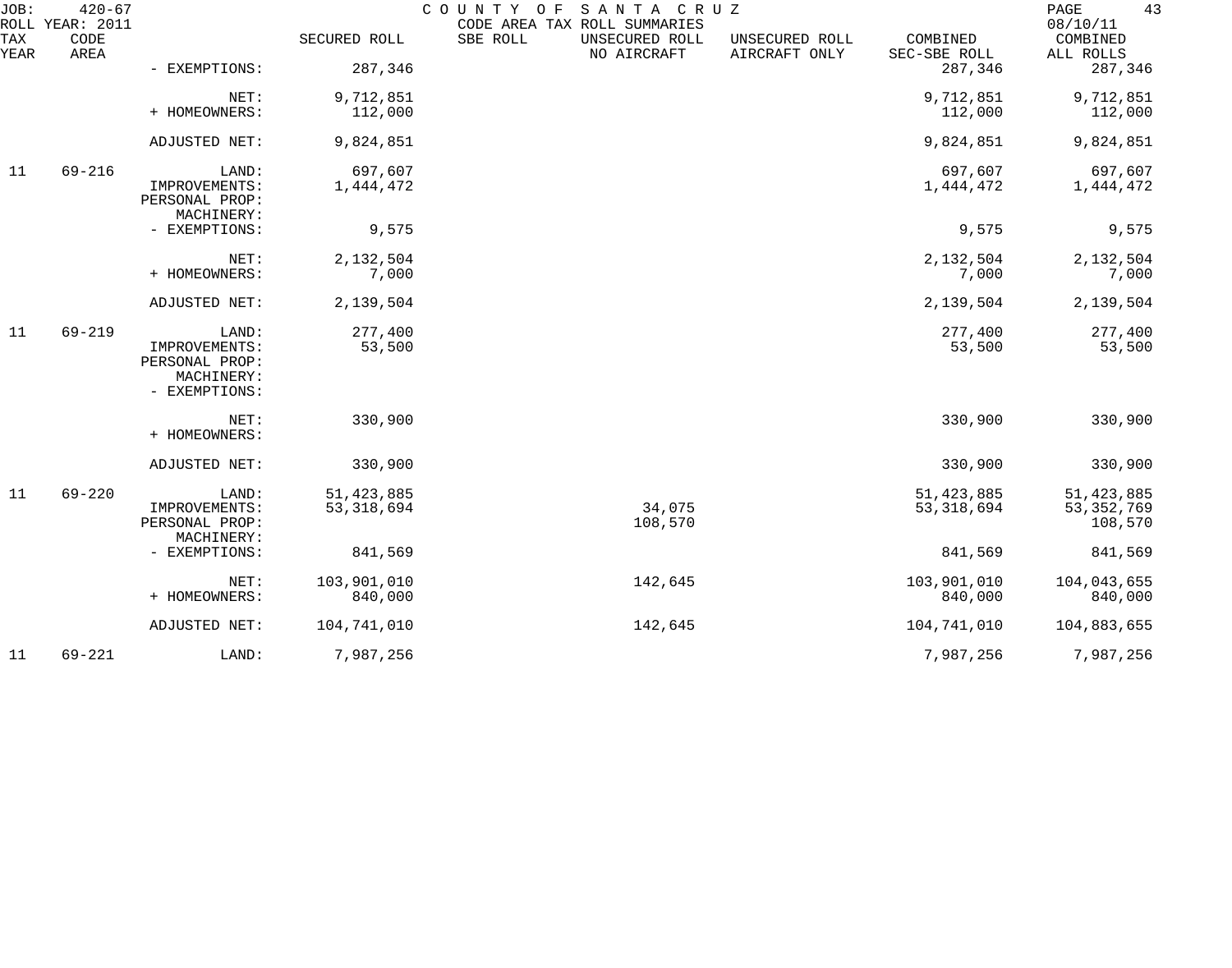| JOB:        | $420 - 67$<br>ROLL YEAR: 2011 |                                                                         |                        | COUNTY OF<br>CODE AREA TAX ROLL SUMMARIES | SANTA CRUZ                    |                                 |                          | 44<br>PAGE<br>08/10/11 |
|-------------|-------------------------------|-------------------------------------------------------------------------|------------------------|-------------------------------------------|-------------------------------|---------------------------------|--------------------------|------------------------|
| TAX<br>YEAR | CODE<br>AREA                  |                                                                         | SECURED ROLL           | SBE ROLL                                  | UNSECURED ROLL<br>NO AIRCRAFT | UNSECURED ROLL<br>AIRCRAFT ONLY | COMBINED<br>SEC-SBE ROLL | COMBINED<br>ALL ROLLS  |
|             |                               | IMPROVEMENTS:<br>PERSONAL PROP:<br>MACHINERY:                           | 6,639,676              |                                           |                               |                                 | 6,639,676                | 6,639,676              |
|             |                               | - EXEMPTIONS:                                                           | 107,015                |                                           |                               |                                 | 107,015                  | 107,015                |
|             |                               | NET:                                                                    | 14,519,917             |                                           |                               |                                 | 14,519,917               | 14,519,917             |
|             |                               | + HOMEOWNERS:                                                           | 105,000                |                                           |                               |                                 | 105,000                  | 105,000                |
|             |                               | ADJUSTED NET:                                                           | 14,624,917             |                                           |                               |                                 | 14,624,917               | 14,624,917             |
| 11          | $69 - 222$                    | LAND:                                                                   | 127,832                |                                           |                               |                                 | 127,832                  | 127,832                |
|             |                               | IMPROVEMENTS:<br>PERSONAL PROP:<br>MACHINERY:<br>- EXEMPTIONS:          | 138,843                |                                           |                               |                                 | 138,843                  | 138,843                |
|             |                               | NET:<br>+ HOMEOWNERS:                                                   | 266,675                |                                           |                               |                                 | 266,675                  | 266,675                |
|             |                               | ADJUSTED NET:                                                           | 266,675                |                                           |                               |                                 | 266,675                  | 266,675                |
| 11          | $69 - 223$                    | LAND:<br>IMPROVEMENTS:<br>PERSONAL PROP:<br>MACHINERY:<br>- EXEMPTIONS: | 479,869                |                                           |                               |                                 | 479,869                  | 479,869                |
|             |                               | NET:<br>+ HOMEOWNERS:                                                   | 479,869                |                                           |                               |                                 | 479,869                  | 479,869                |
|             |                               | ADJUSTED NET:                                                           | 479,869                |                                           |                               |                                 | 479,869                  | 479,869                |
| 11          | $69 - 224$                    | LAND:<br>IMPROVEMENTS:<br>PERSONAL PROP:<br>MACHINERY:                  | 3,065,004<br>2,561,431 |                                           |                               |                                 | 3,065,004<br>2,561,431   | 3,065,004<br>2,561,431 |
|             |                               | - EXEMPTIONS:                                                           | 63,000                 |                                           |                               |                                 | 63,000                   | 63,000                 |
|             |                               | NET:                                                                    | 5,563,435              |                                           |                               |                                 | 5,563,435                | 5,563,435              |
|             |                               | + HOMEOWNERS:                                                           | 63,000                 |                                           |                               |                                 | 63,000                   | 63,000                 |
|             |                               | ADJUSTED NET:                                                           | 5,626,435              |                                           |                               |                                 | 5,626,435                | 5,626,435              |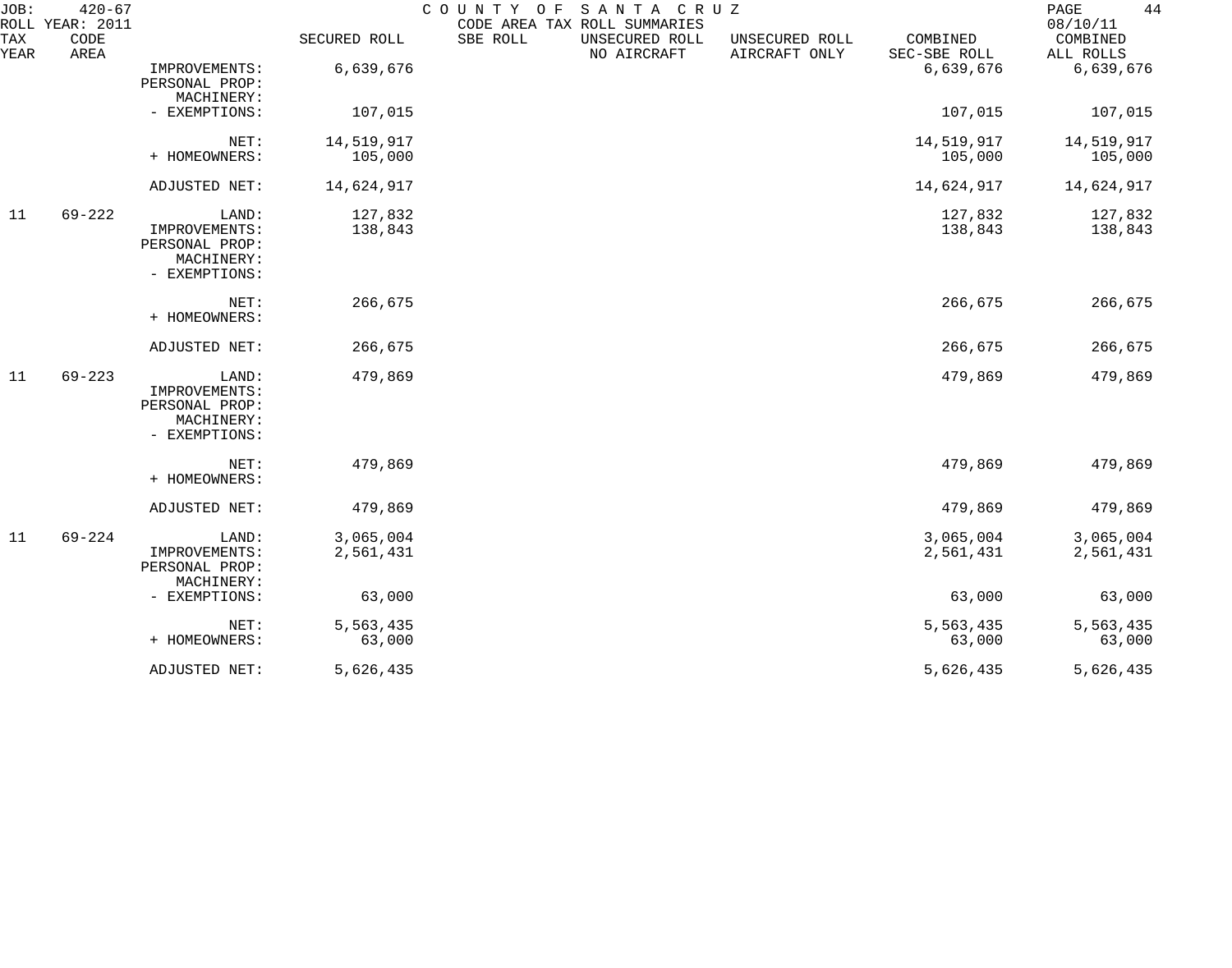| JOB:        | $420 - 67$<br>ROLL YEAR: 2011 |                              |              | COUNTY OF<br>SANTA CRUZ<br>CODE AREA TAX ROLL SUMMARIES |                                 |                          | 45<br>PAGE<br>08/10/11 |
|-------------|-------------------------------|------------------------------|--------------|---------------------------------------------------------|---------------------------------|--------------------------|------------------------|
| TAX<br>YEAR | CODE<br>AREA                  |                              | SECURED ROLL | SBE ROLL<br>UNSECURED ROLL<br>NO AIRCRAFT               | UNSECURED ROLL<br>AIRCRAFT ONLY | COMBINED<br>SEC-SBE ROLL | COMBINED<br>ALL ROLLS  |
| 11          | $69 - 225$                    | LAND:                        | 169,480      |                                                         |                                 | 169,480                  | 169,480                |
|             |                               | IMPROVEMENTS:                | 149,720      |                                                         |                                 | 149,720                  | 149,720                |
|             |                               | PERSONAL PROP:               |              |                                                         |                                 |                          |                        |
|             |                               | MACHINERY:                   |              |                                                         |                                 |                          |                        |
|             |                               | - EXEMPTIONS:                |              |                                                         |                                 |                          |                        |
|             |                               | NET:                         | 319,200      |                                                         |                                 | 319,200                  | 319,200                |
|             |                               | + HOMEOWNERS:                |              |                                                         |                                 |                          |                        |
|             |                               | ADJUSTED NET:                | 319,200      |                                                         |                                 | 319,200                  | 319,200                |
| 11          | $69 - 226$                    | LAND:                        | 5,607,065    |                                                         |                                 | 5,607,065                | 5,607,065              |
|             |                               | IMPROVEMENTS:                | 5,228,762    | 9,451                                                   |                                 | 5,228,762                | 5, 238, 213            |
|             |                               | PERSONAL PROP:               |              | 209,772                                                 |                                 |                          | 209,772                |
|             |                               | MACHINERY:                   |              |                                                         |                                 |                          |                        |
|             |                               | - EXEMPTIONS:                | 91,000       |                                                         |                                 | 91,000                   | 91,000                 |
|             |                               | NET:                         | 10,744,827   | 219,223                                                 |                                 | 10,744,827               | 10,964,050             |
|             |                               | + HOMEOWNERS:                | 91,000       |                                                         |                                 | 91,000                   | 91,000                 |
|             |                               | ADJUSTED NET:                | 10,835,827   | 219,223                                                 |                                 | 10,835,827               | 11,055,050             |
| 11          | $69 - 228$                    | LAND:                        | 6,977,189    |                                                         |                                 | 6,977,189                | 6,977,189              |
|             |                               | IMPROVEMENTS:                | 9,846,210    | 26,375                                                  |                                 | 9,846,210                | 9,872,585              |
|             |                               | PERSONAL PROP:               | 1,500        | 149,050                                                 |                                 | 1,500                    | 150,550                |
|             |                               | MACHINERY:                   |              |                                                         |                                 |                          |                        |
|             |                               | - EXEMPTIONS:                | 10,295,543   |                                                         |                                 | 10,295,543               | 10,295,543             |
|             |                               | NET:                         | 6,529,356    | 175,425                                                 |                                 | 6,529,356                | 6,704,781              |
|             |                               | + HOMEOWNERS:                | 21,000       |                                                         |                                 | 21,000                   | 21,000                 |
|             |                               | ADJUSTED NET:                | 6,550,356    | 175,425                                                 |                                 | 6,550,356                | 6,725,781              |
| 11          | $69 - 250$                    | LAND:                        | 106,814,416  |                                                         |                                 | 106,814,416              | 106,814,416            |
|             |                               | IMPROVEMENTS:                | 110,439,155  |                                                         |                                 | 110, 439, 155            | 110,439,155            |
|             |                               | PERSONAL PROP:<br>MACHINERY: | 54,405       | 274,962                                                 |                                 | 54,405                   | 329,367                |
|             |                               | - EXEMPTIONS:                | 2,338,992    |                                                         |                                 | 2,338,992                | 2,338,992              |
|             |                               | NET:                         | 214,968,984  | 274,962                                                 |                                 | 214,968,984              | 215, 243, 946          |
|             |                               | + HOMEOWNERS:                | 2,097,200    |                                                         |                                 | 2,097,200                | 2,097,200              |
|             |                               | ADJUSTED NET:                | 217,066,184  | 274,962                                                 |                                 | 217,066,184              | 217, 341, 146          |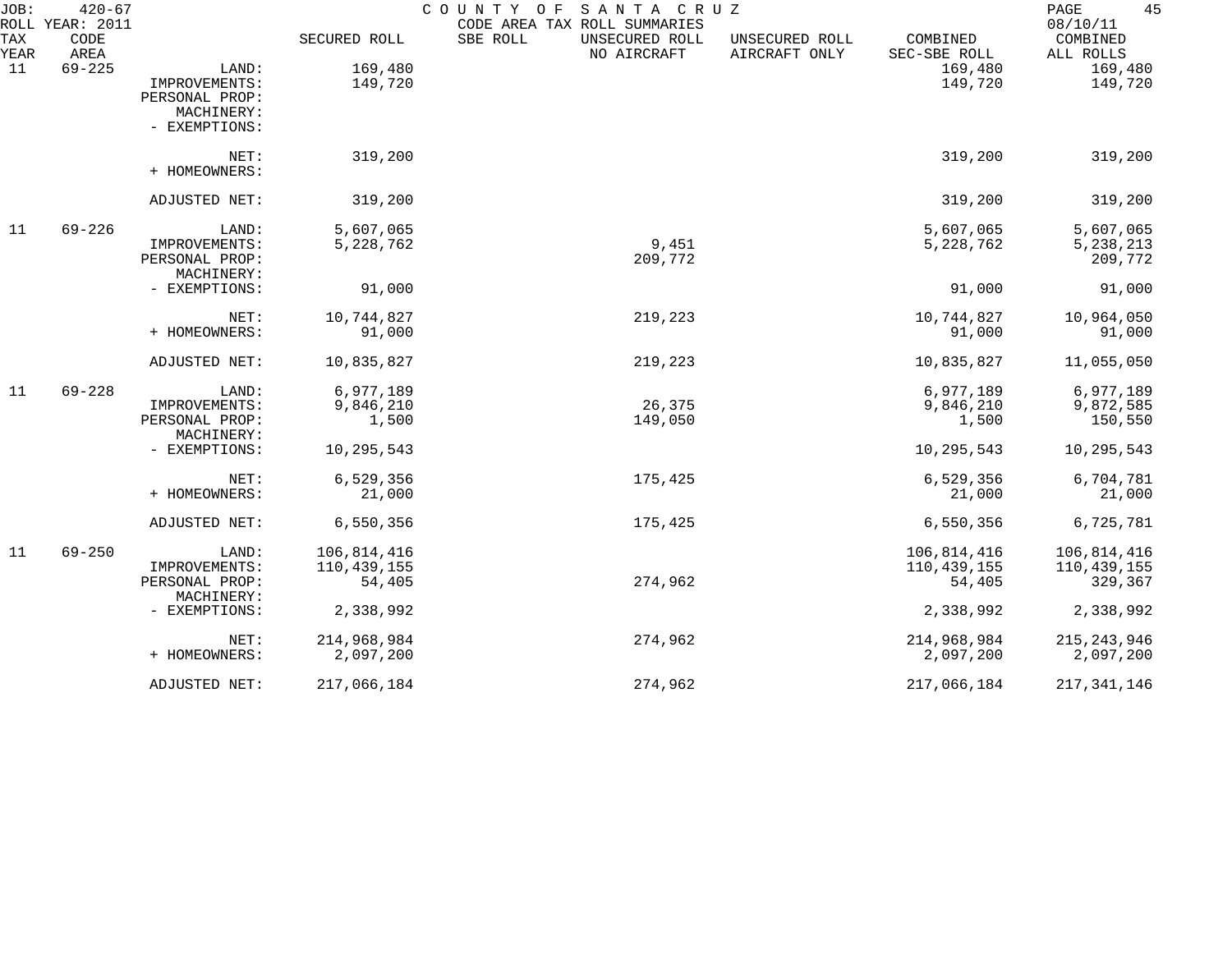| JOB:        | $420 - 67$<br>ROLL YEAR: 2011 |                                                                         |                                                               | SANTA CRUZ<br>COUNTY<br>O F<br>CODE AREA TAX ROLL SUMMARIES |                                 |                                                               | 46<br>PAGE<br>08/10/11                                            |
|-------------|-------------------------------|-------------------------------------------------------------------------|---------------------------------------------------------------|-------------------------------------------------------------|---------------------------------|---------------------------------------------------------------|-------------------------------------------------------------------|
| TAX<br>YEAR | CODE<br>AREA                  |                                                                         | SECURED ROLL                                                  | SBE ROLL<br>UNSECURED ROLL<br>NO AIRCRAFT                   | UNSECURED ROLL<br>AIRCRAFT ONLY | COMBINED<br>SEC-SBE ROLL                                      | COMBINED<br>ALL ROLLS                                             |
| 11          | $69 - 251$                    | LAND:                                                                   | 1,805,716                                                     |                                                             |                                 | 1,805,716                                                     | 1,805,716                                                         |
|             |                               | IMPROVEMENTS:<br>PERSONAL PROP:                                         | 3,633,983                                                     | 10,060                                                      |                                 | 3,633,983                                                     | 3,633,983<br>10,060                                               |
|             |                               | MACHINERY:<br>- EXEMPTIONS:                                             | 28,659                                                        |                                                             |                                 | 28,659                                                        | 28,659                                                            |
|             |                               | NET:<br>+ HOMEOWNERS:                                                   | 5, 411, 040<br>28,000                                         | 10,060                                                      |                                 | 5, 411, 040<br>28,000                                         | 5,421,100<br>28,000                                               |
|             |                               | ADJUSTED NET:                                                           | 5,439,040                                                     | 10,060                                                      |                                 | 5,439,040                                                     | 5,449,100                                                         |
| 11          | $69 - 252$                    | LAND:<br>IMPROVEMENTS:<br>PERSONAL PROP:<br>MACHINERY:<br>- EXEMPTIONS: |                                                               |                                                             |                                 |                                                               |                                                                   |
|             |                               | NET:<br>+ HOMEOWNERS:                                                   |                                                               |                                                             |                                 |                                                               |                                                                   |
|             |                               | ADJUSTED NET:                                                           |                                                               |                                                             |                                 |                                                               |                                                                   |
| 11          | $69 - 253$                    | LAND:<br>IMPROVEMENTS:<br>PERSONAL PROP:<br>MACHINERY:<br>- EXEMPTIONS: | 54, 111, 186<br>64,042,068<br>405,370<br>37,351<br>13,969,213 | 92,439<br>807,999                                           |                                 | 54, 111, 186<br>64,042,068<br>405,370<br>37,351<br>13,969,213 | 54, 111, 186<br>64, 134, 507<br>1,213,369<br>37,351<br>13,969,213 |
|             |                               | NET:<br>+ HOMEOWNERS:                                                   | 104,626,762<br>1,932,000                                      | 900,438                                                     |                                 | 104,626,762<br>1,932,000                                      | 105,527,200<br>1,932,000                                          |
|             |                               | ADJUSTED NET:                                                           | 106,558,762                                                   | 900,438                                                     |                                 | 106,558,762                                                   | 107,459,200                                                       |
| 11          | $69 - 254$                    | LAND:<br>IMPROVEMENTS:<br>PERSONAL PROP:<br>MACHINERY:                  | 3, 435, 519<br>3,547,948<br>23,634                            | 5,308                                                       |                                 | 3, 435, 519<br>3,547,948<br>23,634                            | 3, 435, 519<br>3,547,948<br>28,942                                |
|             |                               | - EXEMPTIONS:                                                           | 970,408                                                       |                                                             |                                 | 970,408                                                       | 970,408                                                           |
|             |                               | NET:                                                                    | 6,036,693                                                     | 5,308                                                       |                                 | 6,036,693                                                     | 6,042,001                                                         |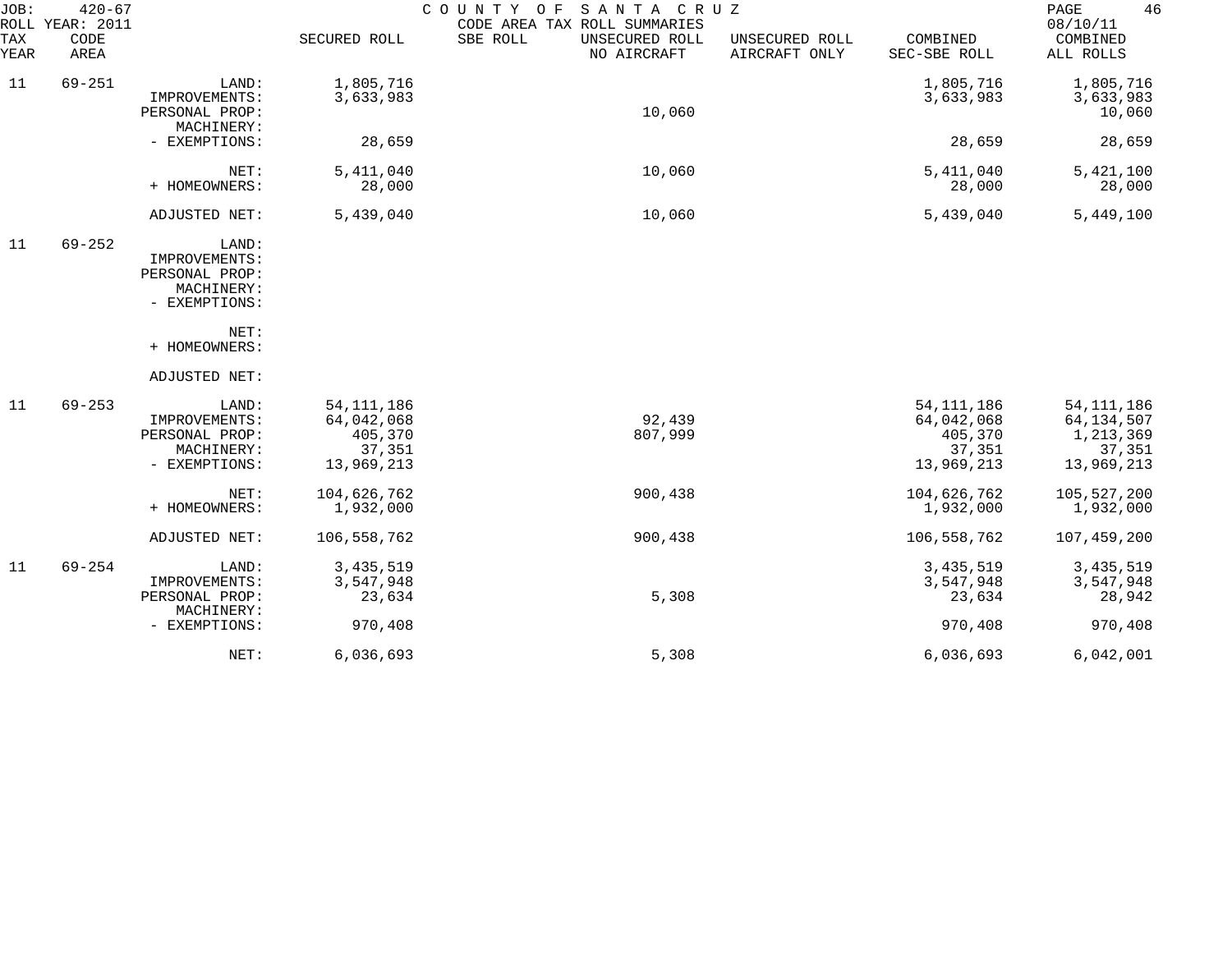| JOB:        | $420 - 67$<br>ROLL YEAR: 2011 |                              |               | SANTA CRUZ<br>COUNTY OF<br>CODE AREA TAX ROLL SUMMARIES |                                                             | 47<br>PAGE<br>08/10/11 |
|-------------|-------------------------------|------------------------------|---------------|---------------------------------------------------------|-------------------------------------------------------------|------------------------|
| TAX<br>YEAR | CODE<br>AREA                  |                              | SECURED ROLL  | SBE ROLL<br>UNSECURED ROLL<br>NO AIRCRAFT               | UNSECURED ROLL<br>COMBINED<br>AIRCRAFT ONLY<br>SEC-SBE ROLL | COMBINED<br>ALL ROLLS  |
|             |                               | + HOMEOWNERS:                | 28,000        |                                                         |                                                             | 28,000<br>28,000       |
|             |                               | ADJUSTED NET:                | 6,064,693     | 5,308                                                   | 6,064,693                                                   | 6,070,001              |
| 11          | $69 - 255$                    | LAND:                        | 148,896,449   | 41,377                                                  | 148,896,449                                                 | 148,937,826            |
|             |                               | IMPROVEMENTS:                | 146,938,717   | 128,727                                                 | 146,938,717                                                 | 147,067,444            |
|             |                               | PERSONAL PROP:<br>MACHINERY: | 156,310       | 484,796                                                 | 156,310                                                     | 641,106                |
|             |                               | - EXEMPTIONS:                | 22,533,880    |                                                         | 22,533,880                                                  | 22,533,880             |
|             |                               | NET:                         | 273, 457, 596 | 654,900                                                 | 273, 457, 596                                               | 274, 112, 496          |
|             |                               | + HOMEOWNERS:                | 5,705,000     |                                                         | 5,705,000                                                   | 5,705,000              |
|             |                               | ADJUSTED NET:                | 279,162,596   | 654,900                                                 | 279,162,596                                                 | 279,817,496            |
| 11          | $69 - 256$                    | LAND:                        | 13, 268, 323  |                                                         | 13, 268, 323                                                | 13,268,323             |
|             |                               | IMPROVEMENTS:                | 15, 473, 532  |                                                         | 15, 473, 532                                                | 15,473,532             |
|             |                               | PERSONAL PROP:<br>MACHINERY: | 6,000         | 1,128,492                                               |                                                             | 6,000<br>1,134,492     |
|             |                               | - EXEMPTIONS:                | 1,134,937     |                                                         | 1,134,937                                                   | 1,134,937              |
|             |                               | NET:                         | 27,612,918    | 1,128,492                                               | 27,612,918                                                  | 28,741,410             |
|             |                               | + HOMEOWNERS:                | 525,000       |                                                         |                                                             | 525,000<br>525,000     |
|             |                               | ADJUSTED NET:                | 28, 137, 918  | 1,128,492                                               | 28, 137, 918                                                | 29, 266, 410           |
| 11          | $69 - 257$                    | LAND:                        | 28, 437, 292  |                                                         | 28, 437, 292                                                | 28, 437, 292           |
|             |                               | IMPROVEMENTS:                | 26, 393, 291  | 301,987                                                 | 26, 393, 291                                                | 26,695,278             |
|             |                               | PERSONAL PROP:<br>MACHINERY: | 93,065        | 220,942                                                 |                                                             | 93,065<br>314,007      |
|             |                               | - EXEMPTIONS:                | 1,240,523     |                                                         | 1,240,523                                                   | 1,240,523              |
|             |                               | NET:                         | 53,683,125    | 522,929                                                 | 53,683,125                                                  | 54,206,054             |
|             |                               | + HOMEOWNERS:                | 1,127,000     |                                                         | 1,127,000                                                   | 1,127,000              |
|             |                               | ADJUSTED NET:                | 54,810,125    | 522,929                                                 | 54,810,125                                                  | 55, 333, 054           |
| 11          | $69 - 258$                    | LAND:                        | 356,714,200   |                                                         | 356,714,200                                                 | 356,714,200            |
|             |                               | IMPROVEMENTS:                | 295,760,936   | 6,311,616                                               | 295,760,936                                                 | 302,072,552            |
|             |                               | PERSONAL PROP:               | 8,967,698     | 19,095,963                                              | 8,967,698                                                   | 28,063,661             |
|             |                               | MACHINERY:                   | 313,540       |                                                         |                                                             | 313,540<br>313,540     |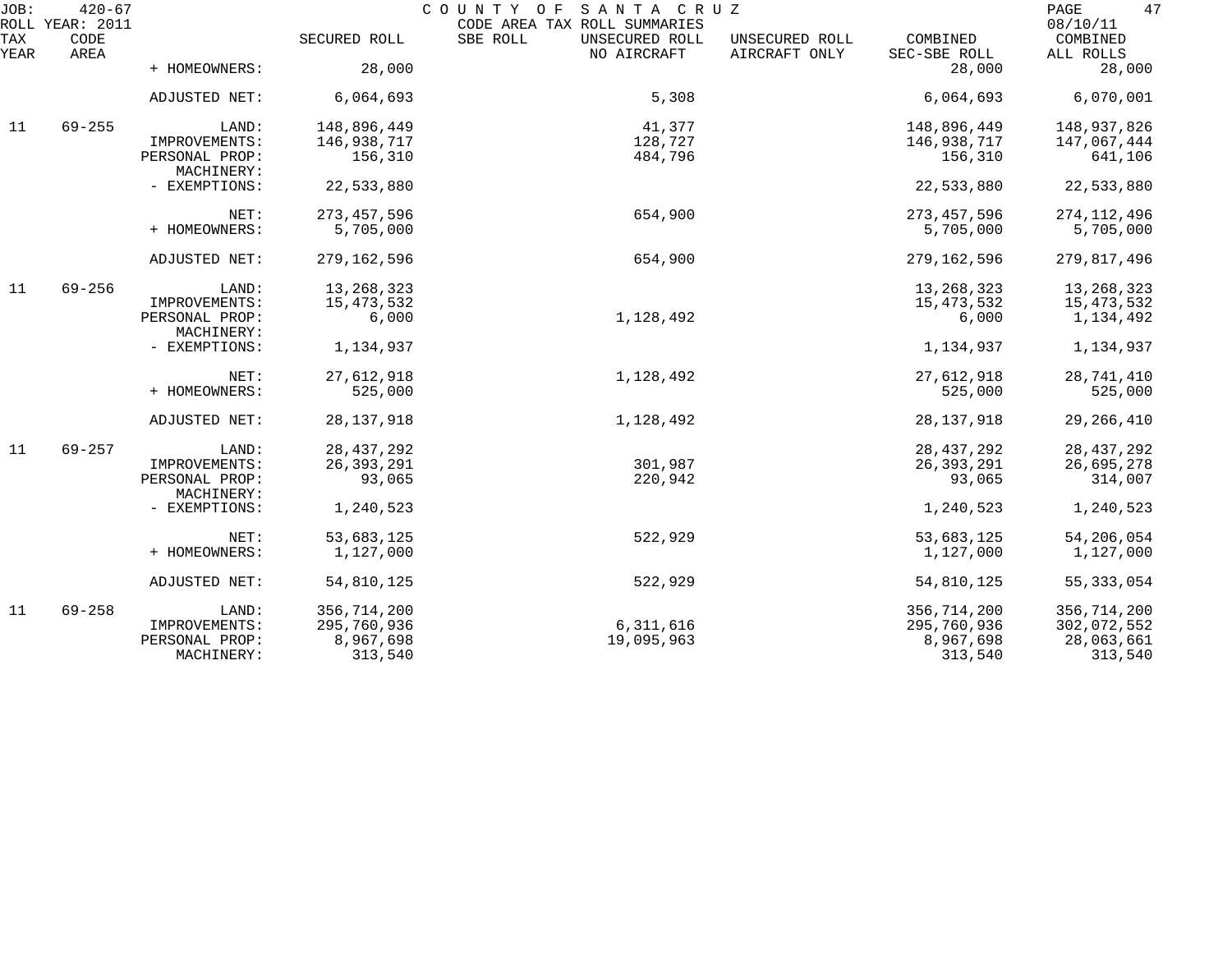| JOB:        | $420 - 67$<br>ROLL YEAR: 2011 |                                 |               | COUNTY OF SANTA CRUZ<br>CODE AREA TAX ROLL SUMMARIES |                                                             | 48<br>PAGE<br>08/10/11 |
|-------------|-------------------------------|---------------------------------|---------------|------------------------------------------------------|-------------------------------------------------------------|------------------------|
| TAX<br>YEAR | CODE<br>AREA                  |                                 | SECURED ROLL  | SBE ROLL<br>UNSECURED ROLL<br>NO AIRCRAFT            | COMBINED<br>UNSECURED ROLL<br>AIRCRAFT ONLY<br>SEC-SBE ROLL | COMBINED<br>ALL ROLLS  |
|             |                               | - EXEMPTIONS:                   | 36, 243, 549  | 8,664                                                | 36, 243, 549                                                | 36, 252, 213           |
|             |                               | NET:                            | 625, 512, 825 | 25,398,915                                           | 625, 512, 825                                               | 650,911,740            |
|             |                               | + HOMEOWNERS:                   | 4,725,000     |                                                      | 4,725,000                                                   | 4,725,000              |
|             |                               | ADJUSTED NET:                   | 630, 237, 825 | 25,398,915                                           | 630, 237, 825                                               | 655,636,740            |
| 11          | $69 - 259$                    | LAND:                           | 19,568,974    |                                                      | 19,568,974                                                  | 19,568,974             |
|             |                               | IMPROVEMENTS:<br>PERSONAL PROP: | 17,582,414    | 133,023                                              | 17,582,414                                                  | 17,582,414<br>133,023  |
|             |                               | MACHINERY:                      |               |                                                      |                                                             |                        |
|             |                               | - EXEMPTIONS:                   | 5,073,558     |                                                      | 5,073,558                                                   | 5,073,558              |
|             |                               | NET:                            | 32,077,830    | 133,023                                              | 32,077,830                                                  | 32, 210, 853           |
|             |                               | + HOMEOWNERS:                   | 273,000       |                                                      | 273,000                                                     | 273,000                |
|             |                               | ADJUSTED NET:                   | 32,350,830    | 133,023                                              | 32,350,830                                                  | 32, 483, 853           |
| 11          | $69 - 260$                    | LAND:                           | 2,552,170     |                                                      | 2,552,170                                                   | 2,552,170              |
|             |                               | IMPROVEMENTS:<br>PERSONAL PROP: | 454,469       | 603,153                                              | 454,469                                                     | 454,469<br>603,153     |
|             |                               | MACHINERY:                      |               |                                                      |                                                             |                        |
|             |                               | - EXEMPTIONS:                   | 13,070        |                                                      | 13,070                                                      | 13,070                 |
|             |                               | NET:<br>+ HOMEOWNERS:           | 2,993,569     | 603,153                                              | 2,993,569                                                   | 3,596,722              |
|             |                               | ADJUSTED NET:                   | 2,993,569     | 603,153                                              | 2,993,569                                                   | 3,596,722              |
|             |                               |                                 |               |                                                      |                                                             |                        |
| 11          | $69 - 261$                    | LAND:                           | 190,506,395   |                                                      | 190,506,395                                                 | 190,506,395            |
|             |                               | IMPROVEMENTS:                   | 115,374,277   | 444,060                                              | 115,374,277                                                 | 115,818,337            |
|             |                               | PERSONAL PROP:                  | 144,415       | 54,816                                               | 144,415                                                     | 199,231                |
|             |                               | MACHINERY:                      | 7,992         |                                                      | 7,992                                                       | 7,992                  |
|             |                               | - EXEMPTIONS:                   | 162,765       |                                                      | 162,765                                                     | 162,765                |
|             |                               | NET:                            | 305,870,314   | 498,876                                              | 305,870,314                                                 | 306, 369, 190          |
|             |                               | + HOMEOWNERS:                   | 161,000       |                                                      | 161,000                                                     | 161,000                |
|             |                               | ADJUSTED NET:                   | 306,031,314   | 498,876                                              | 306,031,314                                                 | 306,530,190            |
| 11          | $69 - 262$                    | LAND:                           | 257,768,653   | 32,429                                               | 257,768,653                                                 | 257,801,082            |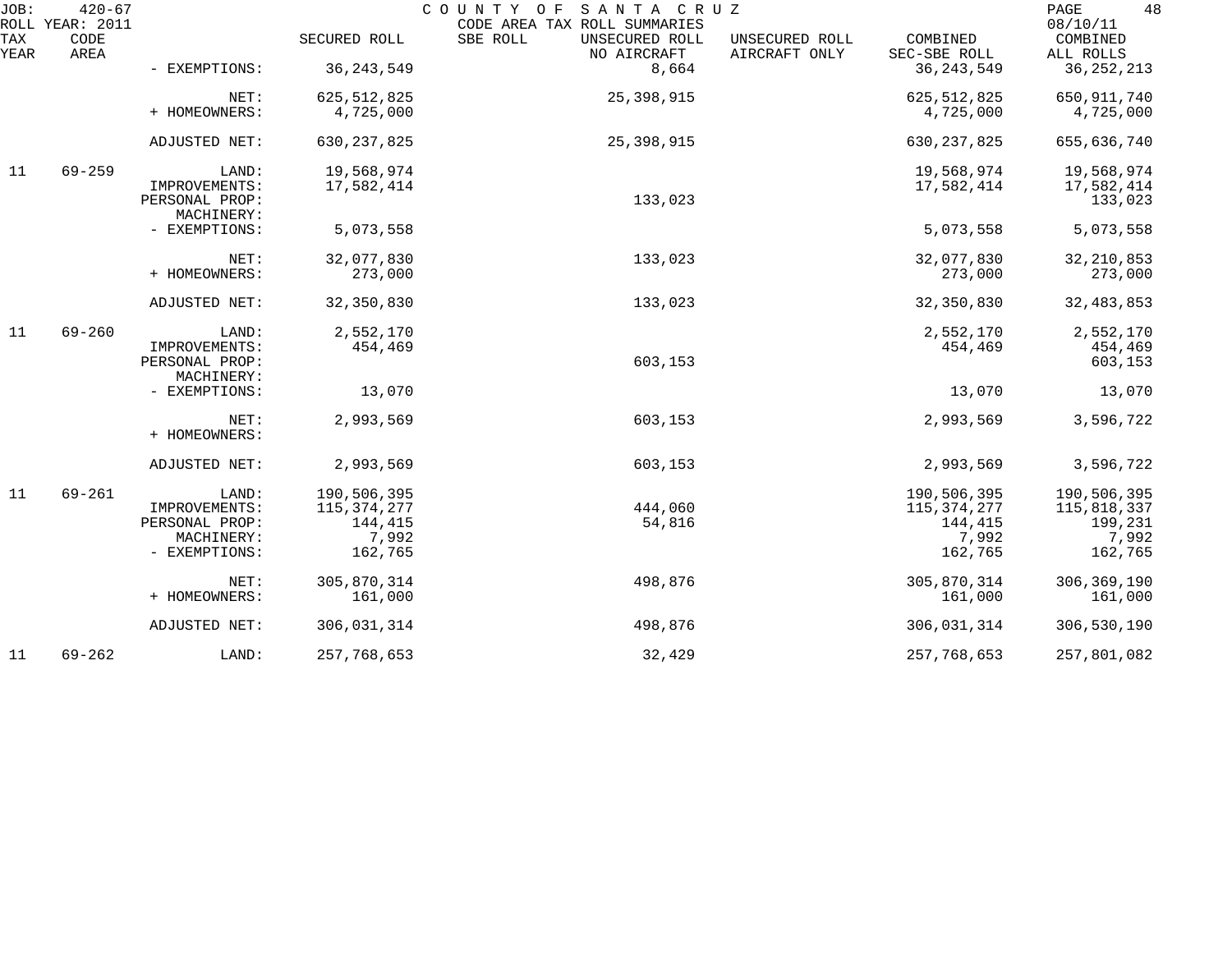| JOB:               | $420 - 67$<br>ROLL YEAR: 2011 |                              |               | COUNTY OF SANTA CRUZ<br>CODE AREA TAX ROLL SUMMARIES |                                 |                          | 49<br>PAGE<br>08/10/11 |
|--------------------|-------------------------------|------------------------------|---------------|------------------------------------------------------|---------------------------------|--------------------------|------------------------|
| <b>TAX</b><br>YEAR | CODE<br>AREA                  |                              | SECURED ROLL  | SBE ROLL<br>UNSECURED ROLL<br>NO AIRCRAFT            | UNSECURED ROLL<br>AIRCRAFT ONLY | COMBINED<br>SEC-SBE ROLL | COMBINED<br>ALL ROLLS  |
|                    |                               | IMPROVEMENTS:                | 196,063,086   | 1,260,754                                            |                                 | 196,063,086              | 197,323,840            |
|                    |                               | PERSONAL PROP:               | 506,874       | 9,287,770                                            |                                 | 506,874                  | 9,794,644              |
|                    |                               | MACHINERY:                   | 143,691       |                                                      |                                 | 143,691                  | 143,691                |
|                    |                               | - EXEMPTIONS:                | 24,755,088    |                                                      |                                 | 24,755,088               | 24,755,088             |
|                    |                               | NET:                         | 429, 727, 216 | 10,580,953                                           |                                 | 429, 727, 216            | 440,308,169            |
|                    |                               | + HOMEOWNERS:                | 4,044,600     |                                                      |                                 | 4,044,600                | 4,044,600              |
|                    |                               | ADJUSTED NET:                | 433,771,816   | 10,580,953                                           |                                 | 433,771,816              | 444, 352, 769          |
| 11                 | $69 - 263$                    | LAND:                        | 10,442,740    |                                                      |                                 | 10,442,740               | 10,442,740             |
|                    |                               | IMPROVEMENTS:                | 15,861,391    |                                                      |                                 | 15,861,391               | 15,861,391             |
|                    |                               | PERSONAL PROP:<br>MACHINERY: |               | 119,752                                              |                                 |                          | 119,752                |
|                    |                               | - EXEMPTIONS:                | 278,275       |                                                      |                                 | 278,275                  | 278,275                |
|                    |                               | NET:                         | 26,025,856    | 119,752                                              |                                 | 26,025,856               | 26, 145, 608           |
|                    |                               | + HOMEOWNERS:                | 161,000       |                                                      |                                 | 161,000                  | 161,000                |
|                    |                               | ADJUSTED NET:                | 26, 186, 856  | 119,752                                              |                                 | 26, 186, 856             | 26,306,608             |
| 11                 | $69 - 264$                    | LAND:                        | 95,754,483    |                                                      |                                 | 95,754,483               | 95,754,483             |
|                    |                               | IMPROVEMENTS:                | 88,090,108    | 4,342,116                                            |                                 | 88,090,108               | 92, 432, 224           |
|                    |                               | PERSONAL PROP:<br>MACHINERY: | 202,102       | 2,321,765                                            |                                 | 202,102                  | 2,523,867              |
|                    |                               | - EXEMPTIONS:                | 7,294,313     | 4,148                                                |                                 | 7,294,313                | 7,298,461              |
|                    |                               | NET:                         | 176,752,380   | 6,659,733                                            |                                 | 176,752,380              | 183, 412, 113          |
|                    |                               | + HOMEOWNERS:                | 1,603,000     |                                                      |                                 | 1,603,000                | 1,603,000              |
|                    |                               | ADJUSTED NET:                | 178, 355, 380 | 6,659,733                                            |                                 | 178, 355, 380            | 185,015,113            |
| 11                 | $69 - 265$                    | LAND:                        | 33,493,661    |                                                      |                                 | 33, 493, 661             | 33, 493, 661           |
|                    |                               | IMPROVEMENTS:                | 34,639,237    | 9,293                                                |                                 | 34,639,237               | 34,648,530             |
|                    |                               | PERSONAL PROP:<br>MACHINERY: | 3,500         | 670,363                                              |                                 | 3,500                    | 673,863                |
|                    |                               | - EXEMPTIONS:                | 637,000       |                                                      |                                 | 637,000                  | 637,000                |
|                    |                               | NET:                         | 67,499,398    | 679,656                                              |                                 | 67,499,398               | 68,179,054             |
|                    |                               | + HOMEOWNERS:                | 637,000       |                                                      |                                 | 637,000                  | 637,000                |
|                    |                               | ADJUSTED NET:                | 68,136,398    | 679,656                                              |                                 | 68,136,398               | 68,816,054             |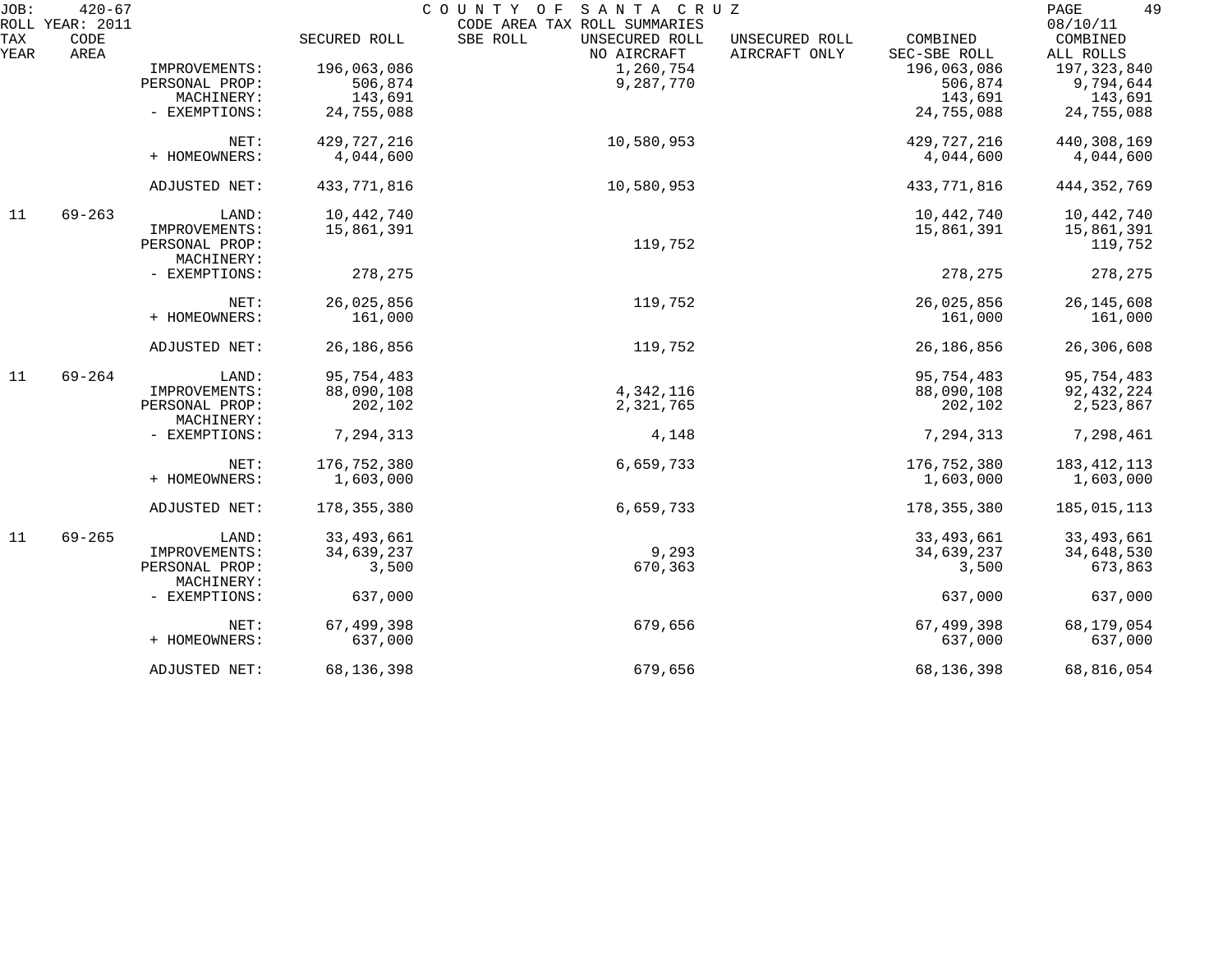| JOB:               | $420 - 67$<br>ROLL YEAR: 2011 |                |               | COUNTY OF<br>SANTA CRUZ<br>CODE AREA TAX ROLL SUMMARIES |                                 |                          | 50<br>PAGE<br>08/10/11 |
|--------------------|-------------------------------|----------------|---------------|---------------------------------------------------------|---------------------------------|--------------------------|------------------------|
| <b>TAX</b><br>YEAR | CODE<br>AREA                  |                | SECURED ROLL  | SBE ROLL<br>UNSECURED ROLL<br>NO AIRCRAFT               | UNSECURED ROLL<br>AIRCRAFT ONLY | COMBINED<br>SEC-SBE ROLL | COMBINED<br>ALL ROLLS  |
| 11                 | $69 - 266$                    | LAND:          | 50,655,017    |                                                         |                                 | 50,655,017               | 50,655,017             |
|                    |                               | IMPROVEMENTS:  | 39,716,369    |                                                         |                                 | 39,716,369               | 39,716,369             |
|                    |                               | PERSONAL PROP: | 24,519        | 439,387                                                 |                                 | 24,519                   | 463,906                |
|                    |                               | MACHINERY:     |               |                                                         |                                 |                          |                        |
|                    |                               | - EXEMPTIONS:  | 747,198       |                                                         |                                 | 747,198                  | 747,198                |
|                    |                               | NET:           | 89,648,707    | 439,387                                                 |                                 | 89,648,707               | 90,088,094             |
|                    |                               | + HOMEOWNERS:  | 740,600       |                                                         |                                 | 740,600                  | 740,600                |
|                    |                               | ADJUSTED NET:  | 90,389,307    | 439,387                                                 |                                 | 90,389,307               | 90,828,694             |
| 11                 | $69 - 267$                    | LAND:          | 350,060,585   | 274,803                                                 |                                 | 350,060,585              | 350, 335, 388          |
|                    |                               | IMPROVEMENTS:  | 255,994,977   | 189,328                                                 |                                 | 255,994,977              | 256, 184, 305          |
|                    |                               | PERSONAL PROP: | 23,826        | 965,718                                                 |                                 | 23,826                   | 989,544                |
|                    |                               | MACHINERY:     |               |                                                         |                                 |                          |                        |
|                    |                               | - EXEMPTIONS:  | 8,038,916     |                                                         |                                 | 8,038,916                | 8,038,916              |
|                    |                               | NET:           | 598,040,472   | 1,429,849                                               |                                 | 598,040,472              | 599,470,321            |
|                    |                               | + HOMEOWNERS:  | 3,052,000     |                                                         |                                 | 3,052,000                | 3,052,000              |
|                    |                               | ADJUSTED NET:  | 601,092,472   | 1,429,849                                               |                                 | 601,092,472              | 602, 522, 321          |
| 11                 | $69 - 268$                    | LAND:          | 112,176,697   |                                                         |                                 | 112,176,697              | 112,176,697            |
|                    |                               | IMPROVEMENTS:  | 64,991,125    |                                                         |                                 | 64,991,125               | 64,991,125             |
|                    |                               | PERSONAL PROP: | 2,930,534     | 131,318                                                 |                                 | 2,930,534                | 3,061,852              |
|                    |                               | MACHINERY:     | 81,978        |                                                         |                                 | 81,978                   | 81,978                 |
|                    |                               | - EXEMPTIONS:  | 168,000       |                                                         |                                 | 168,000                  | 168,000                |
|                    |                               | NET:           | 180,012,334   | 131,318                                                 |                                 | 180,012,334              | 180, 143, 652          |
|                    |                               | + HOMEOWNERS:  | 168,000       |                                                         |                                 | 168,000                  | 168,000                |
|                    |                               | ADJUSTED NET:  | 180,180,334   | 131,318                                                 |                                 | 180, 180, 334            | 180, 311, 652          |
| 11                 | $69 - 270$                    | LAND:          | 289, 311, 830 | 71,090                                                  |                                 | 289, 311, 830            | 289, 382, 920          |
|                    |                               | IMPROVEMENTS:  | 202, 722, 854 | 266,357                                                 |                                 | 202,722,854              | 202,989,211            |
|                    |                               | PERSONAL PROP: | 590,906       | 777,081                                                 |                                 | 590,906                  | 1,367,987              |
|                    |                               | MACHINERY:     | 31,187        |                                                         |                                 | 31,187                   | 31,187                 |
|                    |                               | - EXEMPTIONS:  | 16,108,135    |                                                         |                                 | 16,108,135               | 16,108,135             |
|                    |                               | NET:           | 476,548,642   | 1, 114, 528                                             |                                 | 476,548,642              | 477,663,170            |
|                    |                               | + HOMEOWNERS:  | 4,482,800     |                                                         |                                 | 4,482,800                | 4,482,800              |
|                    |                               | ADJUSTED NET:  | 481,031,442   | 1,114,528                                               |                                 | 481,031,442              | 482, 145, 970          |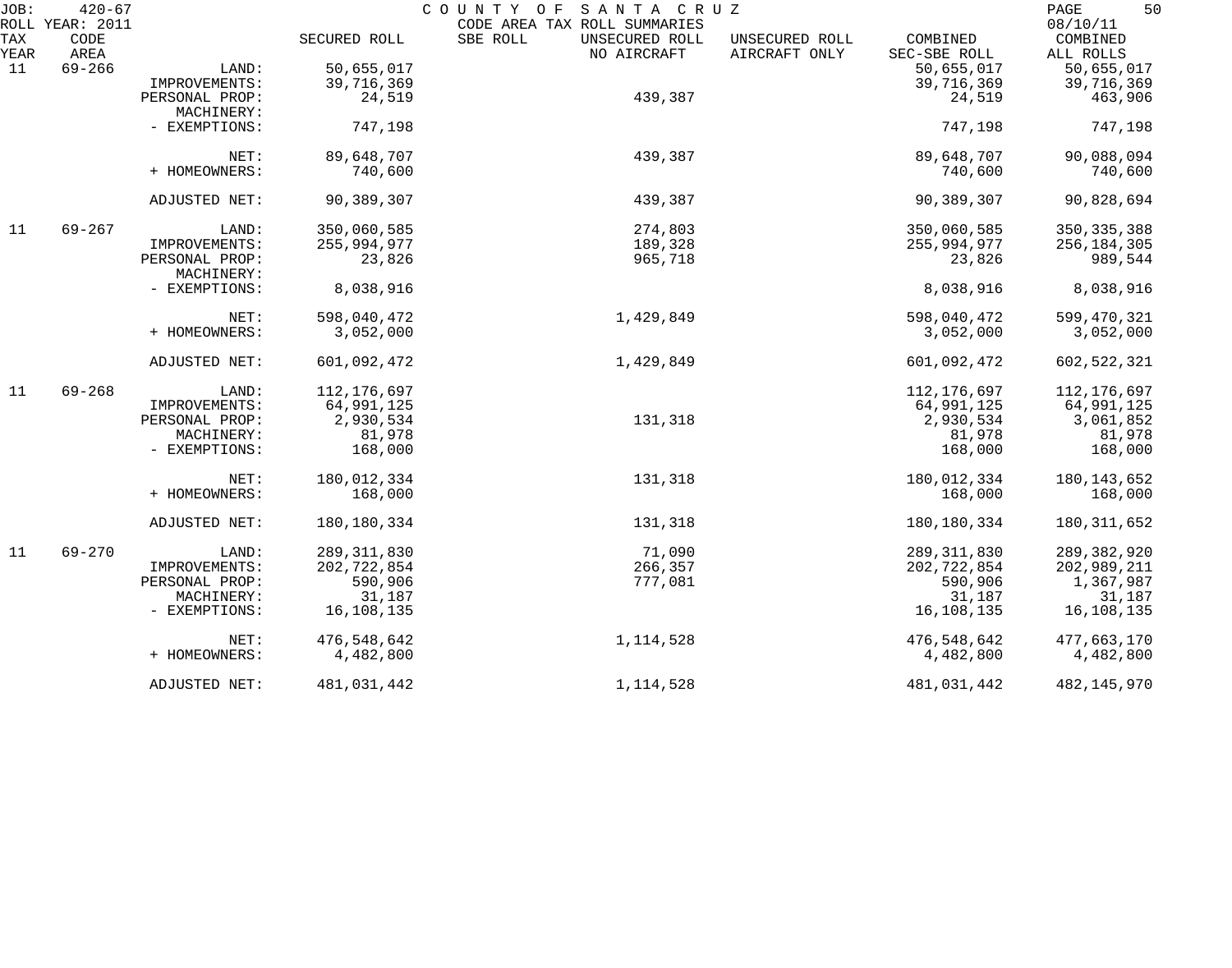| JOB:<br>ROLL       | $420 - 67$<br>YEAR: 2011 |                                                                         |                                                                      | COUNTY<br>O F | SANTA CRUZ<br>CODE AREA TAX ROLL SUMMARIES         |                                 |                                                                      | 51<br>PAGE<br>08/10/11                                                |
|--------------------|--------------------------|-------------------------------------------------------------------------|----------------------------------------------------------------------|---------------|----------------------------------------------------|---------------------------------|----------------------------------------------------------------------|-----------------------------------------------------------------------|
| <b>TAX</b><br>YEAR | CODE<br>AREA             |                                                                         | SECURED ROLL                                                         | SBE ROLL      | UNSECURED ROLL<br>NO AIRCRAFT                      | UNSECURED ROLL<br>AIRCRAFT ONLY | COMBINED<br>SEC-SBE ROLL                                             | COMBINED<br>ALL ROLLS                                                 |
| 11                 | $69 - 271$               | LAND:                                                                   | 5,511,866                                                            |               |                                                    |                                 | 5,511,866                                                            | 5,511,866                                                             |
|                    |                          | IMPROVEMENTS:<br>PERSONAL PROP:<br>MACHINERY:                           | 5,336,168                                                            |               |                                                    |                                 | 5,336,168                                                            | 5,336,168                                                             |
|                    |                          | - EXEMPTIONS:                                                           | 84,000                                                               |               |                                                    |                                 | 84,000                                                               | 84,000                                                                |
|                    |                          | NET:<br>+ HOMEOWNERS:                                                   | 10,764,034<br>84,000                                                 |               |                                                    |                                 | 10,764,034<br>84,000                                                 | 10,764,034<br>84,000                                                  |
|                    |                          | ADJUSTED NET:                                                           | 10,848,034                                                           |               |                                                    |                                 | 10,848,034                                                           | 10,848,034                                                            |
| 11                 | $69 - 272$               | LAND:<br>IMPROVEMENTS:<br>PERSONAL PROP:<br>MACHINERY:                  | 24,953,269<br>12,331,216                                             |               | 8,858                                              |                                 | 24,953,269<br>12,331,216                                             | 24,953,269<br>12,331,216<br>8,858                                     |
|                    |                          | - EXEMPTIONS:                                                           | 704,200                                                              |               |                                                    |                                 | 704,200                                                              | 704,200                                                               |
|                    |                          | NET:<br>+ HOMEOWNERS:                                                   | 36,580,285<br>704,200                                                |               | 8,858                                              |                                 | 36,580,285<br>704,200                                                | 36,589,143<br>704,200                                                 |
|                    |                          | ADJUSTED NET:                                                           | 37, 284, 485                                                         |               | 8,858                                              |                                 | 37, 284, 485                                                         | 37, 293, 343                                                          |
| 11                 | $69 - 273$               | LAND:<br>IMPROVEMENTS:<br>PERSONAL PROP:<br>MACHINERY:<br>- EXEMPTIONS: | 1,317,323,489<br>933, 736, 759<br>2,029,015<br>547,457<br>35,940,201 | 47,044        | 321,645<br>10,256,641<br>16, 275, 387<br>1,768,674 |                                 | 1,317,370,533<br>933, 736, 759<br>2,029,015<br>547,457<br>35,940,201 | 1,317,692,178<br>943, 993, 400<br>18,304,402<br>547,457<br>37,708,875 |
|                    |                          | NET:<br>+ HOMEOWNERS:                                                   | 2, 217, 696, 519<br>15,033,200                                       | 47,044        | 25,084,999                                         |                                 | 2, 217, 743, 563<br>15,033,200                                       | 2, 242, 828, 562<br>15,033,200                                        |
|                    |                          | ADJUSTED NET:                                                           | 2, 232, 729, 719                                                     |               | 25,084,999                                         |                                 | 2, 232, 776, 763                                                     | 2, 257, 861, 762                                                      |
| 11                 | $69 - 274$               | LAND:<br>IMPROVEMENTS:<br>PERSONAL PROP:<br>MACHINERY:                  | 18, 177, 425<br>20,991,595                                           |               | 4,412<br>4,412<br>106,205                          |                                 | 18, 177, 425<br>20,991,595                                           | 18, 181, 837<br>20,996,007<br>106,205                                 |
|                    |                          | - EXEMPTIONS:                                                           | 292,600                                                              |               |                                                    |                                 | 292,600                                                              | 292,600                                                               |
|                    |                          | NET:                                                                    | 38,876,420                                                           |               | 115,029                                            |                                 | 38,876,420                                                           | 38,991,449                                                            |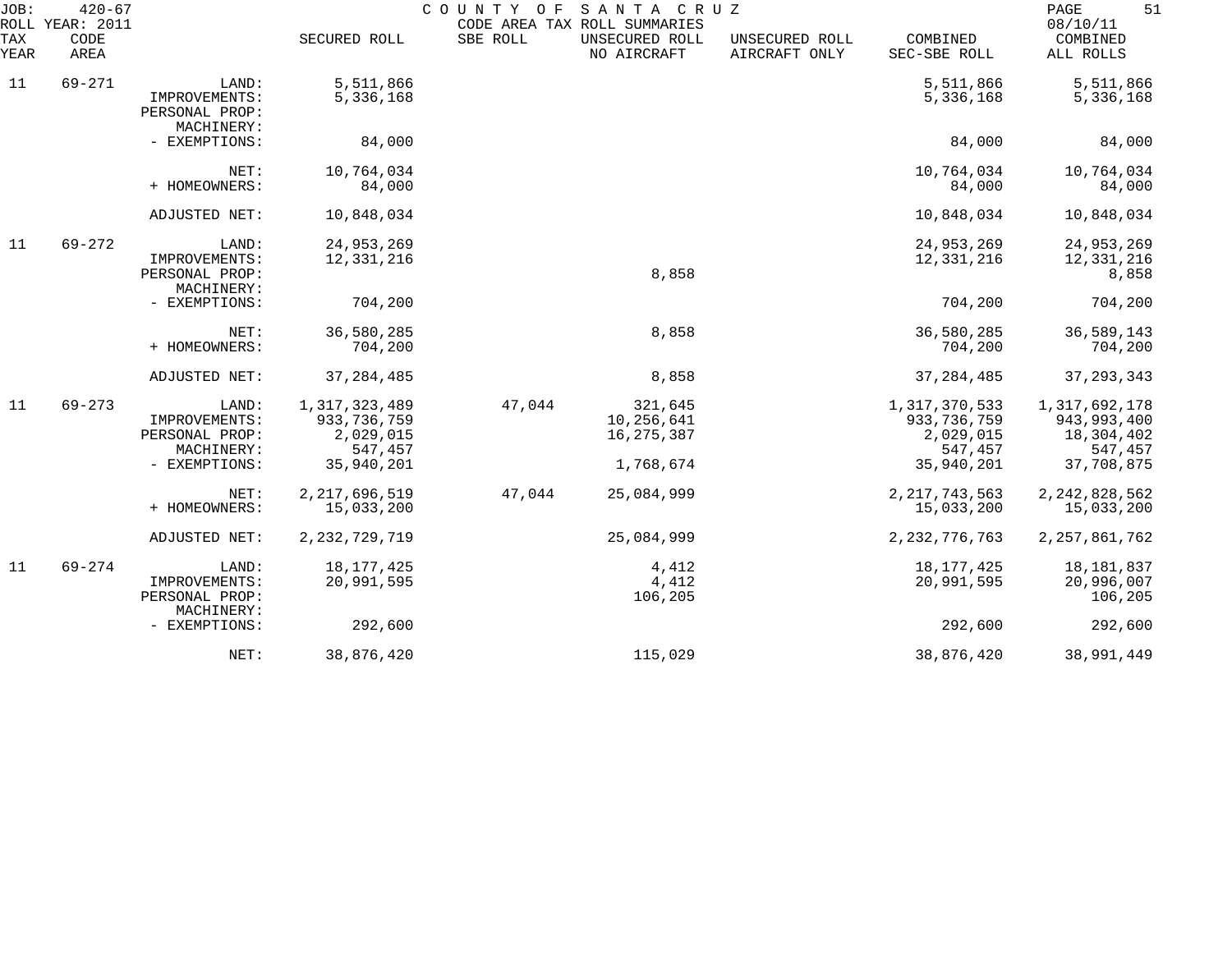| JOB:<br>ROLL | $420 - 67$<br><b>YEAR: 2011</b> |                |               | COUNTY OF | SANTA CRUZ<br>CODE AREA TAX ROLL SUMMARIES |                                 |                          | 52<br>PAGE<br>08/10/11 |
|--------------|---------------------------------|----------------|---------------|-----------|--------------------------------------------|---------------------------------|--------------------------|------------------------|
| TAX<br>YEAR  | CODE<br>AREA                    |                | SECURED ROLL  | SBE ROLL  | UNSECURED ROLL<br>NO AIRCRAFT              | UNSECURED ROLL<br>AIRCRAFT ONLY | COMBINED<br>SEC-SBE ROLL | COMBINED<br>ALL ROLLS  |
|              |                                 | + HOMEOWNERS:  | 292,600       |           |                                            |                                 | 292,600                  | 292,600                |
|              |                                 | ADJUSTED NET:  | 39,169,020    |           | 115,029                                    |                                 | 39,169,020               | 39, 284, 049           |
| 11           | $69 - 275$                      | LAND:          | 143,860,470   | 1,800     |                                            |                                 | 143,862,270              | 143,862,270            |
|              |                                 | IMPROVEMENTS:  | 115,076,863   |           | 45,656                                     |                                 | 115,076,863              | 115, 122, 519          |
|              |                                 | PERSONAL PROP: | 3,900         |           | 343,213                                    |                                 | 3,900                    | 347,113                |
|              |                                 | MACHINERY:     |               |           |                                            |                                 |                          |                        |
|              |                                 | - EXEMPTIONS:  | 2,877,078     |           |                                            |                                 | 2,877,078                | 2,877,078              |
|              |                                 | NET:           | 256,064,155   | 1,800     | 388,869                                    |                                 | 256,065,955              | 256, 454, 824          |
|              |                                 | + HOMEOWNERS:  | 2,394,000     |           |                                            |                                 | 2,394,000                | 2,394,000              |
|              |                                 | ADJUSTED NET:  | 258, 458, 155 |           | 388,869                                    |                                 | 258,459,955              | 258,848,824            |
| 11           | $69 - 276$                      | LAND:          | 680,594       |           |                                            |                                 | 680,594                  | 680,594                |
|              |                                 | IMPROVEMENTS:  | 465,748       |           |                                            |                                 | 465,748                  | 465,748                |
|              |                                 | PERSONAL PROP: |               |           |                                            |                                 |                          |                        |
|              |                                 | MACHINERY:     |               |           |                                            |                                 |                          |                        |
|              |                                 | - EXEMPTIONS:  |               |           |                                            |                                 |                          |                        |
|              |                                 | NET:           | 1,146,342     |           |                                            |                                 | 1,146,342                | 1,146,342              |
|              |                                 | + HOMEOWNERS:  |               |           |                                            |                                 |                          |                        |
|              |                                 | ADJUSTED NET:  | 1,146,342     |           |                                            |                                 | 1,146,342                | 1,146,342              |
| 11           | 69-277                          | LAND:          | 12,835,244    |           |                                            |                                 | 12,835,244               | 12,835,244             |
|              |                                 | IMPROVEMENTS:  | 9,391,476     |           |                                            |                                 | 9,391,476                | 9,391,476              |
|              |                                 | PERSONAL PROP: |               |           | 19,902                                     |                                 |                          | 19,902                 |
|              |                                 | MACHINERY:     |               |           |                                            |                                 |                          |                        |
|              |                                 | - EXEMPTIONS:  | 218,523       |           |                                            |                                 | 218,523                  | 218,523                |
|              |                                 | NET:           | 22,008,197    |           | 19,902                                     |                                 | 22,008,197               | 22,028,099             |
|              |                                 | + HOMEOWNERS:  | 217,000       |           |                                            |                                 | 217,000                  | 217,000                |
|              |                                 | ADJUSTED NET:  | 22, 225, 197  |           | 19,902                                     |                                 | 22, 225, 197             | 22, 245, 099           |
|              |                                 |                |               |           |                                            |                                 |                          |                        |
| 11           | $69 - 278$                      | LAND:          | 77, 293, 496  |           | 11,907                                     |                                 | 77, 293, 496             | 77,305,403             |
|              |                                 | IMPROVEMENTS:  | 64, 427, 389  |           | 11,907                                     |                                 | 64, 427, 389             | 64, 439, 296           |
|              |                                 | PERSONAL PROP: | 27,632        |           | 187,919                                    |                                 | 27,632                   | 215,551                |
|              |                                 | MACHINERY:     |               |           |                                            |                                 |                          |                        |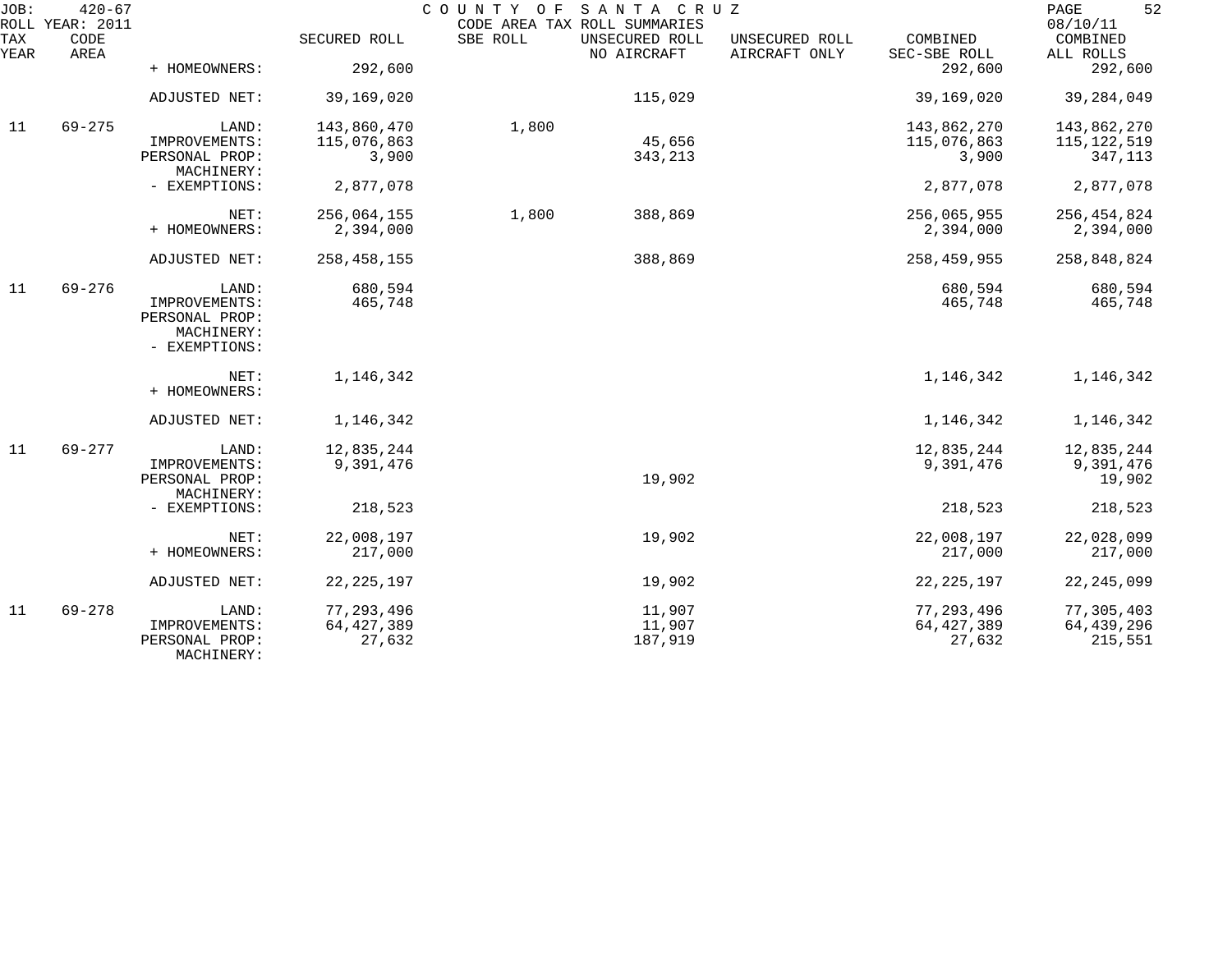| JOB:        | $420 - 67$<br>ROLL YEAR: 2011 |                              |               | COUNTY OF<br>CODE AREA TAX ROLL SUMMARIES | SANTA CRUZ                    |                                 |                          | 53<br>PAGE<br>08/10/11 |
|-------------|-------------------------------|------------------------------|---------------|-------------------------------------------|-------------------------------|---------------------------------|--------------------------|------------------------|
| TAX<br>YEAR | CODE<br>AREA                  |                              | SECURED ROLL  | SBE ROLL                                  | UNSECURED ROLL<br>NO AIRCRAFT | UNSECURED ROLL<br>AIRCRAFT ONLY | COMBINED<br>SEC-SBE ROLL | COMBINED<br>ALL ROLLS  |
|             |                               | - EXEMPTIONS:                | 727,642       |                                           |                               |                                 | 727,642                  | 727,642                |
|             |                               | NET:                         | 141,020,875   |                                           | 211,733                       |                                 | 141,020,875              | 141,232,608            |
|             |                               | + HOMEOWNERS:                | 607,600       |                                           |                               |                                 | 607,600                  | 607,600                |
|             |                               | ADJUSTED NET:                | 141,628,475   |                                           | 211,733                       |                                 | 141,628,475              | 141,840,208            |
| 11          | $69 - 279$                    | LAND:                        | 15, 168, 643  |                                           |                               |                                 | 15, 168, 643             | 15,168,643             |
|             |                               | IMPROVEMENTS:                | 13,390,295    |                                           |                               |                                 | 13,390,295               | 13,390,295             |
|             |                               | PERSONAL PROP:<br>MACHINERY: | 34,751        |                                           |                               |                                 | 34,751                   | 34,751                 |
|             |                               | - EXEMPTIONS:                | 2,861,900     |                                           |                               |                                 | 2,861,900                | 2,861,900              |
|             |                               | NET:                         | 25, 731, 789  |                                           |                               |                                 | 25, 731, 789             | 25,731,789             |
|             |                               | + HOMEOWNERS:                | 63,000        |                                           |                               |                                 | 63,000                   | 63,000                 |
|             |                               |                              |               |                                           |                               |                                 |                          |                        |
|             |                               | ADJUSTED NET:                | 25,794,789    |                                           |                               |                                 | 25,794,789               | 25,794,789             |
| 11          | $69 - 280$                    | LAND:                        | 114,439,512   |                                           |                               |                                 | 114,439,512              | 114,439,512            |
|             |                               | IMPROVEMENTS:                | 96,751,885    |                                           |                               |                                 | 96,751,885               | 96,751,885             |
|             |                               | PERSONAL PROP:               |               |                                           | 121,055                       |                                 |                          | 121,055                |
|             |                               | MACHINERY:                   |               |                                           |                               |                                 |                          |                        |
|             |                               | - EXEMPTIONS:                | 3,020,602     |                                           |                               |                                 | 3,020,602                | 3,020,602              |
|             |                               | NET:                         | 208, 170, 795 |                                           | 121,055                       |                                 | 208, 170, 795            | 208, 291, 850          |
|             |                               | + HOMEOWNERS:                | 2,055,200     |                                           |                               |                                 | 2,055,200                | 2,055,200              |
|             |                               | ADJUSTED NET:                | 210, 225, 995 |                                           | 121,055                       |                                 | 210, 225, 995            | 210, 347, 050          |
| 11          | $69 - 281$                    | LAND:                        | 31, 477, 843  |                                           |                               |                                 | 31, 477, 843             | 31, 477, 843           |
|             |                               | IMPROVEMENTS:                | 29,015,965    |                                           |                               |                                 | 29,015,965               | 29,015,965             |
|             |                               | PERSONAL PROP:               |               |                                           | 30,343                        |                                 |                          | 30,343                 |
|             |                               | MACHINERY:                   |               |                                           |                               |                                 |                          |                        |
|             |                               | - EXEMPTIONS:                | 1,273,149     |                                           |                               |                                 | 1,273,149                | 1,273,149              |
|             |                               | NET:                         | 59,220,659    |                                           | 30,343                        |                                 | 59,220,659               | 59, 251, 002           |
|             |                               | + HOMEOWNERS:                | 467,600       |                                           |                               |                                 | 467,600                  | 467,600                |
|             |                               | ADJUSTED NET:                | 59,688,259    |                                           | 30,343                        |                                 | 59,688,259               | 59,718,602             |
| 11          | $69 - 282$                    | LAND:                        | 37,868,352    | 23,310                                    | 51,624                        |                                 | 37,891,662               | 37,943,286             |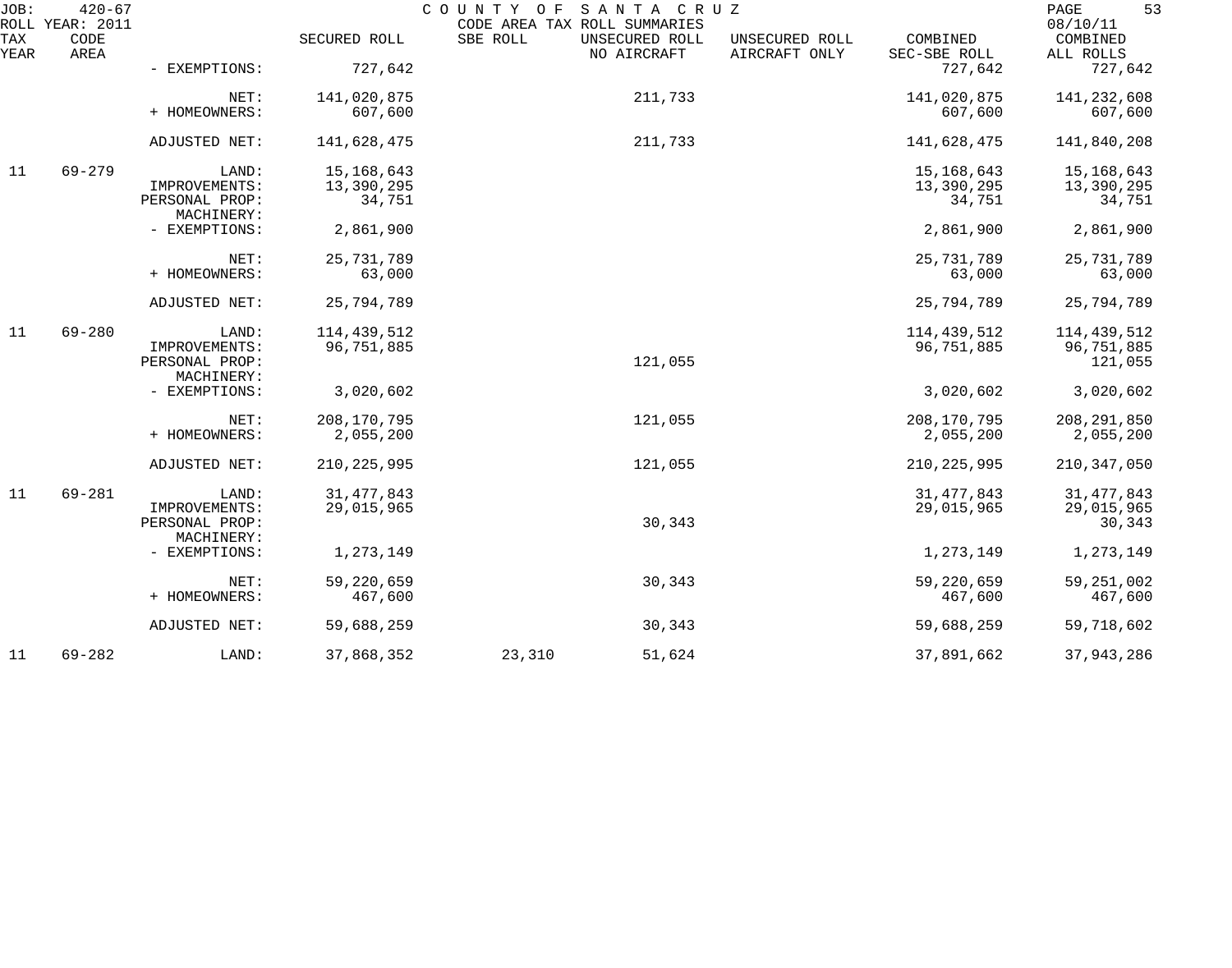| JOB:<br>ROLL | $420 - 67$<br><b>YEAR: 2011</b> |                                                                         |                                                               | COUNTY OF | SANTA CRUZ<br>CODE AREA TAX ROLL SUMMARIES            |                                 |                                                                           | 54<br>PAGE<br>08/10/11                                                   |
|--------------|---------------------------------|-------------------------------------------------------------------------|---------------------------------------------------------------|-----------|-------------------------------------------------------|---------------------------------|---------------------------------------------------------------------------|--------------------------------------------------------------------------|
| TAX<br>YEAR  | CODE<br>AREA                    | IMPROVEMENTS:<br>PERSONAL PROP:<br>MACHINERY:<br>- EXEMPTIONS:          | SECURED ROLL<br>33, 557, 492<br>933,899<br>199,373<br>255,227 | SBE ROLL  | UNSECURED ROLL<br>NO AIRCRAFT<br>636,927<br>4,128,334 | UNSECURED ROLL<br>AIRCRAFT ONLY | COMBINED<br>SEC-SBE ROLL<br>33, 557, 492<br>933,899<br>199,373<br>255,227 | COMBINED<br>ALL ROLLS<br>34, 194, 419<br>5,062,233<br>199,373<br>255,227 |
|              |                                 | NET:<br>+ HOMEOWNERS:                                                   | 72,303,889<br>133,000                                         | 23,310    | 4,816,885                                             |                                 | 72,327,199<br>133,000                                                     | 77, 144, 084<br>133,000                                                  |
|              |                                 | ADJUSTED NET:                                                           | 72,436,889                                                    |           | 4,816,885                                             |                                 | 72,460,199                                                                | 77, 277, 084                                                             |
| 11           | $69 - 283$                      | LAND:<br>IMPROVEMENTS:<br>PERSONAL PROP:<br>MACHINERY:<br>- EXEMPTIONS: |                                                               |           |                                                       |                                 |                                                                           |                                                                          |
|              |                                 | NET:<br>+ HOMEOWNERS:                                                   |                                                               |           |                                                       |                                 |                                                                           |                                                                          |
|              |                                 | ADJUSTED NET:                                                           |                                                               |           |                                                       |                                 |                                                                           |                                                                          |
| 11           | $69 - 284$                      | LAND:<br>IMPROVEMENTS:<br>PERSONAL PROP:<br>MACHINERY:<br>- EXEMPTIONS: |                                                               |           |                                                       |                                 |                                                                           |                                                                          |
|              |                                 | NET:<br>+ HOMEOWNERS:                                                   |                                                               |           |                                                       |                                 |                                                                           |                                                                          |
|              |                                 | ADJUSTED NET:                                                           |                                                               |           |                                                       |                                 |                                                                           |                                                                          |
| 11           | $69 - 285$                      | LAND:<br>IMPROVEMENTS:<br>PERSONAL PROP:<br>MACHINERY:                  | 1,022,140<br>1,170,085                                        |           |                                                       |                                 | 1,022,140<br>1,170,085                                                    | 1,022,140<br>1,170,085                                                   |
|              |                                 | - EXEMPTIONS:                                                           | 49,951                                                        |           |                                                       |                                 | 49,951                                                                    | 49,951                                                                   |
|              |                                 | NET:<br>+ HOMEOWNERS:                                                   | 2, 142, 274<br>42,000                                         |           |                                                       |                                 | 2, 142, 274<br>42,000                                                     | 2, 142, 274<br>42,000                                                    |
|              |                                 | ADJUSTED NET:                                                           | 2,184,274                                                     |           |                                                       |                                 | 2,184,274                                                                 | 2,184,274                                                                |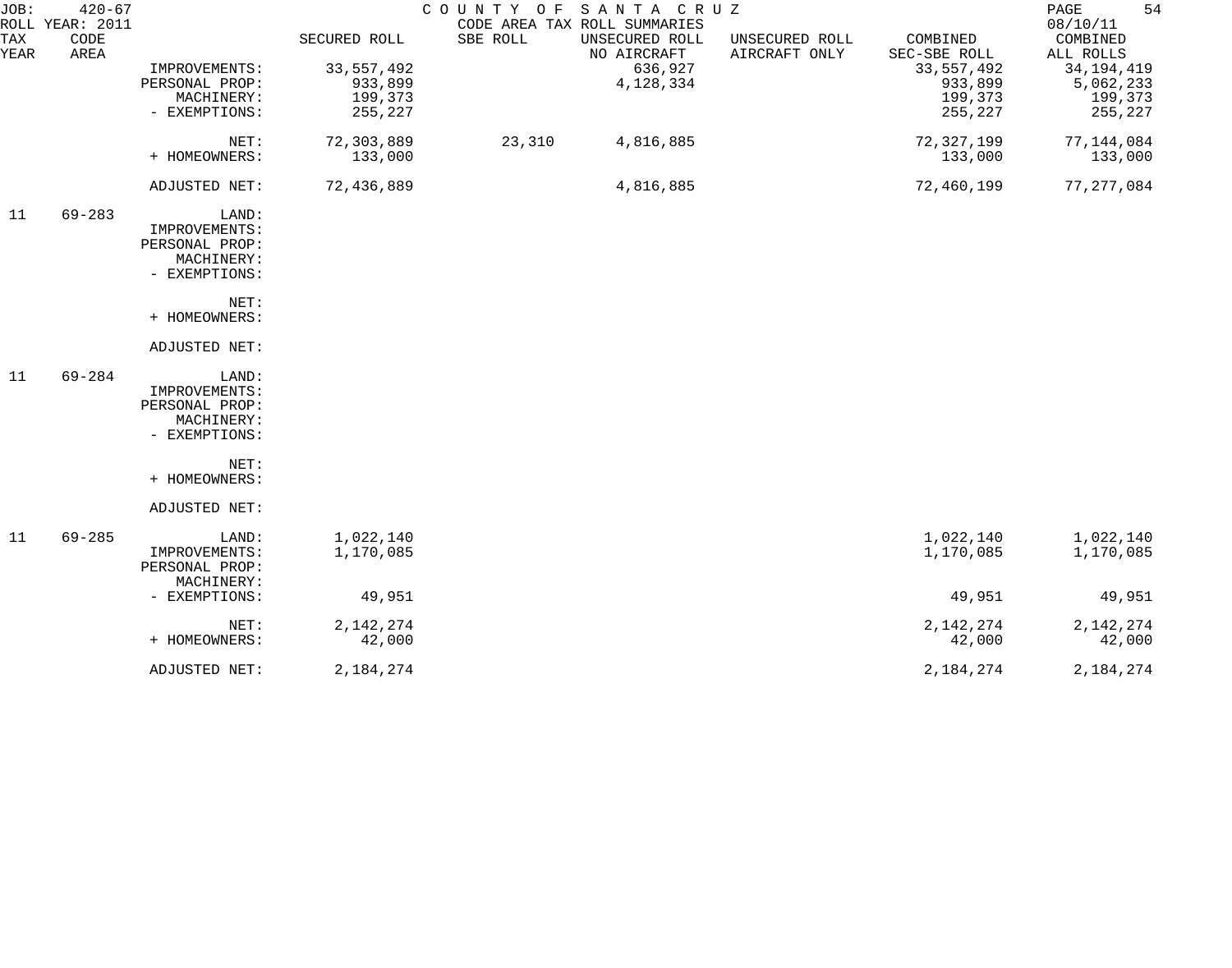| JOB:        | $420 - 67$<br>ROLL YEAR: 2011 |                                                                         |                        | COUNTY OF | SANTA CRUZ<br>CODE AREA TAX ROLL SUMMARIES |                                 |                          | 55<br>PAGE<br>08/10/11 |
|-------------|-------------------------------|-------------------------------------------------------------------------|------------------------|-----------|--------------------------------------------|---------------------------------|--------------------------|------------------------|
| TAX<br>YEAR | CODE<br>AREA                  |                                                                         | SECURED ROLL           | SBE ROLL  | UNSECURED ROLL<br>NO AIRCRAFT              | UNSECURED ROLL<br>AIRCRAFT ONLY | COMBINED<br>SEC-SBE ROLL | COMBINED<br>ALL ROLLS  |
| 11          | $69 - 286$                    | LAND:<br>IMPROVEMENTS:<br>PERSONAL PROP:<br>MACHINERY:<br>- EXEMPTIONS: | 221,246<br>603,998     |           |                                            |                                 | 221,246<br>603,998       | 221,246<br>603,998     |
|             |                               | NET:<br>+ HOMEOWNERS:                                                   | 825,244                |           |                                            |                                 | 825,244                  | 825,244                |
|             |                               | ADJUSTED NET:                                                           | 825,244                |           |                                            |                                 | 825,244                  | 825,244                |
| 11          | $69 - 287$                    | LAND:<br>IMPROVEMENTS:<br>PERSONAL PROP:<br>MACHINERY:<br>- EXEMPTIONS: |                        |           |                                            |                                 |                          |                        |
|             |                               | NET:<br>+ HOMEOWNERS:                                                   |                        |           |                                            |                                 |                          |                        |
|             |                               | ADJUSTED NET:                                                           |                        |           |                                            |                                 |                          |                        |
| 11          | $69 - 288$                    | LAND:<br>IMPROVEMENTS:<br>PERSONAL PROP:<br>MACHINERY:<br>- EXEMPTIONS: |                        |           |                                            |                                 |                          |                        |
|             |                               | NET:<br>+ HOMEOWNERS:                                                   |                        |           |                                            |                                 |                          |                        |
|             |                               | ADJUSTED NET:                                                           |                        |           |                                            |                                 |                          |                        |
| 11          | $69 - 289$                    | LAND:<br>IMPROVEMENTS:<br>PERSONAL PROP:<br>MACHINERY:                  | 2,036,488<br>2,166,691 |           |                                            |                                 | 2,036,488<br>2,166,691   | 2,036,488<br>2,166,691 |
|             |                               | - EXEMPTIONS:                                                           | 21,000                 |           |                                            |                                 | 21,000                   | 21,000                 |
|             |                               | NET:<br>+ HOMEOWNERS:                                                   | 4,182,179<br>21,000    |           |                                            |                                 | 4,182,179<br>21,000      | 4,182,179<br>21,000    |
|             |                               | ADJUSTED NET:                                                           | 4,203,179              |           |                                            |                                 | 4, 203, 179              | 4,203,179              |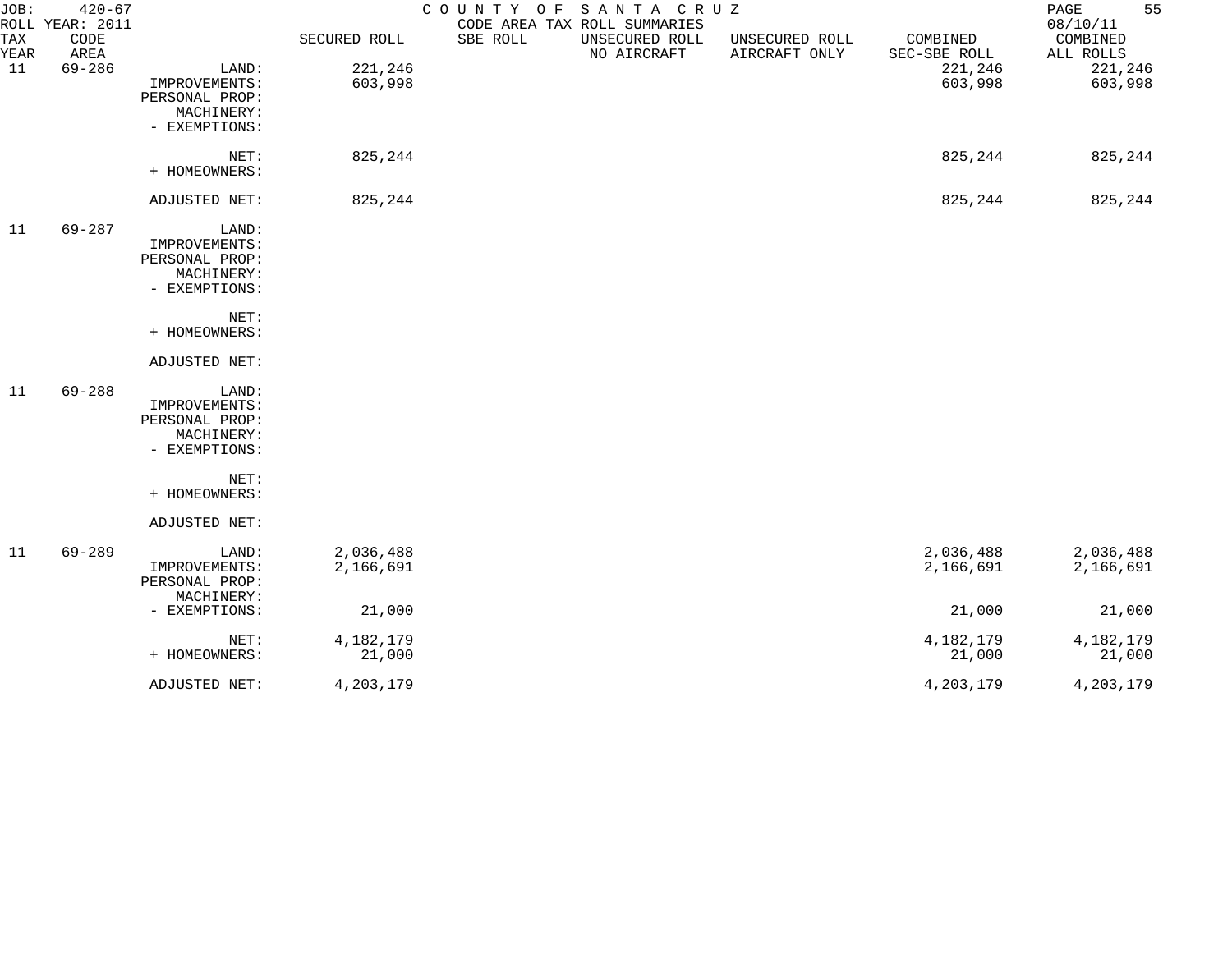| JOB:<br>TAX<br>YEAR | $420 - 67$<br>ROLL YEAR: 2011<br>CODE<br>AREA |                                                                         | SECURED ROLL                          | COUNTY OF<br>SANTA CRUZ<br>CODE AREA TAX ROLL SUMMARIES<br>SBE ROLL<br>UNSECURED ROLL<br>NO AIRCRAFT | UNSECURED ROLL<br>AIRCRAFT ONLY | COMBINED<br>SEC-SBE ROLL              | 56<br>PAGE<br>08/10/11<br>COMBINED<br>ALL ROLLS |
|---------------------|-----------------------------------------------|-------------------------------------------------------------------------|---------------------------------------|------------------------------------------------------------------------------------------------------|---------------------------------|---------------------------------------|-------------------------------------------------|
| 11                  | $69 - 290$                                    | LAND:<br>IMPROVEMENTS:<br>PERSONAL PROP:<br>MACHINERY:                  | 6,375,833<br>7,044,184                | 6,190                                                                                                |                                 | 6,375,833<br>7,044,184                | 6,375,833<br>7,044,184<br>6,190                 |
|                     |                                               | - EXEMPTIONS:                                                           | 63,635                                |                                                                                                      |                                 | 63,635                                | 63,635                                          |
|                     |                                               | NET:<br>+ HOMEOWNERS:                                                   | 13, 356, 382<br>63,000                | 6,190                                                                                                |                                 | 13,356,382<br>63,000                  | 13, 362, 572<br>63,000                          |
|                     |                                               | ADJUSTED NET:                                                           | 13, 419, 382                          | 6,190                                                                                                |                                 | 13, 419, 382                          | 13, 425, 572                                    |
| 11                  | $69 - 291$                                    | LAND:<br>IMPROVEMENTS:<br>PERSONAL PROP:<br>MACHINERY:                  | 14, 124, 383<br>11,347,070<br>581,647 | 126,357                                                                                              |                                 | 14, 124, 383<br>11,347,070<br>581,647 | 14, 124, 383<br>11,347,070<br>708,004           |
|                     |                                               | - EXEMPTIONS:                                                           | 105,000                               |                                                                                                      |                                 | 105,000                               | 105,000                                         |
|                     |                                               | NET:<br>+ HOMEOWNERS:                                                   | 25,948,100<br>105,000                 | 126,357                                                                                              |                                 | 25,948,100<br>105,000                 | 26,074,457<br>105,000                           |
|                     |                                               | ADJUSTED NET:                                                           | 26,053,100                            | 126,357                                                                                              |                                 | 26,053,100                            | 26, 179, 457                                    |
| 11                  | $69 - 292$                                    | LAND:<br>IMPROVEMENTS:<br>PERSONAL PROP:<br>MACHINERY:<br>- EXEMPTIONS: |                                       |                                                                                                      |                                 |                                       |                                                 |
|                     |                                               | NET:<br>+ HOMEOWNERS:                                                   |                                       |                                                                                                      |                                 |                                       |                                                 |
|                     |                                               | ADJUSTED NET:                                                           |                                       |                                                                                                      |                                 |                                       |                                                 |
| 11                  | $69 - 293$                                    | LAND:<br>IMPROVEMENTS:<br>PERSONAL PROP:<br>MACHINERY:                  | 7,747,456<br>5,088,877                |                                                                                                      |                                 | 7,747,456<br>5,088,877                | 7,747,456<br>5,088,877                          |
|                     |                                               | - EXEMPTIONS:                                                           | 173,871                               |                                                                                                      |                                 | 173,871                               | 173,871                                         |
|                     |                                               | NET:                                                                    | 12,662,462                            |                                                                                                      |                                 | 12,662,462                            | 12,662,462                                      |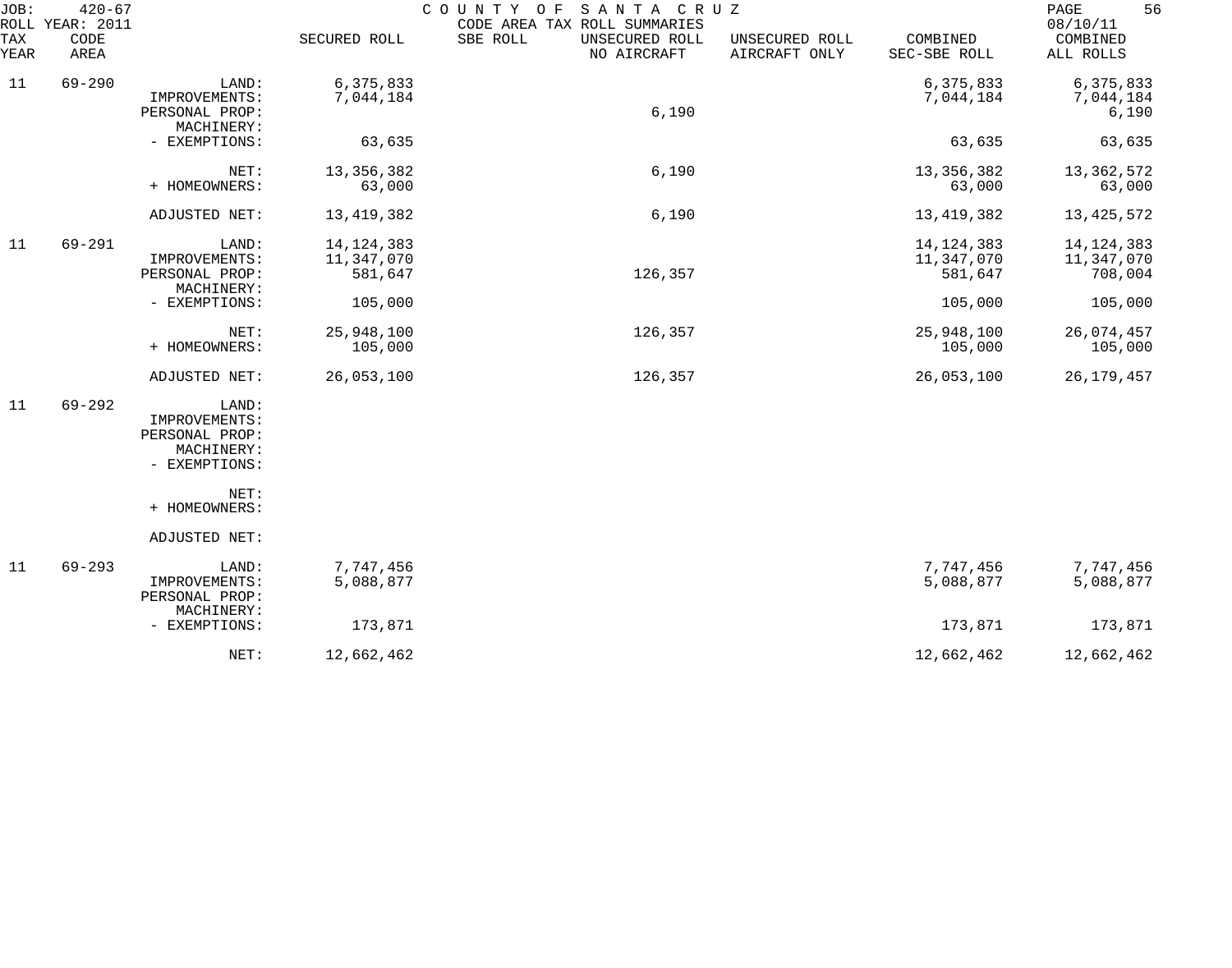| JOB:        | $420 - 67$<br>ROLL YEAR: 2011 |                                               |              | COUNTY OF<br>SANTA CRUZ<br>CODE AREA TAX ROLL SUMMARIES |                                 |                          | 57<br>PAGE<br>08/10/11 |
|-------------|-------------------------------|-----------------------------------------------|--------------|---------------------------------------------------------|---------------------------------|--------------------------|------------------------|
| TAX<br>YEAR | CODE<br>AREA                  |                                               | SECURED ROLL | SBE ROLL<br>UNSECURED ROLL<br>NO AIRCRAFT               | UNSECURED ROLL<br>AIRCRAFT ONLY | COMBINED<br>SEC-SBE ROLL | COMBINED<br>ALL ROLLS  |
|             |                               | + HOMEOWNERS:                                 | 56,000       |                                                         |                                 | 56,000                   | 56,000                 |
|             |                               | ADJUSTED NET:                                 | 12,718,462   |                                                         |                                 | 12,718,462               | 12,718,462             |
| 11          | $73 - 001$                    | LAND:                                         | 116,747,027  |                                                         |                                 | 116,747,027              | 116,747,027            |
|             |                               | IMPROVEMENTS:                                 | 114,004,354  | 4,273                                                   |                                 | 114,004,354              | 114,008,627            |
|             |                               | PERSONAL PROP:                                | 541,309      | 430,302                                                 |                                 | 541,309                  | 971,611                |
|             |                               | MACHINERY:                                    | 249,674      |                                                         |                                 | 249,674                  | 249,674                |
|             |                               | - EXEMPTIONS:                                 | 3,921,964    |                                                         |                                 | 3,921,964                | 3,921,964              |
|             |                               | NET:                                          | 227,620,400  | 434,575                                                 |                                 | 227,620,400              | 228,054,975            |
|             |                               | + HOMEOWNERS:                                 | 2,056,600    |                                                         |                                 | 2,056,600                | 2,056,600              |
|             |                               | ADJUSTED NET:                                 | 229,677,000  | 434,575                                                 |                                 | 229,677,000              | 230, 111, 575          |
| 11          | $73 - 002$                    | LAND:                                         | 1,033,615    |                                                         |                                 | 1,033,615                | 1,033,615              |
|             |                               | IMPROVEMENTS:                                 | 745,255      |                                                         |                                 | 745,255                  | 745,255                |
|             |                               | PERSONAL PROP:                                |              | 11,403                                                  |                                 |                          | 11,403                 |
|             |                               | MACHINERY:                                    |              |                                                         |                                 |                          |                        |
|             |                               | - EXEMPTIONS:                                 | 21,000       |                                                         |                                 | 21,000                   | 21,000                 |
|             |                               | NET:                                          | 1,757,870    | 11,403                                                  |                                 | 1,757,870                | 1,769,273              |
|             |                               | + HOMEOWNERS:                                 | 21,000       |                                                         |                                 | 21,000                   | 21,000                 |
|             |                               | ADJUSTED NET:                                 | 1,778,870    | 11,403                                                  |                                 | 1,778,870                | 1,790,273              |
| 11          | $73 - 003$                    | LAND:                                         | 619,433      |                                                         |                                 | 619,433                  | 619,433                |
|             |                               | IMPROVEMENTS:                                 | 584,345      |                                                         |                                 | 584,345                  | 584,345                |
|             |                               | PERSONAL PROP:                                |              | 6,634                                                   |                                 |                          | 6,634                  |
|             |                               | MACHINERY:                                    |              |                                                         |                                 |                          |                        |
|             |                               | - EXEMPTIONS:                                 | 14,000       |                                                         |                                 | 14,000                   | 14,000                 |
|             |                               | NET:                                          | 1,189,778    | 6,634                                                   |                                 | 1,189,778                | 1,196,412              |
|             |                               | + HOMEOWNERS:                                 | 14,000       |                                                         |                                 | 14,000                   | 14,000                 |
|             |                               | ADJUSTED NET:                                 | 1,203,778    | 6,634                                                   |                                 | 1,203,778                | 1,210,412              |
| 11          | $73 - 004$                    | LAND:                                         | 661,274      |                                                         |                                 | 661,274                  | 661,274                |
|             |                               | IMPROVEMENTS:<br>PERSONAL PROP:<br>MACHINERY: | 920,215      |                                                         |                                 | 920,215                  | 920,215                |
|             |                               |                                               |              |                                                         |                                 |                          |                        |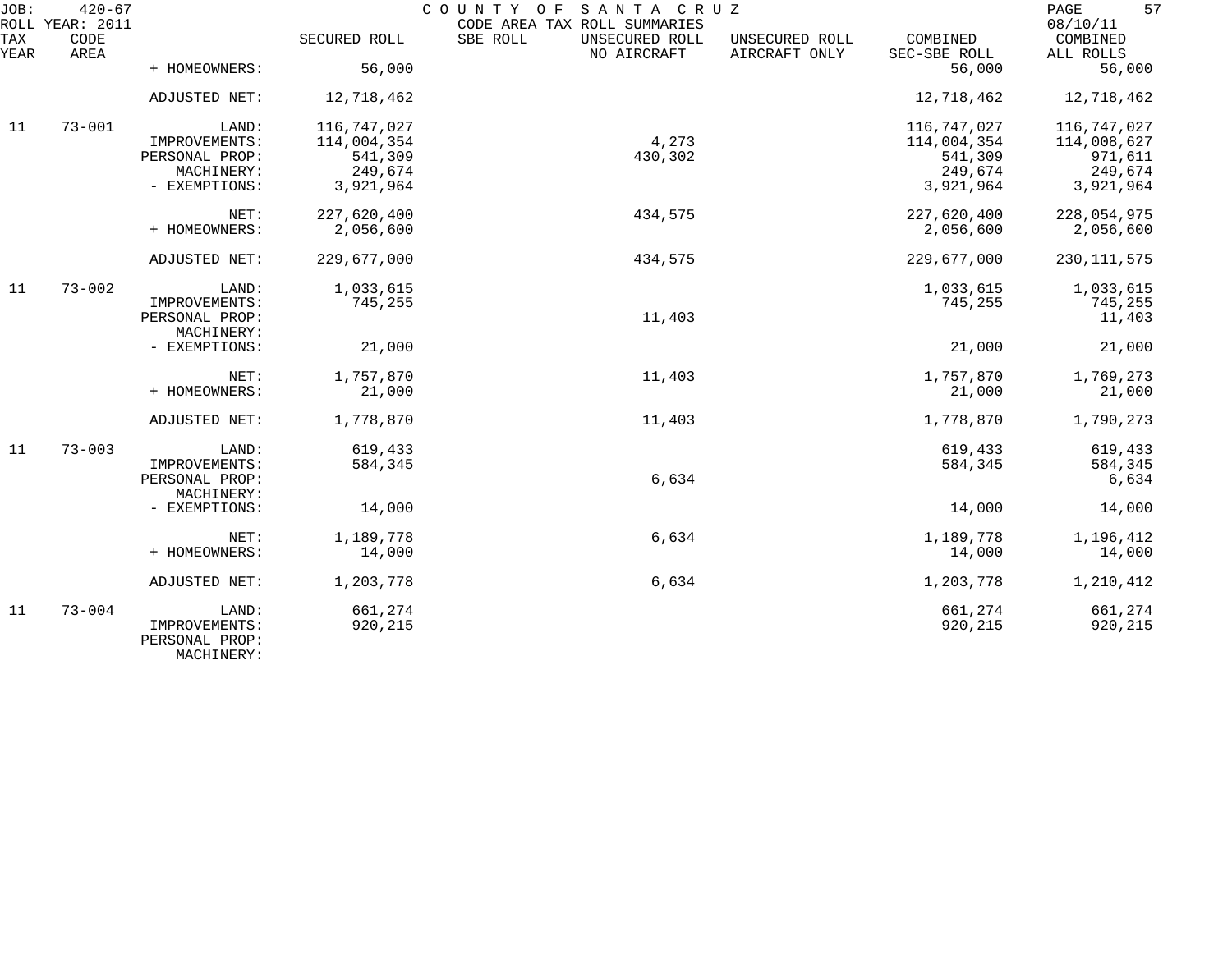| JOB:        | $420 - 67$<br>ROLL YEAR: 2011 |                                                                         |                        | COUNTY OF<br>SANTA CRUZ<br>CODE AREA TAX ROLL SUMMARIES                                                  | 58<br>PAGE<br>08/10/11     |
|-------------|-------------------------------|-------------------------------------------------------------------------|------------------------|----------------------------------------------------------------------------------------------------------|----------------------------|
| TAX<br>YEAR | CODE<br>AREA                  |                                                                         | SECURED ROLL           | SBE ROLL<br>COMBINED<br>UNSECURED ROLL<br>UNSECURED ROLL<br>NO AIRCRAFT<br>AIRCRAFT ONLY<br>SEC-SBE ROLL | COMBINED<br>ALL ROLLS      |
|             |                               | - EXEMPTIONS:                                                           | 14,000                 | 14,000                                                                                                   | 14,000                     |
|             |                               | NET:<br>+ HOMEOWNERS:                                                   | 1,567,489<br>14,000    | 1,567,489<br>14,000                                                                                      | 1,567,489<br>14,000        |
|             |                               | ADJUSTED NET:                                                           | 1,581,489              | 1,581,489                                                                                                | 1,581,489                  |
| 11          | $73 - 005$                    | LAND:<br>IMPROVEMENTS:<br>PERSONAL PROP:<br>MACHINERY:<br>- EXEMPTIONS: | 89,904<br>50,474       | 89,904                                                                                                   | 89,904<br>50,474<br>50,474 |
|             |                               | NET:<br>+ HOMEOWNERS:                                                   | 140,378                | 140,378                                                                                                  | 140,378                    |
|             |                               | ADJUSTED NET:                                                           | 140,378                | 140,378                                                                                                  | 140,378                    |
| 11          | $79 - 001$                    | LAND:<br>IMPROVEMENTS:<br>PERSONAL PROP:<br>MACHINERY:                  | 4,713,587<br>4,502,057 | 4,713,587<br>4,502,057                                                                                   | 4,713,587<br>4,502,057     |
|             |                               | - EXEMPTIONS:                                                           | 92,445                 | 92,445                                                                                                   | 92,445                     |
|             |                               | NET:<br>+ HOMEOWNERS:                                                   | 9,123,199<br>91,000    | 9,123,199<br>91,000                                                                                      | 9,123,199<br>91,000        |
|             |                               | ADJUSTED NET:                                                           | 9,214,199              | 9,214,199                                                                                                | 9,214,199                  |
| 11          | $79 - 002$                    | LAND:<br>IMPROVEMENTS:<br>PERSONAL PROP:<br>MACHINERY:<br>- EXEMPTIONS: |                        |                                                                                                          |                            |
|             |                               | NET:<br>+ HOMEOWNERS:                                                   |                        |                                                                                                          |                            |
|             |                               | ADJUSTED NET:                                                           |                        |                                                                                                          |                            |
| 11          | $79 - 004$                    | LAND:                                                                   | 11,397,085             | 11,397,085                                                                                               | 11,397,085                 |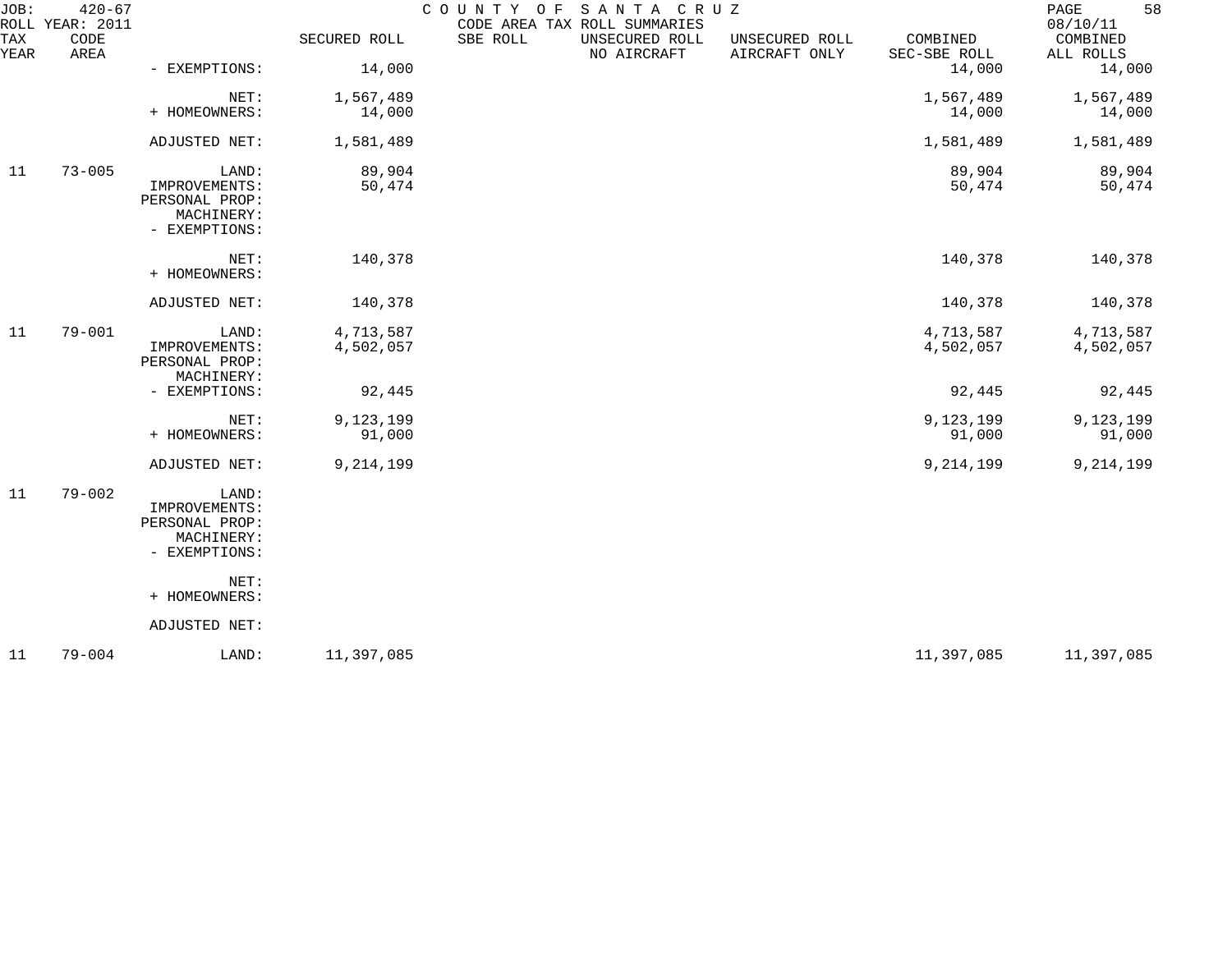| JOB:               | $420 - 67$<br>ROLL YEAR: 2011 |                                               |              | COUNTY OF | SANTA CRUZ<br>CODE AREA TAX ROLL SUMMARIES |                                 |                          | 59<br>PAGE<br>08/10/11 |
|--------------------|-------------------------------|-----------------------------------------------|--------------|-----------|--------------------------------------------|---------------------------------|--------------------------|------------------------|
| <b>TAX</b><br>YEAR | CODE<br>AREA                  |                                               | SECURED ROLL | SBE ROLL  | UNSECURED ROLL<br>NO AIRCRAFT              | UNSECURED ROLL<br>AIRCRAFT ONLY | COMBINED<br>SEC-SBE ROLL | COMBINED<br>ALL ROLLS  |
|                    |                               | IMPROVEMENTS:                                 | 9,130,680    |           |                                            |                                 | 9,130,680                | 9,130,680              |
|                    |                               | PERSONAL PROP:<br>MACHINERY:                  | 26,787       |           |                                            |                                 | 26,787                   | 26,787                 |
|                    |                               | - EXEMPTIONS:                                 | 172,696      |           |                                            |                                 | 172,696                  | 172,696                |
|                    |                               | NET:                                          | 20,381,856   |           |                                            |                                 | 20,381,856               | 20,381,856             |
|                    |                               | + HOMEOWNERS:                                 | 168,000      |           |                                            |                                 | 168,000                  | 168,000                |
|                    |                               | ADJUSTED NET:                                 | 20,549,856   |           |                                            |                                 | 20,549,856               | 20,549,856             |
| 11                 | $79 - 012$                    | LAND:                                         | 1,007,636    |           |                                            |                                 | 1,007,636                | 1,007,636              |
|                    |                               | IMPROVEMENTS:<br>PERSONAL PROP:<br>MACHINERY: | 846,856      |           |                                            |                                 | 846,856                  | 846,856                |
|                    |                               | - EXEMPTIONS:                                 | 7,000        |           |                                            |                                 | 7,000                    | 7,000                  |
|                    |                               | NET:                                          | 1,847,492    |           |                                            |                                 | 1,847,492                | 1,847,492              |
|                    |                               | + HOMEOWNERS:                                 | 7,000        |           |                                            |                                 | 7,000                    | 7,000                  |
|                    |                               | ADJUSTED NET:                                 | 1,854,492    |           |                                            |                                 | 1,854,492                | 1,854,492              |
| 11                 | $79 - 014$                    | LAND:                                         | 3, 211, 644  |           |                                            |                                 | 3, 211, 644              | 3, 211, 644            |
|                    |                               | IMPROVEMENTS:<br>PERSONAL PROP:<br>MACHINERY: | 3,230,579    |           |                                            |                                 | 3,230,579                | 3,230,579              |
|                    |                               | - EXEMPTIONS:                                 | 43,655       |           |                                            |                                 | 43,655                   | 43,655                 |
|                    |                               | NET:                                          | 6,398,568    |           |                                            |                                 | 6,398,568                | 6,398,568              |
|                    |                               | + HOMEOWNERS:                                 | 42,000       |           |                                            |                                 | 42,000                   | 42,000                 |
|                    |                               | ADJUSTED NET:                                 | 6,440,568    |           |                                            |                                 | 6,440,568                | 6,440,568              |
| 11                 | $79 - 021$                    | LAND:                                         | 139,304      |           |                                            |                                 | 139,304                  | 139,304                |
|                    |                               | IMPROVEMENTS:<br>PERSONAL PROP:<br>MACHINERY: | 389,228      |           |                                            |                                 | 389,228                  | 389,228                |
|                    |                               | - EXEMPTIONS:                                 | 7,000        |           |                                            |                                 | 7,000                    | 7,000                  |
|                    |                               | NET:                                          | 521,532      |           |                                            |                                 | 521,532                  | 521,532                |
|                    |                               | + HOMEOWNERS:                                 | 7,000        |           |                                            |                                 | 7,000                    | 7,000                  |
|                    |                               | ADJUSTED NET:                                 | 528,532      |           |                                            |                                 | 528,532                  | 528,532                |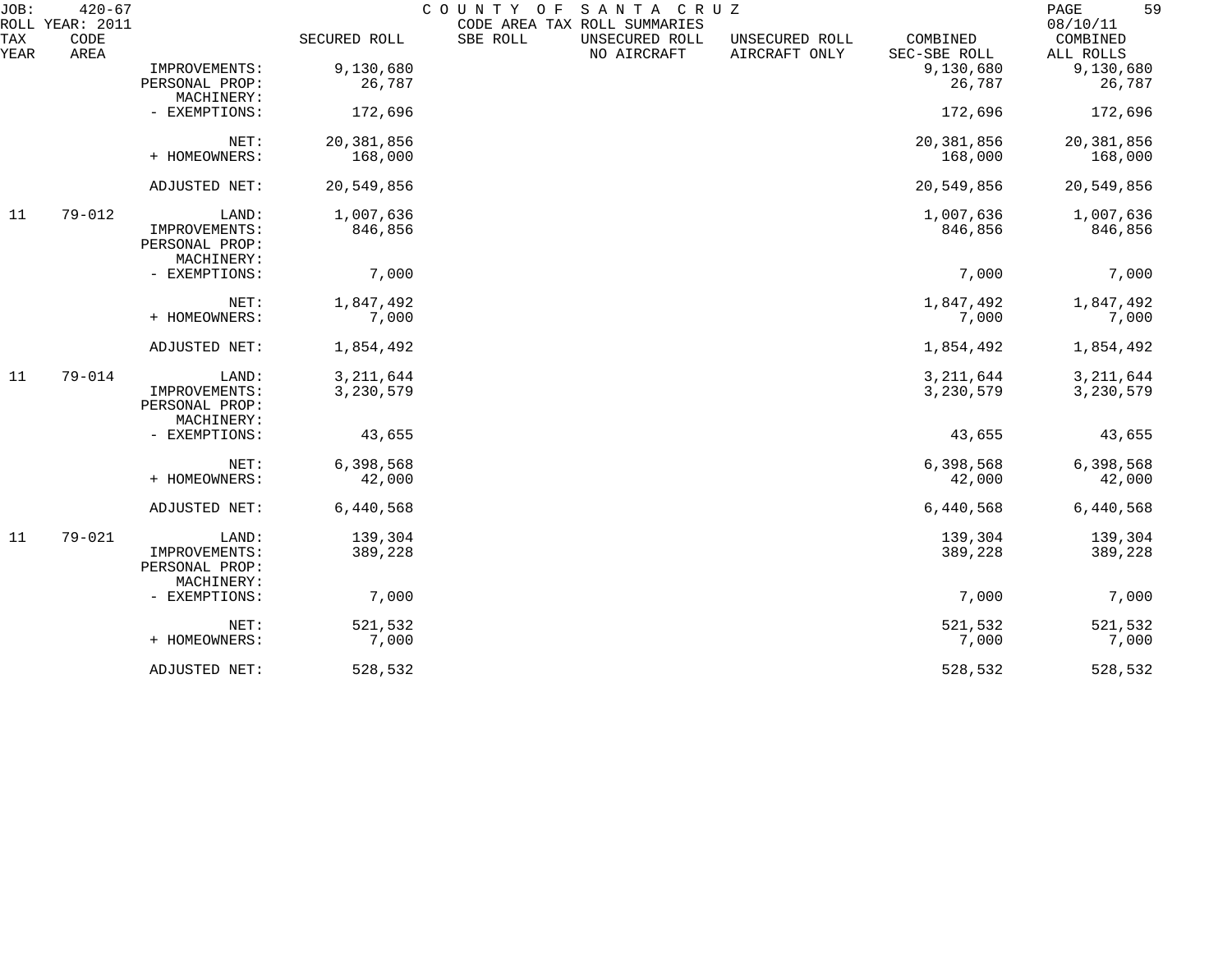| JOB:        | $420 - 67$<br>ROLL YEAR: 2011 |                              |               | COUNTY OF<br>SANTA CRUZ<br>CODE AREA TAX ROLL SUMMARIES |                                 |                          | 60<br>PAGE<br>08/10/11 |
|-------------|-------------------------------|------------------------------|---------------|---------------------------------------------------------|---------------------------------|--------------------------|------------------------|
| TAX<br>YEAR | CODE<br>AREA                  |                              | SECURED ROLL  | SBE ROLL<br>UNSECURED ROLL<br>NO AIRCRAFT               | UNSECURED ROLL<br>AIRCRAFT ONLY | COMBINED<br>SEC-SBE ROLL | COMBINED<br>ALL ROLLS  |
| 11          | $79 - 022$                    | LAND:                        | 477,870       |                                                         |                                 | 477,870                  | 477,870                |
|             |                               | IMPROVEMENTS:                | 823,630       |                                                         |                                 | 823,630                  | 823,630                |
|             |                               | PERSONAL PROP:               |               |                                                         |                                 |                          |                        |
|             |                               | MACHINERY:                   |               |                                                         |                                 |                          |                        |
|             |                               | - EXEMPTIONS:                | 7,000         |                                                         |                                 | 7,000                    | 7,000                  |
|             |                               | NET:                         | 1,294,500     |                                                         |                                 | 1,294,500                | 1,294,500              |
|             |                               | + HOMEOWNERS:                | 7,000         |                                                         |                                 | 7,000                    | 7,000                  |
|             |                               | ADJUSTED NET:                | 1,301,500     |                                                         |                                 | 1,301,500                | 1,301,500              |
| 11          | $79 - 030$                    | LAND:                        | 14,692,334    |                                                         |                                 | 14,692,334               | 14,692,334             |
|             |                               | IMPROVEMENTS:                | 15, 325, 574  |                                                         |                                 | 15, 325, 574             | 15, 325, 574           |
|             |                               | PERSONAL PROP:               |               | 11,976                                                  |                                 |                          | 11,976                 |
|             |                               | MACHINERY:                   |               |                                                         |                                 |                          |                        |
|             |                               | - EXEMPTIONS:                | 292,862       |                                                         |                                 | 292,862                  | 292,862                |
|             |                               | NET:                         | 29,725,046    | 11,976                                                  |                                 | 29,725,046               | 29,737,022             |
|             |                               | + HOMEOWNERS:                | 292,600       |                                                         |                                 | 292,600                  | 292,600                |
|             |                               | ADJUSTED NET:                | 30,017,646    | 11,976                                                  |                                 | 30,017,646               | 30,029,622             |
| 11          | $79 - 031$                    | LAND:                        | 26, 187, 300  |                                                         |                                 | 26, 187, 300             | 26, 187, 300           |
|             |                               | IMPROVEMENTS:                | 28,564,170    |                                                         |                                 | 28,564,170               | 28,564,170             |
|             |                               | PERSONAL PROP:               |               | 23,423                                                  |                                 |                          | 23,423                 |
|             |                               | MACHINERY:                   |               |                                                         |                                 |                          |                        |
|             |                               | - EXEMPTIONS:                | 533,248       |                                                         |                                 | 533,248                  | 533,248                |
|             |                               | NET:                         | 54, 218, 222  | 23,423                                                  |                                 | 54, 218, 222             | 54, 241, 645           |
|             |                               | + HOMEOWNERS:                | 532,000       |                                                         |                                 | 532,000                  | 532,000                |
|             |                               | ADJUSTED NET:                | 54,750,222    | 23,423                                                  |                                 | 54,750,222               | 54,773,645             |
| 11          | $79 - 032$                    | LAND:                        | 280, 498, 849 |                                                         |                                 | 280, 498, 849            | 280, 498, 849          |
|             |                               | IMPROVEMENTS:                | 268,672,103   | 704,378                                                 |                                 | 268,672,103              | 269, 376, 481          |
|             |                               | PERSONAL PROP:<br>MACHINERY: | 6,500         | 1,118,577                                               |                                 | 6,500                    | 1,125,077              |
|             |                               | - EXEMPTIONS:                | 5,890,792     |                                                         |                                 | 5,890,792                | 5,890,792              |
|             |                               | NET:                         | 543,286,660   | 1,822,955                                               |                                 | 543,286,660              | 545, 109, 615          |
|             |                               | + HOMEOWNERS:                | 4,593,400     |                                                         |                                 | 4,593,400                | 4,593,400              |
|             |                               | ADJUSTED NET:                | 547,880,060   | 1,822,955                                               |                                 | 547,880,060              | 549,703,015            |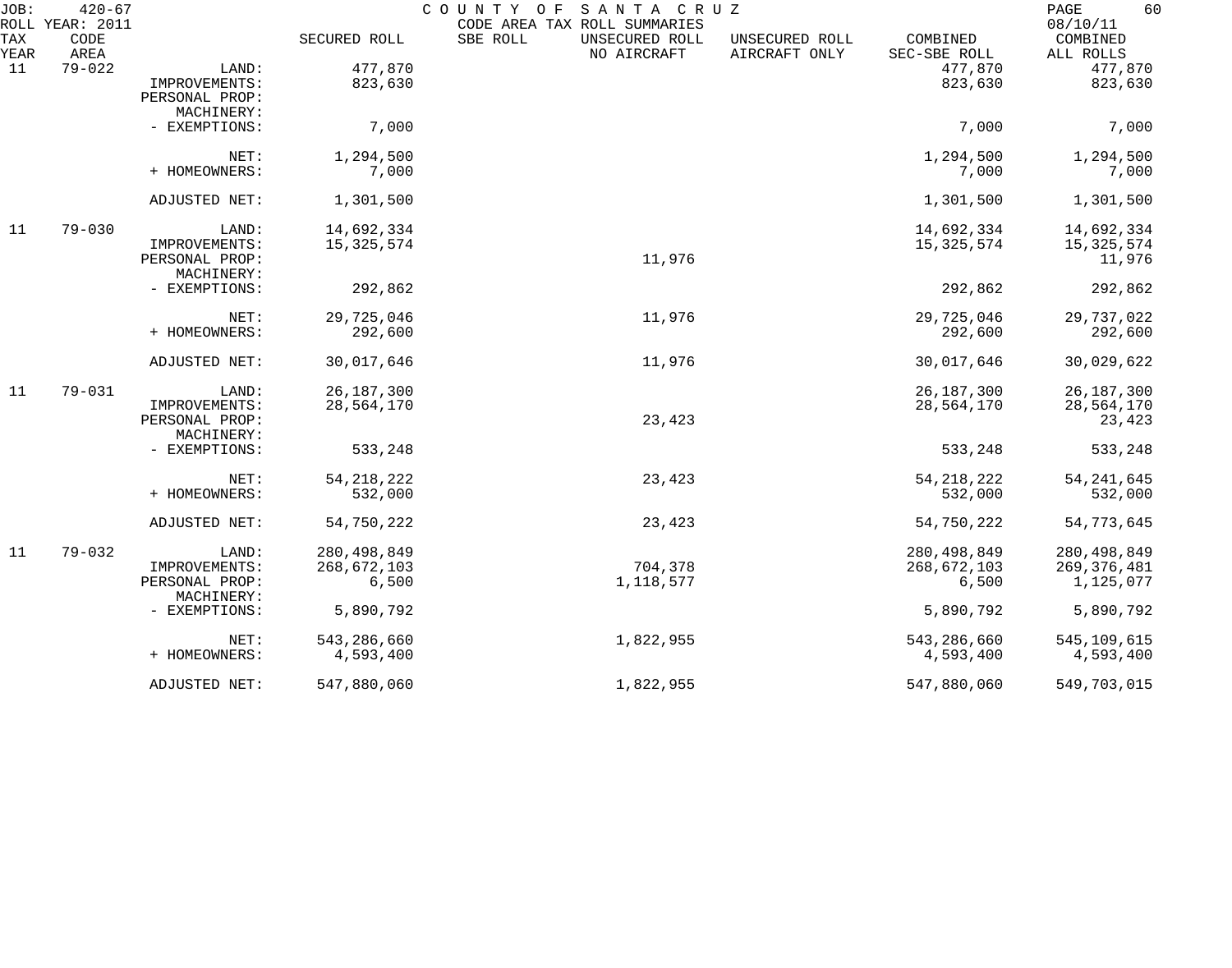| JOB:<br>ROLL | $420 - 67$<br>YEAR: 2011 |                                                        |                            | COUNTY<br>SANTA CRUZ<br>O F<br>CODE AREA TAX ROLL SUMMARIES |                                 |                            | 61<br>PAGE<br>08/10/11            |
|--------------|--------------------------|--------------------------------------------------------|----------------------------|-------------------------------------------------------------|---------------------------------|----------------------------|-----------------------------------|
| TAX<br>YEAR  | CODE<br>AREA             |                                                        | SECURED ROLL               | SBE ROLL<br>UNSECURED ROLL<br>NO AIRCRAFT                   | UNSECURED ROLL<br>AIRCRAFT ONLY | COMBINED<br>SEC-SBE ROLL   | COMBINED<br>ALL ROLLS             |
| 11           | $79 - 033$               | LAND:<br>IMPROVEMENTS:<br>PERSONAL PROP:<br>MACHINERY: | 15, 222, 708<br>16,646,425 | 8,086                                                       |                                 | 15, 222, 708<br>16,646,425 | 15,222,708<br>16,646,425<br>8,086 |
|              |                          | - EXEMPTIONS:                                          | 258,603                    |                                                             |                                 | 258,603                    | 258,603                           |
|              |                          | NET:<br>+ HOMEOWNERS:                                  | 31,610,530<br>257,600      | 8,086                                                       |                                 | 31,610,530<br>257,600      | 31,618,616<br>257,600             |
|              |                          | ADJUSTED NET:                                          | 31,868,130                 | 8,086                                                       |                                 | 31,868,130                 | 31,876,216                        |
| 11           | $79 - 034$               | LAND:<br>IMPROVEMENTS:<br>PERSONAL PROP:               | 1,787,156<br>1,983,411     | 10,060                                                      |                                 | 1,787,156<br>1,983,411     | 1,787,156<br>1,983,411<br>10,060  |
|              |                          | MACHINERY:<br>- EXEMPTIONS:                            | 35,000                     |                                                             |                                 | 35,000                     | 35,000                            |
|              |                          | NET:<br>+ HOMEOWNERS:                                  | 3,735,567<br>35,000        | 10,060                                                      |                                 | 3,735,567<br>35,000        | 3,745,627<br>35,000               |
|              |                          | ADJUSTED NET:                                          | 3,770,567                  | 10,060                                                      |                                 | 3,770,567                  | 3,780,627                         |
| 11           | $79 - 035$               | LAND:<br>IMPROVEMENTS:<br>PERSONAL PROP:<br>MACHINERY: | 3,640,684<br>2, 413, 173   |                                                             |                                 | 3,640,684<br>2, 413, 173   | 3,640,684<br>2, 413, 173          |
|              |                          | - EXEMPTIONS:                                          | 49,000                     |                                                             |                                 | 49,000                     | 49,000                            |
|              |                          | NET:<br>+ HOMEOWNERS:                                  | 6,004,857<br>49,000        |                                                             |                                 | 6,004,857<br>49,000        | 6,004,857<br>49,000               |
|              |                          | ADJUSTED NET:                                          | 6,053,857                  |                                                             |                                 | 6,053,857                  | 6,053,857                         |
| 11           | $79 - 036$               | LAND:<br>IMPROVEMENTS:<br>PERSONAL PROP:               | 139,242<br>585,900         |                                                             |                                 | 139,242<br>585,900         | 139,242<br>585,900                |
|              |                          | MACHINERY:<br>- EXEMPTIONS:                            | 7,000                      |                                                             |                                 | 7,000                      | 7,000                             |
|              |                          | NET:                                                   | 718,142                    |                                                             |                                 | 718,142                    | 718,142                           |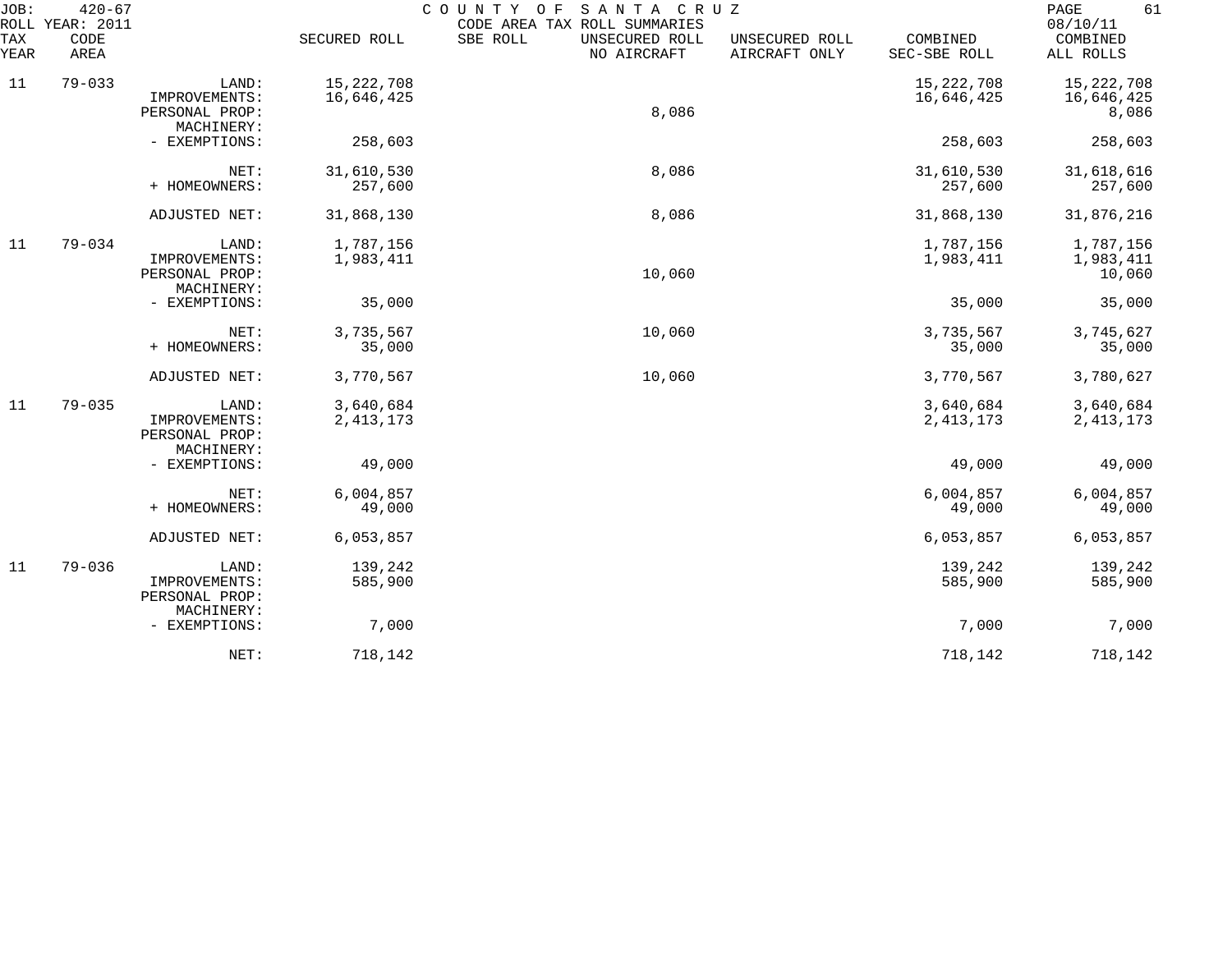| JOB:<br>ROLL | $420 - 67$<br>YEAR: 2011 |                                                                                                  |                                                                         | COUNTY OF<br>SANTA CRUZ<br>CODE AREA TAX ROLL SUMMARIES |                                 |                                                                         | 62<br>PAGE<br>08/10/11                                                  |
|--------------|--------------------------|--------------------------------------------------------------------------------------------------|-------------------------------------------------------------------------|---------------------------------------------------------|---------------------------------|-------------------------------------------------------------------------|-------------------------------------------------------------------------|
| TAX<br>YEAR  | CODE<br>AREA             |                                                                                                  | SECURED ROLL                                                            | SBE ROLL<br>UNSECURED ROLL<br>NO AIRCRAFT               | UNSECURED ROLL<br>AIRCRAFT ONLY | COMBINED<br>SEC-SBE ROLL                                                | COMBINED<br>ALL ROLLS                                                   |
|              |                          | + HOMEOWNERS:                                                                                    | 7,000                                                                   |                                                         |                                 | 7,000                                                                   | 7,000                                                                   |
|              |                          | ADJUSTED NET:                                                                                    | 725,142                                                                 |                                                         |                                 | 725,142                                                                 | 725,142                                                                 |
| 11           | $79 - 037$               | LAND:<br>IMPROVEMENTS:<br>PERSONAL PROP:<br>MACHINERY:                                           | 177,676<br>241,171                                                      |                                                         |                                 | 177,676<br>241,171                                                      | 177,676<br>241,171                                                      |
|              |                          | - EXEMPTIONS:                                                                                    | 7,000                                                                   |                                                         |                                 | 7,000                                                                   | 7,000                                                                   |
|              |                          | NET:<br>+ HOMEOWNERS:                                                                            | 411,847<br>7,000                                                        |                                                         |                                 | 411,847<br>7,000                                                        | 411,847<br>7,000                                                        |
|              |                          | ADJUSTED NET:                                                                                    | 418,847                                                                 |                                                         |                                 | 418,847                                                                 | 418,847                                                                 |
| 11           | $82 - 003$               | LAND:<br>IMPROVEMENTS:<br>PERSONAL PROP:<br>MACHINERY:<br>- EXEMPTIONS:<br>NET:<br>+ HOMEOWNERS: |                                                                         |                                                         |                                 |                                                                         |                                                                         |
|              |                          | ADJUSTED NET:                                                                                    |                                                                         |                                                         |                                 |                                                                         |                                                                         |
| 11           | $82 - 040$               | LAND:<br>IMPROVEMENTS:<br>PERSONAL PROP:<br>MACHINERY:<br>- EXEMPTIONS:                          | 1,510,306,953<br>1, 113, 986, 744<br>2,314,077<br>212,104<br>46,966,730 | 541,020<br>7,727,500<br>21, 112, 447<br>1,967,916       |                                 | 1,510,306,953<br>1, 113, 986, 744<br>2,314,077<br>212,104<br>46,966,730 | 1,510,847,973<br>1,121,714,244<br>23, 426, 524<br>212,104<br>48,934,646 |
|              |                          | NET:<br>+ HOMEOWNERS:                                                                            | 2,579,853,148<br>20,939,800                                             | 27, 413, 051                                            |                                 | 2,579,853,148<br>20,939,800                                             | 2,607,266,199<br>20,939,800                                             |
|              |                          | ADJUSTED NET:                                                                                    | 2,600,792,948                                                           | 27, 413, 051                                            |                                 | 2,600,792,948                                                           | 2,628,205,999                                                           |
| 11           | $83 - 002$               | LAND:<br>IMPROVEMENTS:<br>PERSONAL PROP:<br>MACHINERY:                                           | 12,479,555<br>10,471,039                                                | 334,349<br>840,719                                      |                                 | 12,479,555<br>10,471,039                                                | 12,479,555<br>10,805,388<br>840,719                                     |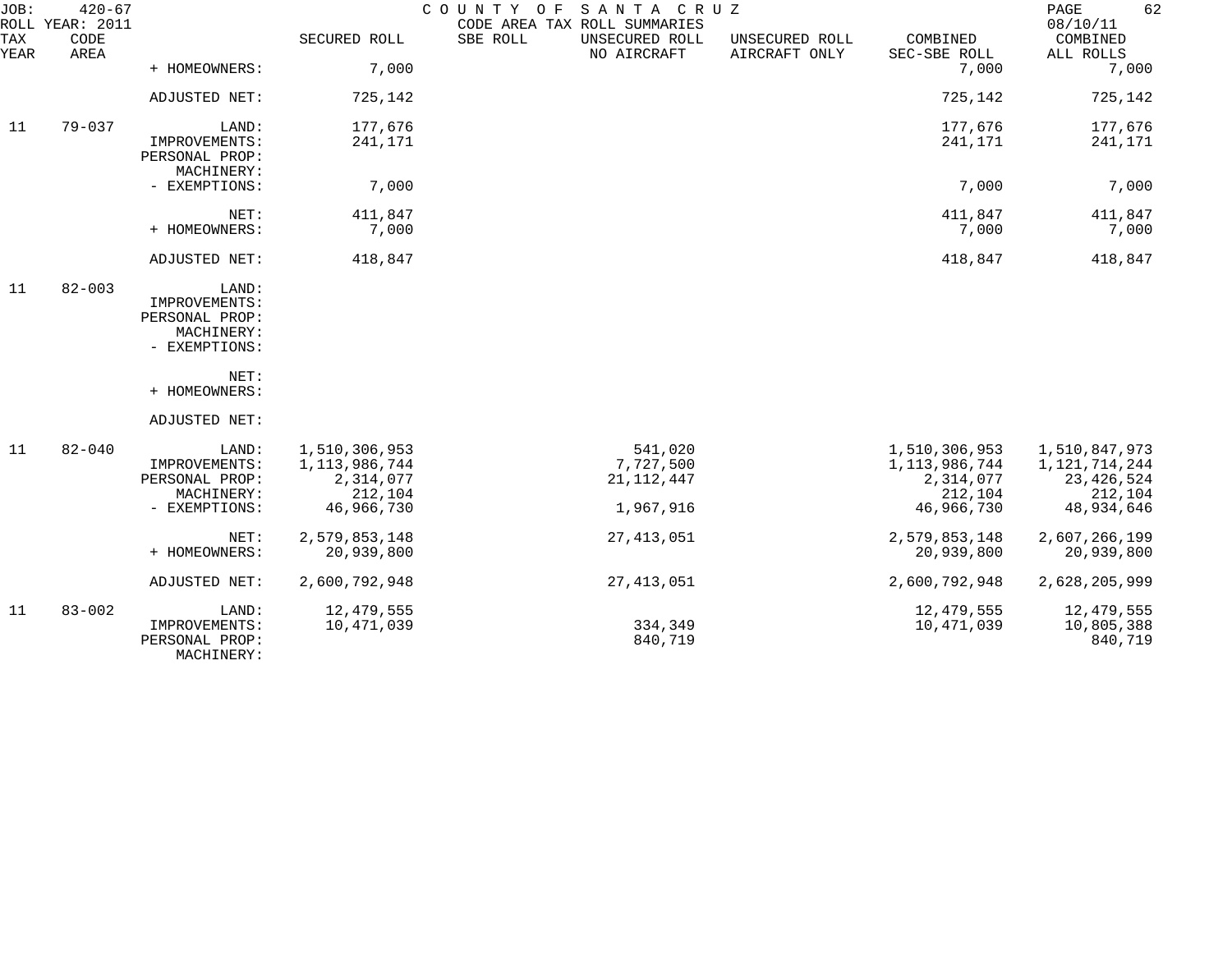| JOB:        | $420 - 67$<br>ROLL YEAR: 2011 |                              |               | COUNTY OF SANTA CRUZ<br>CODE AREA TAX ROLL SUMMARIES |                                 |                          | PAGE<br>63<br>08/10/11 |
|-------------|-------------------------------|------------------------------|---------------|------------------------------------------------------|---------------------------------|--------------------------|------------------------|
| TAX<br>YEAR | CODE<br>AREA                  |                              | SECURED ROLL  | SBE ROLL<br>UNSECURED ROLL<br>NO AIRCRAFT            | UNSECURED ROLL<br>AIRCRAFT ONLY | COMBINED<br>SEC-SBE ROLL | COMBINED<br>ALL ROLLS  |
|             |                               | - EXEMPTIONS:                | 494,800       |                                                      |                                 | 494,800                  | 494,800                |
|             |                               | NET:<br>+ HOMEOWNERS:        | 22, 455, 794  | 1,175,068                                            |                                 | 22, 455, 794             | 23,630,862             |
|             |                               |                              | 203,000       |                                                      |                                 | 203,000                  | 203,000                |
|             |                               | ADJUSTED NET:                | 22,658,794    | 1,175,068                                            |                                 | 22,658,794               | 23,833,862             |
| 11          | $83 - 010$                    | LAND:                        | 98, 447, 846  |                                                      |                                 | 98, 447, 846             | 98, 447, 846           |
|             |                               | IMPROVEMENTS:                | 92, 249, 226  | 3, 118, 578                                          |                                 | 92, 249, 226             | 95, 367, 804           |
|             |                               | PERSONAL PROP:<br>MACHINERY: | 118,491       | 429,545                                              |                                 | 118,491                  | 548,036                |
|             |                               | - EXEMPTIONS:                | 3, 355, 554   | 3,215                                                |                                 | 3, 355, 554              | 3,358,769              |
|             |                               | NET:                         | 187,460,009   | 3,544,908                                            |                                 | 187,460,009              | 191,004,917            |
|             |                               | + HOMEOWNERS:                | 1,750,000     |                                                      |                                 | 1,750,000                | 1,750,000              |
|             |                               | ADJUSTED NET:                | 189, 210, 009 | 3,544,908                                            |                                 | 189, 210, 009            | 192,754,917            |
| 11          | $86 - 000$                    | LAND:                        |               |                                                      |                                 |                          |                        |
|             |                               | IMPROVEMENTS:                |               |                                                      |                                 |                          |                        |
|             |                               | PERSONAL PROP:               |               |                                                      |                                 |                          |                        |
|             |                               | MACHINERY:                   |               |                                                      |                                 |                          |                        |
|             |                               | - EXEMPTIONS:                |               |                                                      |                                 |                          |                        |
|             |                               | NET:                         |               |                                                      |                                 |                          |                        |
|             |                               | + HOMEOWNERS:                |               |                                                      |                                 |                          |                        |
|             |                               | ADJUSTED NET:                |               |                                                      |                                 |                          |                        |
| 11          | $86 - 003$                    | LAND:                        | 10,218,310    |                                                      |                                 | 10,218,310               | 10,218,310             |
|             |                               | IMPROVEMENTS:                | 8,106,013     | 96,385                                               |                                 | 8,106,013                | 8,202,398              |
|             |                               | PERSONAL PROP:               | 2,000         | 226,307                                              |                                 | 2,000                    | 228,307                |
|             |                               | MACHINERY:                   |               |                                                      |                                 |                          |                        |
|             |                               | - EXEMPTIONS:                | 223,639       |                                                      |                                 | 223,639                  | 223,639                |
|             |                               | NET:                         | 18, 102, 684  | 322,692                                              |                                 | 18,102,684               | 18, 425, 376           |
|             |                               | + HOMEOWNERS:                | 189,000       |                                                      |                                 | 189,000                  | 189,000                |
|             |                               | ADJUSTED NET:                | 18, 291, 684  | 322,692                                              |                                 | 18,291,684               | 18,614,376             |
| 11          | $86 - 020$                    | LAND:                        | 5,683,278     | 146,900                                              |                                 | 5,830,178                | 5,830,178              |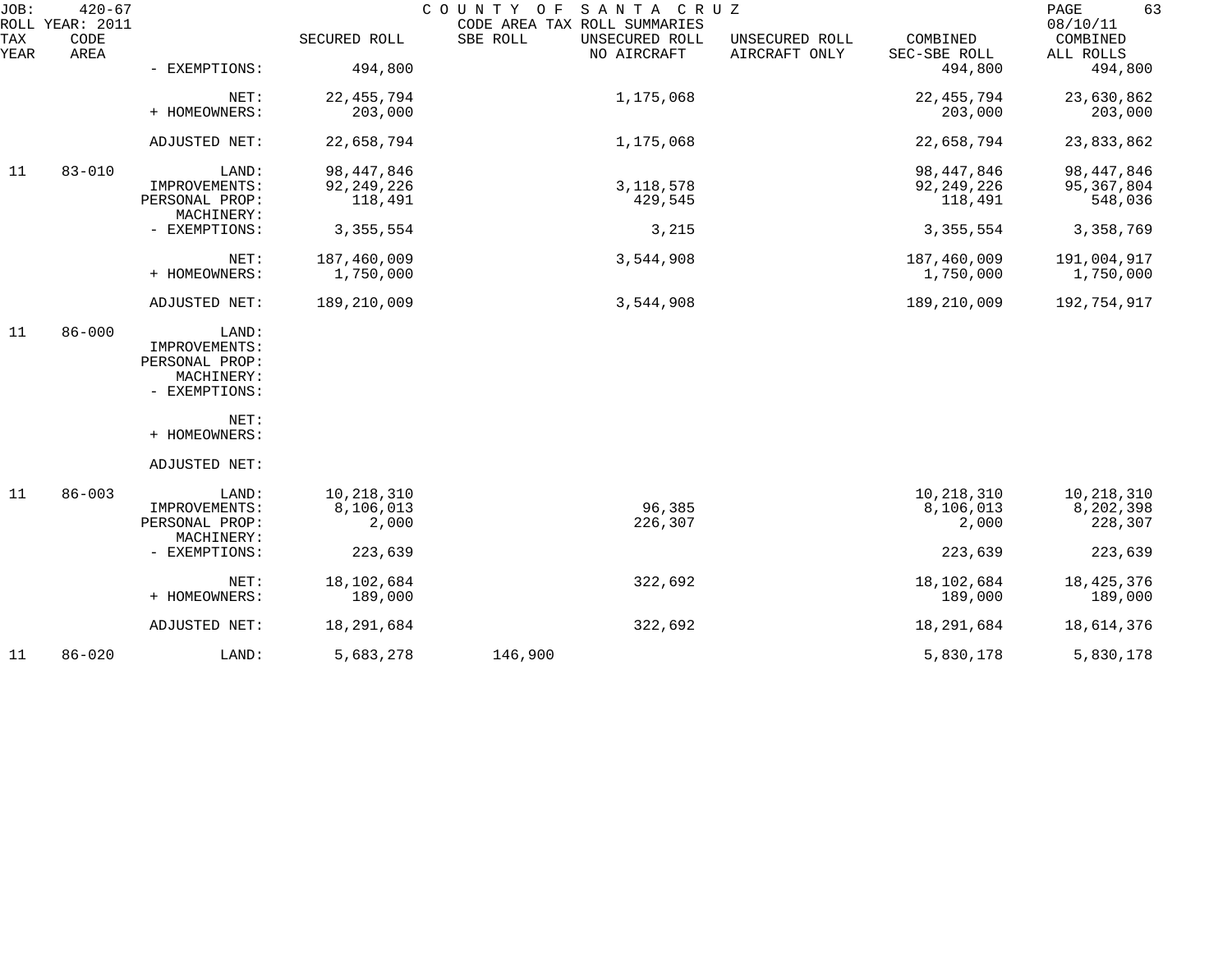| JOB:<br>ROLL | $420 - 67$<br><b>YEAR: 2011</b> |                                                                         |                                                             | COUNTY OF | SANTA CRUZ<br>CODE AREA TAX ROLL SUMMARIES |                                 |                                                           | 64<br>PAGE<br>08/10/11                                    |
|--------------|---------------------------------|-------------------------------------------------------------------------|-------------------------------------------------------------|-----------|--------------------------------------------|---------------------------------|-----------------------------------------------------------|-----------------------------------------------------------|
| TAX<br>YEAR  | CODE<br>AREA                    |                                                                         | SECURED ROLL                                                | SBE ROLL  | UNSECURED ROLL<br>NO AIRCRAFT              | UNSECURED ROLL<br>AIRCRAFT ONLY | COMBINED<br>SEC-SBE ROLL                                  | COMBINED<br>ALL ROLLS                                     |
|              |                                 | IMPROVEMENTS:<br>PERSONAL PROP:<br>MACHINERY:                           | 3,904,212                                                   |           | 180,458<br>332,863                         |                                 | 3,904,212                                                 | 4,084,670<br>332,863                                      |
|              |                                 | - EXEMPTIONS:                                                           | 375,426                                                     |           |                                            |                                 | 375,426                                                   | 375,426                                                   |
|              |                                 | NET:<br>+ HOMEOWNERS:                                                   | 9,212,064<br>161,000                                        | 146,900   | 513,321                                    |                                 | 9,358,964<br>161,000                                      | 9,872,285<br>161,000                                      |
|              |                                 | ADJUSTED NET:                                                           | 9,373,064                                                   |           | 513,321                                    |                                 | 9,519,964                                                 | 10,033,285                                                |
| 11           | $86 - 021$                      | LAND:<br>IMPROVEMENTS:<br>PERSONAL PROP:<br>MACHINERY:<br>- EXEMPTIONS: | 4,251,042<br>2, 453, 435<br>140,210<br>7,865,183<br>197,206 | 9,000     | 10,114                                     |                                 | 4,260,042<br>2,453,435<br>140,210<br>7,865,183<br>197,206 | 4,270,156<br>2,453,435<br>140,210<br>7,865,183<br>197,206 |
|              |                                 | NET:<br>+ HOMEOWNERS:                                                   | 14,512,664                                                  | 9,000     | 10,114                                     |                                 | 14,521,664                                                | 14,531,778                                                |
|              |                                 | ADJUSTED NET:                                                           | 14,512,664                                                  |           | 10,114                                     |                                 | 14,521,664                                                | 14,531,778                                                |
| 11           | $86 - 022$                      | LAND:<br>IMPROVEMENTS:<br>PERSONAL PROP:<br>MACHINERY:<br>- EXEMPTIONS: | 35, 227, 235<br>19,887,146<br>77,599<br>3, 137, 119         | 32,750    | 49,761<br>725,475<br>1,765,299             |                                 | 35, 259, 985<br>19,887,146<br>77,599<br>3, 137, 119       | 35, 309, 746<br>20,612,621<br>1,842,898<br>3, 137, 119    |
|              |                                 | NET:<br>+ HOMEOWNERS:                                                   | 52,054,861<br>362,600                                       | 32,750    | 2,540,535                                  |                                 | 52,087,611<br>362,600                                     | 54,628,146<br>362,600                                     |
|              |                                 | ADJUSTED NET:                                                           | 52, 417, 461                                                |           | 2,540,535                                  |                                 | 52,450,211                                                | 54,990,746                                                |
| 11           | $86 - 023$                      | LAND:<br>IMPROVEMENTS:<br>PERSONAL PROP:<br>MACHINERY:                  | 4,704,446<br>3, 144, 874<br>101,753                         |           |                                            |                                 | 4,704,446<br>3, 144, 874<br>101,753                       | 4,704,446<br>3, 144, 874<br>101,753                       |
|              |                                 | - EXEMPTIONS:                                                           | 871,347                                                     |           |                                            |                                 | 871,347                                                   | 871,347                                                   |
|              |                                 | NET:<br>+ HOMEOWNERS:                                                   | 7,079,726<br>70,000                                         |           |                                            |                                 | 7,079,726<br>70,000                                       | 7,079,726<br>70,000                                       |
|              |                                 | ADJUSTED NET:                                                           | 7,149,726                                                   |           |                                            |                                 | 7,149,726                                                 | 7,149,726                                                 |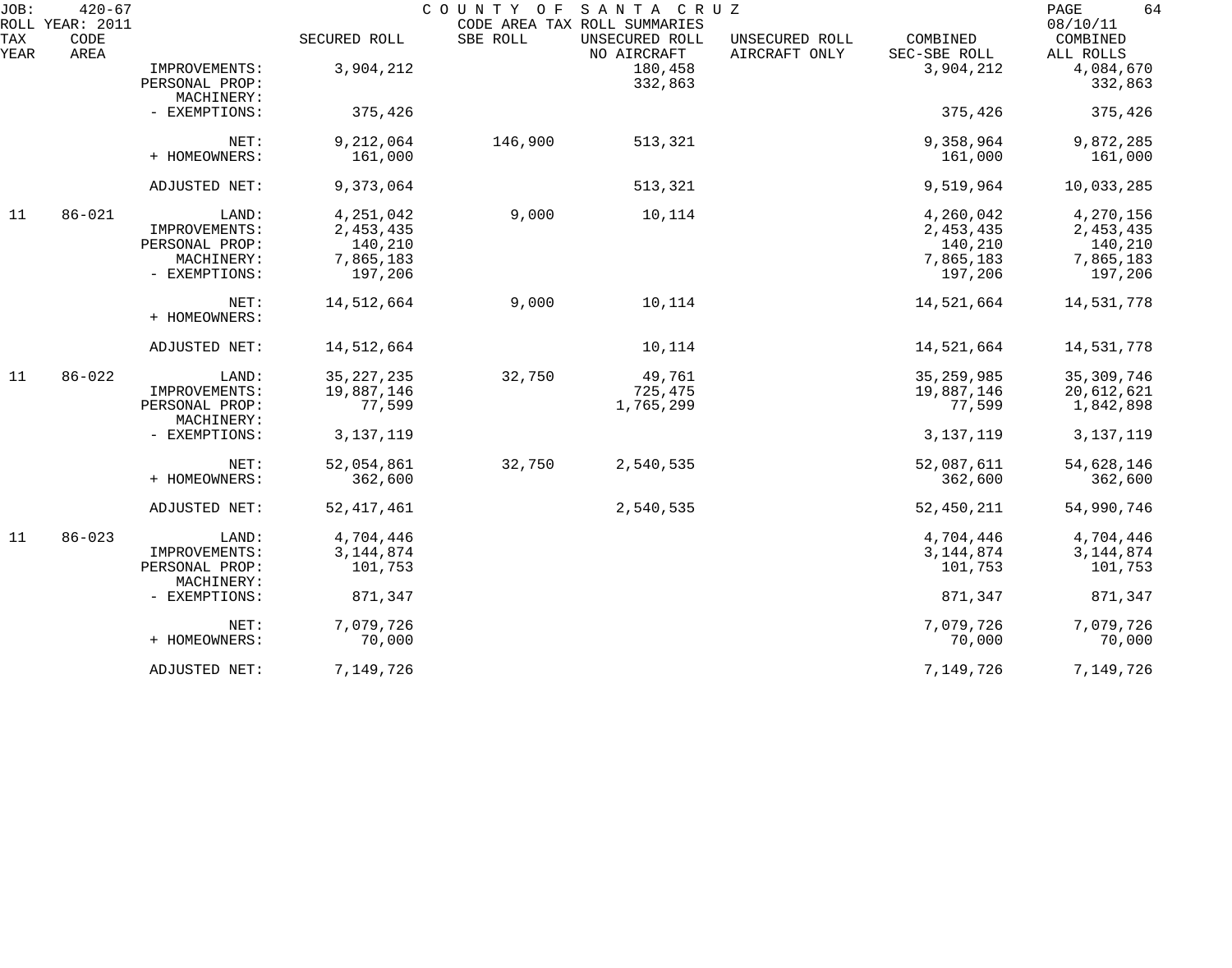| JOB:               | $420 - 67$<br>ROLL YEAR: 2011 |                              |               | COUNTY OF<br>SANTA CRUZ<br>CODE AREA TAX ROLL SUMMARIES |                                 |                          | 65<br>PAGE<br>08/10/11 |
|--------------------|-------------------------------|------------------------------|---------------|---------------------------------------------------------|---------------------------------|--------------------------|------------------------|
| <b>TAX</b><br>YEAR | CODE<br>AREA                  |                              | SECURED ROLL  | SBE ROLL<br>UNSECURED ROLL<br>NO AIRCRAFT               | UNSECURED ROLL<br>AIRCRAFT ONLY | COMBINED<br>SEC-SBE ROLL | COMBINED<br>ALL ROLLS  |
| 11                 | $90 - 004$                    | LAND:                        | 1,264,036     |                                                         |                                 | 1,264,036                | 1,264,036              |
|                    |                               | IMPROVEMENTS:                | 1,862,392     |                                                         |                                 | 1,862,392                | 1,862,392              |
|                    |                               | PERSONAL PROP:               |               |                                                         |                                 |                          |                        |
|                    |                               | MACHINERY:                   |               |                                                         |                                 |                          |                        |
|                    |                               | - EXEMPTIONS:                | 36,200        |                                                         |                                 | 36,200                   | 36,200                 |
|                    |                               | NET:                         | 3,090,228     |                                                         |                                 | 3,090,228                | 3,090,228              |
|                    |                               | + HOMEOWNERS:                | 35,000        |                                                         |                                 | 35,000                   | 35,000                 |
|                    |                               | ADJUSTED NET:                | 3, 125, 228   |                                                         |                                 | 3, 125, 228              | 3, 125, 228            |
| 11                 | $90 - 008$                    | LAND:                        | 3,744,591     | 398,510                                                 |                                 | 3,744,591                | 4, 143, 101            |
|                    |                               | IMPROVEMENTS:                | 6,787,067     | 4,140,794                                               |                                 | 6,787,067                | 10,927,861             |
|                    |                               | PERSONAL PROP:               | 3, 237, 392   | 165,304                                                 |                                 | 3, 237, 392              | 3,402,696              |
|                    |                               | MACHINERY:                   | 2,061,663     |                                                         |                                 | 2,061,663                | 2,061,663              |
|                    |                               | - EXEMPTIONS:                | 1,627,244     |                                                         |                                 | 1,627,244                | 1,627,244              |
|                    |                               | NET:                         | 14, 203, 469  | 4,704,608                                               |                                 | 14, 203, 469             | 18,908,077             |
|                    |                               | + HOMEOWNERS:                |               |                                                         |                                 |                          |                        |
|                    |                               | ADJUSTED NET:                | 14,203,469    | 4,704,608                                               |                                 | 14, 203, 469             | 18,908,077             |
| 11                 | $90 - 009$                    | LAND:                        | 551,643       |                                                         |                                 | 551,643                  | 551,643                |
|                    |                               | IMPROVEMENTS:                | 152,614       |                                                         |                                 | 152,614                  | 152,614                |
|                    |                               | PERSONAL PROP:               |               |                                                         |                                 |                          |                        |
|                    |                               | MACHINERY:                   |               |                                                         |                                 |                          |                        |
|                    |                               | - EXEMPTIONS:                | 526           |                                                         |                                 | 526                      | 526                    |
|                    |                               | NET:                         | 703,731       |                                                         |                                 | 703,731                  | 703,731                |
|                    |                               | + HOMEOWNERS:                |               |                                                         |                                 |                          |                        |
|                    |                               | ADJUSTED NET:                | 703,731       |                                                         |                                 | 703,731                  | 703,731                |
| 11                 | $90 - 010$                    | LAND:                        | 73, 478, 422  | 363,878                                                 |                                 | 73, 478, 422             | 73,842,300             |
|                    |                               | IMPROVEMENTS:                | 92, 211, 417  | 15,625                                                  |                                 | 92, 211, 417             | 92,227,042             |
|                    |                               | PERSONAL PROP:<br>MACHINERY: | 1,155,487     | 603,807                                                 |                                 | 1,155,487                | 1,759,294              |
|                    |                               | - EXEMPTIONS:                | 37,709,012    |                                                         |                                 | 37,709,012               | 37,709,012             |
|                    |                               | NET:                         | 129, 136, 314 | 983,310                                                 |                                 | 129, 136, 314            | 130, 119, 624          |
|                    |                               | + HOMEOWNERS:                | 1,741,302     |                                                         |                                 | 1,741,302                | 1,741,302              |
|                    |                               | ADJUSTED NET:                | 130,877,616   | 983,310                                                 |                                 | 130,877,616              | 131,860,926            |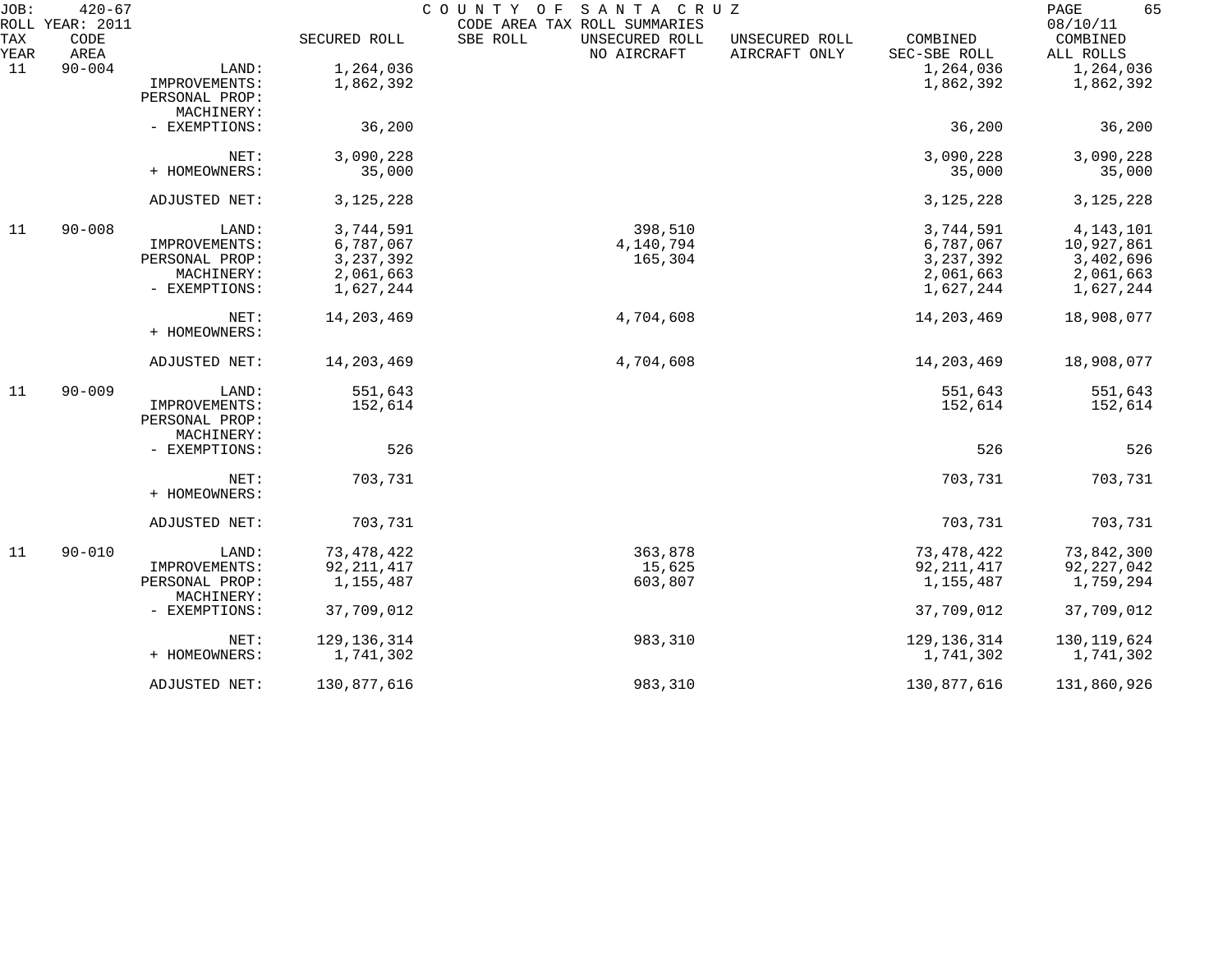| JOB:               | $420 - 67$<br>ROLL YEAR: 2011 |                                                        |                        | COUNTY<br>SANTA CRUZ<br>O F<br>CODE AREA TAX ROLL SUMMARIES |                                 |                          | 66<br>PAGE<br>08/10/11           |
|--------------------|-------------------------------|--------------------------------------------------------|------------------------|-------------------------------------------------------------|---------------------------------|--------------------------|----------------------------------|
| <b>TAX</b><br>YEAR | CODE<br>AREA                  |                                                        | SECURED ROLL           | SBE ROLL<br>UNSECURED ROLL<br>NO AIRCRAFT                   | UNSECURED ROLL<br>AIRCRAFT ONLY | COMBINED<br>SEC-SBE ROLL | COMBINED<br>ALL ROLLS            |
| 11                 | $90 - 011$                    | LAND:<br>IMPROVEMENTS:                                 | 3,695,398<br>3,560,875 |                                                             |                                 | 3,695,398<br>3,560,875   | 3,695,398<br>3,560,875           |
|                    |                               | PERSONAL PROP:<br>MACHINERY:                           |                        | 9,287                                                       |                                 |                          | 9,287                            |
|                    |                               | - EXEMPTIONS:                                          | 74,473                 |                                                             |                                 | 74,473                   | 74,473                           |
|                    |                               | NET:<br>+ HOMEOWNERS:                                  | 7,181,800<br>54,600    | 9,287                                                       |                                 | 7,181,800<br>54,600      | 7,191,087<br>54,600              |
|                    |                               | ADJUSTED NET:                                          | 7,236,400              | 9,287                                                       |                                 | 7,236,400                | 7,245,687                        |
| 11                 | $90 - 014$                    | LAND:<br>IMPROVEMENTS:<br>PERSONAL PROP:               | 1,331,261<br>590,874   |                                                             |                                 | 1,331,261<br>590,874     | 1,331,261<br>590,874             |
|                    |                               | MACHINERY:<br>- EXEMPTIONS:                            | 16,507                 |                                                             |                                 | 16,507                   | 16,507                           |
|                    |                               | NET:<br>+ HOMEOWNERS:                                  | 1,905,628<br>14,000    |                                                             |                                 | 1,905,628<br>14,000      | 1,905,628<br>14,000              |
|                    |                               | ADJUSTED NET:                                          | 1,919,628              |                                                             |                                 | 1,919,628                | 1,919,628                        |
| 11                 | $90 - 015$                    | LAND:<br>IMPROVEMENTS:<br>PERSONAL PROP:               | 4,058,666<br>4,562,113 | 94,237                                                      |                                 | 4,058,666<br>4,562,113   | 4,058,666<br>4,562,113<br>94,237 |
|                    |                               | MACHINERY:<br>- EXEMPTIONS:                            | 59,991                 |                                                             |                                 | 59,991                   | 59,991                           |
|                    |                               | NET:<br>+ HOMEOWNERS:                                  | 8,560,788<br>56,000    | 94,237                                                      |                                 | 8,560,788<br>56,000      | 8,655,025<br>56,000              |
|                    |                               | ADJUSTED NET:                                          | 8,616,788              | 94,237                                                      |                                 | 8,616,788                | 8,711,025                        |
| 11                 | $90 - 017$                    | LAND:<br>IMPROVEMENTS:<br>PERSONAL PROP:<br>MACHINERY: | 721                    |                                                             |                                 | 721                      | 721                              |
|                    |                               | - EXEMPTIONS:                                          | 721                    |                                                             |                                 | 721                      | 721                              |
|                    |                               | NET:                                                   |                        |                                                             |                                 |                          |                                  |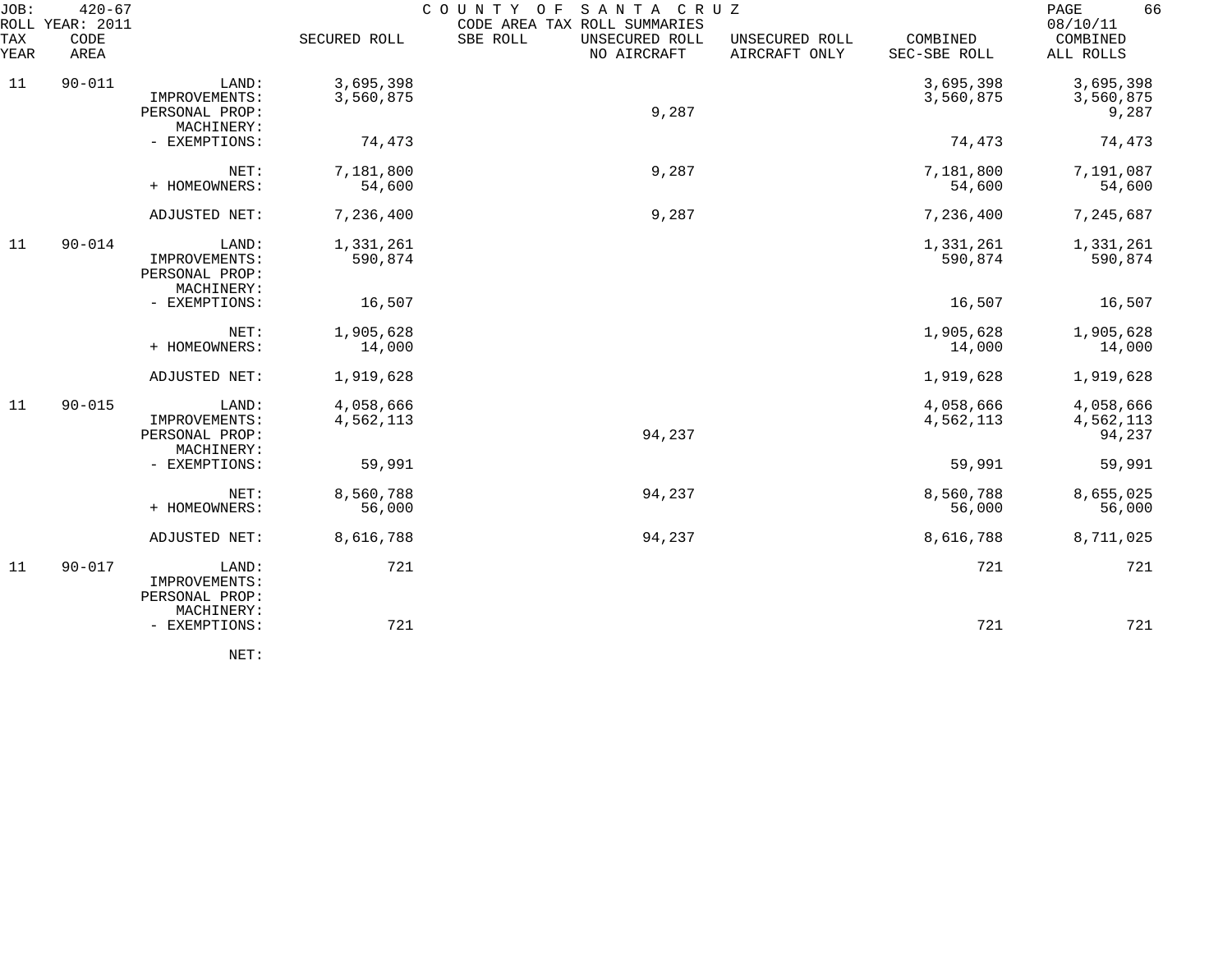| JOB:        | $420 - 67$<br>ROLL YEAR: 2011 |                                                        |                           | SANTA CRUZ<br>COUNTY OF<br>CODE AREA TAX ROLL SUMMARIES |                                 |                           | 67<br>PAGE<br>08/10/11              |
|-------------|-------------------------------|--------------------------------------------------------|---------------------------|---------------------------------------------------------|---------------------------------|---------------------------|-------------------------------------|
| TAX<br>YEAR | CODE<br>AREA                  |                                                        | SECURED ROLL              | SBE ROLL<br>UNSECURED ROLL<br>NO AIRCRAFT               | UNSECURED ROLL<br>AIRCRAFT ONLY | COMBINED<br>SEC-SBE ROLL  | COMBINED<br>ALL ROLLS               |
|             |                               | + HOMEOWNERS:                                          |                           |                                                         |                                 |                           |                                     |
|             |                               | ADJUSTED NET:                                          |                           |                                                         |                                 |                           |                                     |
| 11          | $90 - 019$                    | LAND:<br>IMPROVEMENTS:<br>PERSONAL PROP:<br>MACHINERY: | 402,410<br>158,148        |                                                         |                                 | 402,410<br>158,148        | 402,410<br>158,148                  |
|             |                               | - EXEMPTIONS:                                          | 7,000                     |                                                         |                                 | 7,000                     | 7,000                               |
|             |                               | NET:<br>+ HOMEOWNERS:                                  | 553,558<br>7,000          |                                                         |                                 | 553,558<br>7,000          | 553,558<br>7,000                    |
|             |                               | ADJUSTED NET:                                          | 560,558                   |                                                         |                                 | 560,558                   | 560,558                             |
| 11          | $90 - 020$                    | LAND:<br>IMPROVEMENTS:<br>PERSONAL PROP:<br>MACHINERY: | 51,772,332<br>42,881,969  | 3,303<br>156,372                                        |                                 | 51,772,332<br>42,881,969  | 51,772,332<br>42,885,272<br>156,372 |
|             |                               | - EXEMPTIONS:                                          | 3,181,646                 |                                                         |                                 | 3,181,646                 | 3,181,646                           |
|             |                               | NET:<br>+ HOMEOWNERS:                                  | 91, 472, 655<br>1,750,000 | 159,675                                                 |                                 | 91, 472, 655<br>1,750,000 | 91,632,330<br>1,750,000             |
|             |                               | ADJUSTED NET:                                          | 93, 222, 655              | 159,675                                                 |                                 | 93, 222, 655              | 93, 382, 330                        |
| 11          | $90 - 024$                    | LAND:<br>IMPROVEMENTS:<br>PERSONAL PROP:<br>MACHINERY: | 6,463,311<br>5,780,051    |                                                         |                                 | 6,463,311<br>5,780,051    | 6,463,311<br>5,780,051              |
|             |                               | - EXEMPTIONS:                                          | 92,799                    |                                                         |                                 | 92,799                    | 92,799                              |
|             |                               | NET:<br>+ HOMEOWNERS:                                  | 12,150,563<br>91,000      |                                                         |                                 | 12,150,563<br>91,000      | 12,150,563<br>91,000                |
|             |                               | ADJUSTED NET:                                          | 12, 241, 563              |                                                         |                                 | 12, 241, 563              | 12, 241, 563                        |
| 11          | $90 - 026$                    | LAND:<br>IMPROVEMENTS:<br>PERSONAL PROP:<br>MACHINERY: | 11,901,795<br>13,045,434  | 28,495                                                  |                                 | 11,901,795<br>13,045,434  | 11,901,795<br>13,045,434<br>28,495  |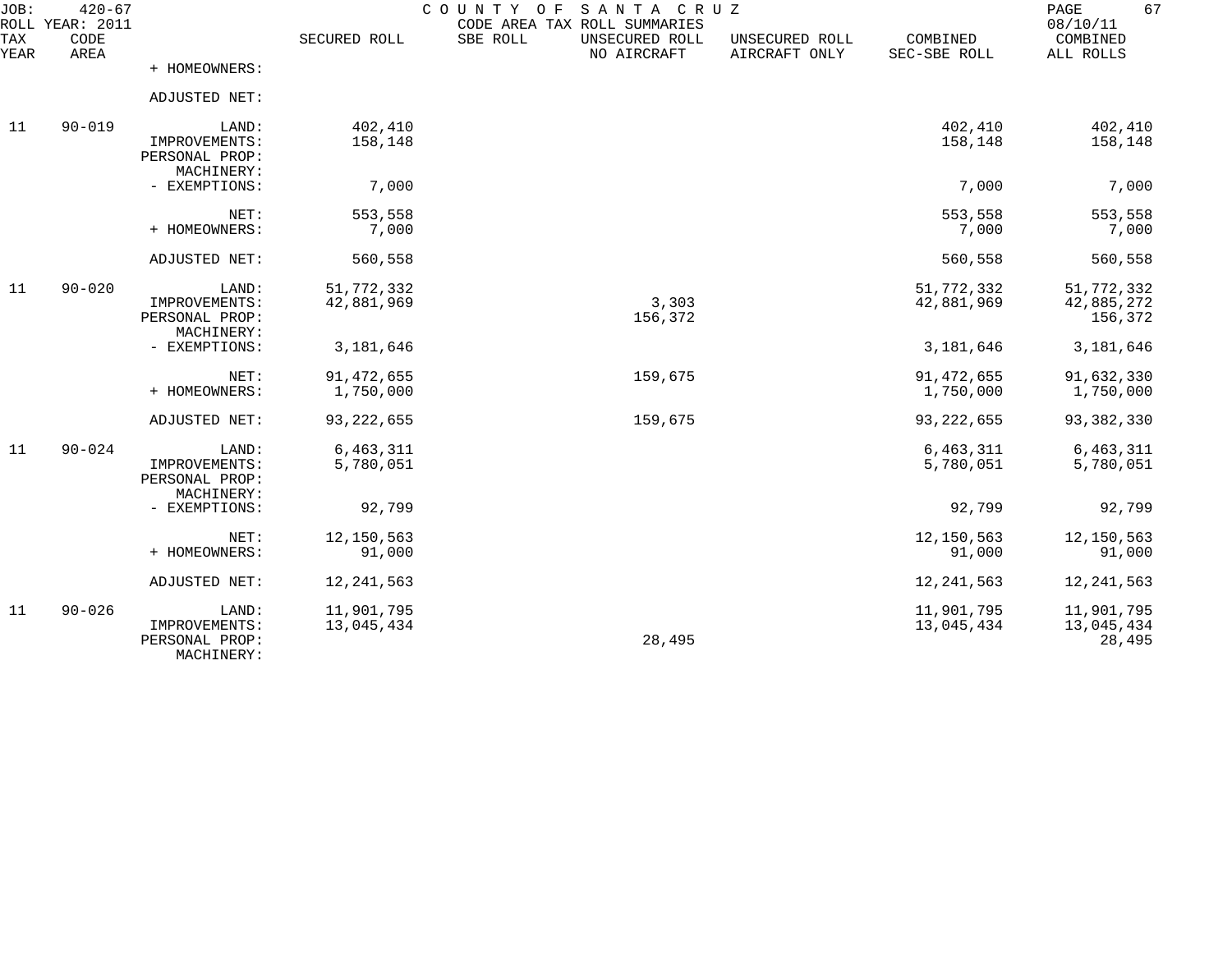| JOB:        | $420 - 67$<br>ROLL YEAR: 2011 |                                               |               | SANTA CRUZ<br>COUNTY OF<br>CODE AREA TAX ROLL SUMMARIES |                                 |                          | 68<br>PAGE<br>08/10/11 |
|-------------|-------------------------------|-----------------------------------------------|---------------|---------------------------------------------------------|---------------------------------|--------------------------|------------------------|
| TAX<br>YEAR | CODE<br>AREA                  |                                               | SECURED ROLL  | SBE ROLL<br>UNSECURED ROLL<br>NO AIRCRAFT               | UNSECURED ROLL<br>AIRCRAFT ONLY | COMBINED<br>SEC-SBE ROLL | COMBINED<br>ALL ROLLS  |
|             |                               | - EXEMPTIONS:                                 | 386,587       |                                                         |                                 | 386,587                  | 386,587                |
|             |                               | NET:                                          | 24,560,642    | 28,495                                                  |                                 | 24,560,642               | 24,589,137             |
|             |                               | + HOMEOWNERS:                                 | 383,600       |                                                         |                                 | 383,600                  | 383,600                |
|             |                               | ADJUSTED NET:                                 | 24,944,242    | 28,495                                                  |                                 | 24,944,242               | 24,972,737             |
| 11          | $90 - 029$                    | LAND:                                         | 1,385,278     |                                                         |                                 | 1,385,278                | 1,385,278              |
|             |                               | IMPROVEMENTS:<br>PERSONAL PROP:<br>MACHINERY: | 1,618,713     |                                                         |                                 | 1,618,713                | 1,618,713              |
|             |                               | - EXEMPTIONS:                                 | 47,600        |                                                         |                                 | 47,600                   | 47,600                 |
|             |                               | NET:                                          | 2,956,391     |                                                         |                                 | 2,956,391                | 2,956,391              |
|             |                               | + HOMEOWNERS:                                 | 47,600        |                                                         |                                 | 47,600                   | 47,600                 |
|             |                               | ADJUSTED NET:                                 | 3,003,991     |                                                         |                                 | 3,003,991                | 3,003,991              |
| 11          | $90 - 031$                    | LAND:                                         | 152,775,420   |                                                         |                                 | 152,775,420              | 152,775,420            |
|             |                               | IMPROVEMENTS:                                 | 144,626,611   | 568,718                                                 |                                 | 144,626,611              | 145,195,329            |
|             |                               | PERSONAL PROP:                                | 655,856       | 804,461                                                 |                                 | 655,856                  | 1,460,317              |
|             |                               | MACHINERY:<br>- EXEMPTIONS:                   | 32,039        |                                                         |                                 | 32,039<br>9,144,788      | 32,039<br>9,144,788    |
|             |                               |                                               | 9,144,788     |                                                         |                                 |                          |                        |
|             |                               | NET:                                          | 288, 945, 138 | 1,373,179                                               |                                 | 288, 945, 138            | 290, 318, 317          |
|             |                               | + HOMEOWNERS:                                 | 4,137,000     |                                                         |                                 | 4,137,000                | 4,137,000              |
|             |                               | ADJUSTED NET:                                 | 293,082,138   | 1,373,179                                               |                                 | 293,082,138              | 294, 455, 317          |
| 11          | $90 - 032$                    | LAND:                                         | 44,818        |                                                         |                                 | 44,818                   | 44,818                 |
|             |                               | IMPROVEMENTS:                                 |               |                                                         |                                 |                          |                        |
|             |                               | PERSONAL PROP:                                |               |                                                         |                                 |                          |                        |
|             |                               | MACHINERY:<br>- EXEMPTIONS:                   |               |                                                         |                                 |                          |                        |
|             |                               | NET:                                          | 44,818        |                                                         |                                 | 44,818                   | 44,818                 |
|             |                               | + HOMEOWNERS:                                 |               |                                                         |                                 |                          |                        |
|             |                               | ADJUSTED NET:                                 | 44,818        |                                                         |                                 | 44,818                   | 44,818                 |
| 11          | $90 - 033$                    | LAND:                                         | 1,526,145     |                                                         |                                 | 1,526,145                | 1,526,145              |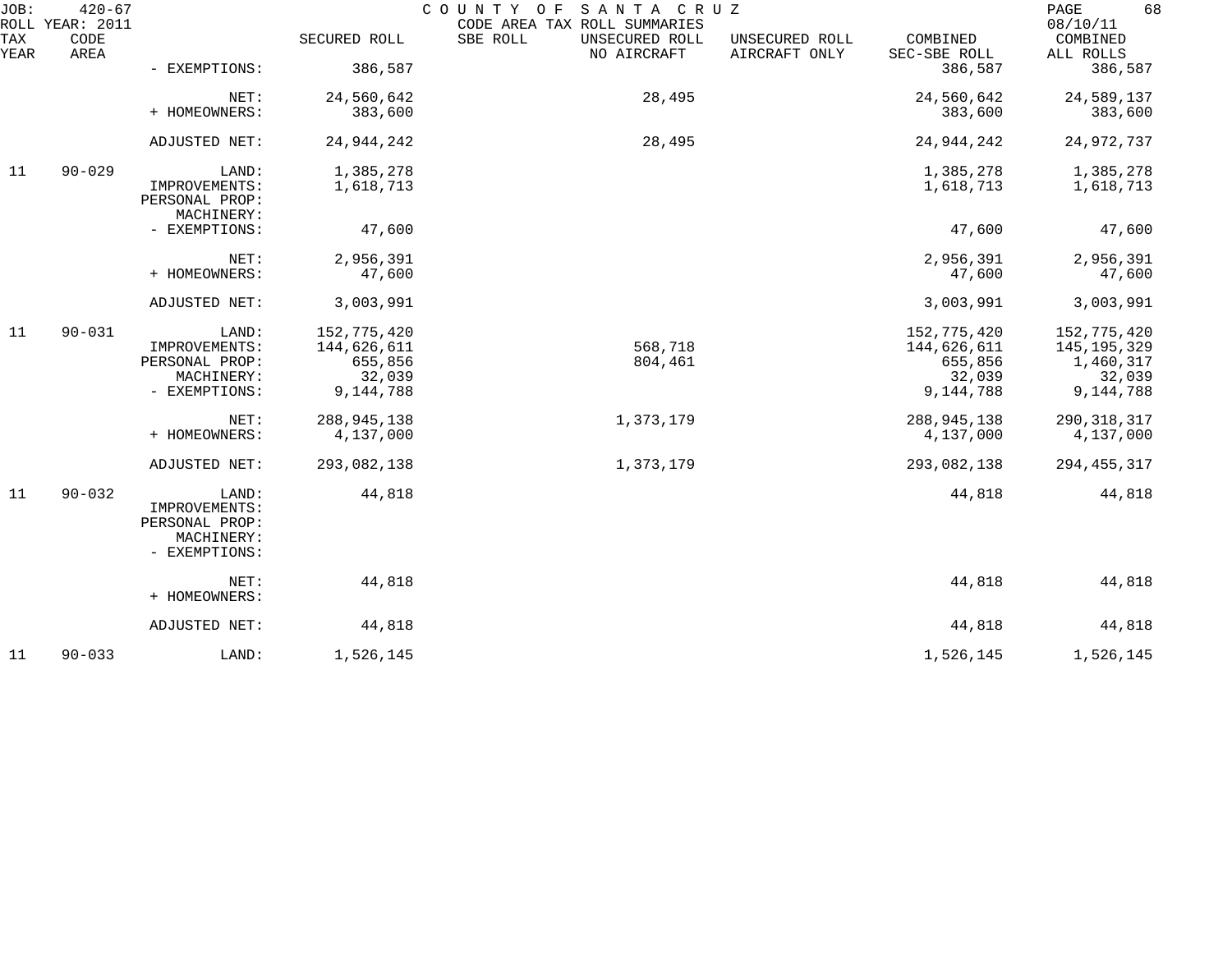| JOB:        | $420 - 67$<br>ROLL YEAR: 2011 |                                                        |                          | COUNTY OF<br>SANTA CRUZ<br>CODE AREA TAX ROLL SUMMARIES |                                 |                          | 69<br>PAGE<br>08/10/11              |
|-------------|-------------------------------|--------------------------------------------------------|--------------------------|---------------------------------------------------------|---------------------------------|--------------------------|-------------------------------------|
| TAX<br>YEAR | CODE<br>AREA                  |                                                        | SECURED ROLL             | SBE ROLL<br>UNSECURED ROLL<br>NO AIRCRAFT               | UNSECURED ROLL<br>AIRCRAFT ONLY | COMBINED<br>SEC-SBE ROLL | COMBINED<br>ALL ROLLS               |
|             |                               | IMPROVEMENTS:<br>PERSONAL PROP:<br>MACHINERY:          | 1,606,931                |                                                         |                                 | 1,606,931                | 1,606,931                           |
|             |                               | - EXEMPTIONS:                                          | 36,552                   |                                                         |                                 | 36,552                   | 36,552                              |
|             |                               | NET:<br>+ HOMEOWNERS:                                  | 3,096,524<br>14,000      |                                                         |                                 | 3,096,524<br>14,000      | 3,096,524<br>14,000                 |
|             |                               | ADJUSTED NET:                                          | 3,110,524                |                                                         |                                 | 3,110,524                | 3, 110, 524                         |
| 11          | $90 - 036$                    | LAND:<br>IMPROVEMENTS:<br>PERSONAL PROP:<br>MACHINERY: | 7,931                    |                                                         |                                 | 7,931                    | 7,931                               |
|             |                               | - EXEMPTIONS:                                          | 327                      |                                                         |                                 | 327                      | 327                                 |
|             |                               | NET:<br>+ HOMEOWNERS:                                  | 7,604                    |                                                         |                                 | 7,604                    | 7,604                               |
|             |                               | ADJUSTED NET:                                          | 7,604                    |                                                         |                                 | 7,604                    | 7,604                               |
| 11          | $90 - 037$                    | LAND:<br>IMPROVEMENTS:<br>PERSONAL PROP:<br>MACHINERY: | 35,767,251<br>34,868,876 | 205,859                                                 |                                 | 35,767,251<br>34,868,876 | 35,767,251<br>34,868,876<br>205,859 |
|             |                               | - EXEMPTIONS:                                          | 795,746                  |                                                         |                                 | 795,746                  | 795,746                             |
|             |                               | NET:<br>+ HOMEOWNERS:                                  | 69,840,381<br>793,800    | 205,859                                                 |                                 | 69,840,381<br>793,800    | 70,046,240<br>793,800               |
|             |                               | ADJUSTED NET:                                          | 70,634,181               | 205,859                                                 |                                 | 70,634,181               | 70,840,040                          |
| 11          | $90 - 042$                    | LAND:<br>IMPROVEMENTS:<br>PERSONAL PROP:<br>MACHINERY: | 6,210,489<br>5,691,508   | 7,600                                                   |                                 | 6,210,489<br>5,691,508   | 6,210,489<br>5,691,508<br>7,600     |
|             |                               | - EXEMPTIONS:                                          | 185,135                  |                                                         |                                 | 185,135                  | 185,135                             |
|             |                               | NET:<br>+ HOMEOWNERS:                                  | 11,716,862<br>182,000    | 7,600                                                   |                                 | 11,716,862<br>182,000    | 11,724,462<br>182,000               |
|             |                               | ADJUSTED NET:                                          | 11,898,862               | 7,600                                                   |                                 | 11,898,862               | 11,906,462                          |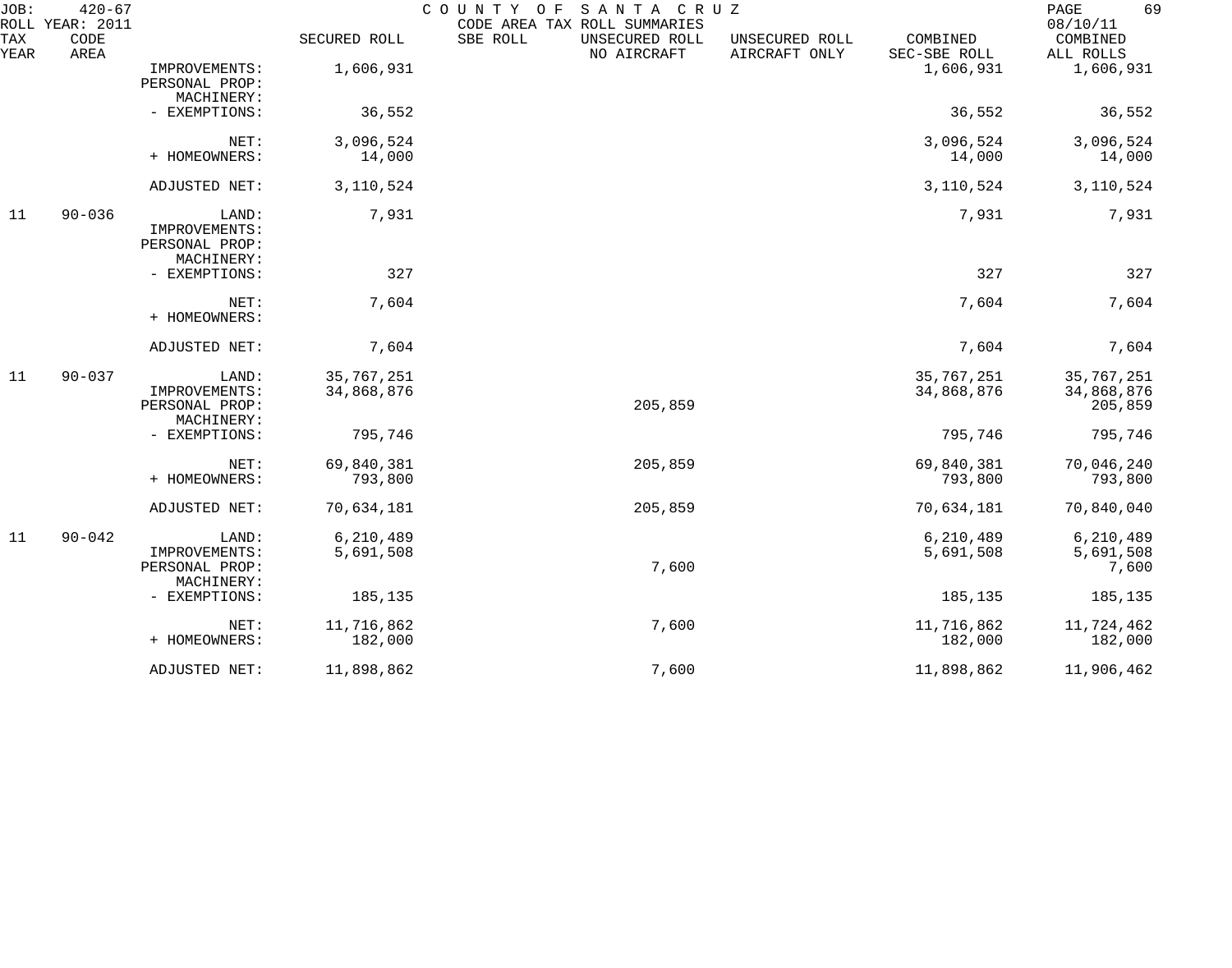| JOB:               | $420 - 67$<br>ROLL YEAR: 2011 |                |              | COUNTY OF<br>SANTA CRUZ<br>CODE AREA TAX ROLL SUMMARIES |                                 |                          | 70<br>PAGE<br>08/10/11 |
|--------------------|-------------------------------|----------------|--------------|---------------------------------------------------------|---------------------------------|--------------------------|------------------------|
| <b>TAX</b><br>YEAR | CODE<br>AREA                  |                | SECURED ROLL | SBE ROLL<br>UNSECURED ROLL<br>NO AIRCRAFT               | UNSECURED ROLL<br>AIRCRAFT ONLY | COMBINED<br>SEC-SBE ROLL | COMBINED<br>ALL ROLLS  |
| 11                 | $90 - 044$                    | LAND:          | 2,471,492    |                                                         |                                 | 2, 471, 492              | 2,471,492              |
|                    |                               | IMPROVEMENTS:  | 3, 373, 773  |                                                         |                                 | 3, 373, 773              | 3, 373, 773            |
|                    |                               | PERSONAL PROP: |              |                                                         |                                 |                          |                        |
|                    |                               | MACHINERY:     |              |                                                         |                                 |                          |                        |
|                    |                               |                | 205,107      |                                                         |                                 | 205,107                  |                        |
|                    |                               | - EXEMPTIONS:  |              |                                                         |                                 |                          | 205,107                |
|                    |                               | NET:           | 5,640,158    |                                                         |                                 | 5,640,158                | 5,640,158              |
|                    |                               | + HOMEOWNERS:  | 84,000       |                                                         |                                 | 84,000                   | 84,000                 |
|                    |                               |                |              |                                                         |                                 |                          |                        |
|                    |                               | ADJUSTED NET:  | 5,724,158    |                                                         |                                 | 5,724,158                | 5,724,158              |
| 11                 | $90 - 045$                    | LAND:          | 38,723,666   |                                                         |                                 | 38,723,666               | 38,723,666             |
|                    |                               | IMPROVEMENTS:  | 36, 212, 149 | 4,618,884                                               |                                 | 36, 212, 149             | 40,831,033             |
|                    |                               | PERSONAL PROP: |              | 1,746,500                                               |                                 |                          | 1,746,500              |
|                    |                               | MACHINERY:     |              |                                                         |                                 |                          |                        |
|                    |                               | - EXEMPTIONS:  | 2,567,474    |                                                         |                                 | 2,567,474                | 2,567,474              |
|                    |                               | NET:           | 72,368,341   | 6,365,384                                               |                                 | 72,368,341               | 78, 733, 725           |
|                    |                               | + HOMEOWNERS:  | 931,000      |                                                         |                                 | 931,000                  | 931,000                |
|                    |                               |                |              |                                                         |                                 |                          |                        |
|                    |                               | ADJUSTED NET:  | 73,299,341   | 6,365,384                                               |                                 | 73, 299, 341             | 79,664,725             |
| 11                 | $90 - 046$                    | LAND:          | 12,511,247   |                                                         |                                 | 12,511,247               | 12,511,247             |
|                    |                               | IMPROVEMENTS:  | 12,001,595   |                                                         |                                 | 12,001,595               | 12,001,595             |
|                    |                               | PERSONAL PROP: | 1,500        | 90,539                                                  |                                 | 1,500                    | 92,039                 |
|                    |                               | MACHINERY:     |              |                                                         |                                 |                          |                        |
|                    |                               | - EXEMPTIONS:  | 315,217      |                                                         |                                 | 315,217                  | 315,217                |
|                    |                               | NET:           | 24, 199, 125 | 90,539                                                  |                                 | 24, 199, 125             | 24, 289, 664           |
|                    |                               | + HOMEOWNERS:  | 308,000      |                                                         |                                 | 308,000                  | 308,000                |
|                    |                               |                |              |                                                         |                                 |                          |                        |
|                    |                               | ADJUSTED NET:  | 24,507,125   | 90,539                                                  |                                 | 24,507,125               | 24,597,664             |
| 11                 | $90 - 047$                    | LAND:          | 1,851,079    |                                                         |                                 | 1,851,079                | 1,851,079              |
|                    |                               | IMPROVEMENTS:  | 1,537,701    |                                                         |                                 | 1,537,701                | 1,537,701              |
|                    |                               | PERSONAL PROP: |              |                                                         |                                 |                          |                        |
|                    |                               | MACHINERY:     |              |                                                         |                                 |                          |                        |
|                    |                               | - EXEMPTIONS:  | 21,990       |                                                         |                                 | 21,990                   | 21,990                 |
|                    |                               | NET:           | 3,366,790    |                                                         |                                 | 3,366,790                | 3,366,790              |
|                    |                               | + HOMEOWNERS:  |              |                                                         |                                 |                          |                        |
|                    |                               |                | 21,000       |                                                         |                                 | 21,000                   | 21,000                 |
|                    |                               | ADJUSTED NET:  | 3,387,790    |                                                         |                                 | 3,387,790                | 3,387,790              |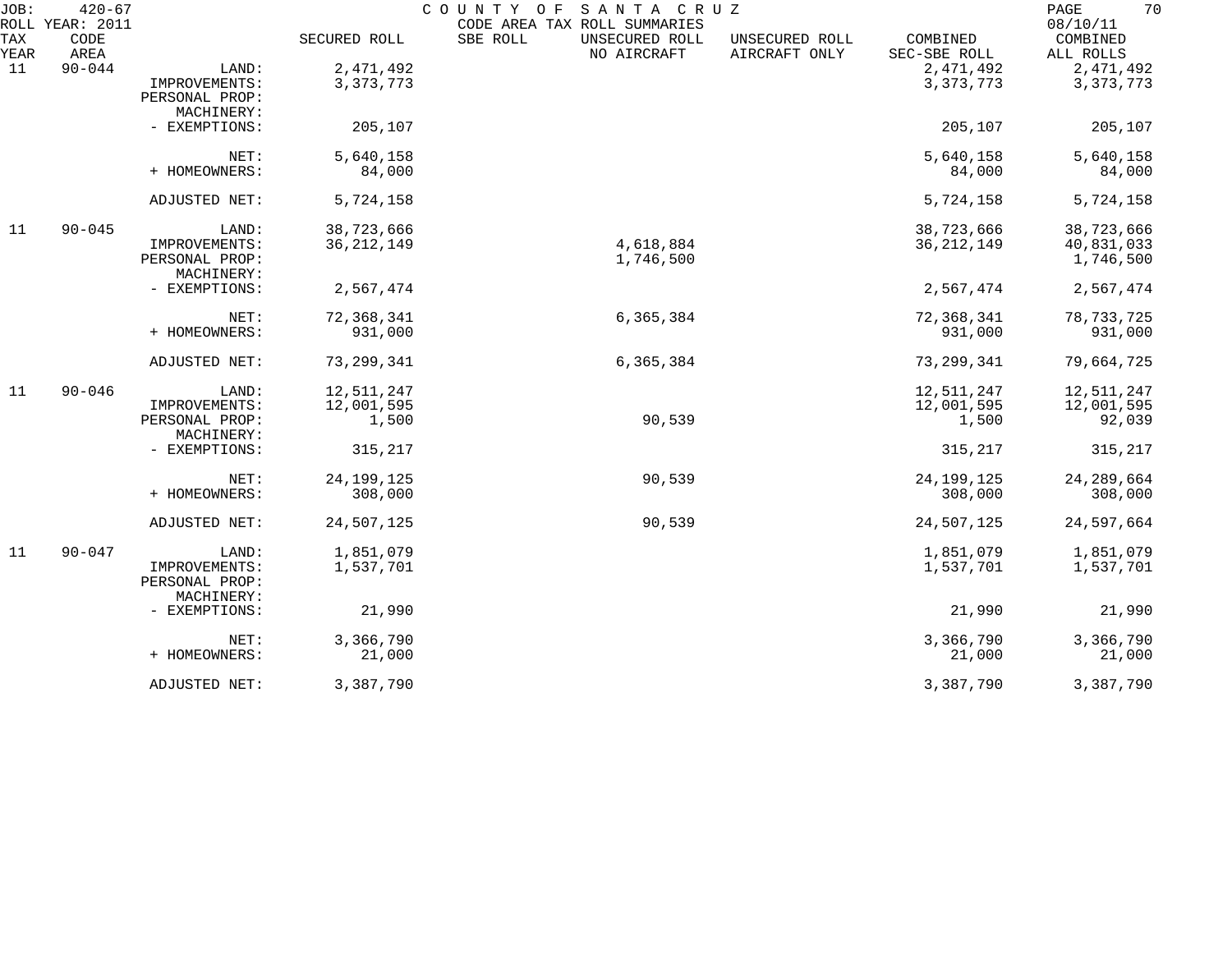| JOB:<br>ROLL | $420 - 67$<br><b>YEAR: 2011</b> |                                                        |                           | SANTA CRUZ<br>COUNTY OF<br>CODE AREA TAX ROLL SUMMARIES |                                 |                            | 71<br>PAGE<br>08/10/11    |
|--------------|---------------------------------|--------------------------------------------------------|---------------------------|---------------------------------------------------------|---------------------------------|----------------------------|---------------------------|
| TAX<br>YEAR  | CODE<br>AREA                    |                                                        | SECURED ROLL              | SBE ROLL<br>UNSECURED ROLL<br>NO AIRCRAFT               | UNSECURED ROLL<br>AIRCRAFT ONLY | COMBINED<br>SEC-SBE ROLL   | COMBINED<br>ALL ROLLS     |
| 11           | $90 - 048$                      | LAND:<br>IMPROVEMENTS:                                 | 43,943,927<br>43,759,254  |                                                         |                                 | 43, 943, 927<br>43,759,254 | 43,943,927<br>43,759,254  |
|              |                                 | PERSONAL PROP:<br>MACHINERY:                           | 72,876                    | 108,678                                                 |                                 | 72,876                     | 181,554                   |
|              |                                 | - EXEMPTIONS:                                          | 6,541,946                 |                                                         |                                 | 6,541,946                  | 6,541,946                 |
|              |                                 | NET:<br>+ HOMEOWNERS:                                  | 81, 234, 111<br>1,183,000 | 108,678                                                 |                                 | 81, 234, 111<br>1,183,000  | 81, 342, 789<br>1,183,000 |
|              |                                 | ADJUSTED NET:                                          | 82, 417, 111              | 108,678                                                 |                                 | 82, 417, 111               | 82,525,789                |
| 11           | $90 - 049$                      | LAND:<br>IMPROVEMENTS:<br>PERSONAL PROP:<br>MACHINERY: | 6,347,655<br>4,996,224    |                                                         |                                 | 6,347,655<br>4,996,224     | 6,347,655<br>4,996,224    |
|              |                                 | - EXEMPTIONS:                                          | 105,000                   |                                                         |                                 | 105,000                    | 105,000                   |
|              |                                 | NET:<br>+ HOMEOWNERS:                                  | 11, 238, 879<br>105,000   |                                                         |                                 | 11,238,879<br>105,000      | 11,238,879<br>105,000     |
|              |                                 | ADJUSTED NET:                                          | 11, 343, 879              |                                                         |                                 | 11,343,879                 | 11,343,879                |
| 11           | $90 - 050$                      | LAND:<br>IMPROVEMENTS:<br>PERSONAL PROP:<br>MACHINERY: | 2, 112, 143<br>1,823,597  |                                                         |                                 | 2, 112, 143<br>1,823,597   | 2, 112, 143<br>1,823,597  |
|              |                                 | - EXEMPTIONS:                                          | 49,000                    |                                                         |                                 | 49,000                     | 49,000                    |
|              |                                 | NET:<br>+ HOMEOWNERS:                                  | 3,886,740<br>49,000       |                                                         |                                 | 3,886,740<br>49,000        | 3,886,740<br>49,000       |
|              |                                 | ADJUSTED NET:                                          | 3,935,740                 |                                                         |                                 | 3,935,740                  | 3,935,740                 |
| 11           | $90 - 053$                      | LAND:<br>IMPROVEMENTS:<br>PERSONAL PROP:<br>MACHINERY: | 1,136,607<br>1,086,859    |                                                         |                                 | 1,136,607<br>1,086,859     | 1,136,607<br>1,086,859    |
|              |                                 | - EXEMPTIONS:                                          | 15,087                    |                                                         |                                 | 15,087                     | 15,087                    |
|              |                                 | NET:                                                   | 2,208,379                 |                                                         |                                 | 2,208,379                  | 2,208,379                 |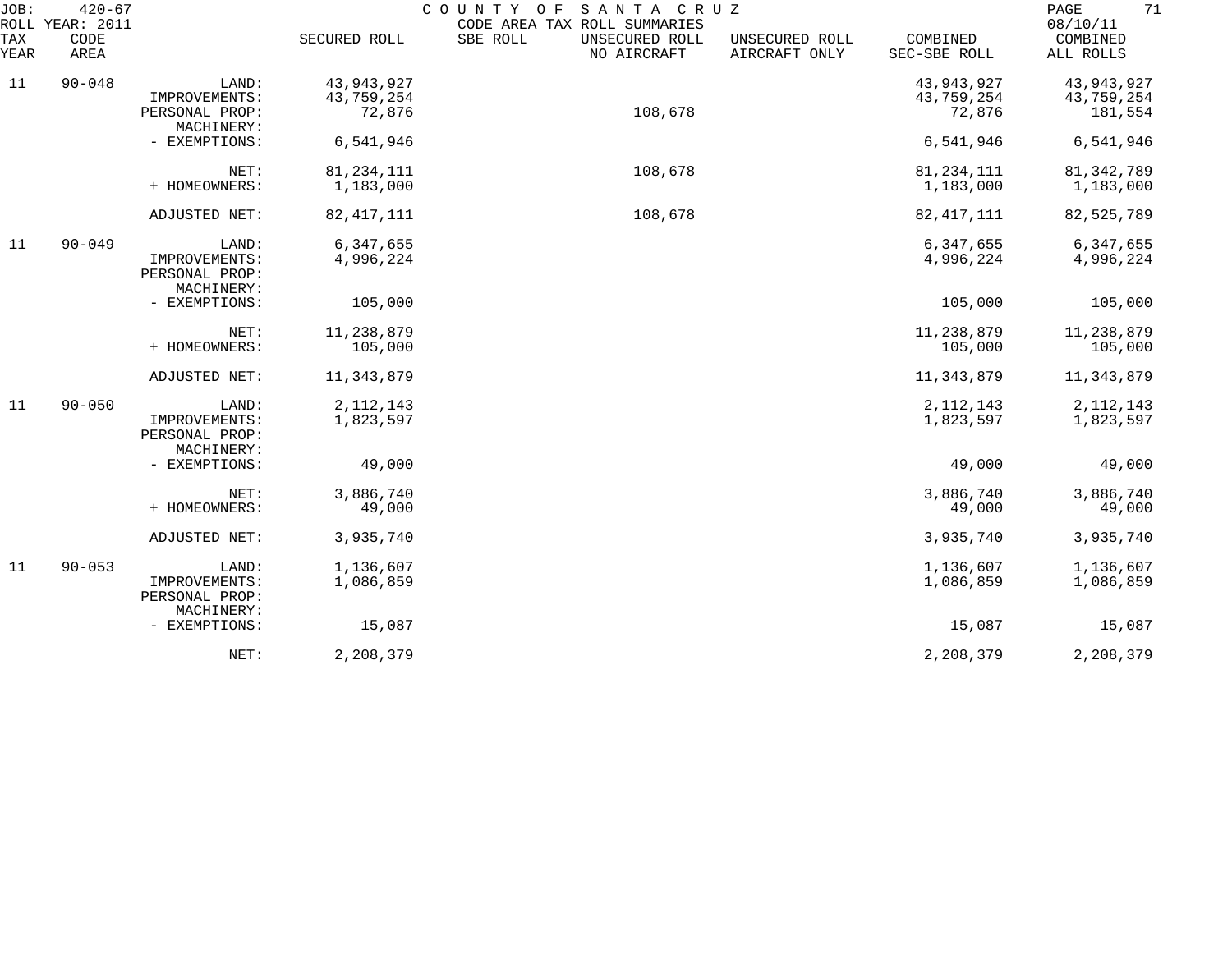| JOB:             | $420 - 67$<br>ROLL YEAR: 2011                                           |                                                        |                          | COUNTY OF<br>CODE AREA TAX ROLL SUMMARIES | SANTA CRUZ                    |                                 |                          | 72<br>$\mathop{\mathtt{PAGE}}$<br>08/10/11 |
|------------------|-------------------------------------------------------------------------|--------------------------------------------------------|--------------------------|-------------------------------------------|-------------------------------|---------------------------------|--------------------------|--------------------------------------------|
| TAX<br>YEAR      | CODE<br>AREA                                                            |                                                        | SECURED ROLL             | SBE ROLL                                  | UNSECURED ROLL<br>NO AIRCRAFT | UNSECURED ROLL<br>AIRCRAFT ONLY | COMBINED<br>SEC-SBE ROLL | COMBINED<br>ALL ROLLS                      |
|                  |                                                                         | + HOMEOWNERS:                                          | 14,000                   |                                           |                               |                                 | 14,000                   | 14,000                                     |
|                  |                                                                         | ADJUSTED NET:                                          | 2, 222, 379              |                                           |                               |                                 | 2, 222, 379              | 2, 222, 379                                |
| $90 - 055$<br>11 | LAND:<br>IMPROVEMENTS:<br>PERSONAL PROP:<br>MACHINERY:<br>- EXEMPTIONS: | 79,349<br>289,858                                      |                          |                                           |                               | 79,349<br>289,858               | 79,349<br>289,858        |                                            |
|                  |                                                                         | NET:<br>+ HOMEOWNERS:                                  | 369,207                  |                                           |                               |                                 | 369,207                  | 369,207                                    |
|                  |                                                                         | ADJUSTED NET:                                          | 369,207                  |                                           |                               |                                 | 369,207                  | 369,207                                    |
| 11               | $90 - 057$                                                              | LAND:<br>IMPROVEMENTS:<br>PERSONAL PROP:<br>MACHINERY: | 4,813,585<br>4,498,295   |                                           |                               |                                 | 4,813,585<br>4,498,295   | 4,813,585<br>4,498,295                     |
|                  |                                                                         | - EXEMPTIONS:                                          | 208,844                  |                                           |                               |                                 | 208,844                  | 208,844                                    |
|                  |                                                                         | NET:<br>+ HOMEOWNERS:                                  | 9,103,036<br>203,000     |                                           |                               |                                 | 9,103,036<br>203,000     | 9,103,036<br>203,000                       |
|                  |                                                                         | ADJUSTED NET:                                          | 9,306,036                |                                           |                               |                                 | 9,306,036                | 9,306,036                                  |
| 11               | $90 - 058$                                                              | LAND:<br>IMPROVEMENTS:<br>PERSONAL PROP:<br>MACHINERY: | 3, 133, 504<br>3,524,802 |                                           |                               |                                 | 3, 133, 504<br>3,524,802 | 3, 133, 504<br>3,524,802                   |
|                  |                                                                         | - EXEMPTIONS:                                          | 186,845                  |                                           |                               |                                 | 186,845                  | 186,845                                    |
|                  |                                                                         | NET:<br>+ HOMEOWNERS:                                  | 6,471,461<br>70,000      |                                           |                               |                                 | 6, 471, 461<br>70,000    | 6,471,461<br>70,000                        |
|                  |                                                                         | ADJUSTED NET:                                          | 6,541,461                |                                           |                               |                                 | 6,541,461                | 6,541,461                                  |
| 11               | $90 - 059$                                                              | LAND:<br>IMPROVEMENTS:<br>PERSONAL PROP:<br>MACHINERY: | 1,893,456<br>1,737,339   |                                           |                               |                                 | 1,893,456<br>1,737,339   | 1,893,456<br>1,737,339                     |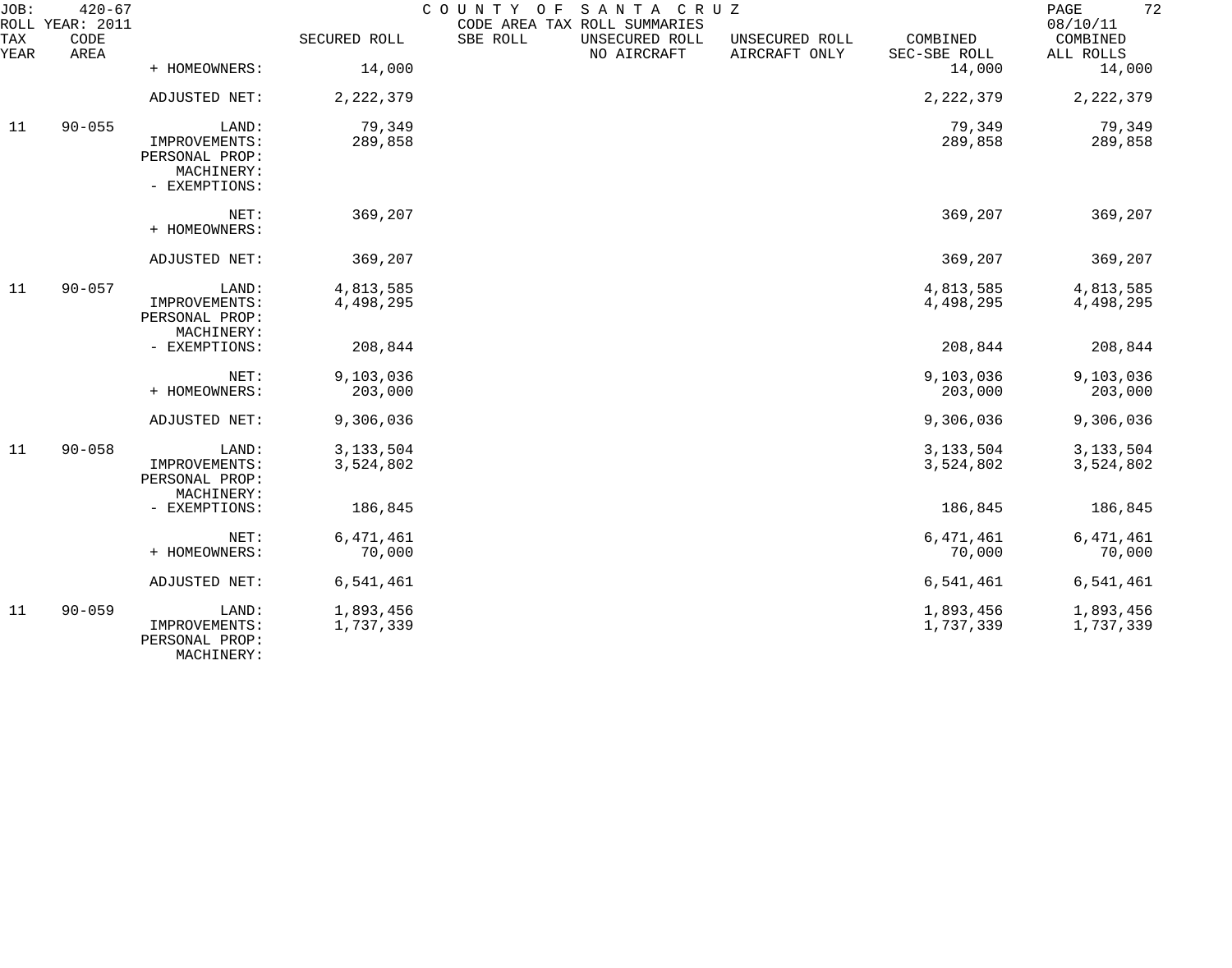| JOB:        | $420 - 67$<br>ROLL YEAR: 2011 |                                               |                     | COUNTY<br>SANTA CRUZ<br>O F<br>CODE AREA TAX ROLL SUMMARIES |                                 |                          | 73<br>$\mathop{\mathrm{PAGE}}$<br>08/10/11 |
|-------------|-------------------------------|-----------------------------------------------|---------------------|-------------------------------------------------------------|---------------------------------|--------------------------|--------------------------------------------|
| TAX<br>YEAR | CODE<br>AREA                  |                                               | SECURED ROLL        | SBE ROLL<br>UNSECURED ROLL<br>NO AIRCRAFT                   | UNSECURED ROLL<br>AIRCRAFT ONLY | COMBINED<br>SEC-SBE ROLL | COMBINED<br>ALL ROLLS                      |
|             |                               | - EXEMPTIONS:                                 | 68,318              |                                                             |                                 | 68,318                   | 68,318                                     |
|             |                               | NET:                                          | 3,562,477           |                                                             |                                 | 3,562,477                | 3,562,477                                  |
|             |                               | + HOMEOWNERS:                                 | 56,000              |                                                             |                                 | 56,000                   | 56,000                                     |
|             |                               | ADJUSTED NET:                                 | 3,618,477           |                                                             |                                 | 3,618,477                | 3,618,477                                  |
| 11          | $90 - 062$                    | LAND:                                         | 3,547,973           |                                                             |                                 | 3,547,973                | 3,547,973                                  |
|             |                               | IMPROVEMENTS:<br>PERSONAL PROP:<br>MACHINERY: | 3,019,445           |                                                             |                                 | 3,019,445                | 3,019,445                                  |
|             |                               | - EXEMPTIONS:                                 | 42,000              |                                                             |                                 | 42,000                   | 42,000                                     |
|             |                               | NET:                                          | 6,525,418           |                                                             |                                 | 6,525,418                | 6,525,418                                  |
|             |                               | + HOMEOWNERS:                                 | 42,000              |                                                             |                                 | 42,000                   | 42,000                                     |
|             |                               | ADJUSTED NET:                                 | 6,567,418           |                                                             |                                 | 6,567,418                | 6,567,418                                  |
| 11          | $90 - 063$                    | LAND:                                         | 5,643,107           |                                                             |                                 | 5,643,107                | 5,643,107                                  |
|             |                               | IMPROVEMENTS:<br>PERSONAL PROP:               | 5,890,757<br>26,691 | 50,268                                                      |                                 | 5,890,757<br>26,691      | 5,890,757<br>76,959                        |
|             |                               | MACHINERY:                                    |                     |                                                             |                                 |                          |                                            |
|             |                               | - EXEMPTIONS:                                 | 126,133             |                                                             |                                 | 126,133                  | 126,133                                    |
|             |                               | NET:                                          | 11, 434, 422        | 50,268                                                      |                                 | 11, 434, 422             | 11,484,690                                 |
|             |                               | + HOMEOWNERS:                                 | 126,000             |                                                             |                                 | 126,000                  | 126,000                                    |
|             |                               | ADJUSTED NET:                                 | 11,560,422          | 50,268                                                      |                                 | 11,560,422               | 11,610,690                                 |
| 11          | $90 - 071$                    | LAND:                                         | 4,552,264           |                                                             |                                 | 4,552,264                | 4,552,264                                  |
|             |                               | IMPROVEMENTS:<br>PERSONAL PROP:<br>MACHINERY: | 3,095,006           |                                                             |                                 | 3,095,006                | 3,095,006                                  |
|             |                               | - EXEMPTIONS:                                 | 137,622             |                                                             |                                 | 137,622                  | 137,622                                    |
|             |                               | NET:                                          | 7,509,648           |                                                             |                                 | 7,509,648                | 7,509,648                                  |
|             |                               | + HOMEOWNERS:                                 | 110,600             |                                                             |                                 | 110,600                  | 110,600                                    |
|             |                               | ADJUSTED NET:                                 | 7,620,248           |                                                             |                                 | 7,620,248                | 7,620,248                                  |
| 11          | $90 - 072$                    | LAND:                                         | 1,008               |                                                             |                                 | 1,008                    | 1,008                                      |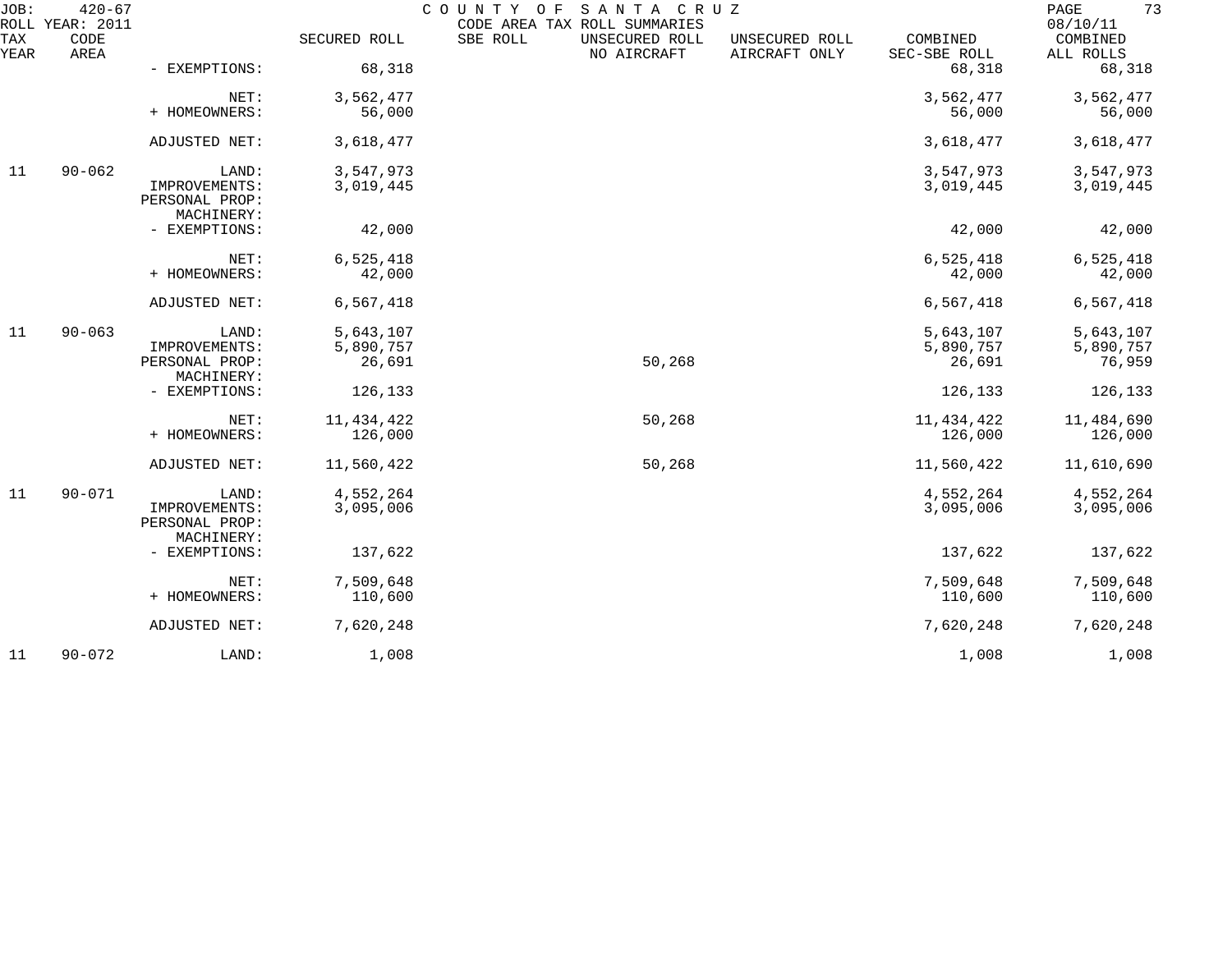| JOB:        | $420 - 67$<br>ROLL YEAR: 2011 |                |              | SANTA CRUZ<br>COUNTY OF<br>CODE AREA TAX ROLL SUMMARIES |                                 |                          | 74<br>PAGE<br>08/10/11 |
|-------------|-------------------------------|----------------|--------------|---------------------------------------------------------|---------------------------------|--------------------------|------------------------|
| TAX<br>YEAR | CODE<br>AREA                  |                | SECURED ROLL | SBE ROLL<br>UNSECURED ROLL<br>NO AIRCRAFT               | UNSECURED ROLL<br>AIRCRAFT ONLY | COMBINED<br>SEC-SBE ROLL | COMBINED<br>ALL ROLLS  |
|             |                               | IMPROVEMENTS:  |              |                                                         |                                 |                          |                        |
|             |                               | PERSONAL PROP: |              |                                                         |                                 |                          |                        |
|             |                               | MACHINERY:     |              |                                                         |                                 |                          |                        |
|             |                               | - EXEMPTIONS:  | 1,008        |                                                         |                                 | 1,008                    | 1,008                  |
|             |                               | NET:           |              |                                                         |                                 |                          |                        |
|             |                               | + HOMEOWNERS:  |              |                                                         |                                 |                          |                        |
|             |                               | ADJUSTED NET:  |              |                                                         |                                 |                          |                        |
| 11          | $90 - 073$                    | LAND:          | 225,046      |                                                         |                                 | 225,046                  | 225,046                |
|             |                               | IMPROVEMENTS:  |              |                                                         |                                 |                          |                        |
|             |                               | PERSONAL PROP: |              |                                                         |                                 |                          |                        |
|             |                               | MACHINERY:     |              |                                                         |                                 |                          |                        |
|             |                               | - EXEMPTIONS:  | 1,066        |                                                         |                                 | 1,066                    | 1,066                  |
|             |                               | NET:           | 223,980      |                                                         |                                 | 223,980                  | 223,980                |
|             |                               | + HOMEOWNERS:  |              |                                                         |                                 |                          |                        |
|             |                               | ADJUSTED NET:  | 223,980      |                                                         |                                 | 223,980                  | 223,980                |
| 11          | $90 - 074$                    | LAND:          |              |                                                         |                                 |                          |                        |
|             |                               | IMPROVEMENTS:  |              |                                                         |                                 |                          |                        |
|             |                               | PERSONAL PROP: |              |                                                         |                                 |                          |                        |
|             |                               | MACHINERY:     |              |                                                         |                                 |                          |                        |
|             |                               | - EXEMPTIONS:  |              |                                                         |                                 |                          |                        |
|             |                               | NET:           |              |                                                         |                                 |                          |                        |
|             |                               | + HOMEOWNERS:  |              |                                                         |                                 |                          |                        |
|             |                               | ADJUSTED NET:  |              |                                                         |                                 |                          |                        |
| 11          | $90 - 076$                    | LAND:          | 1,476,243    |                                                         |                                 | 1,476,243                | 1,476,243              |
|             |                               | IMPROVEMENTS:  | 1,684,138    |                                                         |                                 | 1,684,138                | 1,684,138              |
|             |                               | PERSONAL PROP: |              |                                                         |                                 |                          |                        |
|             |                               | MACHINERY:     |              |                                                         |                                 |                          |                        |
|             |                               | - EXEMPTIONS:  | 81,001       |                                                         |                                 | 81,001                   | 81,001                 |
|             |                               | NET:           | 3,079,380    |                                                         |                                 | 3,079,380                | 3,079,380              |
|             |                               | + HOMEOWNERS:  | 56,000       |                                                         |                                 | 56,000                   | 56,000                 |
|             |                               | ADJUSTED NET:  | 3,135,380    |                                                         |                                 | 3, 135, 380              | 3, 135, 380            |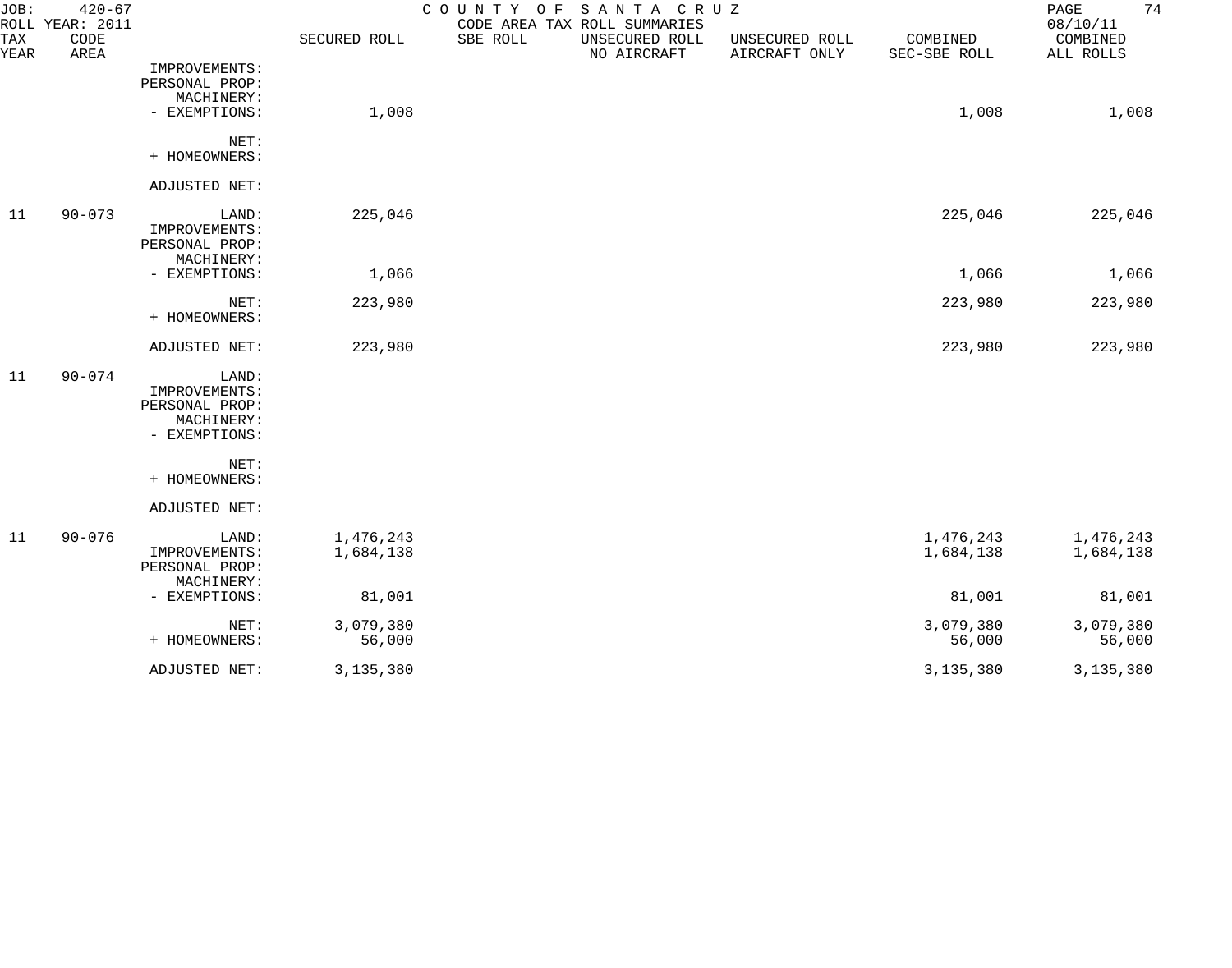| JOB: | $420 - 67$              |                |               | COUNTY OF<br>SANTA CRUZ                                    |                |               | 75<br>PAGE<br>08/10/11 |
|------|-------------------------|----------------|---------------|------------------------------------------------------------|----------------|---------------|------------------------|
| TAX  | ROLL YEAR: 2011<br>CODE |                | SECURED ROLL  | CODE AREA TAX ROLL SUMMARIES<br>SBE ROLL<br>UNSECURED ROLL | UNSECURED ROLL | COMBINED      | COMBINED               |
| YEAR | AREA                    |                |               | NO AIRCRAFT                                                | AIRCRAFT ONLY  | SEC-SBE ROLL  | ALL ROLLS              |
| 11   | $90 - 100$              | LAND:          | 89,670,405    | 11,722                                                     |                | 89,670,405    | 89,682,127             |
|      |                         | IMPROVEMENTS:  | 85,671,349    | 14,524                                                     |                | 85,671,349    | 85,685,873             |
|      |                         | PERSONAL PROP: | 98,047        | 426,682                                                    |                | 98,047        | 524,729                |
|      |                         | MACHINERY:     |               |                                                            |                |               |                        |
|      |                         | - EXEMPTIONS:  | 4,240,021     |                                                            |                | 4,240,021     | 4,240,021              |
|      |                         |                |               |                                                            |                |               |                        |
|      |                         | NET:           | 171,199,780   | 452,928                                                    |                | 171,199,780   | 171,652,708            |
|      |                         | + HOMEOWNERS:  | 2,581,600     |                                                            |                | 2,581,600     | 2,581,600              |
|      |                         |                |               |                                                            |                |               |                        |
|      |                         | ADJUSTED NET:  | 173,781,380   | 452,928                                                    |                | 173,781,380   | 174, 234, 308          |
| 11   | $90 - 101$              | LAND:          | 135,689,793   |                                                            |                | 135,689,793   | 135,689,793            |
|      |                         | IMPROVEMENTS:  | 128,031,027   | 1,043,298                                                  |                | 128,031,027   | 129,074,325            |
|      |                         | PERSONAL PROP: | 277,800       | 2,081,174                                                  |                | 277,800       | 2,358,974              |
|      |                         | MACHINERY:     |               |                                                            |                |               |                        |
|      |                         | - EXEMPTIONS:  | 4,634,434     | 38,712                                                     |                | 4,634,434     | 4,673,146              |
|      |                         |                |               |                                                            |                |               |                        |
|      |                         | NET:           | 259, 364, 186 | 3,085,760                                                  |                | 259, 364, 186 | 262, 449, 946          |
|      |                         | + HOMEOWNERS:  | 2,994,600     |                                                            |                | 2,994,600     | 2,994,600              |
|      |                         | ADJUSTED NET:  | 262, 358, 786 | 3,085,760                                                  |                | 262, 358, 786 | 265, 444, 546          |
| 11   | $90 - 102$              | LAND:          | 7,475,242     |                                                            |                | 7,475,242     | 7,475,242              |
|      |                         | IMPROVEMENTS:  | 8,984,652     |                                                            |                | 8,984,652     | 8,984,652              |
|      |                         | PERSONAL PROP: |               | 11,483                                                     |                |               | 11,483                 |
|      |                         | MACHINERY:     |               |                                                            |                |               |                        |
|      |                         | - EXEMPTIONS:  | 231,533       |                                                            |                | 231,533       | 231,533                |
|      |                         | NET:           | 16,228,361    | 11,483                                                     |                | 16,228,361    | 16,239,844             |
|      |                         | + HOMEOWNERS:  | 231,000       |                                                            |                | 231,000       | 231,000                |
|      |                         |                |               |                                                            |                |               |                        |
|      |                         | ADJUSTED NET:  | 16,459,361    | 11,483                                                     |                | 16,459,361    | 16,470,844             |
| 11   | $90 - 103$              | LAND:          | 281,540,822   |                                                            |                | 281,540,822   | 281,540,822            |
|      |                         | IMPROVEMENTS:  | 247,971,397   | 82,818                                                     |                | 247,971,397   | 248,054,215            |
|      |                         | PERSONAL PROP: | 606,783       | 644,150                                                    |                | 606,783       | 1,250,933              |
|      |                         | MACHINERY:     |               |                                                            |                |               |                        |
|      |                         | - EXEMPTIONS:  | 19,785,001    |                                                            |                | 19,785,001    | 19,785,001             |
|      |                         |                |               |                                                            |                |               |                        |
|      |                         | NET:           | 510,334,001   | 726,968                                                    |                | 510, 334, 001 | 511,060,969            |
|      |                         | + HOMEOWNERS:  | 7,702,800     |                                                            |                | 7,702,800     | 7,702,800              |
|      |                         | ADJUSTED NET:  | 518,036,801   | 726,968                                                    |                | 518,036,801   | 518,763,769            |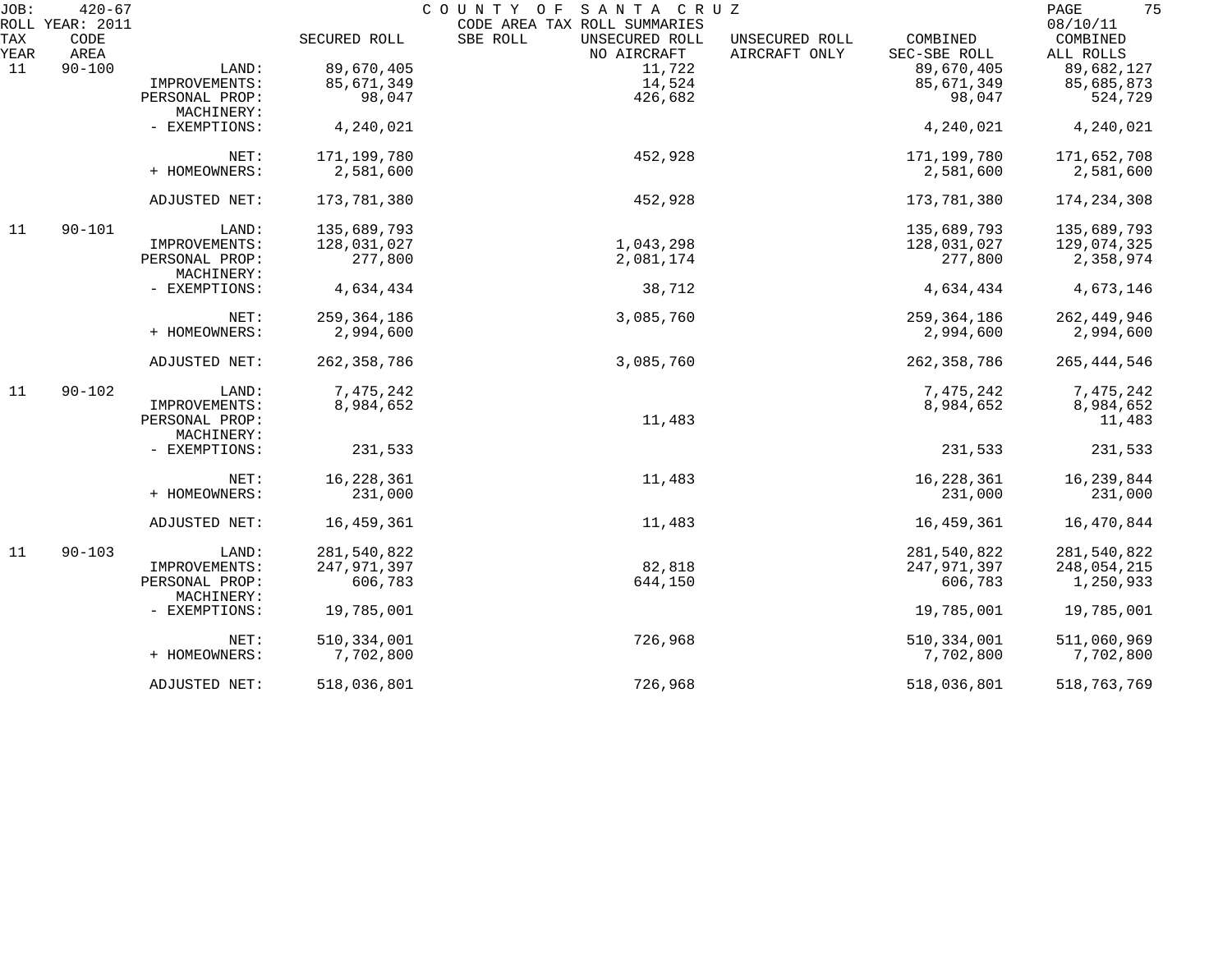| JOB:<br>ROLL | $420 - 67$<br>YEAR: 2011 |                                                                         |                                      | COUNTY<br>O F | SANTA CRUZ<br>CODE AREA TAX ROLL SUMMARIES |                                 |                                    | 76<br>PAGE<br>08/10/11                  |
|--------------|--------------------------|-------------------------------------------------------------------------|--------------------------------------|---------------|--------------------------------------------|---------------------------------|------------------------------------|-----------------------------------------|
| TAX<br>YEAR  | CODE<br>AREA             |                                                                         | SECURED ROLL                         | SBE ROLL      | UNSECURED ROLL<br>NO AIRCRAFT              | UNSECURED ROLL<br>AIRCRAFT ONLY | COMBINED<br>SEC-SBE ROLL           | COMBINED<br>ALL ROLLS                   |
| 11           | $90 - 104$               | LAND:<br>IMPROVEMENTS:<br>PERSONAL PROP:<br>MACHINERY:                  | 36, 323, 102<br>32, 355, 832         |               | 180,168                                    |                                 | 36, 323, 102<br>32, 355, 832       | 36, 323, 102<br>32, 355, 832<br>180,168 |
|              |                          | - EXEMPTIONS:                                                           | 867,845                              |               |                                            |                                 | 867,845                            | 867,845                                 |
|              |                          | NET:<br>+ HOMEOWNERS:                                                   | 67,811,089<br>838,600                |               | 180,168                                    |                                 | 67,811,089<br>838,600              | 67,991,257<br>838,600                   |
|              |                          | ADJUSTED NET:                                                           | 68,649,689                           |               | 180,168                                    |                                 | 68,649,689                         | 68,829,857                              |
| 11           | $90 - 105$               | LAND:<br>IMPROVEMENTS:<br>PERSONAL PROP:<br>MACHINERY:                  | 1,431,307<br>1,210,938               |               | 5,000                                      |                                 | 1,431,307<br>1,210,938             | 1,431,307<br>1,210,938<br>5,000         |
|              |                          | - EXEMPTIONS:                                                           | 72,221                               |               |                                            |                                 | 72,221                             | 72,221                                  |
|              |                          | NET:<br>+ HOMEOWNERS:                                                   | 2,570,024<br>70,000                  |               | 5,000                                      |                                 | 2,570,024<br>70,000                | 2,575,024<br>70,000                     |
|              |                          | ADJUSTED NET:                                                           | 2,640,024                            |               | 5,000                                      |                                 | 2,640,024                          | 2,645,024                               |
| 11           | $90 - 106$               | LAND:<br>IMPROVEMENTS:<br>PERSONAL PROP:<br>MACHINERY:<br>- EXEMPTIONS: | 642,792<br>471,100                   |               |                                            |                                 | 642,792<br>471,100                 | 642,792<br>471,100                      |
|              |                          | NET:<br>+ HOMEOWNERS:                                                   | 1, 113, 892                          |               |                                            |                                 | 1, 113, 892                        | 1,113,892                               |
|              |                          | ADJUSTED NET:                                                           | 1, 113, 892                          |               |                                            |                                 | 1, 113, 892                        | 1,113,892                               |
| 11           | $90 - 107$               | LAND:<br>IMPROVEMENTS:<br>PERSONAL PROP:                                | 80, 140, 113<br>79,816,038<br>56,673 | 30,200        | 4,400<br>155,702                           |                                 | 80,170,313<br>79,816,038<br>56,673 | 80,170,313<br>79,820,438<br>212,375     |
|              |                          | MACHINERY:<br>- EXEMPTIONS:                                             | 4,693,389                            |               |                                            |                                 | 4,693,389                          | 4,693,389                               |
|              |                          | NET:                                                                    | 155, 319, 435                        | 30,200        | 160,102                                    |                                 | 155, 349, 635                      | 155,509,737                             |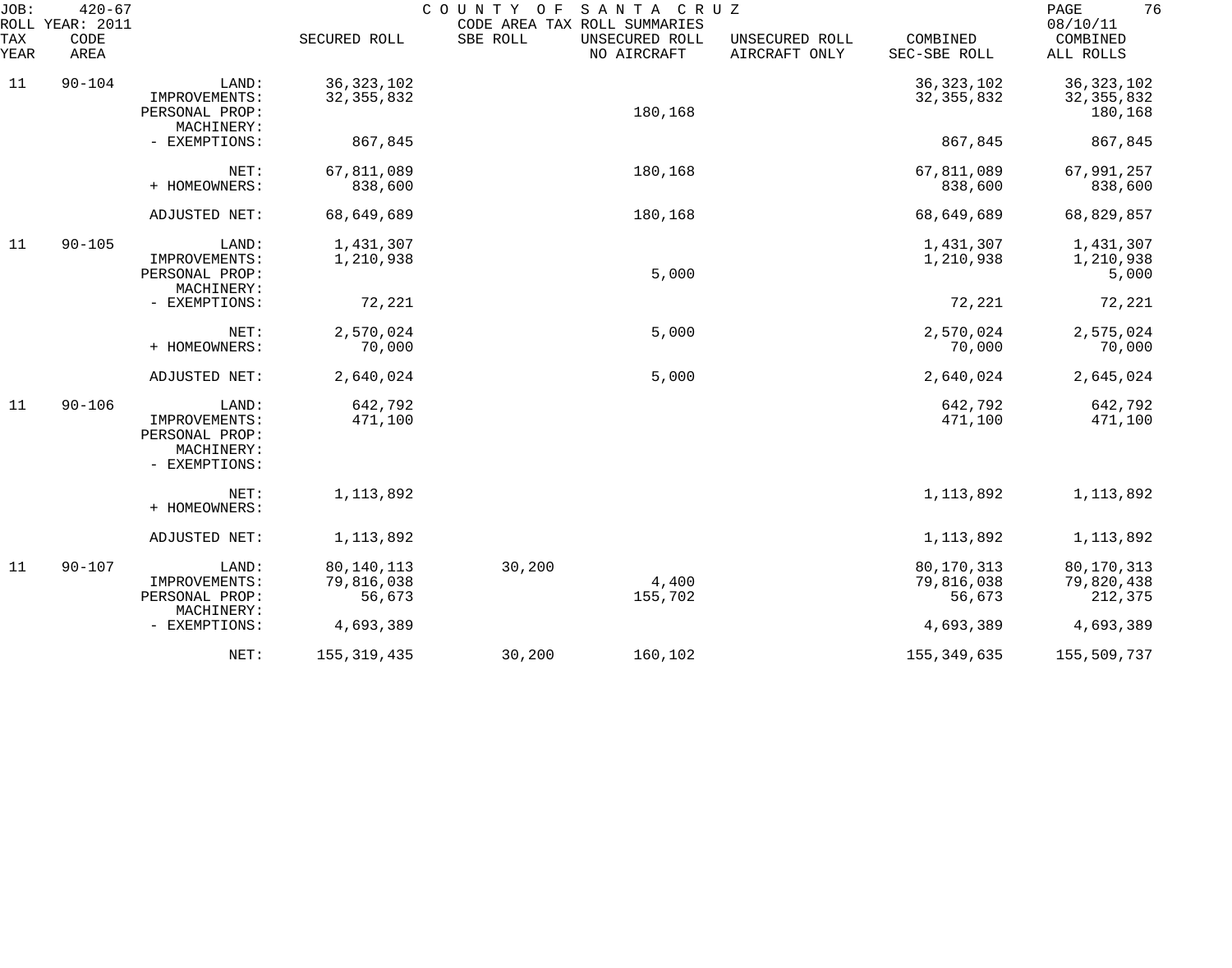| JOB:        | $420 - 67$<br>ROLL YEAR: 2011 |                              |              | COUNTY OF | SANTA CRUZ<br>CODE AREA TAX ROLL SUMMARIES |                                 |                          | 77<br>PAGE<br>08/10/11 |
|-------------|-------------------------------|------------------------------|--------------|-----------|--------------------------------------------|---------------------------------|--------------------------|------------------------|
| TAX<br>YEAR | CODE<br>AREA                  |                              | SECURED ROLL | SBE ROLL  | UNSECURED ROLL<br>NO AIRCRAFT              | UNSECURED ROLL<br>AIRCRAFT ONLY | COMBINED<br>SEC-SBE ROLL | COMBINED<br>ALL ROLLS  |
|             |                               | + HOMEOWNERS:                | 2,286,200    |           |                                            |                                 | 2,286,200                | 2,286,200              |
|             |                               | ADJUSTED NET:                | 157,605,635  |           | 160,102                                    |                                 | 157,635,835              | 157,795,937            |
| 11          | $90 - 108$                    | LAND:                        | 38,801,758   | 29,200    | 11,722                                     |                                 | 38,830,958               | 38,842,680             |
|             |                               | IMPROVEMENTS:                | 29, 194, 840 |           | 11,722                                     |                                 | 29, 194, 840             | 29, 206, 562           |
|             |                               | PERSONAL PROP:               | 453,271      |           | 111,424                                    |                                 | 453,271                  | 564,695                |
|             |                               | MACHINERY:                   | 356,785      |           |                                            |                                 | 356,785                  | 356,785                |
|             |                               | - EXEMPTIONS:                | 2, 163, 122  |           |                                            |                                 | 2, 163, 122              | 2, 163, 122            |
|             |                               | NET:                         | 66, 643, 532 | 29,200    | 134,868                                    |                                 | 66,672,732               | 66,807,600             |
|             |                               | + HOMEOWNERS:                | 819,000      |           |                                            |                                 | 819,000                  | 819,000                |
|             |                               | ADJUSTED NET:                | 67, 462, 532 |           | 134,868                                    |                                 | 67, 491, 732             | 67,626,600             |
| 11          | $90 - 109$                    | LAND:                        | 61, 318, 599 |           | 8,319                                      |                                 | 61, 318, 599             | 61,326,918             |
|             |                               | IMPROVEMENTS:                | 42,680,410   |           | 15,764                                     |                                 | 42,680,410               | 42,696,174             |
|             |                               | PERSONAL PROP:               | 418,434      |           | 914,186                                    |                                 | 418,434                  | 1,332,620              |
|             |                               | MACHINERY:                   | 61,943       |           |                                            |                                 | 61,943                   | 61,943                 |
|             |                               | - EXEMPTIONS:                | 3, 471, 981  |           |                                            |                                 | 3,471,981                | 3, 471, 981            |
|             |                               | NET:                         | 101,007,405  |           | 938,269                                    |                                 | 101,007,405              | 101,945,674            |
|             |                               | + HOMEOWNERS:                | 817,600      |           |                                            |                                 | 817,600                  | 817,600                |
|             |                               | ADJUSTED NET:                | 101,825,005  |           | 938,269                                    |                                 | 101,825,005              | 102,763,274            |
| 11          | $90 - 110$                    | LAND:                        | 4,787,503    |           |                                            |                                 | 4,787,503                | 4,787,503              |
|             |                               | IMPROVEMENTS:                | 4,926,274    |           | 649,075                                    |                                 | 4,926,274                | 5,575,349              |
|             |                               | PERSONAL PROP:<br>MACHINERY: |              |           | 147,563                                    |                                 |                          | 147,563                |
|             |                               | - EXEMPTIONS:                | 84,000       |           |                                            |                                 | 84,000                   | 84,000                 |
|             |                               | NET:                         | 9,629,777    |           | 796,638                                    |                                 | 9,629,777                | 10,426,415             |
|             |                               | + HOMEOWNERS:                | 84,000       |           |                                            |                                 | 84,000                   | 84,000                 |
|             |                               |                              |              |           |                                            |                                 |                          |                        |
|             |                               | ADJUSTED NET:                | 9,713,777    |           | 796,638                                    |                                 | 9,713,777                | 10,510,415             |
| 11          | $90 - 111$                    | LAND:                        | 5,438,316    |           |                                            |                                 | 5,438,316                | 5,438,316              |
|             |                               | IMPROVEMENTS:                | 5,675,344    |           |                                            |                                 | 5,675,344                | 5,675,344              |
|             |                               | PERSONAL PROP:               |              |           |                                            |                                 |                          |                        |

MACHINERY: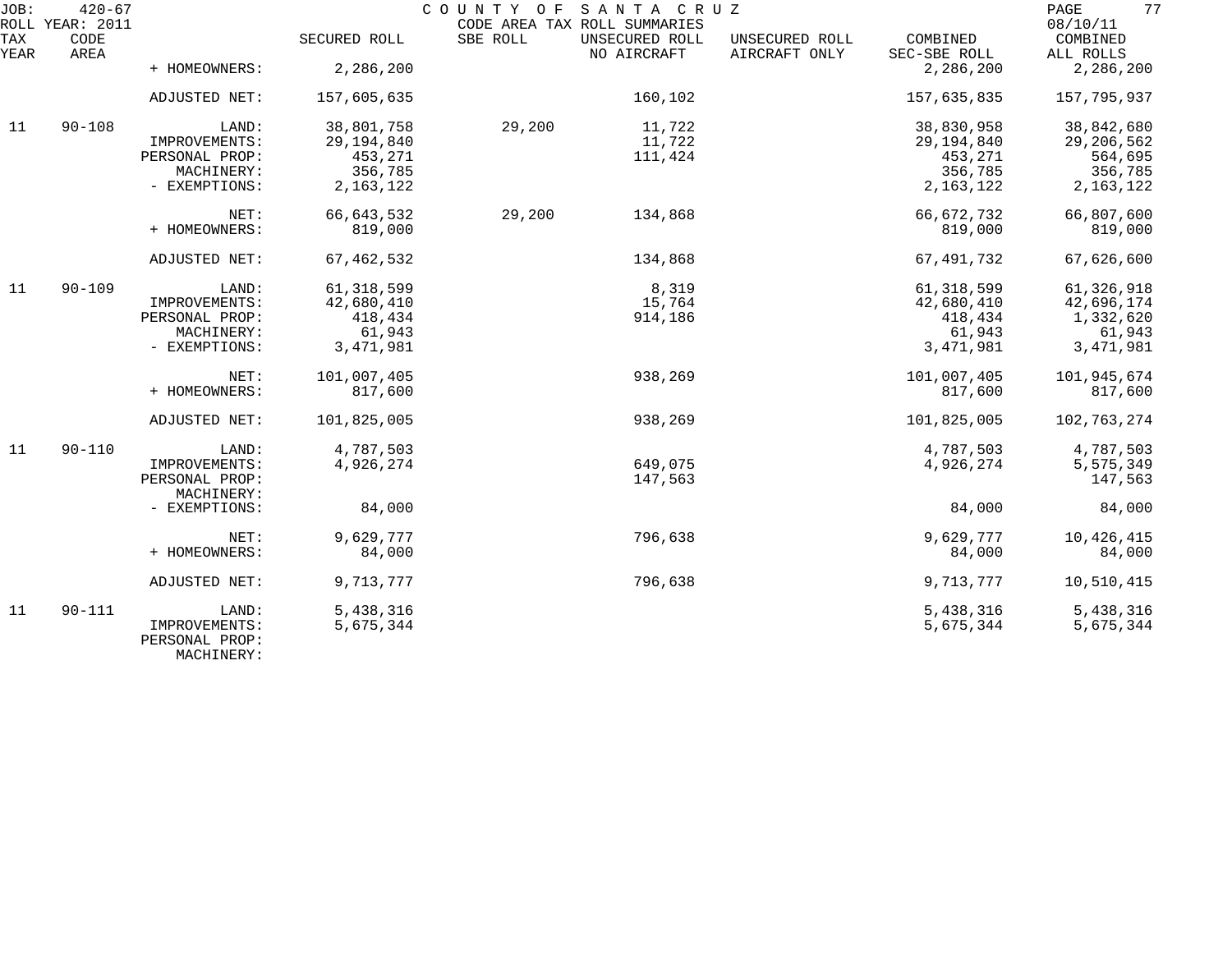| JOB:        | $420 - 67$<br>ROLL YEAR: 2011 |                              |                       | COUNTY OF<br>SANTA CRUZ<br>CODE AREA TAX ROLL SUMMARIES |                                 |                          | 78<br>PAGE<br>08/10/11 |
|-------------|-------------------------------|------------------------------|-----------------------|---------------------------------------------------------|---------------------------------|--------------------------|------------------------|
| TAX<br>YEAR | CODE<br>AREA                  |                              | SECURED ROLL          | SBE ROLL<br>UNSECURED ROLL<br>NO AIRCRAFT               | UNSECURED ROLL<br>AIRCRAFT ONLY | COMBINED<br>SEC-SBE ROLL | COMBINED<br>ALL ROLLS  |
|             |                               | - EXEMPTIONS:                | 168,855               |                                                         |                                 | 168,855                  | 168,855                |
|             |                               | NET:<br>+ HOMEOWNERS:        | 10,944,805<br>161,000 |                                                         |                                 | 10,944,805<br>161,000    | 10,944,805<br>161,000  |
|             |                               |                              |                       |                                                         |                                 |                          |                        |
|             |                               | ADJUSTED NET:                | 11,105,805            |                                                         |                                 | 11,105,805               | 11,105,805             |
| 11          | $90 - 112$                    | LAND:                        | 7,287,817             |                                                         |                                 | 7,287,817                | 7,287,817              |
|             |                               | IMPROVEMENTS:                | 5,329,601             | 9,000                                                   |                                 | 5,329,601                | 5,338,601              |
|             |                               | PERSONAL PROP:<br>MACHINERY: | 2,000                 | 48,418                                                  |                                 | 2,000                    | 50,418                 |
|             |                               | - EXEMPTIONS:                | 309,585               |                                                         |                                 | 309,585                  | 309,585                |
|             |                               | NET:                         | 12,309,833            | 57,418                                                  |                                 | 12,309,833               | 12,367,251             |
|             |                               | + HOMEOWNERS:                | 189,000               |                                                         |                                 | 189,000                  | 189,000                |
|             |                               | ADJUSTED NET:                | 12,498,833            | 57,418                                                  |                                 | 12,498,833               | 12,556,251             |
| 11          | $90 - 113$                    | LAND:                        | 659                   |                                                         |                                 | 659                      | 659                    |
|             |                               | IMPROVEMENTS:                |                       |                                                         |                                 |                          |                        |
|             |                               | PERSONAL PROP:<br>MACHINERY: |                       |                                                         |                                 |                          |                        |
|             |                               | - EXEMPTIONS:                | 659                   |                                                         |                                 | 659                      | 659                    |
|             |                               |                              |                       |                                                         |                                 |                          |                        |
|             |                               | NET:                         |                       |                                                         |                                 |                          |                        |
|             |                               | + HOMEOWNERS:                |                       |                                                         |                                 |                          |                        |
|             |                               | ADJUSTED NET:                |                       |                                                         |                                 |                          |                        |
| 11          | $90 - 114$                    | LAND:                        | 2,352,969             |                                                         |                                 | 2,352,969                | 2,352,969              |
|             |                               | IMPROVEMENTS:                | 1,599,231             |                                                         |                                 | 1,599,231                | 1,599,231              |
|             |                               | PERSONAL PROP:               |                       |                                                         |                                 |                          |                        |
|             |                               | MACHINERY:                   |                       |                                                         |                                 |                          |                        |
|             |                               | - EXEMPTIONS:                | 36,544                |                                                         |                                 | 36,544                   | 36,544                 |
|             |                               | NET:                         | 3,915,656             |                                                         |                                 | 3,915,656                | 3,915,656              |
|             |                               | + HOMEOWNERS:                | 35,000                |                                                         |                                 | 35,000                   | 35,000                 |
|             |                               | ADJUSTED NET:                | 3,950,656             |                                                         |                                 | 3,950,656                | 3,950,656              |
| 11          | $90 - 115$                    | LAND:                        |                       |                                                         |                                 |                          |                        |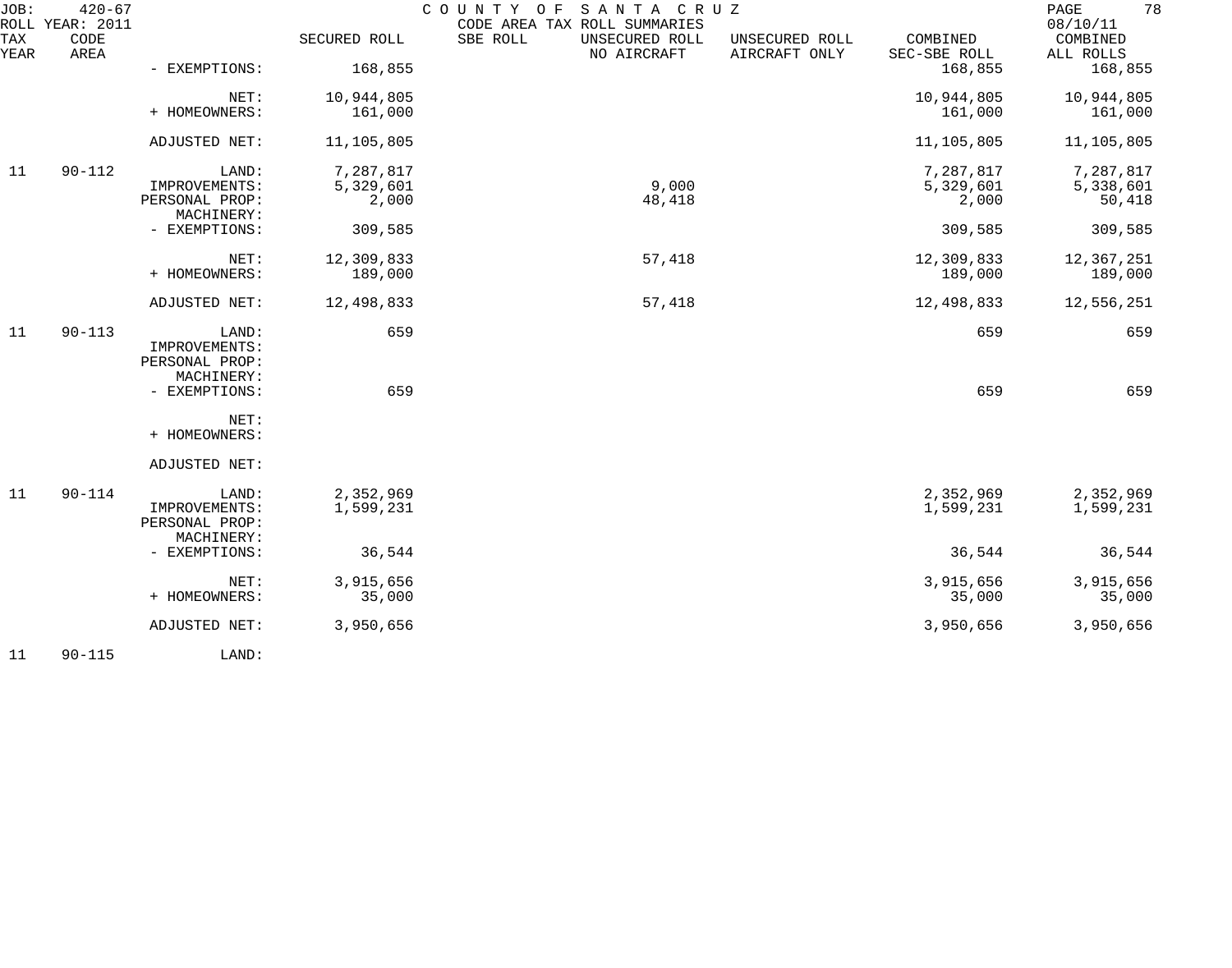| JOB:               | $420 - 67$<br>ROLL YEAR: 2011 |                |              | COUNTY<br>SANTA CRUZ<br>O F<br>CODE AREA TAX ROLL SUMMARIES |                                 |                          | 79<br>PAGE<br>08/10/11 |
|--------------------|-------------------------------|----------------|--------------|-------------------------------------------------------------|---------------------------------|--------------------------|------------------------|
| <b>TAX</b><br>YEAR | CODE<br>AREA                  |                | SECURED ROLL | SBE ROLL<br>UNSECURED ROLL<br>NO AIRCRAFT                   | UNSECURED ROLL<br>AIRCRAFT ONLY | COMBINED<br>SEC-SBE ROLL | COMBINED<br>ALL ROLLS  |
|                    |                               | IMPROVEMENTS:  |              |                                                             |                                 |                          |                        |
|                    |                               | PERSONAL PROP: |              |                                                             |                                 |                          |                        |
|                    |                               | MACHINERY:     |              |                                                             |                                 |                          |                        |
|                    |                               | - EXEMPTIONS:  |              |                                                             |                                 |                          |                        |
|                    |                               | NET:           |              |                                                             |                                 |                          |                        |
|                    |                               | + HOMEOWNERS:  |              |                                                             |                                 |                          |                        |
|                    |                               | ADJUSTED NET:  |              |                                                             |                                 |                          |                        |
| 11                 | $90 - 116$                    | LAND:          | 451,938      |                                                             |                                 | 451,938                  | 451,938                |
|                    |                               | IMPROVEMENTS:  | 467,933      | 2,396                                                       |                                 | 467,933                  | 470,329                |
|                    |                               | PERSONAL PROP: |              | 17,546                                                      |                                 |                          | 17,546                 |
|                    |                               | MACHINERY:     |              |                                                             |                                 |                          |                        |
|                    |                               | - EXEMPTIONS:  | 7,000        |                                                             |                                 | 7,000                    | 7,000                  |
|                    |                               | NET:           | 912,871      | 19,942                                                      |                                 | 912,871                  | 932,813                |
|                    |                               | + HOMEOWNERS:  | 7,000        |                                                             |                                 | 7,000                    | 7,000                  |
|                    |                               | ADJUSTED NET:  | 919,871      | 19,942                                                      |                                 | 919,871                  | 939,813                |
| 11                 | $90 - 117$                    | LAND:          | 165,529,314  |                                                             |                                 | 165,529,314              | 165,529,314            |
|                    |                               | IMPROVEMENTS:  | 135,690,938  | 1,779,505                                                   |                                 | 135,690,938              | 137,470,443            |
|                    |                               | PERSONAL PROP: | 85,799       | 3,757,918                                                   |                                 | 85,799                   | 3,843,717              |
|                    |                               | MACHINERY:     | 61,969       |                                                             |                                 | 61,969                   | 61,969                 |
|                    |                               | - EXEMPTIONS:  | 9,236,044    | 44,446                                                      |                                 | 9,236,044                | 9,280,490              |
|                    |                               | NET:           | 292,131,976  | 5,492,977                                                   |                                 | 292, 131, 976            | 297,624,953            |
|                    |                               | + HOMEOWNERS:  | 3,747,800    |                                                             |                                 | 3,747,800                | 3,747,800              |
|                    |                               | ADJUSTED NET:  | 295,879,776  | 5,492,977                                                   |                                 | 295,879,776              | 301, 372, 753          |
| 11                 | $92 - 003$                    | LAND:          | 20,054,271   | 4,749                                                       |                                 | 20,054,271               | 20,059,020             |
|                    |                               | IMPROVEMENTS:  | 39,389,856   |                                                             |                                 | 39,389,856               | 39,389,856             |
|                    |                               | PERSONAL PROP: |              | 6,577                                                       |                                 |                          | 6,577                  |
|                    |                               | MACHINERY:     |              |                                                             |                                 |                          |                        |
|                    |                               | - EXEMPTIONS:  | 1,223,869    |                                                             |                                 | 1,223,869                | 1,223,869              |
|                    |                               | NET:           | 58, 220, 258 | 11,326                                                      |                                 | 58, 220, 258             | 58, 231, 584           |
|                    |                               | + HOMEOWNERS:  | 1,214,527    |                                                             |                                 | 1,214,527                | 1,214,527              |
|                    |                               | ADJUSTED NET:  | 59, 434, 785 | 11,326                                                      |                                 | 59, 434, 785             | 59, 446, 111           |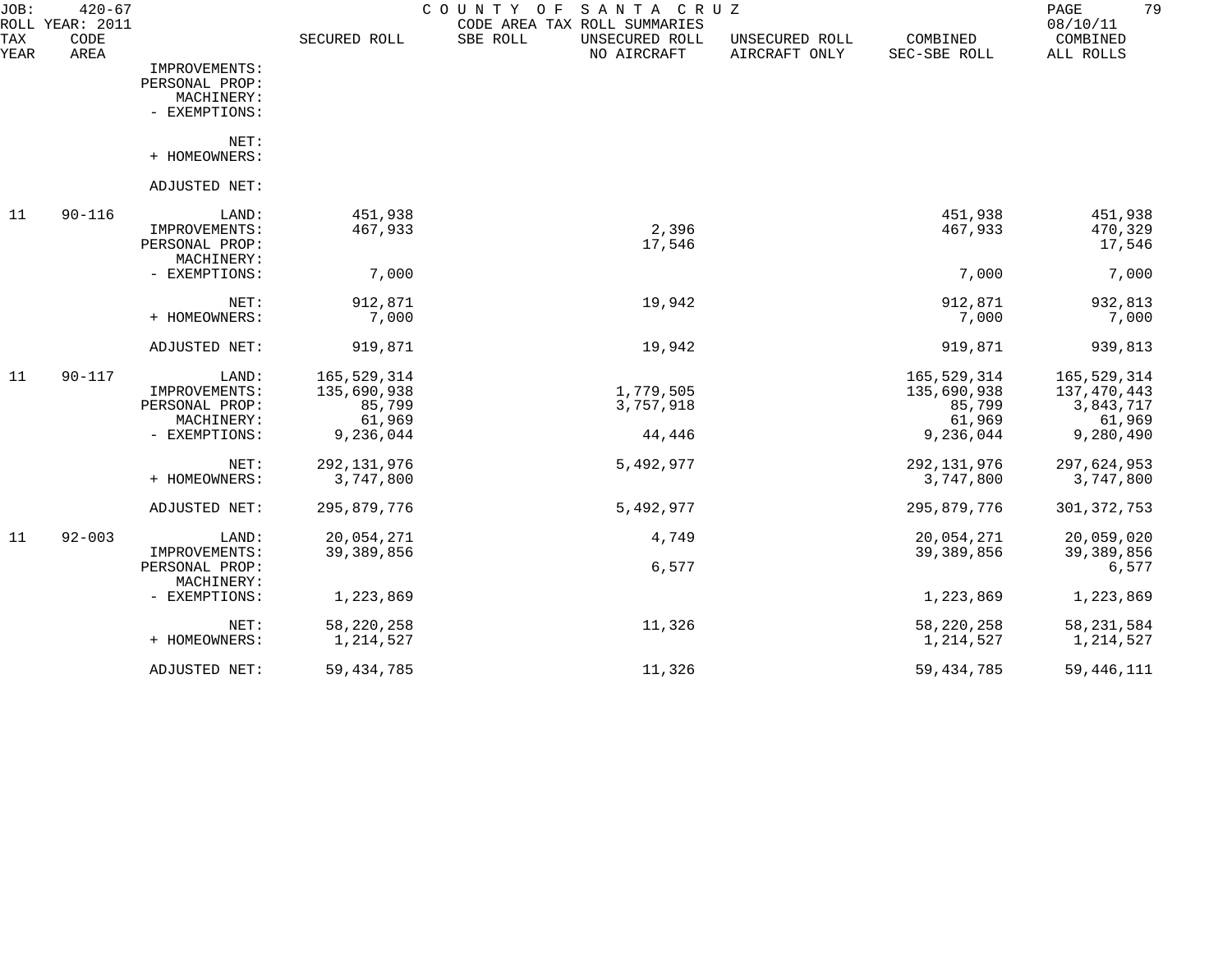| JOB:        | $420 - 67$                      |                              |               |          | COUNTY OF SANTA CRUZ                                          |                                 |                          | 80<br>PAGE                        |
|-------------|---------------------------------|------------------------------|---------------|----------|---------------------------------------------------------------|---------------------------------|--------------------------|-----------------------------------|
| TAX<br>YEAR | ROLL YEAR: 2011<br>CODE<br>AREA |                              | SECURED ROLL  | SBE ROLL | CODE AREA TAX ROLL SUMMARIES<br>UNSECURED ROLL<br>NO AIRCRAFT | UNSECURED ROLL<br>AIRCRAFT ONLY | COMBINED<br>SEC-SBE ROLL | 08/10/11<br>COMBINED<br>ALL ROLLS |
| 11          | $92 - 004$                      | LAND:                        | 20,895,585    | 28,350   | 376,160                                                       |                                 | 20,923,935               | 21,300,095                        |
|             |                                 | IMPROVEMENTS:                | 13,553,140    |          | 1,020,898                                                     |                                 | 13,553,140               | 14,574,038                        |
|             |                                 | PERSONAL PROP:               |               |          | 1,008,405                                                     |                                 |                          | 1,008,405                         |
|             |                                 | MACHINERY:                   |               |          |                                                               |                                 |                          |                                   |
|             |                                 | - EXEMPTIONS:                | 238,457       |          |                                                               |                                 | 238,457                  | 238,457                           |
|             |                                 | NET:                         | 34, 210, 268  | 28,350   | 2,405,463                                                     |                                 | 34, 238, 618             | 36,644,081                        |
|             |                                 | + HOMEOWNERS:                | 238,000       |          |                                                               |                                 | 238,000                  | 238,000                           |
|             |                                 | ADJUSTED NET:                | 34, 448, 268  |          | 2,405,463                                                     |                                 | 34, 476, 618             | 36,882,081                        |
| 11          | $92 - 006$                      | LAND:                        | 51,718,769    |          | 9,498                                                         |                                 | 51,718,769               | 51,728,267                        |
|             |                                 | IMPROVEMENTS:                | 57,648,917    |          | 189,344                                                       |                                 | 57,648,917               | 57,838,261                        |
|             |                                 | PERSONAL PROP:<br>MACHINERY: | 26,372        |          | 97,519                                                        |                                 | 26,372                   | 123,891                           |
|             |                                 | - EXEMPTIONS:                | 1,056,879     |          | 5,000                                                         |                                 | 1,056,879                | 1,061,879                         |
|             |                                 | NET:                         | 108, 337, 179 |          | 291,361                                                       |                                 | 108, 337, 179            | 108,628,540                       |
|             |                                 | + HOMEOWNERS:                | 1,041,600     |          |                                                               |                                 | 1,041,600                | 1,041,600                         |
|             |                                 | ADJUSTED NET:                | 109,378,779   |          | 291,361                                                       |                                 | 109, 378, 779            | 109,670,140                       |
| 11          | $92 - 007$                      | LAND:                        | 4,556,047     | 10,200   | 133,006                                                       |                                 | 4,566,247                | 4,699,253                         |
|             |                                 | IMPROVEMENTS:                | 5,641,565     |          | 134,024                                                       |                                 | 5,641,565                | 5,775,589                         |
|             |                                 | PERSONAL PROP:<br>MACHINERY: |               |          | 145,111                                                       |                                 |                          | 145,111                           |
|             |                                 | - EXEMPTIONS:                | 629,789       |          |                                                               |                                 | 629,789                  | 629,789                           |
|             |                                 | NET:                         | 9,567,823     | 10,200   | 412,141                                                       |                                 | 9,578,023                | 9,990,164                         |
|             |                                 | + HOMEOWNERS:                | 98,000        |          |                                                               |                                 | 98,000                   | 98,000                            |
|             |                                 | ADJUSTED NET:                | 9,665,823     |          | 412,141                                                       |                                 | 9,676,023                | 10,088,164                        |
| 11          | $92 - 008$                      | LAND:                        | 14,564,954    |          |                                                               |                                 | 14,564,954               | 14,564,954                        |
|             |                                 | IMPROVEMENTS:                | 9,475,779     |          |                                                               |                                 | 9,475,779                | 9,475,779                         |
|             |                                 | PERSONAL PROP:<br>MACHINERY: | 8,000         |          | 16,904                                                        |                                 | 8,000                    | 24,904                            |
|             |                                 | - EXEMPTIONS:                | 304,927       |          |                                                               |                                 | 304,927                  | 304,927                           |
|             |                                 | NET:                         | 23,743,806    |          | 16,904                                                        |                                 | 23,743,806               | 23,760,710                        |
|             |                                 | + HOMEOWNERS:                | 294,000       |          |                                                               |                                 | 294,000                  | 294,000                           |
|             |                                 | ADJUSTED NET:                | 24,037,806    |          | 16,904                                                        |                                 | 24,037,806               | 24,054,710                        |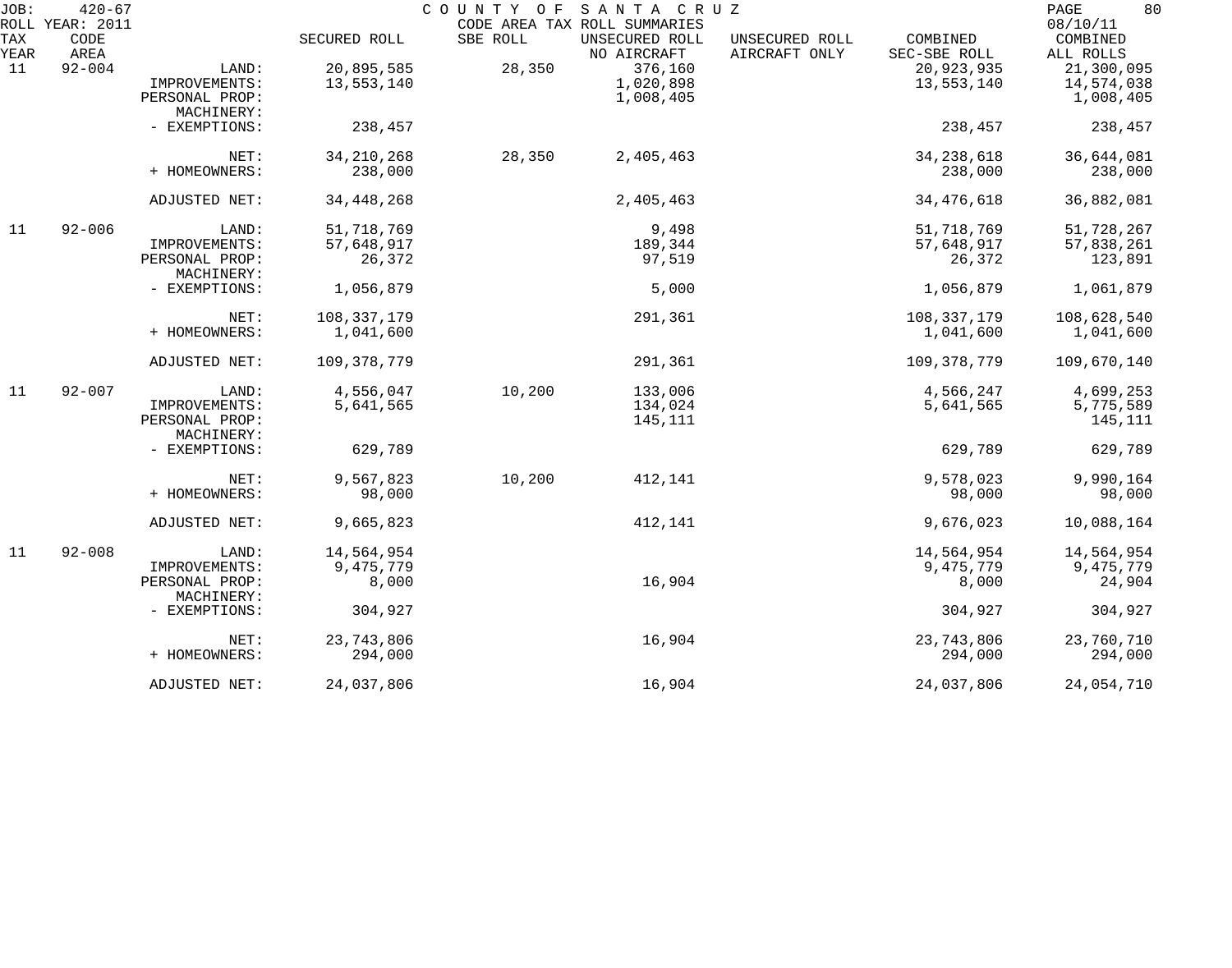| JOB:<br>ROLL | $420 - 67$<br><b>YEAR: 2011</b> |                                                        |                         | COUNTY<br>SANTA CRUZ<br>O F<br>CODE AREA TAX ROLL SUMMARIES |                                 |                          | 81<br>PAGE<br>08/10/11           |
|--------------|---------------------------------|--------------------------------------------------------|-------------------------|-------------------------------------------------------------|---------------------------------|--------------------------|----------------------------------|
| TAX<br>YEAR  | CODE<br>AREA                    |                                                        | SECURED ROLL            | SBE ROLL<br>UNSECURED ROLL<br>NO AIRCRAFT                   | UNSECURED ROLL<br>AIRCRAFT ONLY | COMBINED<br>SEC-SBE ROLL | COMBINED<br>ALL ROLLS            |
| 11           | $92 - 010$                      | LAND:<br>IMPROVEMENTS:<br>PERSONAL PROP:<br>MACHINERY: | 1,756,197<br>1,500,570  | 29,679                                                      |                                 | 1,756,197<br>1,500,570   | 1,756,197<br>1,500,570<br>29,679 |
|              |                                 | - EXEMPTIONS:                                          | 35,000                  |                                                             |                                 | 35,000                   | 35,000                           |
|              |                                 | NET:<br>+ HOMEOWNERS:                                  | 3, 221, 767<br>35,000   | 29,679                                                      |                                 | 3, 221, 767<br>35,000    | 3, 251, 446<br>35,000            |
|              |                                 | ADJUSTED NET:                                          | 3,256,767               | 29,679                                                      |                                 | 3,256,767                | 3,286,446                        |
| 11           | $92 - 011$                      | LAND:<br>IMPROVEMENTS:<br>PERSONAL PROP:<br>MACHINERY: | 11,228,819<br>9,758,990 |                                                             |                                 | 11,228,819<br>9,758,990  | 11,228,819<br>9,758,990          |
|              |                                 | - EXEMPTIONS:                                          | 231,000                 |                                                             |                                 | 231,000                  | 231,000                          |
|              |                                 | NET:<br>+ HOMEOWNERS:                                  | 20,756,809<br>231,000   |                                                             |                                 | 20,756,809<br>231,000    | 20,756,809<br>231,000            |
|              |                                 | ADJUSTED NET:                                          | 20,987,809              |                                                             |                                 | 20,987,809               | 20,987,809                       |
| 11           | $92 - 012$                      | LAND:<br>IMPROVEMENTS:<br>PERSONAL PROP:<br>MACHINERY: | 387,033<br>189,800      |                                                             |                                 | 387,033<br>189,800       | 387,033<br>189,800               |
|              |                                 | - EXEMPTIONS:                                          | 133                     |                                                             |                                 | 133                      | 133                              |
|              |                                 | NET:<br>+ HOMEOWNERS:                                  | 576,700                 |                                                             |                                 | 576,700                  | 576,700                          |
|              |                                 | ADJUSTED NET:                                          | 576,700                 |                                                             |                                 | 576,700                  | 576,700                          |
| 11           | $92 - 013$                      | LAND:<br>IMPROVEMENTS:<br>PERSONAL PROP:<br>MACHINERY: | 291,067<br>219,319      |                                                             |                                 | 291,067<br>219,319       | 291,067<br>219,319               |
|              |                                 | - EXEMPTIONS:                                          | 7,000                   |                                                             |                                 | 7,000                    | 7,000                            |
|              |                                 | NET:                                                   | 503,386                 |                                                             |                                 | 503,386                  | 503,386                          |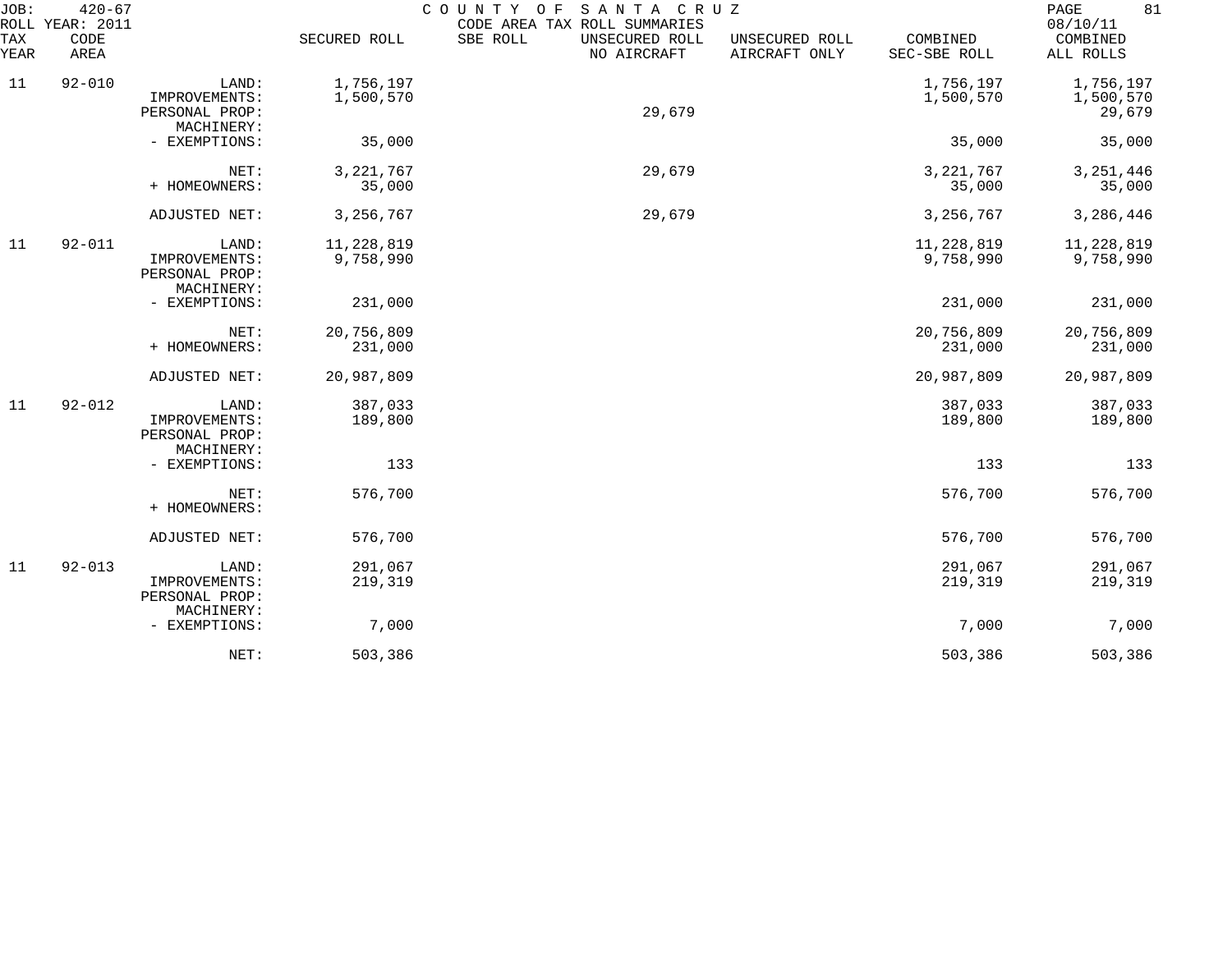| JOB:        | $420 - 67$<br>ROLL YEAR: 2011 |                                                                         |                          | COUNTY OF<br>SANTA CRUZ<br>CODE AREA TAX ROLL SUMMARIES |                                 |                          | 82<br>PAGE<br>08/10/11             |
|-------------|-------------------------------|-------------------------------------------------------------------------|--------------------------|---------------------------------------------------------|---------------------------------|--------------------------|------------------------------------|
| TAX<br>YEAR | CODE<br>AREA                  |                                                                         | SECURED ROLL             | SBE ROLL<br>UNSECURED ROLL<br>NO AIRCRAFT               | UNSECURED ROLL<br>AIRCRAFT ONLY | COMBINED<br>SEC-SBE ROLL | COMBINED<br>ALL ROLLS              |
|             |                               | + HOMEOWNERS:                                                           | 7,000                    |                                                         |                                 | 7,000                    | 7,000                              |
|             |                               | ADJUSTED NET:                                                           | 510,386                  |                                                         |                                 | 510,386                  | 510,386                            |
| 11          | $92 - 014$                    | LAND:                                                                   | 32,944,401               | 79,069                                                  |                                 | 32,944,401               | 33,023,470                         |
|             |                               | IMPROVEMENTS:<br>PERSONAL PROP:<br>MACHINERY:                           | 38,672,534               | 79,069<br>17,241                                        |                                 | 38,672,534               | 38,751,603<br>17,241               |
|             |                               | - EXEMPTIONS:                                                           | 210,000                  |                                                         |                                 | 210,000                  | 210,000                            |
|             |                               | NET:<br>+ HOMEOWNERS:                                                   | 71,406,935<br>210,000    | 175,379                                                 |                                 | 71,406,935<br>210,000    | 71,582,314<br>210,000              |
|             |                               | ADJUSTED NET:                                                           | 71,616,935               | 175,379                                                 |                                 | 71,616,935               | 71,792,314                         |
| 11          | $94 - 001$                    | LAND:<br>IMPROVEMENTS:<br>PERSONAL PROP:<br>MACHINERY:<br>- EXEMPTIONS: |                          |                                                         |                                 |                          |                                    |
|             |                               | NET:<br>+ HOMEOWNERS:                                                   |                          |                                                         |                                 |                          |                                    |
|             |                               | ADJUSTED NET:                                                           |                          |                                                         |                                 |                          |                                    |
| 11          | $94 - 003$                    | LAND:<br>IMPROVEMENTS:<br>PERSONAL PROP:<br>MACHINERY:                  | 13,466,981<br>16,880,958 | 22,536                                                  |                                 | 13,466,981<br>16,880,958 | 13,466,981<br>16,880,958<br>22,536 |
|             |                               | - EXEMPTIONS:                                                           | 278,523                  |                                                         |                                 | 278,523                  | 278,523                            |
|             |                               | NET:<br>+ HOMEOWNERS:                                                   | 30,069,416<br>271,600    | 22,536                                                  |                                 | 30,069,416<br>271,600    | 30,091,952<br>271,600              |
|             |                               | ADJUSTED NET:                                                           | 30, 341, 016             | 22,536                                                  |                                 | 30, 341, 016             | 30, 363, 552                       |
| 11          | $94 - 005$                    | LAND:<br>IMPROVEMENTS:<br>PERSONAL PROP:<br>MACHINERY:                  | 13,975,901<br>10,729,775 |                                                         |                                 | 13,975,901<br>10,729,775 | 13,975,901<br>10,729,775           |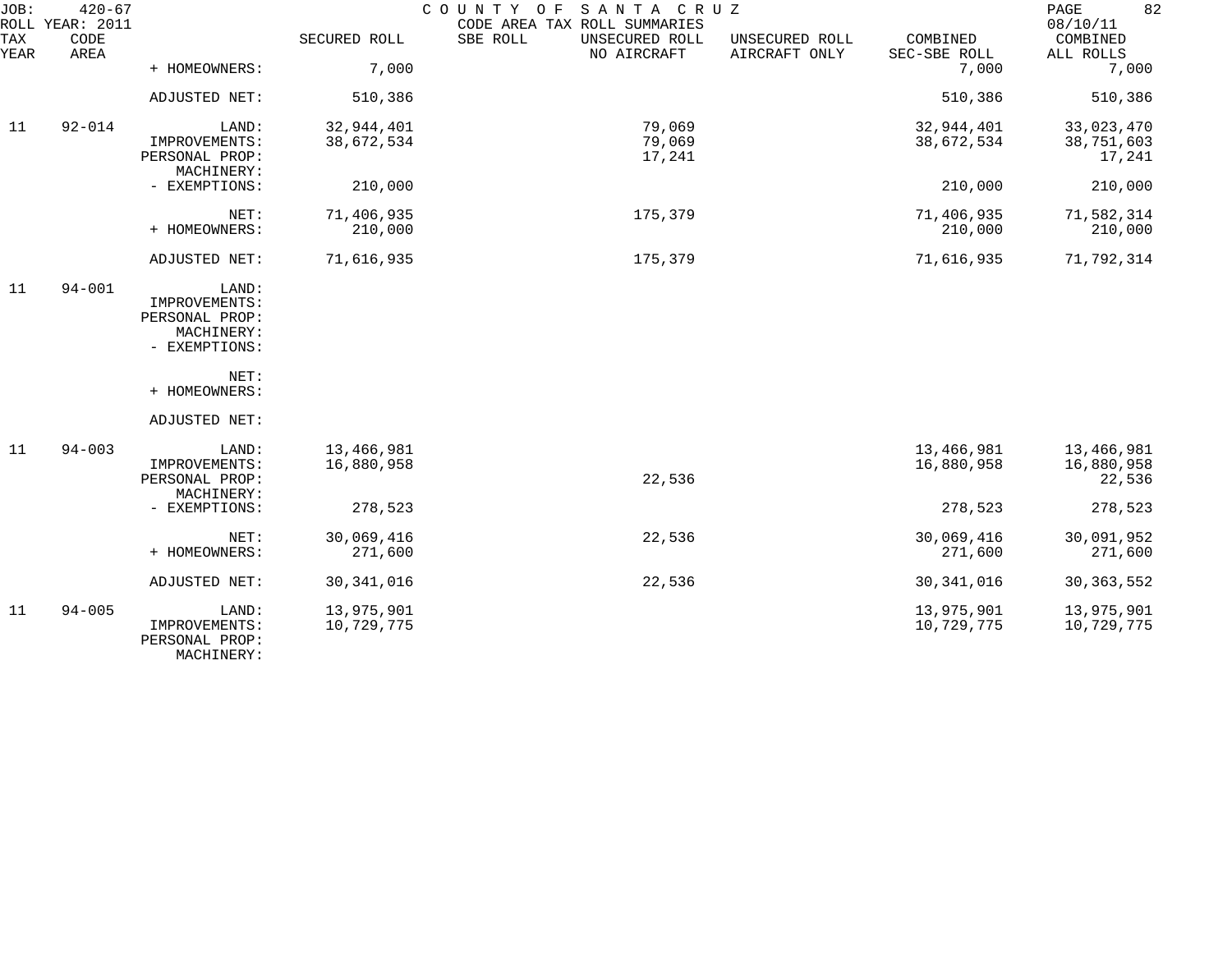| $420 - 67$   |                                                                         |                                                                |                                           |                                           |                                                                | 83<br>PAGE<br>08/10/11                                         |
|--------------|-------------------------------------------------------------------------|----------------------------------------------------------------|-------------------------------------------|-------------------------------------------|----------------------------------------------------------------|----------------------------------------------------------------|
| CODE<br>AREA |                                                                         | SECURED ROLL                                                   | SBE ROLL<br>UNSECURED ROLL<br>NO AIRCRAFT | UNSECURED ROLL<br>AIRCRAFT ONLY           | COMBINED<br>SEC-SBE ROLL                                       | COMBINED<br>ALL ROLLS                                          |
|              | - EXEMPTIONS:                                                           |                                                                |                                           |                                           |                                                                | 254,795                                                        |
|              | NET:                                                                    | 24,450,881                                                     |                                           |                                           | 24,450,881                                                     | 24,450,881                                                     |
|              |                                                                         |                                                                |                                           |                                           |                                                                | 250,600                                                        |
|              | ADJUSTED NET:                                                           | 24,701,481                                                     |                                           |                                           | 24,701,481                                                     | 24,701,481                                                     |
| $94 - 008$   | LAND:<br>IMPROVEMENTS:<br>PERSONAL PROP:<br>MACHINERY:<br>- EXEMPTIONS: |                                                                |                                           |                                           |                                                                |                                                                |
|              | NET:<br>+ HOMEOWNERS:                                                   |                                                                |                                           |                                           |                                                                |                                                                |
|              | ADJUSTED NET:                                                           |                                                                |                                           |                                           |                                                                |                                                                |
| $94 - 012$   | LAND:<br>IMPROVEMENTS:<br>PERSONAL PROP:<br>MACHINERY:<br>- EXEMPTIONS: | 133,097,678<br>118,170,779<br>1,381,749<br>70,186<br>2,279,967 | 19,000<br>115,092                         |                                           | 133,097,678<br>118,170,779<br>1,381,749<br>70,186<br>2,279,967 | 133,097,678<br>118,189,779<br>1,496,841<br>70,186<br>2,279,967 |
|              | NET:<br>+ HOMEOWNERS:                                                   | 250,440,425<br>2,091,600                                       | 134,092                                   |                                           | 250, 440, 425<br>2,091,600                                     | 250, 574, 517<br>2,091,600                                     |
|              | ADJUSTED NET:                                                           | 252, 532, 025                                                  | 134,092                                   |                                           | 252,532,025                                                    | 252,666,117                                                    |
| $94 - 013$   | LAND:<br>IMPROVEMENTS:<br>PERSONAL PROP:                                | 1,309,175<br>1,401,070                                         |                                           |                                           | 1,309,175<br>1,401,070                                         | 1,309,175<br>1,401,070                                         |
|              | - EXEMPTIONS:                                                           | 14,000                                                         |                                           |                                           | 14,000                                                         | 14,000                                                         |
|              | NET:<br>+ HOMEOWNERS:                                                   | 2,696,245<br>14,000                                            |                                           |                                           | 2,696,245<br>14,000                                            | 2,696,245<br>14,000                                            |
|              | ADJUSTED NET:                                                           | 2,710,245                                                      |                                           |                                           | 2,710,245                                                      | 2,710,245                                                      |
| $94 - 015$   | LAND:                                                                   | 396,815                                                        |                                           |                                           | 396,815                                                        | 396,815                                                        |
|              | ROLL YEAR: 2011                                                         | + HOMEOWNERS:<br>MACHINERY:                                    | 254,795<br>250,600                        | COUNTY OF<br>CODE AREA TAX ROLL SUMMARIES | SANTA CRUZ                                                     | 254,795<br>250,600                                             |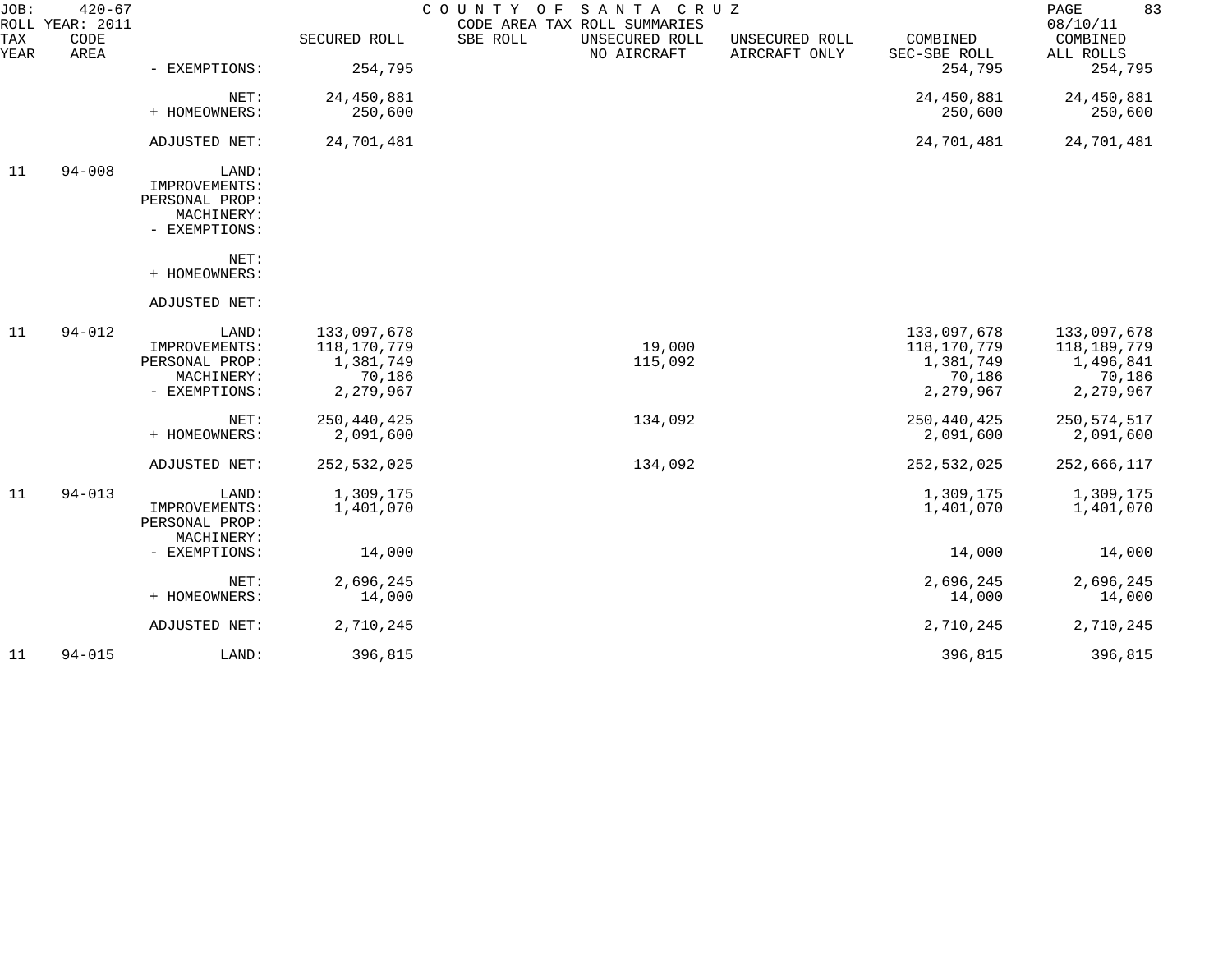| JOB:<br>ROLL | $420 - 67$<br>YEAR: 2011 |                                                                         |                            | COUNTY<br>O F<br>SANTA CRUZ<br>CODE AREA TAX ROLL SUMMARIES |                                 |                            | 84<br>PAGE<br>08/10/11               |
|--------------|--------------------------|-------------------------------------------------------------------------|----------------------------|-------------------------------------------------------------|---------------------------------|----------------------------|--------------------------------------|
| TAX<br>YEAR  | CODE<br>AREA             |                                                                         | SECURED ROLL               | SBE ROLL<br>UNSECURED ROLL<br>NO AIRCRAFT                   | UNSECURED ROLL<br>AIRCRAFT ONLY | COMBINED<br>SEC-SBE ROLL   | COMBINED<br>ALL ROLLS                |
|              |                          | IMPROVEMENTS:<br>PERSONAL PROP:<br>MACHINERY:                           | 676,165                    |                                                             |                                 | 676,165                    | 676,165                              |
|              |                          | - EXEMPTIONS:                                                           | 16,492                     |                                                             |                                 | 16,492                     | 16,492                               |
|              |                          | NET:<br>+ HOMEOWNERS:                                                   | 1,056,488<br>14,000        |                                                             |                                 | 1,056,488<br>14,000        | 1,056,488<br>14,000                  |
|              |                          | ADJUSTED NET:                                                           | 1,070,488                  |                                                             |                                 | 1,070,488                  | 1,070,488                            |
| 11           | $94 - 016$               | LAND:<br>IMPROVEMENTS:<br>PERSONAL PROP:<br>MACHINERY:                  | 20,874,013<br>23, 433, 601 | 20,012                                                      |                                 | 20,874,013<br>23, 433, 601 | 20,874,013<br>23, 433, 601<br>20,012 |
|              |                          | - EXEMPTIONS:                                                           | 440,183                    |                                                             |                                 | 440,183                    | 440,183                              |
|              |                          | NET:<br>+ HOMEOWNERS:                                                   | 43,867,431<br>439,600      | 20,012                                                      |                                 | 43,867,431<br>439,600      | 43,887,443<br>439,600                |
|              |                          | ADJUSTED NET:                                                           | 44,307,031                 | 20,012                                                      |                                 | 44,307,031                 | 44, 327, 043                         |
| 11           | $94 - 017$               | LAND:<br>IMPROVEMENTS:<br>PERSONAL PROP:<br>MACHINERY:<br>- EXEMPTIONS: |                            |                                                             |                                 |                            |                                      |
|              |                          | NET:<br>+ HOMEOWNERS:                                                   |                            |                                                             |                                 |                            |                                      |
|              |                          | ADJUSTED NET:                                                           |                            |                                                             |                                 |                            |                                      |
| 11           | $94 - 018$               | LAND:<br>IMPROVEMENTS:<br>PERSONAL PROP:<br>MACHINERY:<br>- EXEMPTIONS: | 356,025                    |                                                             |                                 | 356,025                    | 356,025                              |
|              |                          | NET:<br>+ HOMEOWNERS:                                                   | 356,025                    |                                                             |                                 | 356,025                    | 356,025                              |
|              |                          | ADJUSTED NET:                                                           | 356,025                    |                                                             |                                 | 356,025                    | 356,025                              |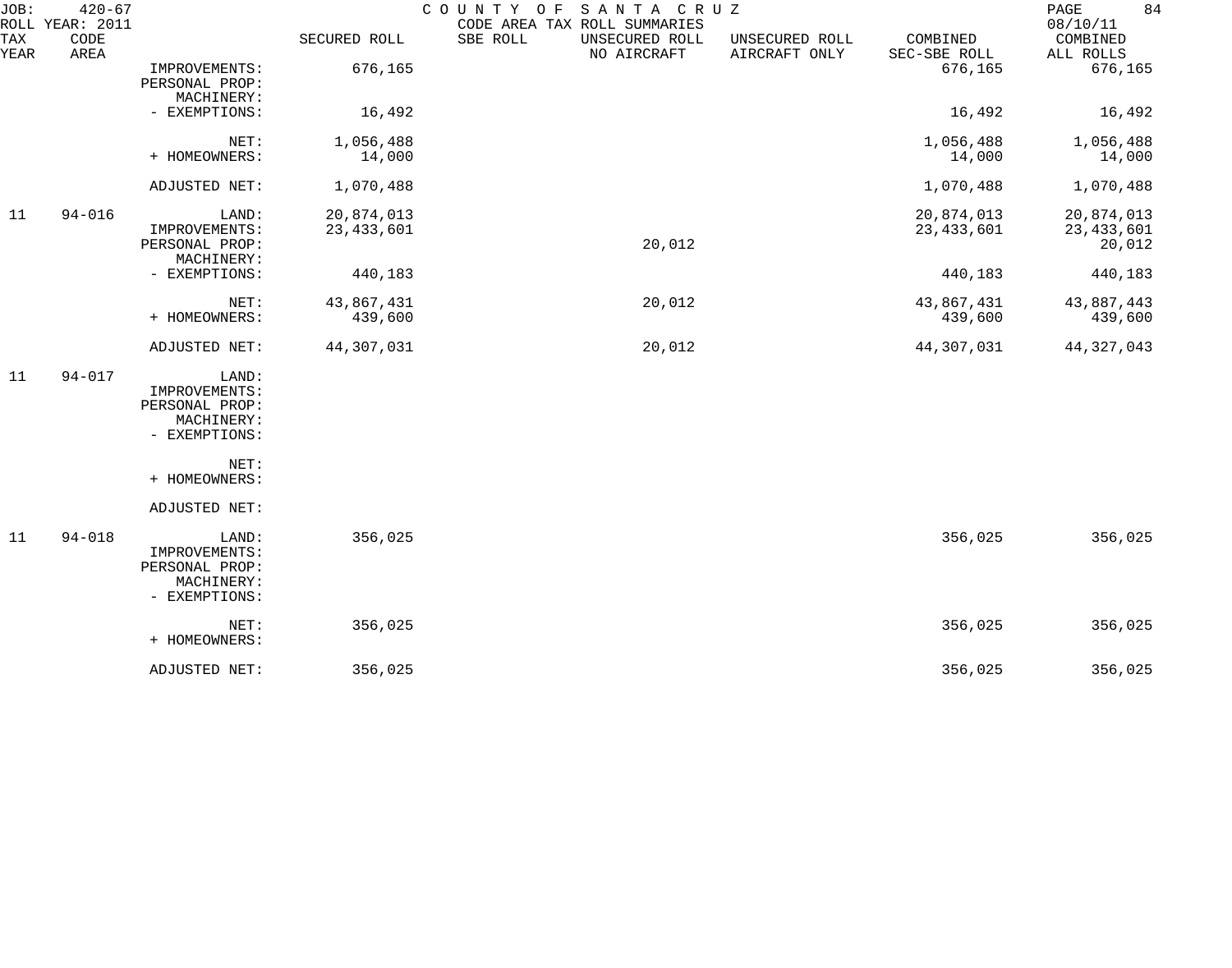| JOB:               | $420 - 67$<br>ROLL YEAR: 2011 |                |              | COUNTY OF | SANTA CRUZ<br>CODE AREA TAX ROLL SUMMARIES |                                 |                          | 85<br>PAGE<br>08/10/11 |
|--------------------|-------------------------------|----------------|--------------|-----------|--------------------------------------------|---------------------------------|--------------------------|------------------------|
| <b>TAX</b><br>YEAR | CODE<br>AREA                  |                | SECURED ROLL | SBE ROLL  | UNSECURED ROLL<br>NO AIRCRAFT              | UNSECURED ROLL<br>AIRCRAFT ONLY | COMBINED<br>SEC-SBE ROLL | COMBINED<br>ALL ROLLS  |
| 11                 | $94 - 019$                    | LAND:          | 2,594,487    |           |                                            |                                 | 2,594,487                | 2,594,487              |
|                    |                               | IMPROVEMENTS:  | 3,789,957    |           |                                            |                                 | 3,789,957                | 3,789,957              |
|                    |                               | PERSONAL PROP: |              |           |                                            |                                 |                          |                        |
|                    |                               | MACHINERY:     |              |           |                                            |                                 |                          |                        |
|                    |                               | - EXEMPTIONS:  | 56,000       |           |                                            |                                 | 56,000                   | 56,000                 |
|                    |                               | NET:           | 6,328,444    |           |                                            |                                 | 6,328,444                | 6,328,444              |
|                    |                               | + HOMEOWNERS:  | 56,000       |           |                                            |                                 | 56,000                   | 56,000                 |
|                    |                               |                |              |           |                                            |                                 |                          |                        |
|                    |                               | ADJUSTED NET:  | 6,384,444    |           |                                            |                                 | 6,384,444                | 6,384,444              |
| 11                 | $94 - 021$                    | LAND:          |              |           |                                            |                                 |                          |                        |
|                    |                               | IMPROVEMENTS:  |              |           |                                            |                                 |                          |                        |
|                    |                               | PERSONAL PROP: |              |           |                                            |                                 |                          |                        |
|                    |                               | MACHINERY:     |              |           |                                            |                                 |                          |                        |
|                    |                               | - EXEMPTIONS:  |              |           |                                            |                                 |                          |                        |
|                    |                               | NET:           |              |           |                                            |                                 |                          |                        |
|                    |                               | + HOMEOWNERS:  |              |           |                                            |                                 |                          |                        |
|                    |                               | ADJUSTED NET:  |              |           |                                            |                                 |                          |                        |
| 11                 | $94 - 026$                    | LAND:          | 56,771,069   |           |                                            |                                 | 56,771,069               | 56,771,069             |
|                    |                               | IMPROVEMENTS:  | 54,783,075   |           |                                            |                                 | 54,783,075               | 54,783,075             |
|                    |                               | PERSONAL PROP: |              |           | 45,086                                     |                                 |                          | 45,086                 |
|                    |                               | MACHINERY:     |              |           |                                            |                                 |                          |                        |
|                    |                               | - EXEMPTIONS:  | 1,106,007    |           |                                            |                                 | 1,106,007                | 1,106,007              |
|                    |                               | NET:           | 110,448,137  |           | 45,086                                     |                                 | 110,448,137              | 110,493,223            |
|                    |                               | + HOMEOWNERS:  | 1,036,000    |           |                                            |                                 | 1,036,000                | 1,036,000              |
|                    |                               | ADJUSTED NET:  | 111,484,137  |           | 45,086                                     |                                 | 111, 484, 137            | 111,529,223            |
| 11                 | $94 - 028$                    | LAND:          | 105,709      |           |                                            |                                 | 105,709                  | 105,709                |
|                    |                               | IMPROVEMENTS:  | 103,315      |           |                                            |                                 | 103,315                  | 103,315                |
|                    |                               | PERSONAL PROP: |              |           |                                            |                                 |                          |                        |
|                    |                               | MACHINERY:     |              |           |                                            |                                 |                          |                        |
|                    |                               | - EXEMPTIONS:  |              |           |                                            |                                 |                          |                        |
|                    |                               | NET:           | 209,024      |           |                                            |                                 | 209,024                  | 209,024                |
|                    |                               | + HOMEOWNERS:  |              |           |                                            |                                 |                          |                        |
|                    |                               | ADJUSTED NET:  | 209,024      |           |                                            |                                 | 209,024                  | 209,024                |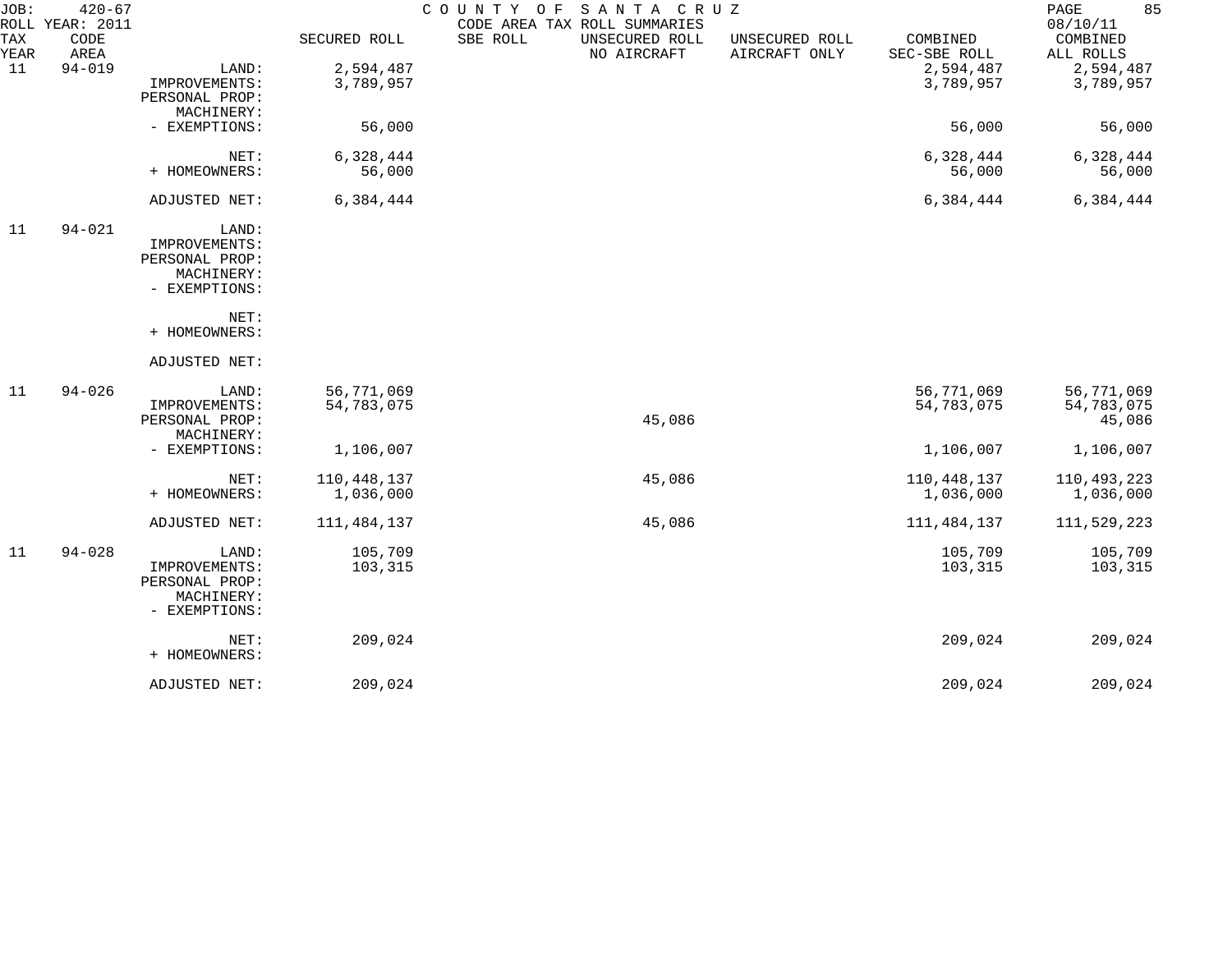| JOB:<br><b>TAX</b><br>YEAR | $420 - 67$<br>ROLL YEAR: 2011<br>CODE<br>AREA |                                                                         | SECURED ROLL           | COUNTY OF<br>SANTA CRUZ<br>CODE AREA TAX ROLL SUMMARIES<br>SBE ROLL<br>UNSECURED ROLL<br>NO AIRCRAFT | UNSECURED ROLL<br>AIRCRAFT ONLY | COMBINED<br>SEC-SBE ROLL | 86<br>PAGE<br>08/10/11<br>COMBINED<br>ALL ROLLS |
|----------------------------|-----------------------------------------------|-------------------------------------------------------------------------|------------------------|------------------------------------------------------------------------------------------------------|---------------------------------|--------------------------|-------------------------------------------------|
| 11                         | $94 - 030$                                    | LAND:<br>IMPROVEMENTS:<br>PERSONAL PROP:<br>MACHINERY:                  | 6,584,381<br>5,346,579 | 579,359<br>6,928                                                                                     |                                 | 6,584,381<br>5,346,579   | 6,584,381<br>5,925,938<br>6,928                 |
|                            |                                               | - EXEMPTIONS:                                                           | 128,219                |                                                                                                      |                                 | 128,219                  | 128,219                                         |
|                            |                                               | NET:<br>+ HOMEOWNERS:                                                   | 11,802,741<br>126,000  | 586,287                                                                                              |                                 | 11,802,741<br>126,000    | 12,389,028<br>126,000                           |
|                            |                                               | ADJUSTED NET:                                                           | 11,928,741             | 586,287                                                                                              |                                 | 11,928,741               | 12,515,028                                      |
| 11                         | $94 - 031$                                    | LAND:<br>IMPROVEMENTS:<br>PERSONAL PROP:<br>MACHINERY:                  | 385,368<br>104,963     |                                                                                                      |                                 | 385,368<br>104,963       | 385,368<br>104,963                              |
|                            |                                               | - EXEMPTIONS:                                                           | 1,119                  |                                                                                                      |                                 | 1,119                    | 1,119                                           |
|                            |                                               | NET:<br>+ HOMEOWNERS:                                                   | 489,212                |                                                                                                      |                                 | 489,212                  | 489,212                                         |
|                            |                                               | ADJUSTED NET:                                                           | 489,212                |                                                                                                      |                                 | 489,212                  | 489,212                                         |
| 11                         | $94 - 032$                                    | LAND:<br>IMPROVEMENTS:<br>PERSONAL PROP:<br>MACHINERY:                  | 4,240,725<br>3,079,148 |                                                                                                      |                                 | 4,240,725<br>3,079,148   | 4,240,725<br>3,079,148                          |
|                            |                                               | - EXEMPTIONS:                                                           | 73,680                 |                                                                                                      |                                 | 73,680                   | 73,680                                          |
|                            |                                               | NET:<br>+ HOMEOWNERS:                                                   | 7,246,193<br>49,000    |                                                                                                      |                                 | 7,246,193<br>49,000      | 7,246,193<br>49,000                             |
|                            |                                               | ADJUSTED NET:                                                           | 7,295,193              |                                                                                                      |                                 | 7,295,193                | 7,295,193                                       |
| 11                         | $94 - 040$                                    | LAND:<br>IMPROVEMENTS:<br>PERSONAL PROP:<br>MACHINERY:<br>- EXEMPTIONS: | 726,802<br>1,161,941   |                                                                                                      |                                 | 726,802<br>1,161,941     | 726,802<br>1,161,941                            |
|                            |                                               | NET:                                                                    | 1,888,743              |                                                                                                      |                                 | 1,888,743                | 1,888,743                                       |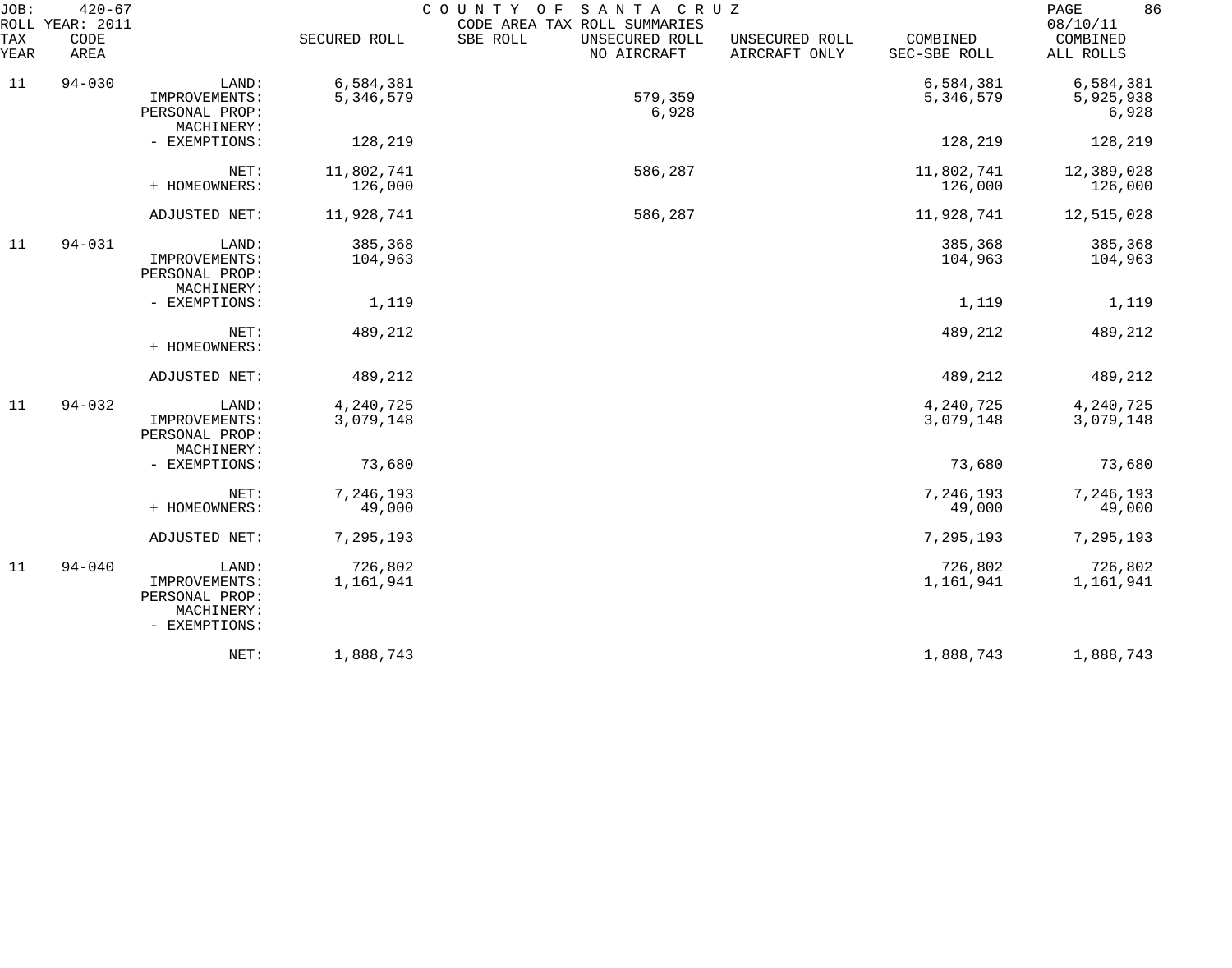| JOB:        | $420 - 67$<br>ROLL YEAR: 2011 |                                                                         |                        | COUNTY OF SANTA CRUZ | CODE AREA TAX ROLL SUMMARIES  |                                 |                          | 87<br>PAGE<br>08/10/11          |
|-------------|-------------------------------|-------------------------------------------------------------------------|------------------------|----------------------|-------------------------------|---------------------------------|--------------------------|---------------------------------|
| TAX<br>YEAR | CODE<br>AREA                  |                                                                         | SECURED ROLL           | SBE ROLL             | UNSECURED ROLL<br>NO AIRCRAFT | UNSECURED ROLL<br>AIRCRAFT ONLY | COMBINED<br>SEC-SBE ROLL | COMBINED<br>ALL ROLLS           |
|             |                               | + HOMEOWNERS:                                                           |                        |                      |                               |                                 |                          |                                 |
|             |                               | ADJUSTED NET:                                                           | 1,888,743              |                      |                               |                                 | 1,888,743                | 1,888,743                       |
| 11          | $94 - 041$                    | LAND:<br>IMPROVEMENTS:<br>PERSONAL PROP:                                | 2,659,595<br>2,527,724 |                      |                               |                                 | 2,659,595<br>2,527,724   | 2,659,595<br>2,527,724          |
|             |                               | MACHINERY:<br>- EXEMPTIONS:                                             | 49,379                 |                      |                               |                                 | 49,379                   | 49,379                          |
|             |                               | NET:<br>+ HOMEOWNERS:                                                   | 5,137,940<br>47,600    |                      |                               |                                 | 5,137,940<br>47,600      | 5,137,940<br>47,600             |
|             |                               | ADJUSTED NET:                                                           | 5,185,540              |                      |                               |                                 | 5,185,540                | 5,185,540                       |
| 11          | $94 - 044$                    | LAND:<br>IMPROVEMENTS:<br>PERSONAL PROP:<br>MACHINERY:<br>- EXEMPTIONS: | 4,964                  |                      |                               |                                 | 4,964                    | 4,964                           |
|             |                               | NET:<br>+ HOMEOWNERS:                                                   | 4,964                  |                      |                               |                                 | 4,964                    | 4,964                           |
|             |                               | ADJUSTED NET:                                                           | 4,964                  |                      |                               |                                 | 4,964                    | 4,964                           |
| 11          | $94 - 045$                    | LAND:<br>IMPROVEMENTS:<br>PERSONAL PROP:<br>MACHINERY:                  | 995,322<br>1,173,282   |                      |                               |                                 | 995,322<br>1,173,282     | 995,322<br>1,173,282            |
|             |                               | - EXEMPTIONS:                                                           | 14,000                 |                      |                               |                                 | 14,000                   | 14,000                          |
|             |                               | NET:<br>+ HOMEOWNERS:                                                   | 2,154,604<br>14,000    |                      |                               |                                 | 2,154,604<br>14,000      | 2,154,604<br>14,000             |
|             |                               | ADJUSTED NET:                                                           | 2,168,604              |                      |                               |                                 | 2,168,604                | 2,168,604                       |
| 11          | $94 - 061$                    | LAND:<br>IMPROVEMENTS:<br>PERSONAL PROP:<br>MACHINERY:                  | 3,966,168<br>3,646,845 |                      | 7,041                         |                                 | 3,966,168<br>3,646,845   | 3,966,168<br>3,646,845<br>7,041 |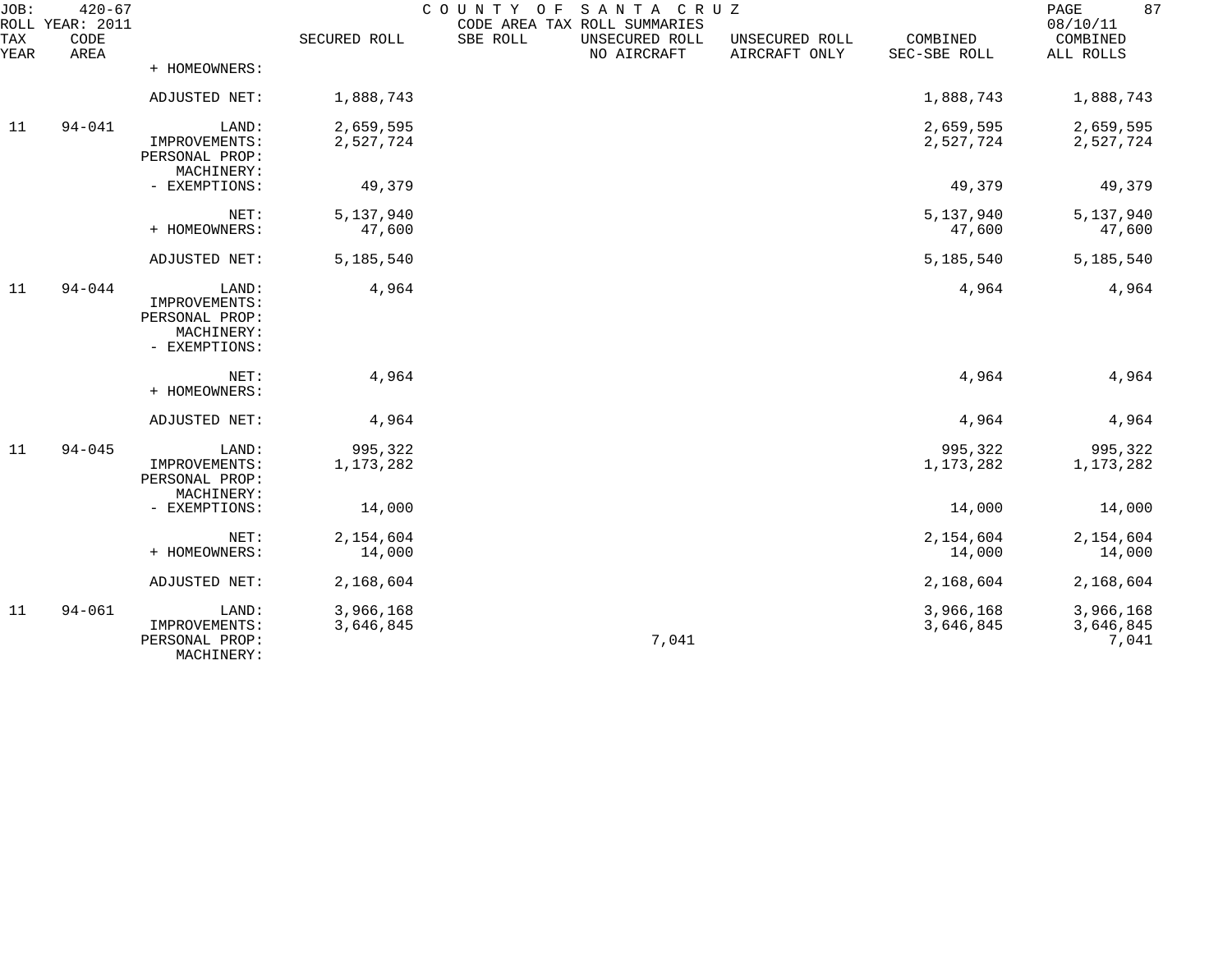| JOB:        | $420 - 67$<br>ROLL YEAR: 2011 |                                                        |                          | COUNTY OF<br>SANTA CRUZ<br>CODE AREA TAX ROLL SUMMARIES |                                 |                          | 88<br>PAGE<br>08/10/11            |
|-------------|-------------------------------|--------------------------------------------------------|--------------------------|---------------------------------------------------------|---------------------------------|--------------------------|-----------------------------------|
| TAX<br>YEAR | CODE<br>AREA                  |                                                        | SECURED ROLL             | SBE ROLL<br>UNSECURED ROLL<br>NO AIRCRAFT               | UNSECURED ROLL<br>AIRCRAFT ONLY | COMBINED<br>SEC-SBE ROLL | COMBINED<br>ALL ROLLS             |
|             |                               | - EXEMPTIONS:                                          | 105,000                  |                                                         |                                 | 105,000                  | 105,000                           |
|             |                               | NET:<br>+ HOMEOWNERS:                                  | 7,508,013<br>105,000     | 7,041                                                   |                                 | 7,508,013<br>105,000     | 7,515,054<br>105,000              |
|             |                               |                                                        |                          |                                                         |                                 |                          |                                   |
|             |                               | ADJUSTED NET:                                          | 7,613,013                | 7,041                                                   |                                 | 7,613,013                | 7,620,054                         |
| 11          | $94 - 062$                    | LAND:<br>IMPROVEMENTS:<br>PERSONAL PROP:<br>MACHINERY: | 3,932,253<br>3,778,355   |                                                         |                                 | 3,932,253<br>3,778,355   | 3,932,253<br>3,778,355            |
|             |                               | - EXEMPTIONS:                                          | 57,200                   |                                                         |                                 | 57,200                   | 57,200                            |
|             |                               | NET:<br>+ HOMEOWNERS:                                  | 7,653,408<br>56,000      |                                                         |                                 | 7,653,408<br>56,000      | 7,653,408<br>56,000               |
|             |                               | ADJUSTED NET:                                          | 7,709,408                |                                                         |                                 | 7,709,408                | 7,709,408                         |
| 11          | $94 - 063$                    | LAND:<br>IMPROVEMENTS:<br>PERSONAL PROP:<br>MACHINERY: | 20,999,571<br>22,879,727 | 7,738                                                   |                                 | 20,999,571<br>22,879,727 | 20,999,571<br>22,879,727<br>7,738 |
|             |                               | - EXEMPTIONS:                                          | 372,222                  |                                                         |                                 | 372,222                  | 372,222                           |
|             |                               | NET:<br>+ HOMEOWNERS:                                  | 43,507,076<br>371,000    | 7,738                                                   |                                 | 43,507,076<br>371,000    | 43, 514, 814<br>371,000           |
|             |                               | ADJUSTED NET:                                          | 43,878,076               | 7,738                                                   |                                 | 43,878,076               | 43,885,814                        |
| 11          | $94 - 064$                    | LAND:<br>IMPROVEMENTS:<br>PERSONAL PROP:<br>MACHINERY: | 4,708,395<br>5,069,510   |                                                         |                                 | 4,708,395<br>5,069,510   | 4,708,395<br>5,069,510            |
|             |                               | - EXEMPTIONS:                                          | 388,883                  |                                                         |                                 | 388,883                  | 388,883                           |
|             |                               | NET:<br>+ HOMEOWNERS:                                  | 9,389,022<br>84,000      |                                                         |                                 | 9,389,022<br>84,000      | 9,389,022<br>84,000               |
|             |                               | ADJUSTED NET:                                          | 9,473,022                |                                                         |                                 | 9,473,022                | 9,473,022                         |
| 11          | $94 - 065$                    | LAND:                                                  | 43, 254, 196             |                                                         |                                 | 43, 254, 196             | 43, 254, 196                      |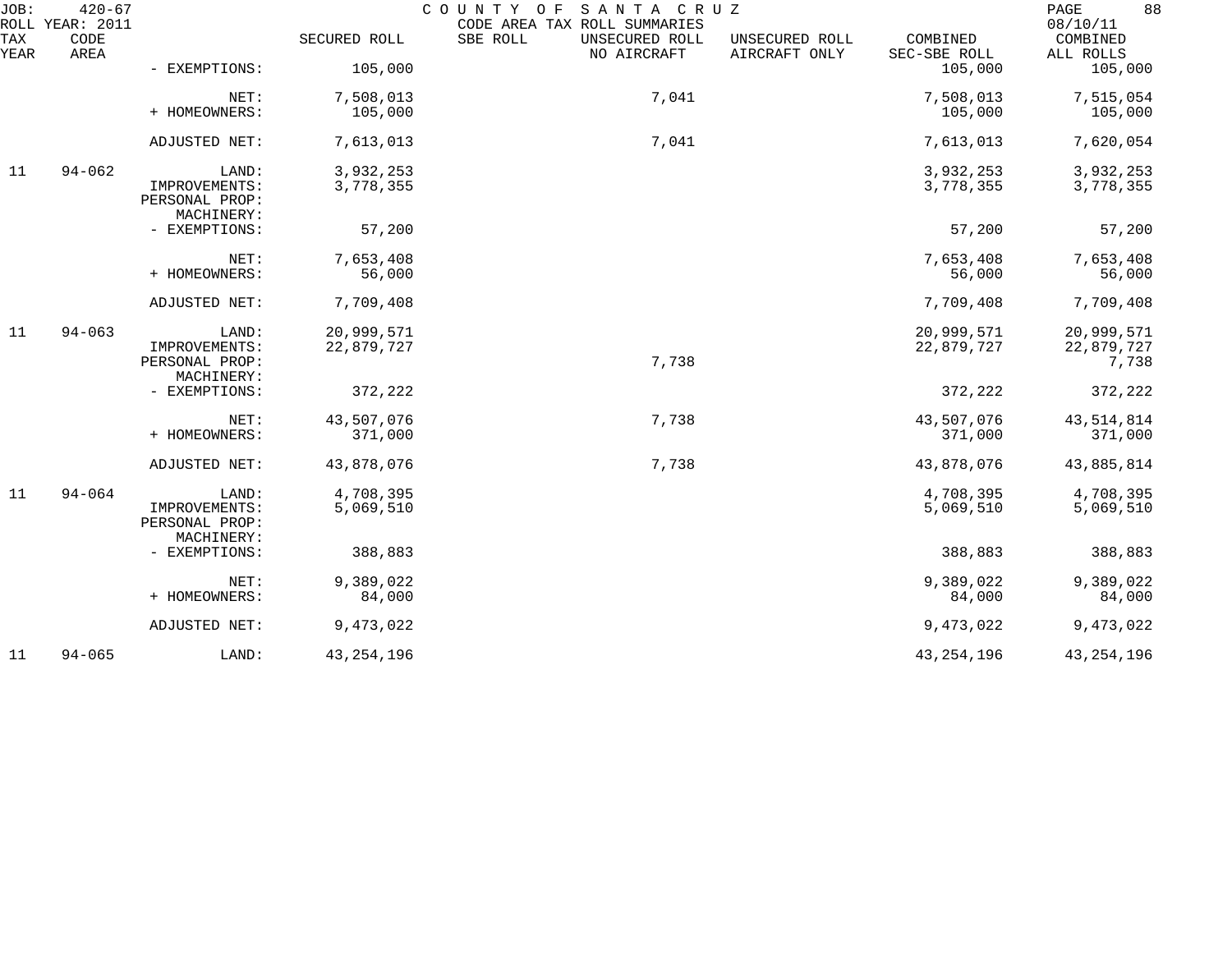| JOB:<br>ROLL | $420 - 67$<br><b>YEAR: 2011</b> |                                 |               | COUNTY OF | SANTA CRUZ<br>CODE AREA TAX ROLL SUMMARIES |                                 |                          | 89<br>PAGE<br>08/10/11 |
|--------------|---------------------------------|---------------------------------|---------------|-----------|--------------------------------------------|---------------------------------|--------------------------|------------------------|
| TAX<br>YEAR  | CODE<br>AREA                    |                                 | SECURED ROLL  | SBE ROLL  | UNSECURED ROLL<br>NO AIRCRAFT              | UNSECURED ROLL<br>AIRCRAFT ONLY | COMBINED<br>SEC-SBE ROLL | COMBINED<br>ALL ROLLS  |
|              |                                 | IMPROVEMENTS:                   | 49,718,098    |           |                                            |                                 | 49,718,098               | 49,718,098             |
|              |                                 | PERSONAL PROP:                  |               |           | 358,532                                    |                                 |                          | 358,532                |
|              |                                 | MACHINERY:                      |               |           |                                            |                                 |                          |                        |
|              |                                 | - EXEMPTIONS:                   | 908,955       |           |                                            |                                 | 908,955                  | 908,955                |
|              |                                 | NET:                            | 92,063,339    |           | 358,532                                    |                                 | 92,063,339               | 92, 421, 871           |
|              |                                 | + HOMEOWNERS:                   | 901,600       |           |                                            |                                 | 901,600                  | 901,600                |
|              |                                 | ADJUSTED NET:                   | 92,964,939    |           | 358,532                                    |                                 | 92,964,939               | 93, 323, 471           |
| 11           | $94 - 066$                      | LAND:                           | 186, 579, 499 | 17,300    |                                            |                                 | 186,596,799              | 186,596,799            |
|              |                                 | IMPROVEMENTS:                   | 165,782,510   |           | 188,155                                    |                                 | 165,782,510              | 165,970,665            |
|              |                                 | PERSONAL PROP:                  | 485,180       |           | 952,317                                    |                                 | 485,180                  | 1,437,497              |
|              |                                 | MACHINERY:                      | 5,627         |           |                                            |                                 | 5,627                    | 5,627                  |
|              |                                 | - EXEMPTIONS:                   | 19,639,063    |           |                                            |                                 | 19,639,063               | 19,639,063             |
|              |                                 | NET:                            | 333, 213, 753 | 17,300    | 1,140,472                                  |                                 | 333, 231, 053            | 334, 371, 525          |
|              |                                 | + HOMEOWNERS:                   | 3,036,600     |           |                                            |                                 | 3,036,600                | 3,036,600              |
|              |                                 | ADJUSTED NET:                   | 336, 250, 353 |           | 1,140,472                                  |                                 | 336, 267, 653            | 337, 408, 125          |
| 11           | $94 - 067$                      | LAND:                           | 5, 312, 018   |           |                                            |                                 | 5,312,018                | 5, 312, 018            |
|              |                                 | IMPROVEMENTS:<br>PERSONAL PROP: | 4,017,338     |           |                                            |                                 | 4,017,338                | 4,017,338              |
|              |                                 | MACHINERY:                      |               |           |                                            |                                 |                          |                        |
|              |                                 | - EXEMPTIONS:                   | 43,312        |           |                                            |                                 | 43,312                   | 43,312                 |
|              |                                 | NET:                            | 9,286,044     |           |                                            |                                 | 9,286,044                | 9,286,044              |
|              |                                 | + HOMEOWNERS:                   | 42,000        |           |                                            |                                 | 42,000                   | 42,000                 |
|              |                                 | ADJUSTED NET:                   | 9,328,044     |           |                                            |                                 | 9,328,044                | 9,328,044              |
| 11           | $94 - 068$                      | LAND:                           | 13,394,408    |           |                                            |                                 | 13,394,408               | 13,394,408             |
|              |                                 | IMPROVEMENTS:                   | 18, 196, 813  |           |                                            |                                 | 18, 196, 813             | 18, 196, 813           |
|              |                                 | PERSONAL PROP:                  |               |           | 41,243                                     |                                 |                          | 41,243                 |
|              |                                 | MACHINERY:                      |               |           |                                            |                                 |                          |                        |
|              |                                 | - EXEMPTIONS:                   | 370,030       |           |                                            |                                 | 370,030                  | 370,030                |
|              |                                 | NET:                            | 31, 221, 191  |           | 41,243                                     |                                 | 31, 221, 191             | 31, 262, 434           |
|              |                                 | + HOMEOWNERS:                   | 362,600       |           |                                            |                                 | 362,600                  | 362,600                |
|              |                                 | ADJUSTED NET:                   | 31,583,791    |           | 41,243                                     |                                 | 31,583,791               | 31,625,034             |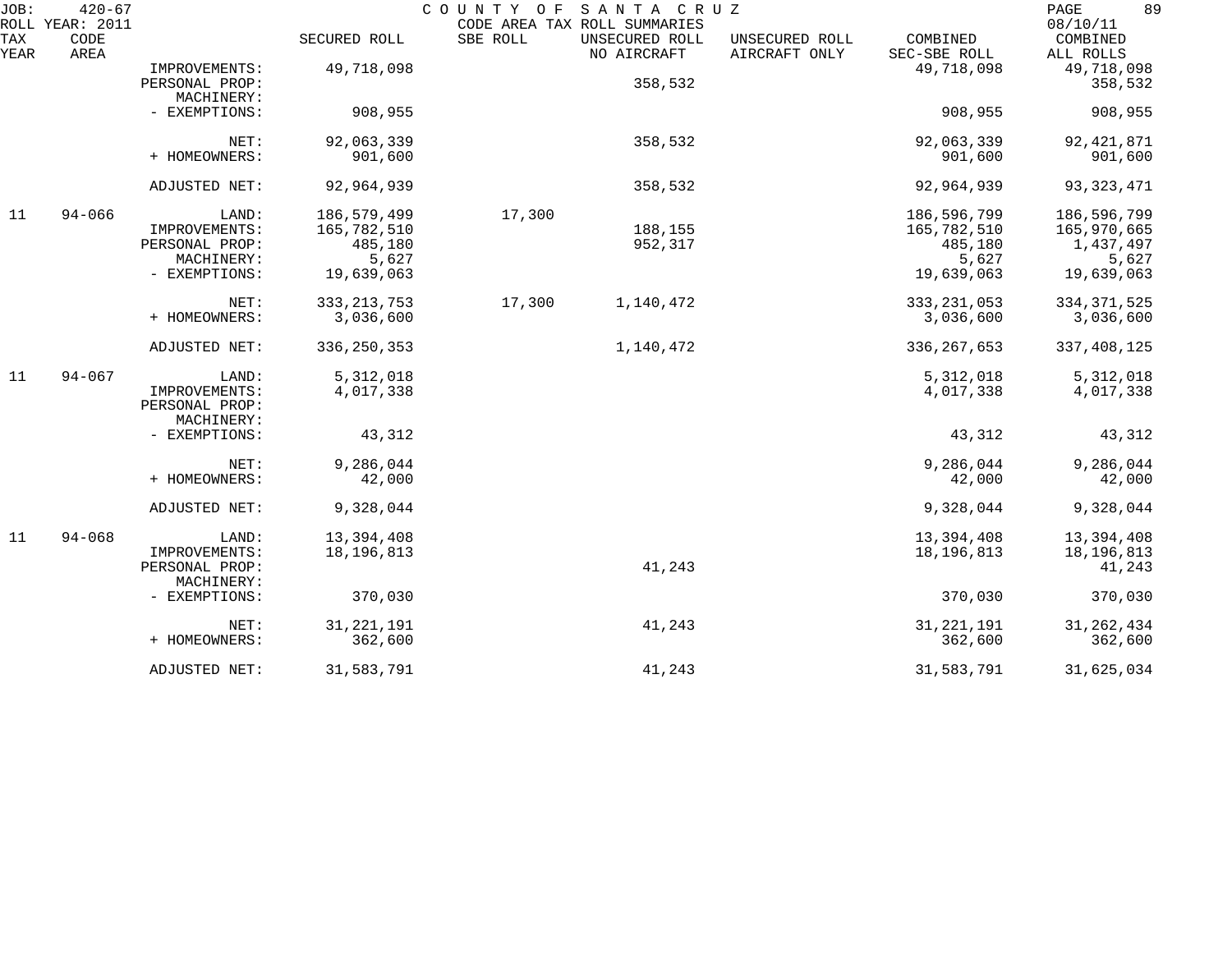| JOB:        | $420 - 67$<br>ROLL YEAR: 2011 |                                          |              | SANTA CRUZ<br>COUNTY OF<br>CODE AREA TAX ROLL SUMMARIES |                                 |                          | 90<br>PAGE<br>08/10/11 |
|-------------|-------------------------------|------------------------------------------|--------------|---------------------------------------------------------|---------------------------------|--------------------------|------------------------|
| TAX<br>YEAR | CODE<br>AREA                  |                                          | SECURED ROLL | SBE ROLL<br>UNSECURED ROLL<br>NO AIRCRAFT               | UNSECURED ROLL<br>AIRCRAFT ONLY | COMBINED<br>SEC-SBE ROLL | COMBINED<br>ALL ROLLS  |
| 11          | $94 - 069$                    | LAND:<br>IMPROVEMENTS:<br>PERSONAL PROP: | 2,775        |                                                         |                                 | 2,775                    | 2,775                  |
|             |                               | MACHINERY:                               |              |                                                         |                                 |                          |                        |
|             |                               | - EXEMPTIONS:                            | 2,775        |                                                         |                                 | 2,775                    | 2,775                  |
|             |                               | NET:                                     |              |                                                         |                                 |                          |                        |
|             |                               | + HOMEOWNERS:                            |              |                                                         |                                 |                          |                        |
|             |                               | ADJUSTED NET:                            |              |                                                         |                                 |                          |                        |
| 11          | $94 - 070$                    | LAND:                                    | 24,661,919   |                                                         |                                 | 24,661,919               | 24,661,919             |
|             |                               | IMPROVEMENTS:<br>PERSONAL PROP:          | 22,302,539   | 45,446                                                  |                                 | 22,302,539               | 22,302,539<br>45,446   |
|             |                               | MACHINERY:                               |              |                                                         |                                 |                          |                        |
|             |                               | - EXEMPTIONS:                            | 632,890      |                                                         |                                 | 632,890                  | 632,890                |
|             |                               | NET:                                     | 46, 331, 568 | 45,446                                                  |                                 | 46, 331, 568             | 46, 377, 014           |
|             |                               | + HOMEOWNERS:                            | 532,000      |                                                         |                                 | 532,000                  | 532,000                |
|             |                               | ADJUSTED NET:                            | 46,863,568   | 45,446                                                  |                                 | 46,863,568               | 46,909,014             |
| 11          | $96 - 016$                    | LAND:                                    | 131,656      |                                                         |                                 | 131,656                  | 131,656                |
|             |                               | IMPROVEMENTS:                            | 148,646      |                                                         |                                 | 148,646                  | 148,646                |
|             |                               | PERSONAL PROP:                           |              |                                                         |                                 |                          |                        |
|             |                               | MACHINERY:<br>- EXEMPTIONS:              | 7,000        |                                                         |                                 | 7,000                    | 7,000                  |
|             |                               | NET:                                     | 273,302      |                                                         |                                 | 273,302                  | 273,302                |
|             |                               | + HOMEOWNERS:                            | 7,000        |                                                         |                                 | 7,000                    | 7,000                  |
|             |                               | ADJUSTED NET:                            | 280,302      |                                                         |                                 | 280,302                  | 280,302                |
| 11          | $96 - 019$                    | LAND:                                    | 21, 233, 865 |                                                         |                                 | 21, 233, 865             | 21, 233, 865           |
|             |                               | IMPROVEMENTS:                            | 27,014,613   | 10,807                                                  |                                 | 27,014,613               | 27,025,420             |
|             |                               | PERSONAL PROP:<br>MACHINERY:             |              | 39,160                                                  |                                 |                          | 39,160                 |
|             |                               | - EXEMPTIONS:                            | 496,042      |                                                         |                                 | 496,042                  | 496,042                |
|             |                               | NET:                                     | 47,752,436   | 49,967                                                  |                                 | 47,752,436               | 47,802,403             |
|             |                               | + HOMEOWNERS:                            | 378,000      |                                                         |                                 | 378,000                  | 378,000                |
|             |                               | ADJUSTED NET:                            | 48,130,436   | 49,967                                                  |                                 | 48,130,436               | 48,180,403             |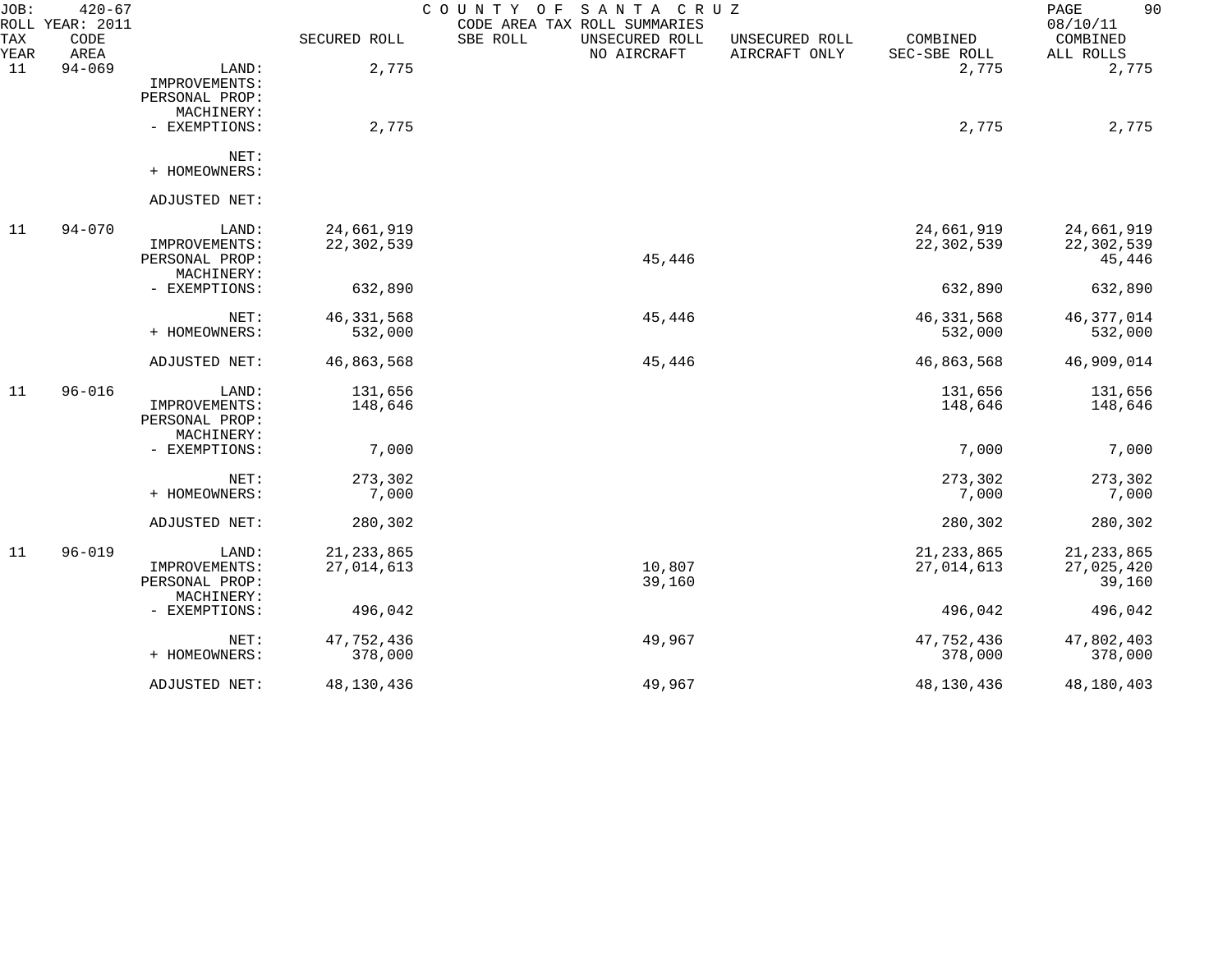| JOB:<br>ROLL | $420 - 67$<br><b>YEAR: 2011</b> |                                                        |                          | COUNTY OF<br>SANTA CRUZ<br>CODE AREA TAX ROLL SUMMARIES |                                 |                          | 91<br>PAGE<br>08/10/11             |
|--------------|---------------------------------|--------------------------------------------------------|--------------------------|---------------------------------------------------------|---------------------------------|--------------------------|------------------------------------|
| TAX<br>YEAR  | CODE<br>AREA                    |                                                        | SECURED ROLL             | SBE ROLL<br>UNSECURED ROLL<br>NO AIRCRAFT               | UNSECURED ROLL<br>AIRCRAFT ONLY | COMBINED<br>SEC-SBE ROLL | COMBINED<br>ALL ROLLS              |
| 11           | $96 - 033$                      | LAND:<br>IMPROVEMENTS:<br>PERSONAL PROP:<br>MACHINERY: | 1,362                    |                                                         |                                 | 1,362                    | 1,362                              |
|              |                                 | - EXEMPTIONS:                                          | 1,362                    |                                                         |                                 | 1,362                    | 1,362                              |
|              |                                 | NET:<br>+ HOMEOWNERS:                                  |                          |                                                         |                                 |                          |                                    |
|              |                                 | ADJUSTED NET:                                          |                          |                                                         |                                 |                          |                                    |
| 11           | $96 - 038$                      | LAND:<br>IMPROVEMENTS:<br>PERSONAL PROP:<br>MACHINERY: | 6,233,441<br>4,579,173   | 14,568                                                  |                                 | 6, 233, 441<br>4,579,173 | 6, 233, 441<br>4,579,173<br>14,568 |
|              |                                 | - EXEMPTIONS:                                          | 121,765                  |                                                         |                                 | 121,765                  | 121,765                            |
|              |                                 | NET:<br>+ HOMEOWNERS:                                  | 10,690,849<br>119,000    | 14,568                                                  |                                 | 10,690,849<br>119,000    | 10,705,417<br>119,000              |
|              |                                 | ADJUSTED NET:                                          | 10,809,849               | 14,568                                                  |                                 | 10,809,849               | 10,824,417                         |
| 11           | $96 - 039$                      | LAND:<br>IMPROVEMENTS:<br>PERSONAL PROP:<br>MACHINERY: | 19,009,923<br>15,163,009 | 32,666                                                  |                                 | 19,009,923<br>15,163,009 | 19,009,923<br>15,163,009<br>32,666 |
|              |                                 | - EXEMPTIONS:                                          | 366,753                  |                                                         |                                 | 366,753                  | 366,753                            |
|              |                                 | NET:<br>+ HOMEOWNERS:                                  | 33,806,179<br>364,000    | 32,666                                                  |                                 | 33,806,179<br>364,000    | 33,838,845<br>364,000              |
|              |                                 | ADJUSTED NET:                                          | 34, 170, 179             | 32,666                                                  |                                 | 34, 170, 179             | 34, 202, 845                       |
| 11           | $96 - 040$                      | LAND:<br>IMPROVEMENTS:<br>PERSONAL PROP:               | 1,116,001<br>746,887     |                                                         |                                 | 1,116,001<br>746,887     | 1,116,001<br>746,887               |
|              |                                 | MACHINERY:<br>- EXEMPTIONS:                            | 7,199                    |                                                         |                                 | 7,199                    | 7,199                              |
|              |                                 | NET:                                                   | 1,855,689                |                                                         |                                 | 1,855,689                | 1,855,689                          |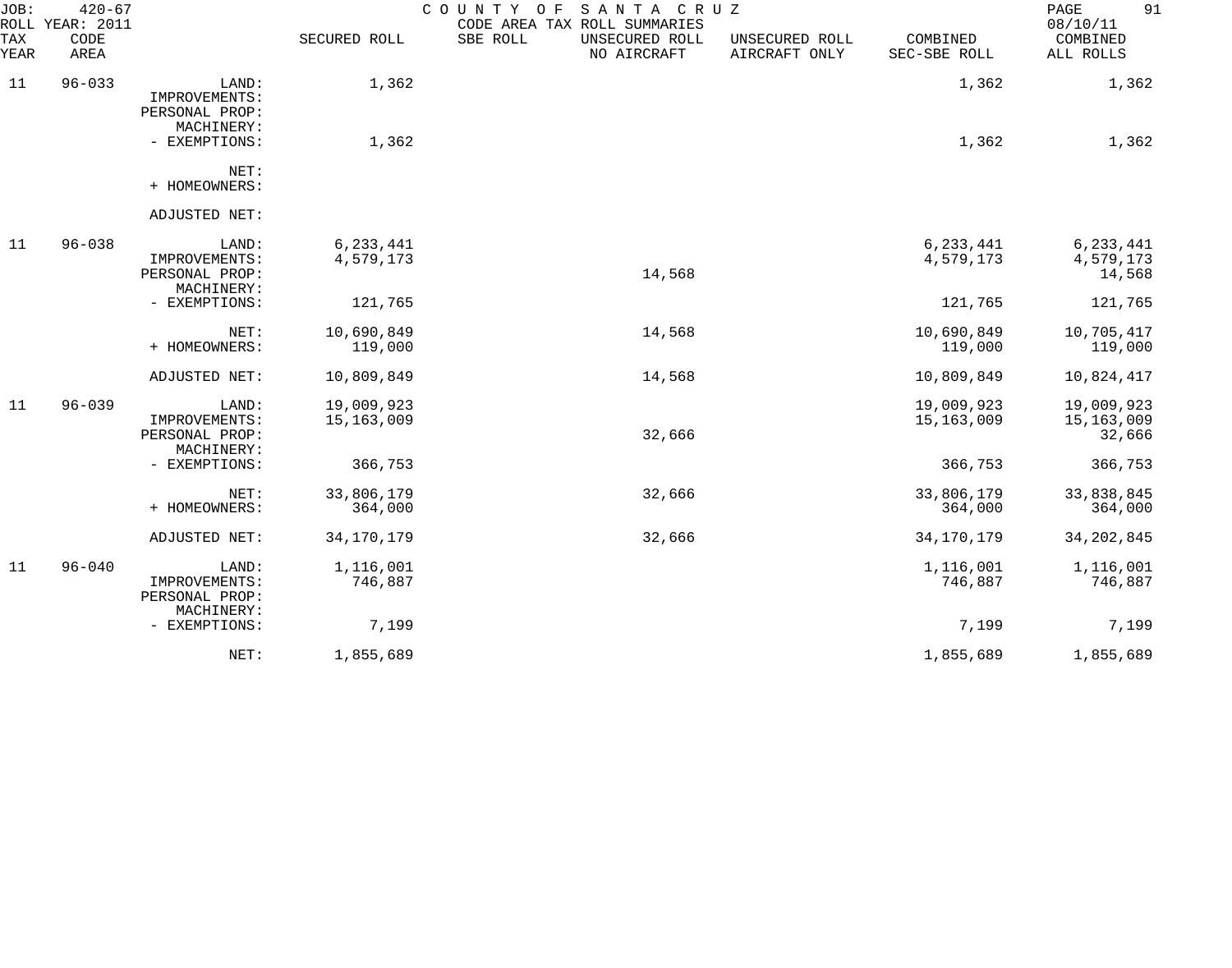| JOB:        | $420 - 67$<br>ROLL YEAR: 2011 |                                               |              | COUNTY OF<br>SANTA CRUZ<br>CODE AREA TAX ROLL SUMMARIES |                                 |                          | 92<br>PAGE<br>08/10/11 |
|-------------|-------------------------------|-----------------------------------------------|--------------|---------------------------------------------------------|---------------------------------|--------------------------|------------------------|
| TAX<br>YEAR | CODE<br>AREA                  |                                               | SECURED ROLL | SBE ROLL<br>UNSECURED ROLL<br>NO AIRCRAFT               | UNSECURED ROLL<br>AIRCRAFT ONLY | COMBINED<br>SEC-SBE ROLL | COMBINED<br>ALL ROLLS  |
|             |                               | + HOMEOWNERS:                                 | 7,000        |                                                         |                                 | 7,000                    | 7,000                  |
|             |                               | ADJUSTED NET:                                 | 1,862,689    |                                                         |                                 | 1,862,689                | 1,862,689              |
| 11          | $96 - 041$                    | LAND:                                         | 13,998,967   |                                                         |                                 | 13,998,967               | 13,998,967             |
|             |                               | IMPROVEMENTS:<br>PERSONAL PROP:<br>MACHINERY: | 16,409,393   | 31,171                                                  |                                 | 16,409,393               | 16,409,393<br>31,171   |
|             |                               | - EXEMPTIONS:                                 | 260,339      |                                                         |                                 | 260,339                  | 260,339                |
|             |                               | NET:                                          | 30, 148, 021 | 31,171                                                  |                                 | 30,148,021               | 30, 179, 192           |
|             |                               | + HOMEOWNERS:                                 | 259,000      |                                                         |                                 | 259,000                  | 259,000                |
|             |                               | ADJUSTED NET:                                 | 30,407,021   | 31,171                                                  |                                 | 30,407,021               | 30,438,192             |
| 11          | $96 - 044$                    | LAND:                                         | 45, 303, 172 |                                                         |                                 | 45, 303, 172             | 45, 303, 172           |
|             |                               | IMPROVEMENTS:                                 | 44,809,900   | 79,986                                                  |                                 | 44,809,900               | 44,889,886             |
|             |                               | PERSONAL PROP:<br>MACHINERY:                  | 145,652      | 326,706                                                 |                                 | 145,652                  | 472,358                |
|             |                               | - EXEMPTIONS:                                 | 6,356,913    | 154,420                                                 |                                 | 6,356,913                | 6,511,333              |
|             |                               | NET:                                          | 83,901,811   | 252,272                                                 |                                 | 83,901,811               | 84, 154, 083           |
|             |                               | + HOMEOWNERS:                                 | 770,000      |                                                         |                                 | 770,000                  | 770,000                |
|             |                               | ADJUSTED NET:                                 | 84,671,811   | 252,272                                                 |                                 | 84,671,811               | 84, 924, 083           |
| 11          | $96 - 050$                    | LAND:                                         | 2,335,687    |                                                         |                                 | 2,335,687                | 2,335,687              |
|             |                               | IMPROVEMENTS:                                 | 1,711,900    | 10,391                                                  |                                 | 1,711,900                | 1,722,291              |
|             |                               | PERSONAL PROP:<br>MACHINERY:                  |              | 20,163                                                  |                                 |                          | 20,163                 |
|             |                               | - EXEMPTIONS:                                 | 14,656       | 30,554                                                  |                                 | 14,656                   | 45,210                 |
|             |                               | NET:                                          | 4,032,931    |                                                         |                                 | 4,032,931                | 4,032,931              |
|             |                               | + HOMEOWNERS:                                 | 14,000       |                                                         |                                 | 14,000                   | 14,000                 |
|             |                               | ADJUSTED NET:                                 | 4,046,931    |                                                         |                                 | 4,046,931                | 4,046,931              |
| 11          | $96 - 057$                    | LAND:                                         | 16,915,696   |                                                         |                                 | 16,915,696               | 16,915,696             |
|             |                               | IMPROVEMENTS:<br>PERSONAL PROP:<br>MACHINERY: | 16,600,830   | 5,517                                                   |                                 | 16,600,830               | 16,600,830<br>5,517    |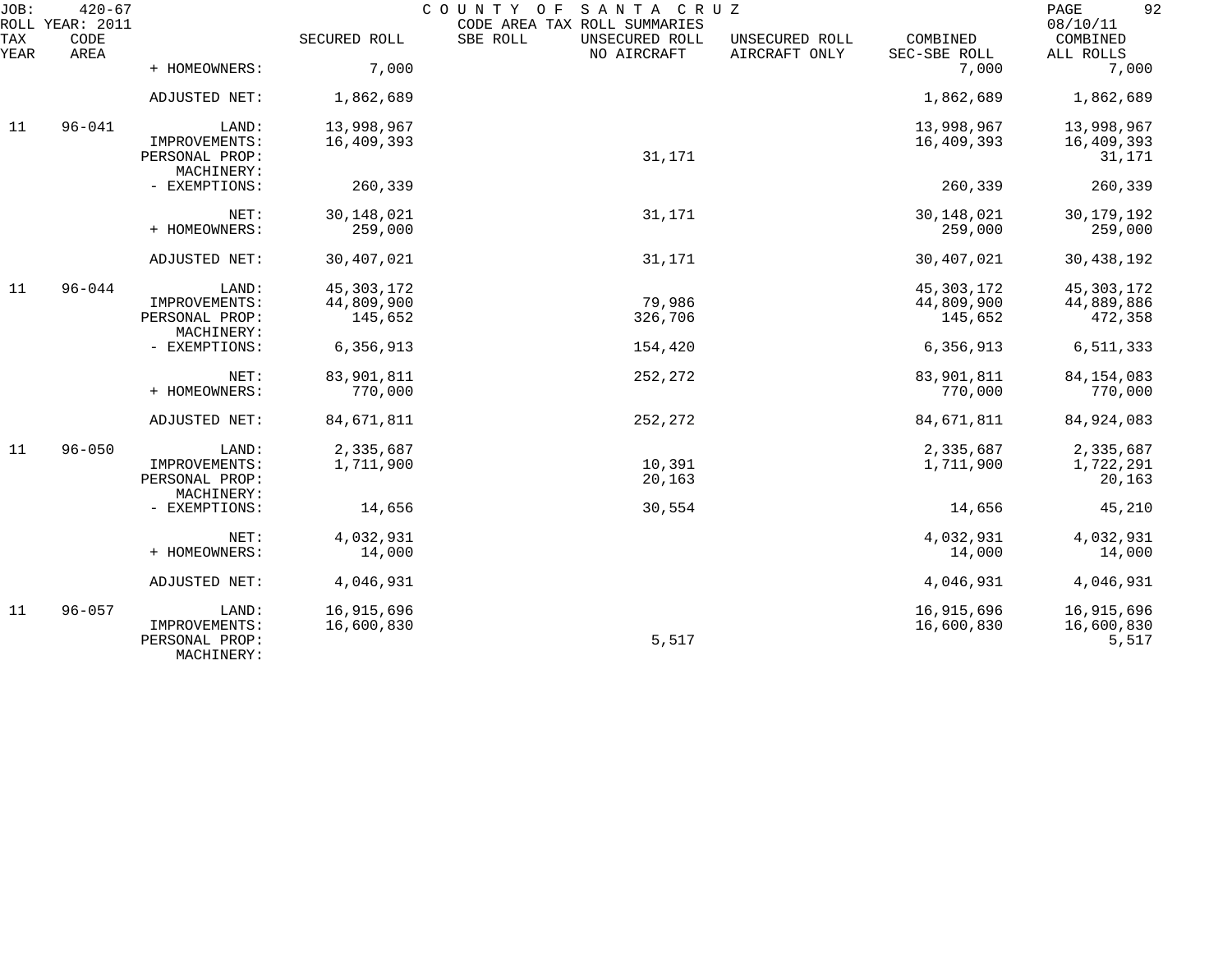| JOB:<br>ROLL | $420 - 67$<br><b>YEAR: 2011</b> |                                                                         |                                 | COUNTY OF<br>SANTA CRUZ<br>CODE AREA TAX ROLL SUMMARIES |                                 |                                 | 93<br>PAGE<br>08/10/11          |
|--------------|---------------------------------|-------------------------------------------------------------------------|---------------------------------|---------------------------------------------------------|---------------------------------|---------------------------------|---------------------------------|
| TAX<br>YEAR  | CODE<br>AREA                    |                                                                         | SECURED ROLL                    | SBE ROLL<br>UNSECURED ROLL<br>NO AIRCRAFT               | UNSECURED ROLL<br>AIRCRAFT ONLY | COMBINED<br>SEC-SBE ROLL        | COMBINED<br>ALL ROLLS           |
|              |                                 | - EXEMPTIONS:                                                           | 372,653                         |                                                         |                                 | 372,653                         | 372,653                         |
|              |                                 | NET:<br>+ HOMEOWNERS:                                                   | 33, 143, 873<br>371,000         | 5,517                                                   |                                 | 33, 143, 873<br>371,000         | 33, 149, 390<br>371,000         |
|              |                                 | ADJUSTED NET:                                                           | 33, 514, 873                    | 5,517                                                   |                                 | 33, 514, 873                    | 33,520,390                      |
| 11           | $96 - 059$                      | LAND:<br>IMPROVEMENTS:<br>PERSONAL PROP:<br>MACHINERY:<br>- EXEMPTIONS: |                                 |                                                         |                                 |                                 |                                 |
|              |                                 | NET:<br>+ HOMEOWNERS:                                                   |                                 |                                                         |                                 |                                 |                                 |
|              |                                 | ADJUSTED NET:                                                           |                                 |                                                         |                                 |                                 |                                 |
| 11           | $96 - 062$                      | LAND:<br>IMPROVEMENTS:<br>PERSONAL PROP:<br>MACHINERY:                  | 3, 134, 190<br>1,981,510        |                                                         |                                 | 3, 134, 190<br>1,981,510        | 3, 134, 190<br>1,981,510        |
|              |                                 | - EXEMPTIONS:                                                           | 28,000                          |                                                         |                                 | 28,000                          | 28,000                          |
|              |                                 | NET:<br>+ HOMEOWNERS:                                                   | 5,087,700<br>28,000             |                                                         |                                 | 5,087,700<br>28,000             | 5,087,700<br>28,000             |
|              |                                 | ADJUSTED NET:                                                           | 5, 115, 700                     |                                                         |                                 | 5, 115, 700                     | 5, 115, 700                     |
| 11           | $96 - 064$                      | LAND:<br>IMPROVEMENTS:<br>PERSONAL PROP:                                | 9,158,855<br>7,933,041<br>4,000 |                                                         |                                 | 9,158,855<br>7,933,041<br>4,000 | 9,158,855<br>7,933,041<br>4,000 |
|              |                                 | MACHINERY:<br>- EXEMPTIONS:                                             | 177,335                         |                                                         |                                 | 177,335                         | 177,335                         |
|              |                                 | NET:<br>+ HOMEOWNERS:                                                   | 16,918,561<br>175,000           |                                                         |                                 | 16,918,561<br>175,000           | 16,918,561<br>175,000           |
|              |                                 | ADJUSTED NET:                                                           | 17,093,561                      |                                                         |                                 | 17,093,561                      | 17,093,561                      |
|              |                                 |                                                                         |                                 |                                                         |                                 |                                 |                                 |

11 96-068 LAND: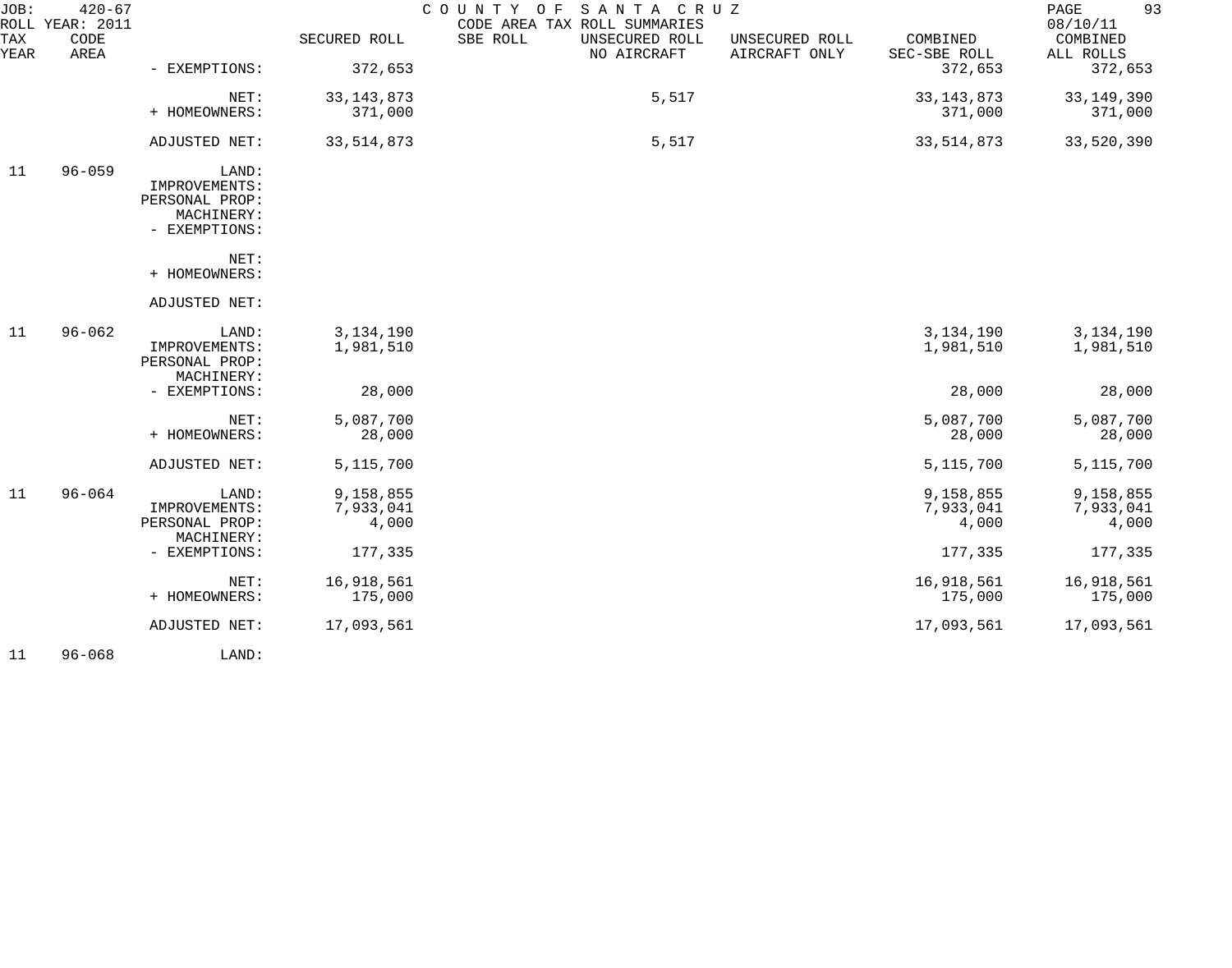| JOB:        | $420 - 67$<br>ROLL YEAR: 2011 |                                                        |                          | C O U N T Y<br>O F<br>SANTA CRUZ<br>CODE AREA TAX ROLL SUMMARIES |                                 |                            | 94<br>PAGE<br>08/10/11              |
|-------------|-------------------------------|--------------------------------------------------------|--------------------------|------------------------------------------------------------------|---------------------------------|----------------------------|-------------------------------------|
| TAX<br>YEAR | CODE<br>AREA                  |                                                        | SECURED ROLL             | SBE ROLL<br>UNSECURED ROLL<br>NO AIRCRAFT                        | UNSECURED ROLL<br>AIRCRAFT ONLY | COMBINED<br>SEC-SBE ROLL   | COMBINED<br>ALL ROLLS               |
|             |                               | IMPROVEMENTS:<br>PERSONAL PROP:<br>MACHINERY:          |                          |                                                                  |                                 |                            |                                     |
|             |                               | - EXEMPTIONS:                                          |                          |                                                                  |                                 |                            |                                     |
|             |                               | NET:<br>+ HOMEOWNERS:                                  |                          |                                                                  |                                 |                            |                                     |
|             |                               | ADJUSTED NET:                                          |                          |                                                                  |                                 |                            |                                     |
| 11          | $96 - 071$                    | LAND:<br>IMPROVEMENTS:<br>PERSONAL PROP:<br>MACHINERY: | 55,622,945<br>48,737,436 | 1,355<br>152,831                                                 |                                 | 55,622,945<br>48,737,436   | 55,622,945<br>48,738,791<br>152,831 |
|             |                               | - EXEMPTIONS:                                          | 2,017,832                |                                                                  |                                 | 2,017,832                  | 2,017,832                           |
|             |                               | NET:<br>+ HOMEOWNERS:                                  | 102,342,549<br>1,577,800 | 154,186                                                          |                                 | 102, 342, 549<br>1,577,800 | 102,496,735<br>1,577,800            |
|             |                               | ADJUSTED NET:                                          | 103,920,349              | 154,186                                                          |                                 | 103,920,349                | 104,074,535                         |
| 11          | $96 - 076$                    | LAND:<br>IMPROVEMENTS:<br>PERSONAL PROP:               | 39,065,657<br>34,509,935 |                                                                  |                                 | 39,065,657<br>34,509,935   | 39,065,657<br>34,509,935            |
|             |                               | MACHINERY:<br>- EXEMPTIONS:                            | 1,064,023                |                                                                  |                                 | 1,064,023                  | 1,064,023                           |
|             |                               | NET:<br>+ HOMEOWNERS:                                  | 72,511,569<br>998,200    |                                                                  |                                 | 72,511,569<br>998,200      | 72,511,569<br>998,200               |
|             |                               | ADJUSTED NET:                                          | 73,509,769               |                                                                  |                                 | 73,509,769                 | 73,509,769                          |
| 11          | $96 - 078$                    | LAND:<br>IMPROVEMENTS:<br>PERSONAL PROP:<br>MACHINERY: | 551,927<br>59,171        |                                                                  |                                 | 551,927<br>59,171          | 551,927<br>59,171                   |
|             |                               | - EXEMPTIONS:                                          | 7,000                    |                                                                  |                                 | 7,000                      | 7,000                               |
|             |                               | NET:<br>+ HOMEOWNERS:                                  | 604,098<br>7,000         |                                                                  |                                 | 604,098<br>7,000           | 604,098<br>7,000                    |
|             |                               | ADJUSTED NET:                                          | 611,098                  |                                                                  |                                 | 611,098                    | 611,098                             |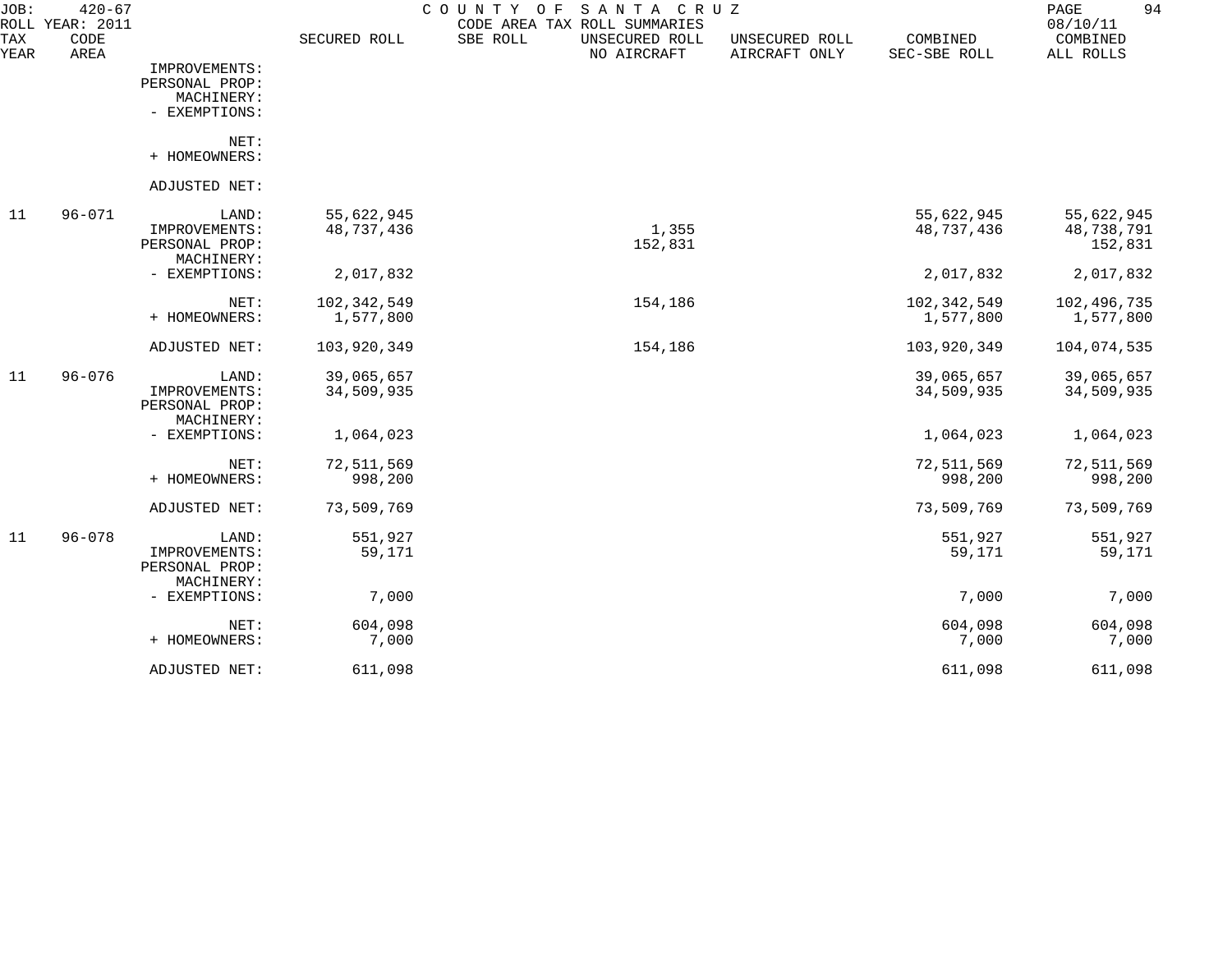| JOB:               | $420 - 67$<br>ROLL YEAR: 2011 |                              |               | COUNTY OF<br>SANTA CRUZ<br>CODE AREA TAX ROLL SUMMARIES |                                 |                          | 95<br>PAGE<br>08/10/11 |
|--------------------|-------------------------------|------------------------------|---------------|---------------------------------------------------------|---------------------------------|--------------------------|------------------------|
| <b>TAX</b><br>YEAR | CODE<br>AREA                  |                              | SECURED ROLL  | SBE ROLL<br>UNSECURED ROLL<br>NO AIRCRAFT               | UNSECURED ROLL<br>AIRCRAFT ONLY | COMBINED<br>SEC-SBE ROLL | COMBINED<br>ALL ROLLS  |
| 11                 | $96 - 080$                    | LAND:                        | 3,130,665     |                                                         |                                 | 3,130,665                | 3,130,665              |
|                    |                               | IMPROVEMENTS:                | 2,302,743     |                                                         |                                 | 2,302,743                | 2,302,743              |
|                    |                               | PERSONAL PROP:               |               |                                                         |                                 |                          |                        |
|                    |                               | MACHINERY:                   |               |                                                         |                                 |                          |                        |
|                    |                               | - EXEMPTIONS:                | 63,000        |                                                         |                                 | 63,000                   | 63,000                 |
|                    |                               | NET:                         | 5,370,408     |                                                         |                                 | 5,370,408                | 5,370,408              |
|                    |                               | + HOMEOWNERS:                | 63,000        |                                                         |                                 | 63,000                   | 63,000                 |
|                    |                               | ADJUSTED NET:                | 5,433,408     |                                                         |                                 | 5,433,408                | 5,433,408              |
| 11                 | $96 - 097$                    | LAND:                        | 95,129        |                                                         |                                 | 95,129                   | 95,129                 |
|                    |                               | IMPROVEMENTS:                | 120,208       |                                                         |                                 | 120,208                  | 120,208                |
|                    |                               | PERSONAL PROP:               |               |                                                         |                                 |                          |                        |
|                    |                               | MACHINERY:                   |               |                                                         |                                 |                          |                        |
|                    |                               | - EXEMPTIONS:                | 7,000         |                                                         |                                 | 7,000                    | 7,000                  |
|                    |                               | NET:                         | 208,337       |                                                         |                                 | 208,337                  | 208,337                |
|                    |                               | + HOMEOWNERS:                | 7,000         |                                                         |                                 | 7,000                    | 7,000                  |
|                    |                               | ADJUSTED NET:                | 215,337       |                                                         |                                 | 215,337                  | 215,337                |
| 11                 | $96 - 100$                    | LAND:                        | 116, 196, 455 |                                                         |                                 | 116,196,455              | 116, 196, 455          |
|                    |                               | IMPROVEMENTS:                | 61,456,664    | 1,064,665                                               |                                 | 61,456,664               | 62,521,329             |
|                    |                               | PERSONAL PROP:<br>MACHINERY: | 27,995        | 1,124,650                                               |                                 | 27,995                   | 1,152,645              |
|                    |                               | - EXEMPTIONS:                | 1,204,643     |                                                         |                                 | 1,204,643                | 1,204,643              |
|                    |                               | NET:                         | 176,476,471   | 2,189,315                                               |                                 | 176,476,471              | 178,665,786            |
|                    |                               | + HOMEOWNERS:                | 1,113,000     |                                                         |                                 | 1,113,000                | 1,113,000              |
|                    |                               | ADJUSTED NET:                | 177,589,471   | 2,189,315                                               |                                 | 177,589,471              | 179,778,786            |
| 11                 | $96 - 101$                    | LAND:                        | 411,943,232   | 17,756                                                  |                                 | 411,943,232              | 411,960,988            |
|                    |                               | IMPROVEMENTS:                | 381,740,423   | 1,725,490                                               |                                 | 381,740,423              | 383, 465, 913          |
|                    |                               | PERSONAL PROP:               | 984,928       | 6,088,686                                               |                                 | 984,928                  | 7,073,614              |
|                    |                               | MACHINERY:                   | 93,683        |                                                         |                                 | 93,683                   | 93,683                 |
|                    |                               | - EXEMPTIONS:                | 36, 427, 143  | 125,420                                                 |                                 | 36, 427, 143             | 36, 552, 563           |
|                    |                               | NET:                         | 758,335,123   | 7,706,512                                               |                                 | 758, 335, 123            | 766,041,635            |
|                    |                               | + HOMEOWNERS:                | 8,114,400     |                                                         |                                 | 8,114,400                | 8,114,400              |
|                    |                               | ADJUSTED NET:                | 766,449,523   | 7,706,512                                               |                                 | 766, 449, 523            | 774,156,035            |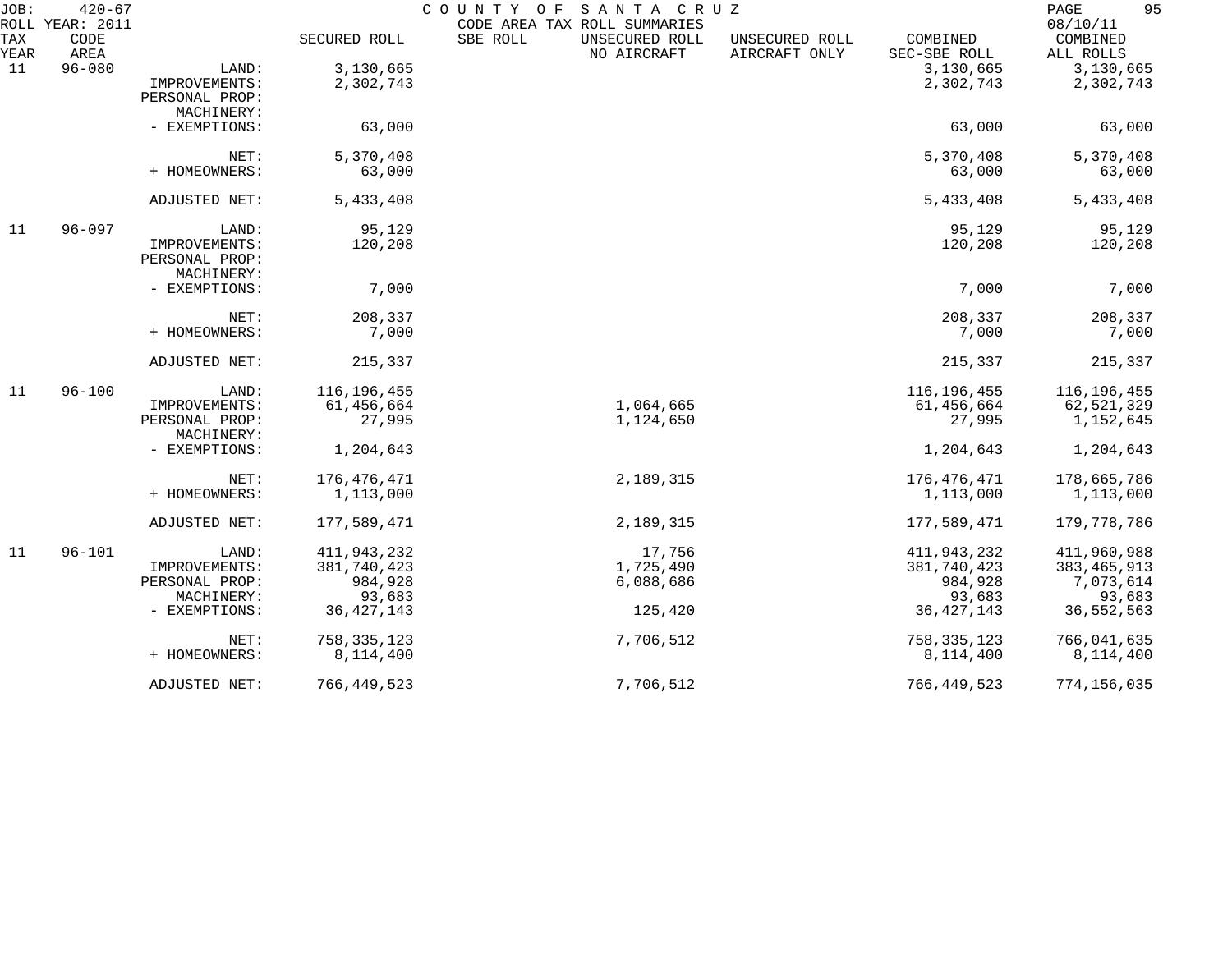| JOB:        | $420 - 67$<br>ROLL YEAR: 2011 |                              |               | COUNTY OF<br>SANTA CRUZ<br>CODE AREA TAX ROLL SUMMARIES |                                 |                          | 96<br>PAGE<br>08/10/11 |
|-------------|-------------------------------|------------------------------|---------------|---------------------------------------------------------|---------------------------------|--------------------------|------------------------|
| TAX<br>YEAR | CODE<br>AREA                  |                              | SECURED ROLL  | SBE ROLL<br>UNSECURED ROLL<br>NO AIRCRAFT               | UNSECURED ROLL<br>AIRCRAFT ONLY | COMBINED<br>SEC-SBE ROLL | COMBINED<br>ALL ROLLS  |
| 11          | $96 - 103$                    | LAND:                        | 379,762,378   | 487,890                                                 |                                 | 379,762,378              | 380, 250, 268          |
|             |                               | IMPROVEMENTS:                | 420,534,019   | 16,076,194                                              |                                 | 420,534,019              | 436,610,213            |
|             |                               | PERSONAL PROP:               | 35, 308, 521  | 37,708,929                                              |                                 | 35,308,521               | 73,017,450             |
|             |                               | MACHINERY:                   | 4,606,840     |                                                         |                                 | 4,606,840                | 4,606,840              |
|             |                               | - EXEMPTIONS:                | 155,100,164   | 8,008,454                                               |                                 | 155,100,164              | 163,108,618            |
|             |                               | NET:                         | 685, 111, 594 | 46, 264, 559                                            |                                 | 685, 111, 594            | 731, 376, 153          |
|             |                               | + HOMEOWNERS:                | 4,708,200     |                                                         |                                 | 4,708,200                | 4,708,200              |
|             |                               | ADJUSTED NET:                | 689,819,794   | 46, 264, 559                                            |                                 | 689,819,794              | 736,084,353            |
| 11          | $96 - 104$                    | LAND:                        | 9,211,764     |                                                         |                                 | 9, 211, 764              | 9, 211, 764            |
|             |                               | IMPROVEMENTS:                | 11,589,075    |                                                         |                                 | 11,589,075               | 11,589,075             |
|             |                               | PERSONAL PROP:               | 43,161        | 1,208,015                                               |                                 | 43,161                   | 1,251,176              |
|             |                               | MACHINERY:                   |               |                                                         |                                 |                          |                        |
|             |                               | - EXEMPTIONS:                | 3,008,551     |                                                         |                                 | 3,008,551                | 3,008,551              |
|             |                               | NET:                         | 17,835,449    | 1,208,015                                               |                                 | 17,835,449               | 19,043,464             |
|             |                               | + HOMEOWNERS:                | 166,600       |                                                         |                                 | 166,600                  | 166,600                |
|             |                               | ADJUSTED NET:                | 18,002,049    | 1,208,015                                               |                                 | 18,002,049               | 19,210,064             |
| 11          | $96 - 105$                    | LAND:                        | 21,072,109    |                                                         |                                 | 21,072,109               | 21,072,109             |
|             |                               | IMPROVEMENTS:                | 21,342,971    |                                                         |                                 | 21, 342, 971             | 21, 342, 971           |
|             |                               | PERSONAL PROP:<br>MACHINERY: |               | 30,262                                                  |                                 |                          | 30,262                 |
|             |                               | - EXEMPTIONS:                | 142,931       |                                                         |                                 | 142,931                  | 142,931                |
|             |                               | NET:                         | 42, 272, 149  | 30,262                                                  |                                 | 42, 272, 149             | 42,302,411             |
|             |                               | + HOMEOWNERS:                | 140,000       |                                                         |                                 | 140,000                  | 140,000                |
|             |                               | ADJUSTED NET:                | 42, 412, 149  | 30,262                                                  |                                 | 42, 412, 149             | 42, 442, 411           |
| 11          | $96 - 106$                    | LAND:                        | 21,595,918    |                                                         |                                 | 21,595,918               | 21,595,918             |
|             |                               | IMPROVEMENTS:                | 20,945,604    |                                                         |                                 | 20,945,604               | 20,945,604             |
|             |                               | PERSONAL PROP:               |               | 39,600                                                  |                                 |                          | 39,600                 |
|             |                               | MACHINERY:<br>- EXEMPTIONS:  | 441,569       |                                                         |                                 | 441,569                  | 441,569                |
|             |                               | NET:                         | 42,099,953    | 39,600                                                  |                                 | 42,099,953               | 42, 139, 553           |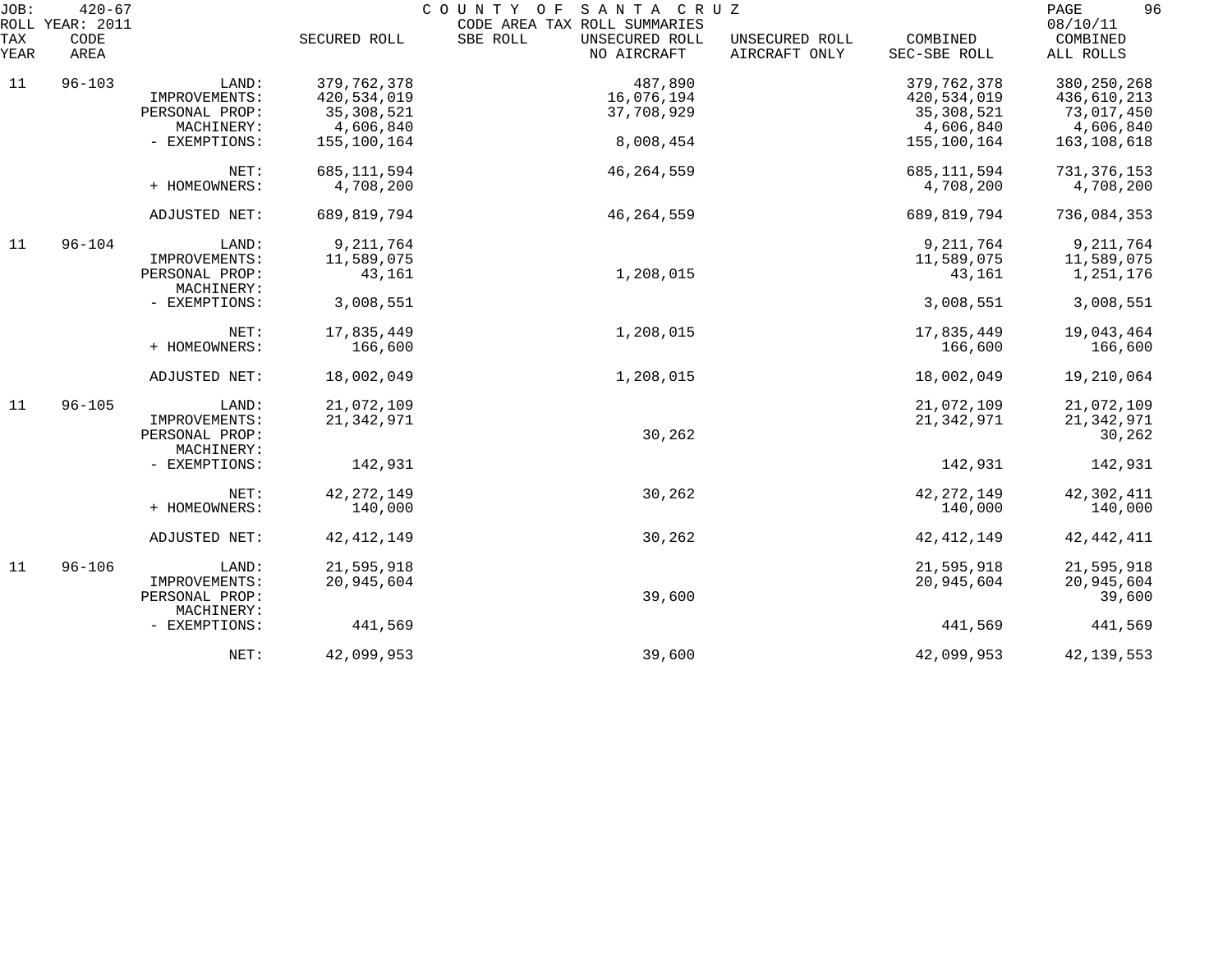| JOB:        | $420 - 67$<br>ROLL YEAR: 2011 |                                               |              | COUNTY OF<br>SANTA CRUZ<br>CODE AREA TAX ROLL SUMMARIES |                                 |                          | 97<br>PAGE<br>08/10/11 |
|-------------|-------------------------------|-----------------------------------------------|--------------|---------------------------------------------------------|---------------------------------|--------------------------|------------------------|
| TAX<br>YEAR | CODE<br>AREA                  |                                               | SECURED ROLL | SBE ROLL<br>UNSECURED ROLL<br>NO AIRCRAFT               | UNSECURED ROLL<br>AIRCRAFT ONLY | COMBINED<br>SEC-SBE ROLL | COMBINED<br>ALL ROLLS  |
|             |                               | + HOMEOWNERS:                                 | 322,000      |                                                         |                                 | 322,000                  | 322,000                |
|             |                               | ADJUSTED NET:                                 | 42, 421, 953 | 39,600                                                  |                                 | 42, 421, 953             | 42, 461, 553           |
| 11          | $96 - 107$                    | LAND:                                         | 37,888,542   |                                                         |                                 | 37,888,542               | 37,888,542             |
|             |                               | IMPROVEMENTS:<br>PERSONAL PROP:<br>MACHINERY: | 24, 272, 695 | 69,801                                                  |                                 | 24, 272, 695             | 24, 272, 695<br>69,801 |
|             |                               | - EXEMPTIONS:                                 | 244,199      |                                                         |                                 | 244,199                  | 244,199                |
|             |                               | NET:                                          | 61,917,038   | 69,801                                                  |                                 | 61,917,038               | 61,986,839             |
|             |                               | + HOMEOWNERS:                                 | 243,600      |                                                         |                                 | 243,600                  | 243,600                |
|             |                               | ADJUSTED NET:                                 | 62,160,638   | 69,801                                                  |                                 | 62,160,638               | 62, 230, 439           |
| 11          | $96 - 108$                    | LAND:                                         | 14,824,447   |                                                         |                                 | 14,824,447               | 14,824,447             |
|             |                               | IMPROVEMENTS:                                 | 9,187,561    |                                                         |                                 | 9,187,561                | 9,187,561              |
|             |                               | PERSONAL PROP:<br>MACHINERY:                  | 340,312      | 168,355                                                 |                                 | 340,312                  | 508,667                |
|             |                               | - EXEMPTIONS:                                 | 4,009,606    |                                                         |                                 | 4,009,606                | 4,009,606              |
|             |                               | NET:                                          | 20, 342, 714 | 168,355                                                 |                                 | 20, 342, 714             | 20,511,069             |
|             |                               | + HOMEOWNERS:                                 | 105,000      |                                                         |                                 | 105,000                  | 105,000                |
|             |                               | ADJUSTED NET:                                 | 20, 447, 714 | 168,355                                                 |                                 | 20, 447, 714             | 20,616,069             |
| 11          | $96 - 109$                    | LAND:                                         | 14,003,681   | 4,749                                                   |                                 | 14,003,681               | 14,008,430             |
|             |                               | IMPROVEMENTS:                                 | 21,539,324   | 35,594                                                  |                                 | 21,539,324               | 21,574,918             |
|             |                               | PERSONAL PROP:                                | 3,715,918    | 5,241                                                   |                                 | 3,715,918                | 3,721,159              |
|             |                               | MACHINERY:                                    | 603,560      |                                                         |                                 | 603,560                  | 603,560                |
|             |                               | - EXEMPTIONS:                                 | 168,954      |                                                         |                                 | 168,954                  | 168,954                |
|             |                               | NET:                                          | 39,693,529   | 45,584                                                  |                                 | 39,693,529               | 39,739,113             |
|             |                               | + HOMEOWNERS:                                 | 168,000      |                                                         |                                 | 168,000                  | 168,000                |
|             |                               | ADJUSTED NET:                                 | 39,861,529   | 45,584                                                  |                                 | 39,861,529               | 39,907,113             |
| 11          | $96 - 110$                    | LAND:                                         | 4,978,293    |                                                         |                                 | 4,978,293                | 4,978,293              |
|             |                               | IMPROVEMENTS:<br>PERSONAL PROP:<br>MACHINERY: | 3, 357, 427  | 10,614                                                  |                                 | 3, 357, 427              | 3, 357, 427<br>10,614  |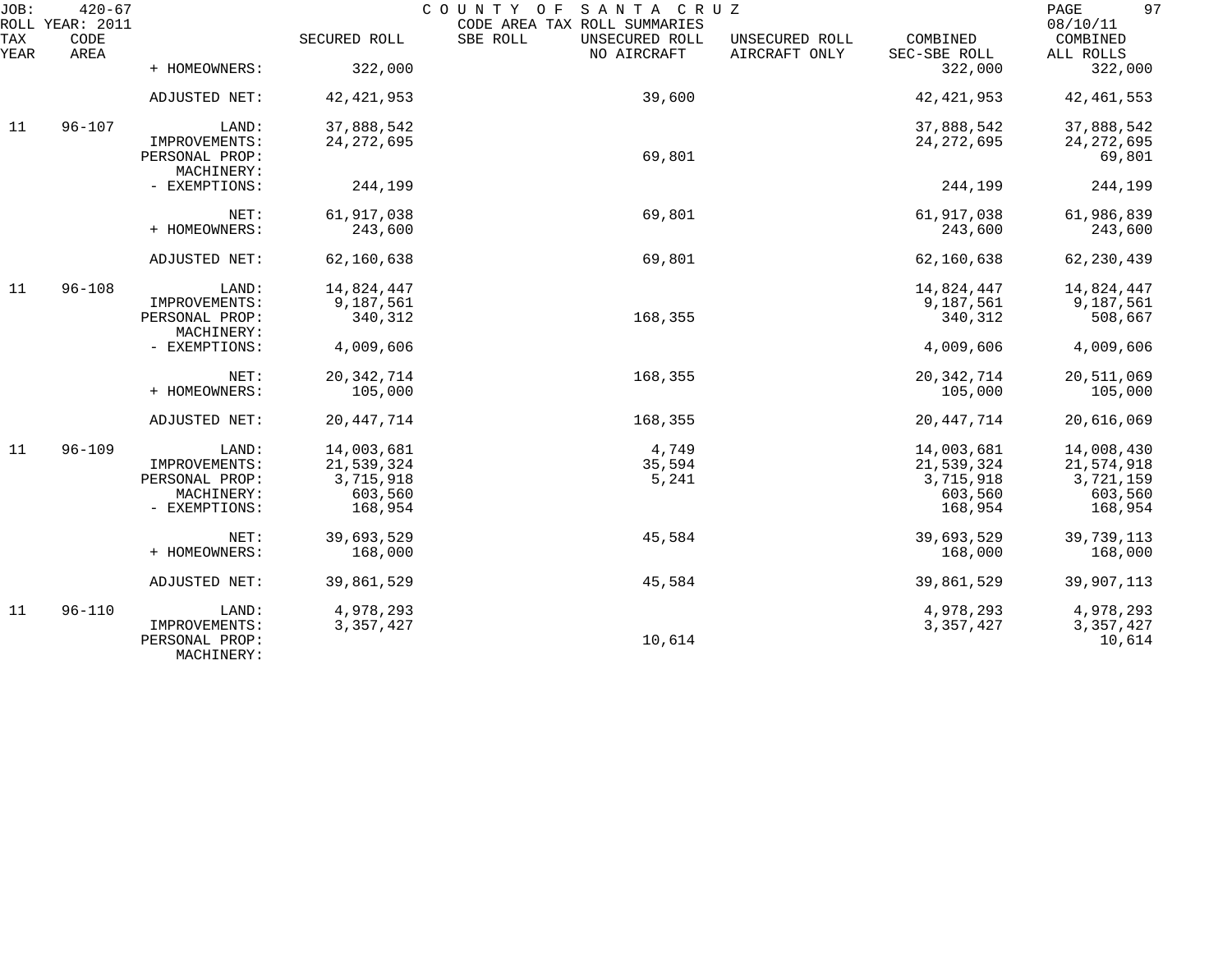| JOB:        | $420 - 67$<br>ROLL YEAR: 2011 | COUNTY OF SANTA CRUZ<br>CODE AREA TAX ROLL SUMMARIES |                        |                                           |                                 |                          |                         |
|-------------|-------------------------------|------------------------------------------------------|------------------------|-------------------------------------------|---------------------------------|--------------------------|-------------------------|
| TAX<br>YEAR | CODE<br>AREA                  |                                                      | SECURED ROLL           | SBE ROLL<br>UNSECURED ROLL<br>NO AIRCRAFT | UNSECURED ROLL<br>AIRCRAFT ONLY | COMBINED<br>SEC-SBE ROLL | COMBINED<br>ALL ROLLS   |
|             |                               | - EXEMPTIONS:                                        | 63,327                 |                                           |                                 | 63,327                   | 63,327                  |
|             |                               | NET:                                                 | 8,272,393              | 10,614                                    |                                 | 8,272,393                | 8,283,007               |
|             |                               | + HOMEOWNERS:                                        | 63,000                 |                                           |                                 | 63,000                   | 63,000                  |
|             |                               | ADJUSTED NET:                                        | 8,335,393              | 10,614                                    |                                 | 8,335,393                | 8,346,007               |
| 11          | $96 - 111$                    | LAND:                                                | 78, 133, 753           |                                           |                                 | 78, 133, 753             | 78, 133, 753            |
|             |                               | IMPROVEMENTS:<br>PERSONAL PROP:                      | 77, 211, 177<br>88,432 | 16,538<br>506,146                         |                                 | 77, 211, 177<br>88,432   | 77, 227, 715<br>594,578 |
|             |                               | MACHINERY:                                           |                        |                                           |                                 |                          |                         |
|             |                               | - EXEMPTIONS:                                        | 1,223,495              |                                           |                                 | 1,223,495                | 1,223,495               |
|             |                               | NET:                                                 | 154,209,867            | 522,684                                   |                                 | 154,209,867              | 154,732,551             |
|             |                               | + HOMEOWNERS:                                        | 1,211,000              |                                           |                                 | 1,211,000                | 1,211,000               |
|             |                               | ADJUSTED NET:                                        | 155,420,867            | 522,684                                   |                                 | 155,420,867              | 155,943,551             |
| 11          | $96 - 112$                    | LAND:                                                | 15, 357, 012           |                                           |                                 | 15, 357, 012             | 15,357,012              |
|             |                               | IMPROVEMENTS:                                        | 12,973,496             |                                           |                                 | 12,973,496               | 12,973,496              |
|             |                               | PERSONAL PROP:<br>MACHINERY:                         |                        | 81,713                                    |                                 |                          | 81,713                  |
|             |                               | - EXEMPTIONS:                                        | 715,786                |                                           |                                 | 715,786                  | 715,786                 |
|             |                               | NET:                                                 | 27,614,722             | 81,713                                    |                                 | 27,614,722               | 27,696,435              |
|             |                               | + HOMEOWNERS:                                        | 196,000                |                                           |                                 | 196,000                  | 196,000                 |
|             |                               | ADJUSTED NET:                                        | 27,810,722             | 81,713                                    |                                 | 27,810,722               | 27,892,435              |
| 11          | $96 - 113$                    | LAND:                                                | 8,320,717              |                                           |                                 | 8,320,717                | 8,320,717               |
|             |                               | IMPROVEMENTS:                                        | 7,761,334              | 5,500                                     |                                 | 7,761,334                | 7,766,834               |
|             |                               | PERSONAL PROP:<br>MACHINERY:                         |                        | 70,105                                    |                                 |                          | 70,105                  |
|             |                               | - EXEMPTIONS:                                        | 238,269                |                                           |                                 | 238,269                  | 238,269                 |
|             |                               | NET:                                                 | 15,843,782             | 75,605                                    |                                 | 15,843,782               | 15,919,387              |
|             |                               | + HOMEOWNERS:                                        | 63,000                 |                                           |                                 | 63,000                   | 63,000                  |
|             |                               | ADJUSTED NET:                                        | 15,906,782             | 75,605                                    |                                 | 15,906,782               | 15,982,387              |
| 11          | $96 - 114$                    | LAND:                                                | 2,333,731              |                                           |                                 | 2,333,731                | 2,333,731               |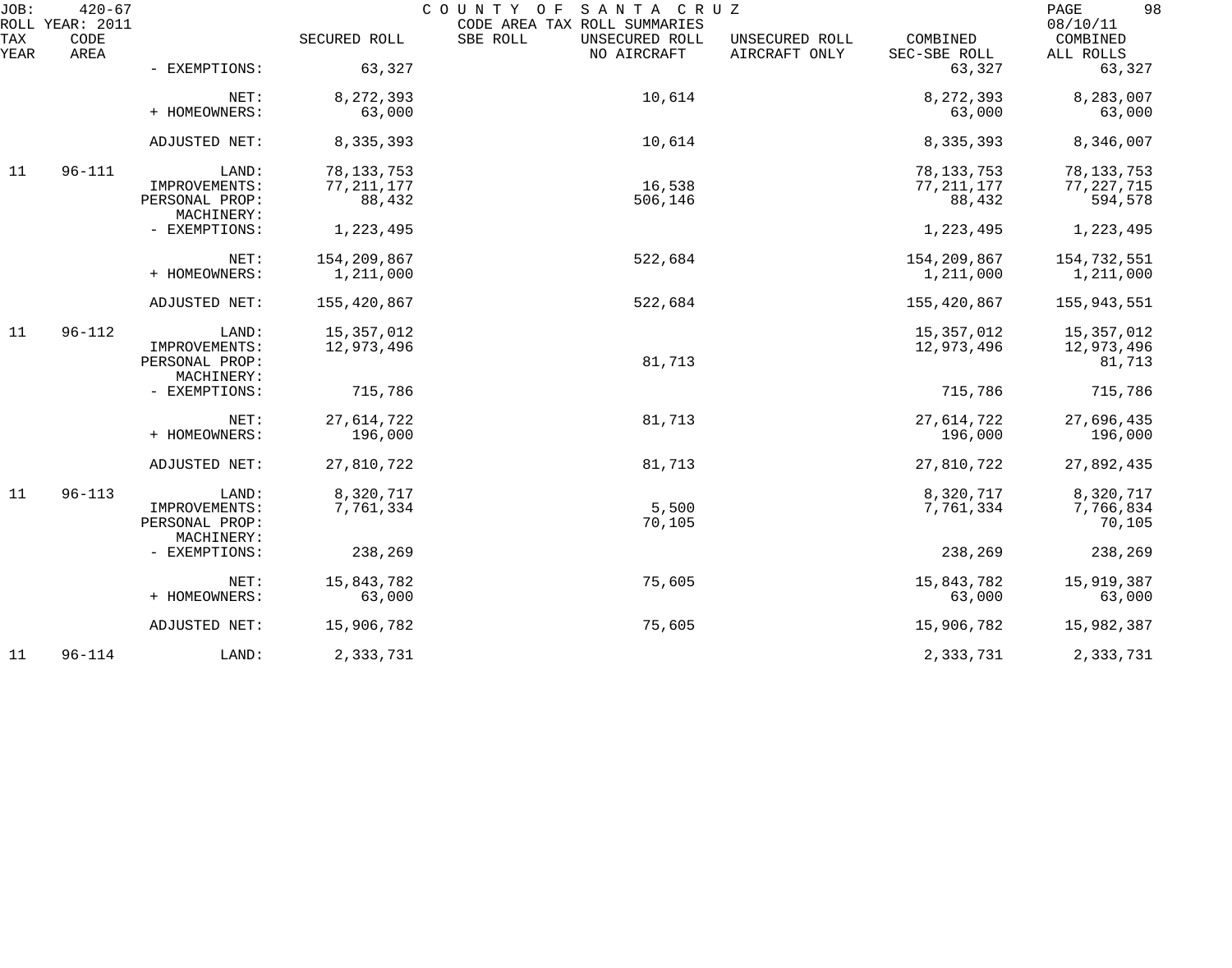| JOB:<br>ROLL | $420 - 67$<br>YEAR: 2011 |                                                        |                        | COUNTY<br>CODE<br>AREA | S A N T A<br>C R U Z<br>F<br>ROLL SUMMARIES<br>TAX |                                 |                          | 99<br>PAGE<br>08/10/11 |
|--------------|--------------------------|--------------------------------------------------------|------------------------|------------------------|----------------------------------------------------|---------------------------------|--------------------------|------------------------|
| TAX<br>YEAR  | CODE<br>AREA             |                                                        | SECURED ROLL           | SBE ROLL               | UNSECURED ROLL<br>NO AIRCRAFT                      | UNSECURED ROLL<br>AIRCRAFT ONLY | COMBINED<br>SEC-SBE ROLL | COMBINED<br>ALL ROLLS  |
|              |                          | IMPROVEMENTS:<br>PERSONAL PROP:<br>MACHINERY:          | 2, 153, 934            |                        |                                                    |                                 | 2,153,934                | 2,153,934              |
|              |                          | - EXEMPTIONS:                                          | 84,000                 |                        |                                                    |                                 | 84,000                   | 84,000                 |
|              |                          | NET:<br>+ HOMEOWNERS:                                  | 4,403,665<br>84,000    |                        |                                                    |                                 | 4,403,665<br>84,000      | 4,403,665<br>84,000    |
|              |                          | ADJUSTED NET:                                          | 4,487,665              |                        |                                                    |                                 | 4,487,665                | 4,487,665              |
| 11           | $96 - 115$               | LAND:<br>IMPROVEMENTS:<br>PERSONAL PROP:<br>MACHINERY: | 4,760,711<br>5,808,129 |                        |                                                    |                                 | 4,760,711<br>5,808,129   | 4,760,711<br>5,808,129 |
|              |                          | - EXEMPTIONS:                                          | 5,600                  |                        |                                                    |                                 | 5,600                    | 5,600                  |
|              |                          | NET:<br>+ HOMEOWNERS:                                  | 10,563,240<br>5,600    |                        |                                                    |                                 | 10,563,240<br>5,600      | 10,563,240<br>5,600    |
|              |                          | ADJUSTED NET:                                          | 10,568,840             |                        |                                                    |                                 | 10,568,840               | 10,568,840             |